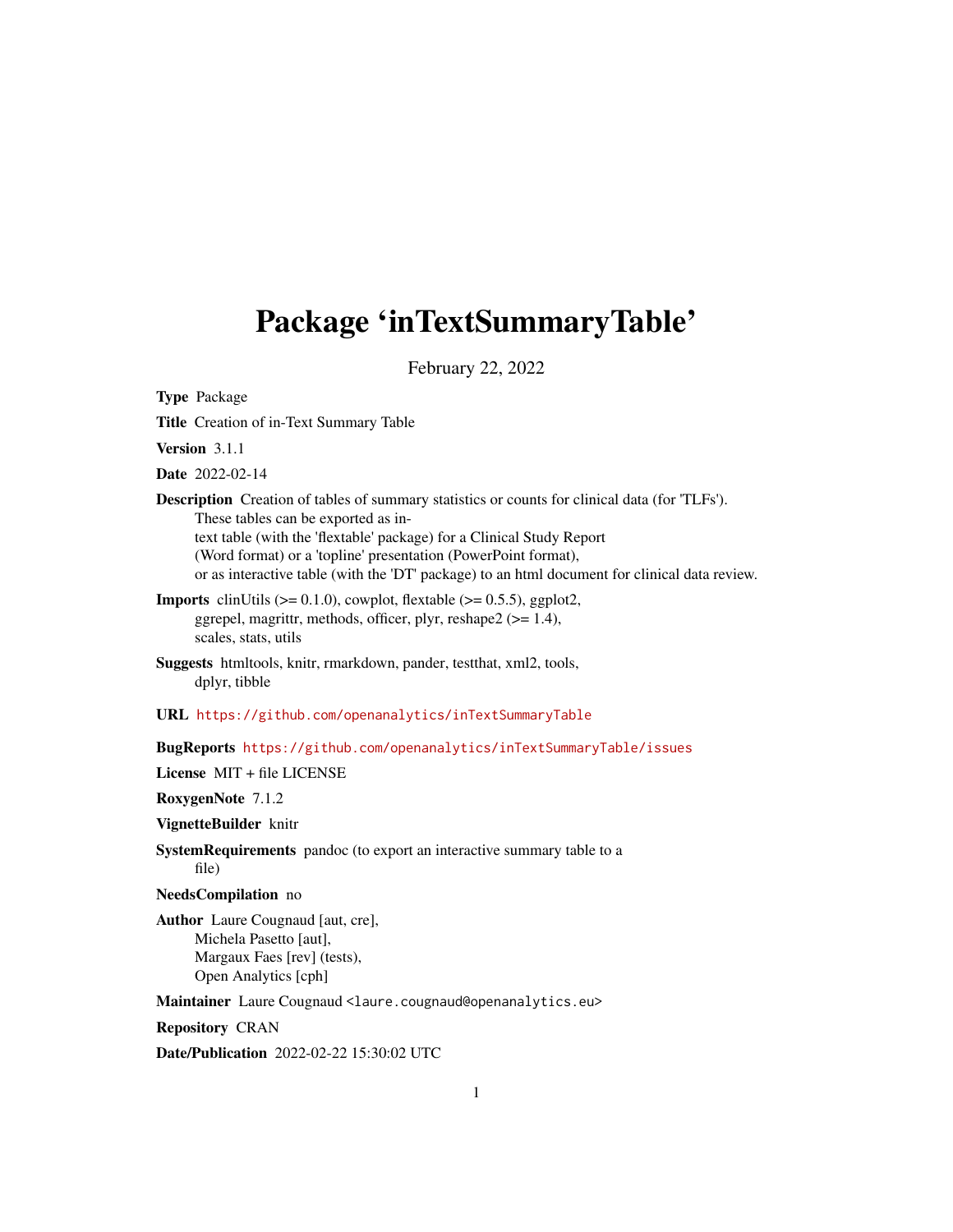# R topics documented:

| checkVar | 3              |
|----------|----------------|
|          | $\overline{4}$ |
|          | $\overline{4}$ |
|          | 5              |
|          | 6              |
|          | 6              |
|          | 8              |
|          | 10             |
|          | 16             |
|          | 17             |
|          | 18             |
|          | 19             |
|          | 20             |
|          | 21             |
|          | 22             |
|          | 22             |
|          | 27             |
|          | 27             |
|          | 29             |
|          | 32             |
|          | 34             |
|          | 35             |
|          | 38             |
|          | 39             |
|          | 40             |
|          | 41             |
|          | 42             |
|          | 42             |
|          | 44             |
|          | 45             |
|          | 46             |
|          | 47             |
|          | 48             |
|          | 49             |
|          | 50             |
|          | 51             |
|          | 53             |
|          | 62             |
|          | 62             |
|          | 65             |
|          | 65             |
|          | 67             |
|          | 69             |
|          | 70             |
|          | 70             |
| se       | 71             |
|          |                |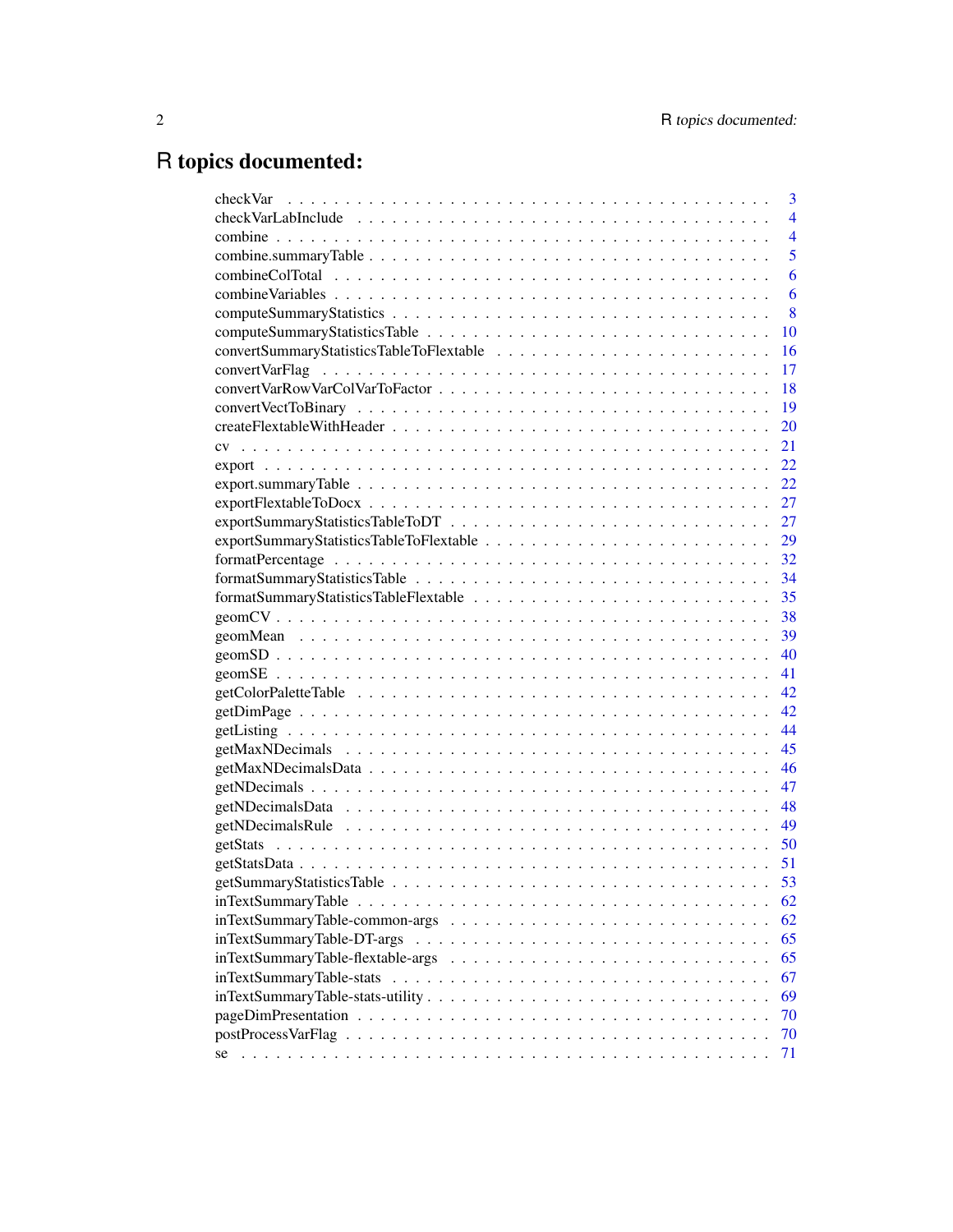#### <span id="page-2-0"></span>checkVar 3

| Index | 82 |
|-------|----|
|       |    |
|       |    |
|       |    |
|       |    |
|       |    |
|       |    |
|       |    |

checkVar *Check if variable(s) are present in reference: either in columns in a dataset or in reference set.*

# Description

Filter variables not present in the data or in reference set with a warning, and only returned filtered vector, or NULL if empty.

#### Usage

```
checkVar(
  var,
  varLabel,
  varUncheck = NULL,
  varRef,
  refLabel = ifelse(!missing(varRef), "reference variable", "data"),
  data,
  msgType = c("warning", "error")
)
```
# Arguments

| var        | String with variable to check.                                                   |
|------------|----------------------------------------------------------------------------------|
| varLabel   | String with label for var, e.g. name of associated parameter.                    |
| varUncheck | (Named) character vector with extra variables in var which shouldn't be checked. |
| varRef     | (Named) character vector with set of reference variables.                        |
| refLabel   | String with label for the reference                                              |
| data       | Data.frame with data.                                                            |
| msgType    | String with type of message returned, either a 'warning' (default) or an error.  |

#### Value

Depending on msgType:

- warning: warning is printed in the console, and a var filtered with element not in data or in refSet is returned. If filtered var is empty, NULL is returned.
- error: an error is triggered.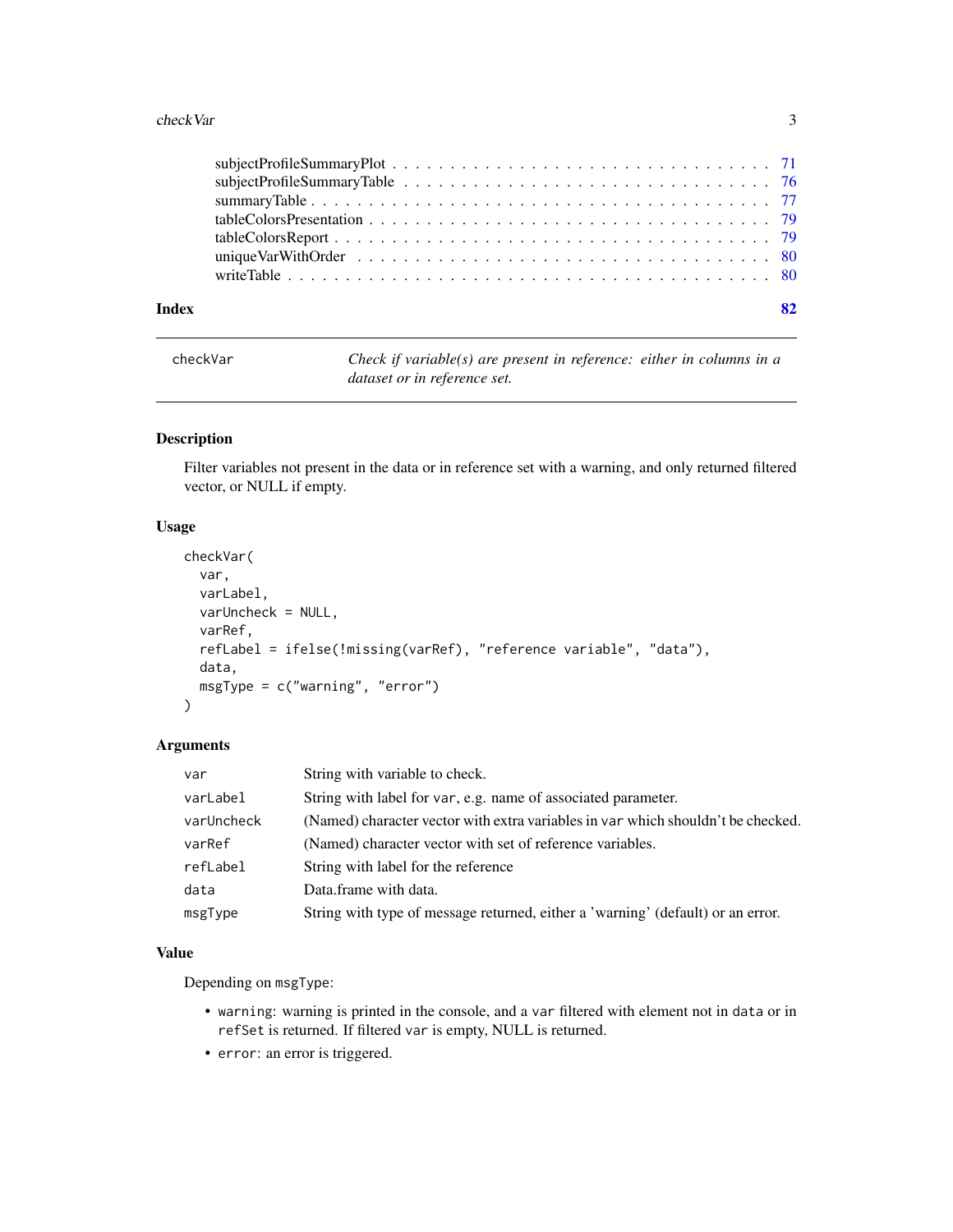<span id="page-3-0"></span>4 combine

#### Author(s)

Laure Cougnaud

checkVarLabInclude *Check the* varLabInclude *variable.*

# Description

This function ensures that:

- variable name is included if more than one variable are specified
- variable name is not included if no variable is specified

# Usage

```
checkVarLabInclude(var, varLabInclude = length(var) > 1)
```
# Arguments

| var | String with variable to check.                                                                                                                                              |
|-----|-----------------------------------------------------------------------------------------------------------------------------------------------------------------------------|
|     | varLabInclude Logical, if TRUE the name of the summary statistic variable(s) (var) are in-<br>cluded in the table. This is automatically set to TRUE if more than one vari- |
|     | able(s) and is specified, and FALSE if only one variable is specified.                                                                                                      |

# Value

(Updated) varLabInclude

# Author(s)

Laure Cougnaud

combine *Combine objects*

# Description

Combine objects

# Usage

combine(...)

# Arguments

... Extra parameters for the corresponding method.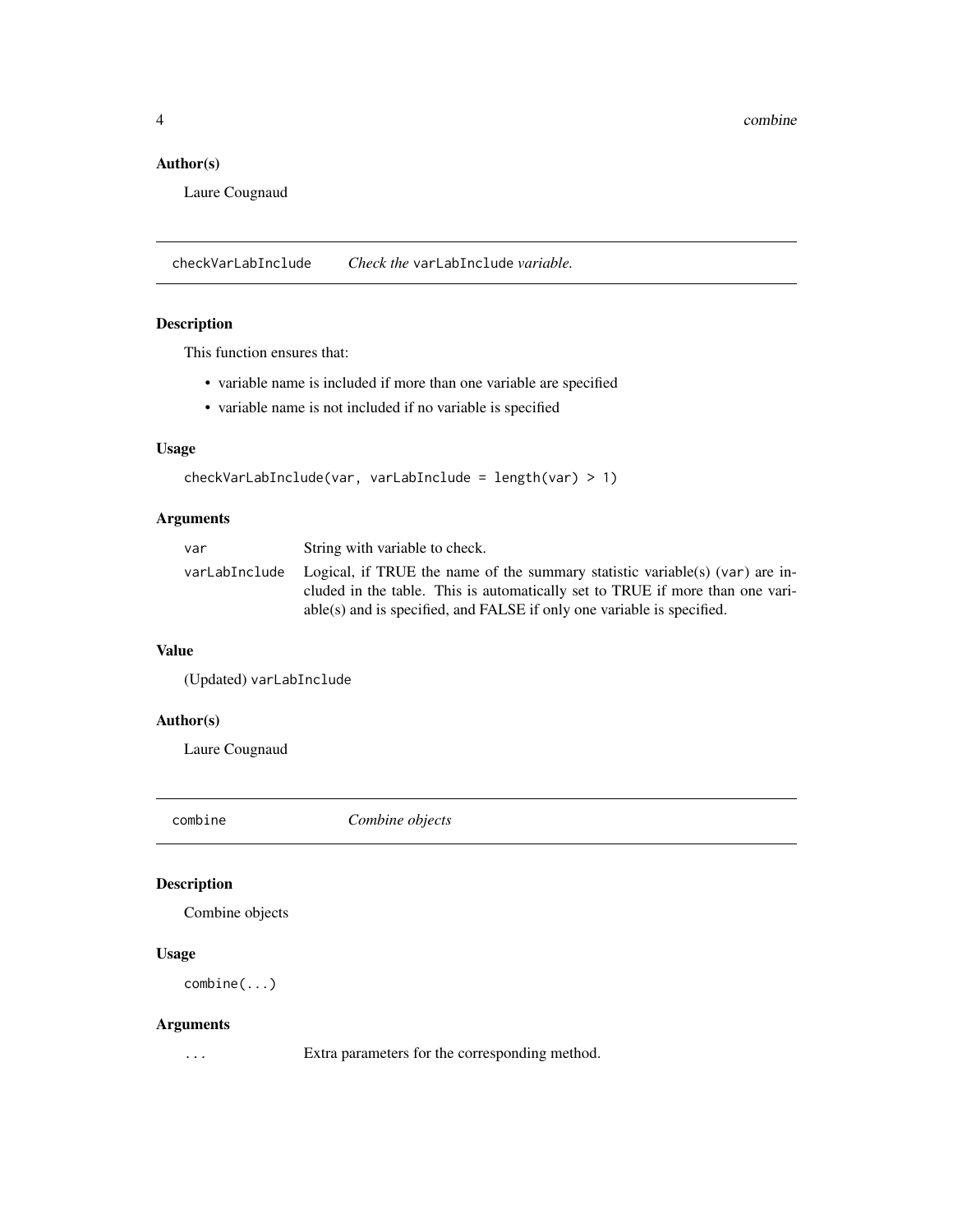#### <span id="page-4-0"></span>See Also

[combine.summaryTable](#page-4-1) to combine [summaryTable](#page-76-1) objects.

<span id="page-4-1"></span>combine.summaryTable *Combine summary statistics table*

# Description

- A new table is created, combining the tables by rows.
- The attributes of the combined summary table are obtained by combining the attributes of all summary tables (and removing duplicates).

#### Usage

```
## S3 method for class 'summaryTable'
combine(..., summaryTables, combineVar = NULL, combineDir = c("row", "col"))
```
# Arguments

| summaryTable objects.                                                                                                                                                                                                                                                                                                                                                                                                                |
|--------------------------------------------------------------------------------------------------------------------------------------------------------------------------------------------------------------------------------------------------------------------------------------------------------------------------------------------------------------------------------------------------------------------------------------|
| List of summaryTable objects.                                                                                                                                                                                                                                                                                                                                                                                                        |
| (optional) String with name of a new variable tracking from which table each<br>record originally come from.<br>The label for each table is extracted from the names of the summary Tables list,<br>or 1:length(tables) if the list is not named.<br>If not specified (by default), the tables will be combined but the information on<br>which input table: each record from the combined table belongs to will not be<br>retained. |
| String indicating on which direction: 'row' or 'col' (a.k.a column) the informa-<br>tion on the table appartenance (combineVar) will be displayed when the table is<br>exported.                                                                                                                                                                                                                                                     |
|                                                                                                                                                                                                                                                                                                                                                                                                                                      |

#### Details

- In case only a set of tables contain categorical variable, in nested rows, so the variable and variableGroup variables, these variables are included as last in the 'row variables' attribute of the combined table.
- Only one row is retained for the columns totals per column variable (the first one in order of appearance).

The column totals are not included if the column variable(s) are not the same across tables, or if the totals differ between tables.

#### Value

A combined [summaryTable](#page-76-1).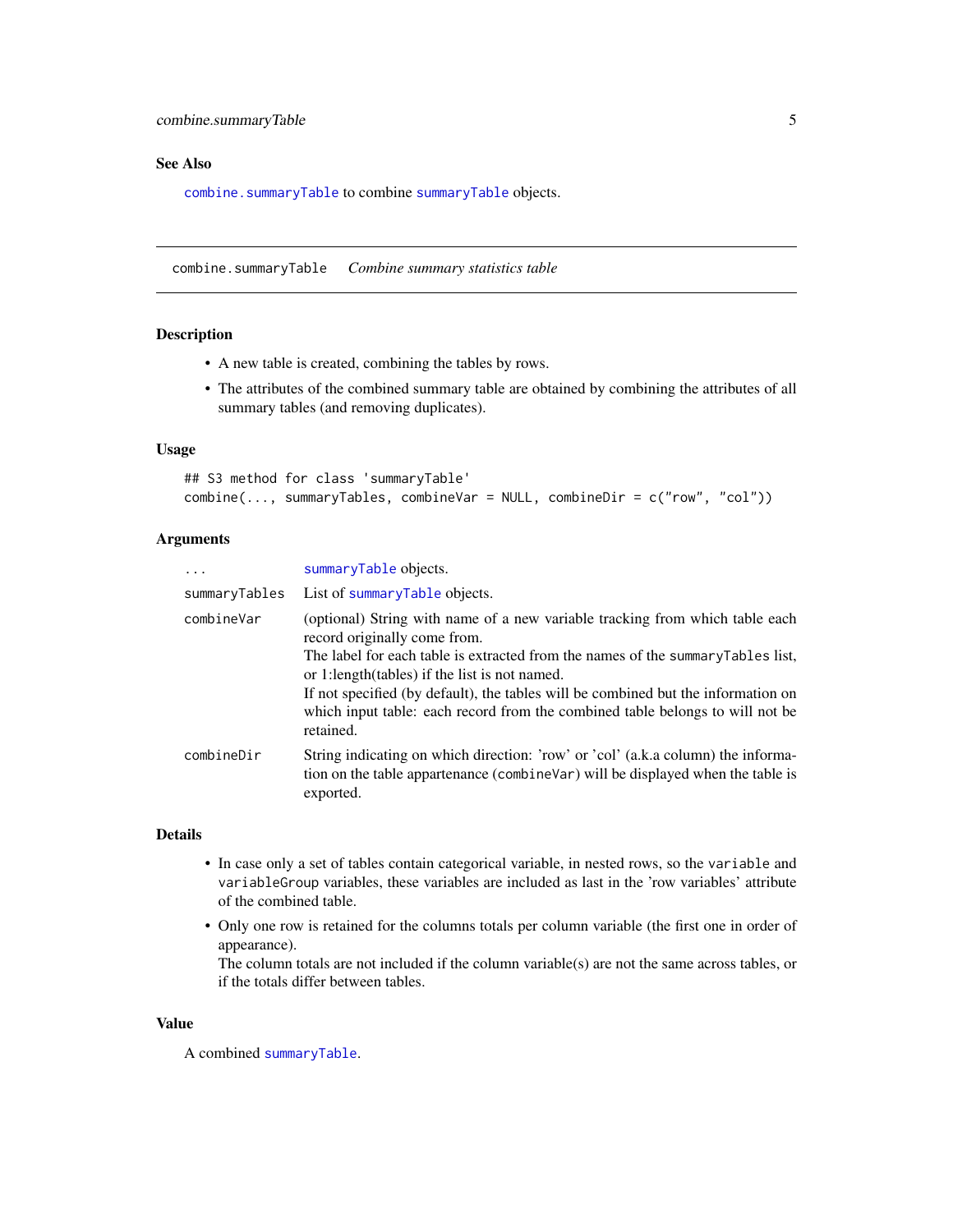# <span id="page-5-0"></span>Author(s)

Laure Cougnaud

combineColTotal *Combine the column total for a combined summary table*

# Description

Combine the column total for a combined summary table

#### Usage

```
combineColTotal(summaryTable, attrs)
```
# Arguments

| summaryTable | Combined summary table                             |
|--------------|----------------------------------------------------|
| attrs        | Nested list with attributes of each summary table. |

# Value

summary table, with combined total columns

#### Author(s)

Laure Cougnaud

| combineVariables | Create a data.frame combining a set of records from same or multiple |
|------------------|----------------------------------------------------------------------|
|                  | <i>variables.</i>                                                    |

# Description

This typically converts the data from a wide to a long format. For each variable, a subset of interest based on a condition can be specified.

#### Usage

```
combineVariables(
  data,
  paramsList,
  newVar,
  labelVars = NULL,
  fctTest = "==",includeAll = FALSE,
  labelAll = "Any"\mathcal{E}
```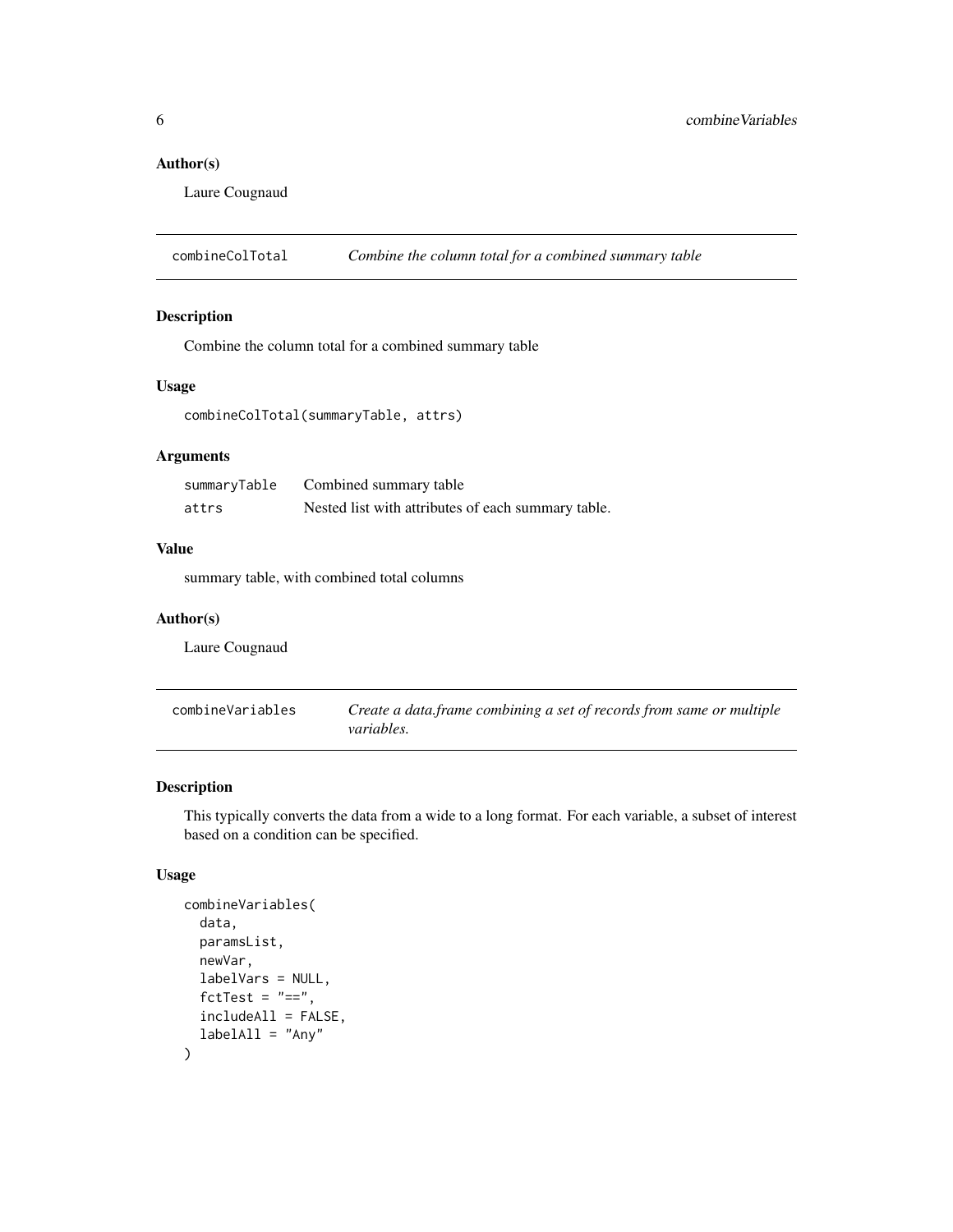# Arguments

| data       | Data.frame with dataset to consider for the summary table.                                                                                                                                          |
|------------|-----------------------------------------------------------------------------------------------------------------------------------------------------------------------------------------------------|
| paramsList | nested list of parameters, specifying how the records of interest should be se-<br>lected.                                                                                                          |
|            | There are two ways to select a subset of interest:                                                                                                                                                  |
|            | • by specifying one unique variable of interest with:                                                                                                                                               |
|            | - var: string with column of data of interest                                                                                                                                                       |
|            | - value: value of var of interest (only used if var is specified).<br>If not specified only the values different than NA and " are considered.                                                      |
|            | - fctTest: string with name or directly comparison function to apply on<br>var to select subset of interest versus value.                                                                           |
|            | The function should take var as first parameter and value to com-<br>pare to as second parameter and returns a logical vector with TRUE or<br>FALSE (of length var) if the condition is fullfilled. |
|            | If not specified, the records with var equal to value are retained (fctTest<br>is set to $'==$ .                                                                                                    |
|            | - label specification:                                                                                                                                                                              |
|            | * label: string with label for the condition, includde in the new 'vari-<br>able' column.                                                                                                           |
|            | If not specified and:                                                                                                                                                                               |
|            | · var is specified: label is extracted from labelVars if available or<br>set to var otherwise.                                                                                                      |
|            | var is not specified: label should be specified.                                                                                                                                                    |
|            | * labelExtra: string with extra label, will be concatenated with label                                                                                                                              |
|            | • by specifying a combination of variable of interest with:                                                                                                                                         |
|            | - exprs: string with expression of columns of data to select subset of<br>interest                                                                                                                  |
|            | - label: string with complete label for the group                                                                                                                                                   |
| newVar     | String with name of new variable to construct.                                                                                                                                                      |
| labelVars  | (optional) Named character vector with label for the row, column variable(s) or<br>variable(s) to summarize.                                                                                        |
|            | Labels specified via dedicated parameter: e.g. rowVarLab, colVarLab, varLab<br>have priority on this parameter.                                                                                     |
| fctTest    | Default function to use to compare var and value specified in each sublist of<br>paramsList.                                                                                                        |
|            | This is only used if fctTest is not specified in each sublist.                                                                                                                                      |
| includeAll | Logical, if TRUE (FALSE by default) include also the entire data as an addi-<br>tional subgroup.                                                                                                    |
| labelAll   | String of group label for the entire data in case includeAll is TRUE.                                                                                                                               |
|            |                                                                                                                                                                                                     |

# Value

Data.frame with records from data extracted based on the different conditions specified in paramsList. This data.frame contains an additional variable (labelled based on newVar) mentioning the specific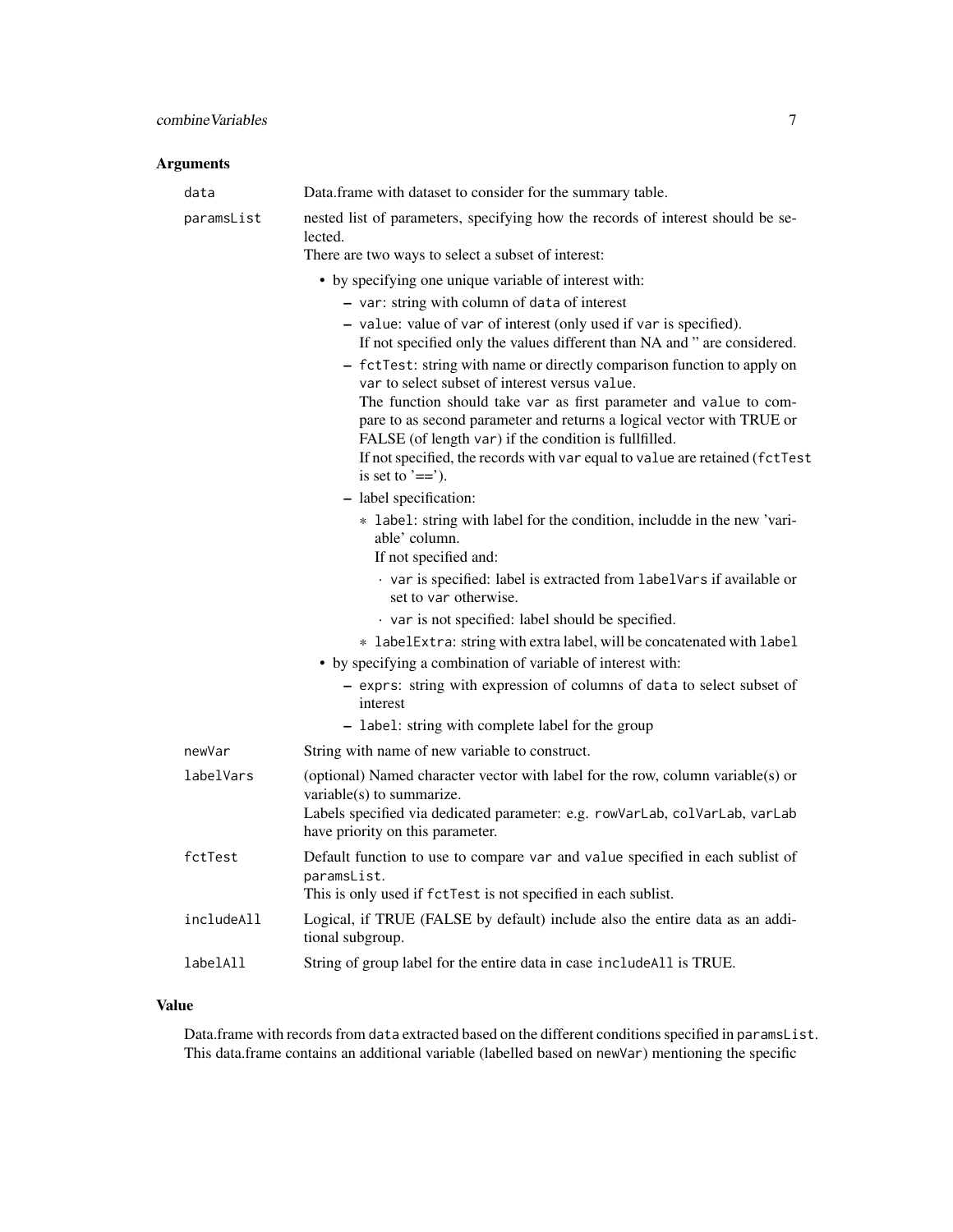condition for which the record was extracted (based label, labelExtra, labelVars). This variable is a factor whose levels are ordered based on the order of the condition specified in paramsList.

#### Author(s)

Laure Cougnaud

computeSummaryStatistics

*Compute summary statistics of interest of an unique variable of interest.*

#### Description

Additionally, this function run extra checks on the data:

- an error message is triggered if any subject (identified by subjectVar) have different values in a continuous var
- an indicative message is triggered if multiple but identical records are available for subjectVar and a continuous var

#### Usage

```
computeSummaryStatistics(
  data,
 var = NULL,varTotalInclude = FALSE,
  statsExtra = NULL,
  subjectVar = "USUBJID",
  filterEmptyVar = TRUE,
  type = "auto",checkVarDiffBySubj = c("error", "warning", "none"),
 msgLabel = NULL,msgVars = NULL
)
```

| Data frame with dataset to consider for the summary table.                                                                                                                                                                                                                                                                                                         |
|--------------------------------------------------------------------------------------------------------------------------------------------------------------------------------------------------------------------------------------------------------------------------------------------------------------------------------------------------------------------|
| Character vector with variable(s) of data, to compute statistics on.<br>If NULL (by default), counts by row/column variable(s) are computed.<br>To also return counts of the rowVar in case other var are specified, you can in-<br>clude: 'all' in the var.<br>Missing values, if present, are filtered (also for the report of number of sub-<br>jects/records). |
|                                                                                                                                                                                                                                                                                                                                                                    |

<span id="page-7-0"></span>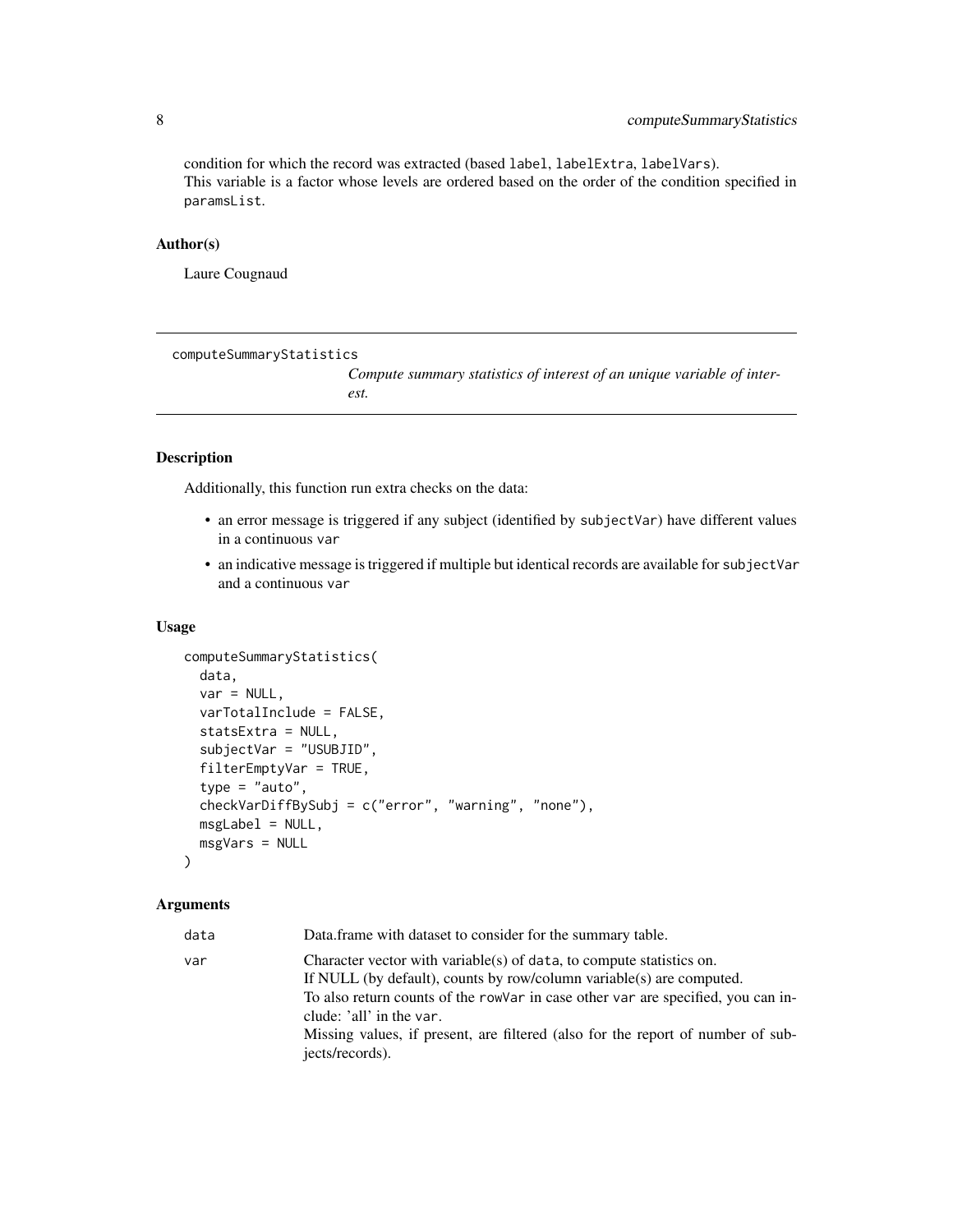| varTotalInclude    |                                                                                                                                                                                          |
|--------------------|------------------------------------------------------------------------------------------------------------------------------------------------------------------------------------------|
|                    | Logical (FALSE by default) Should the total across all categories of var be<br>included for the count table? Only used if var is a categorical variable.                                 |
| statsExtra         | (optional) Named list with functions for additional custom statistics to be com-<br>puted.<br>Each function:                                                                             |
|                    | • has as parameter, either: $x$ : the variable (var) to compute the summary<br>statistic on or 'data': the entire dataset                                                                |
|                    | • returns the corresponding summary statistic as a numeric vector                                                                                                                        |
|                    | For example, to additionally compute the coefficient of variation, this can be set<br>to: list(statCVPerc = function(x) $sd(x)/mean(x)*100$ (or cv).                                     |
| subjectVar         | String, variable of data with subject ID, 'USUBJID' by default.                                                                                                                          |
| filterEmptyVar     | Logical, if TRUE doesn't return any results if the variable is empty, otherwise<br>return 0 for the counts and NA for summary statistics. Criterias to consider a<br>variable empty are: |
|                    | • for a continuous variable: all missing (NA)                                                                                                                                            |
|                    | • for a categorical variable: all missing or ** category is included in the factor<br>levels but not available in data**                                                                 |
|                    | By default, an empty variable are filtered.                                                                                                                                              |
| type               | String with type of table:                                                                                                                                                               |
|                    | • 'summaryTable': summary table with statistics for numeric variable<br>• 'countTable': count table                                                                                      |
|                    | • 'auto' (by default): 'summaryTable' if the variable is numeric, 'countTable'<br>otherwise                                                                                              |
| checkVarDiffBySubj |                                                                                                                                                                                          |
|                    | String, 'error' (default), 'warning', or 'none'. Should an error, a warning, or<br>nothing be produced if a continuous variable (var) contains different values for<br>the same subject? |
| msgLabel           | (optional) String with label for the data (NULL by default), included in the<br>message/warning for checks.                                                                              |
| msgVars            | (optional) Character vector with columns of data containing extra variables (be-<br>sides var and subjectVar) that should be included in the message/warning for<br>checks.              |

Data.frame with summary statistics in columns, depending if type is:

- 'summary':
	- 'statN': number of subjects
	- 'statm': number of records
	- 'statMean': mean of var
	- 'statSD': standard deviation of var
	- 'statSE': standard error the mean of var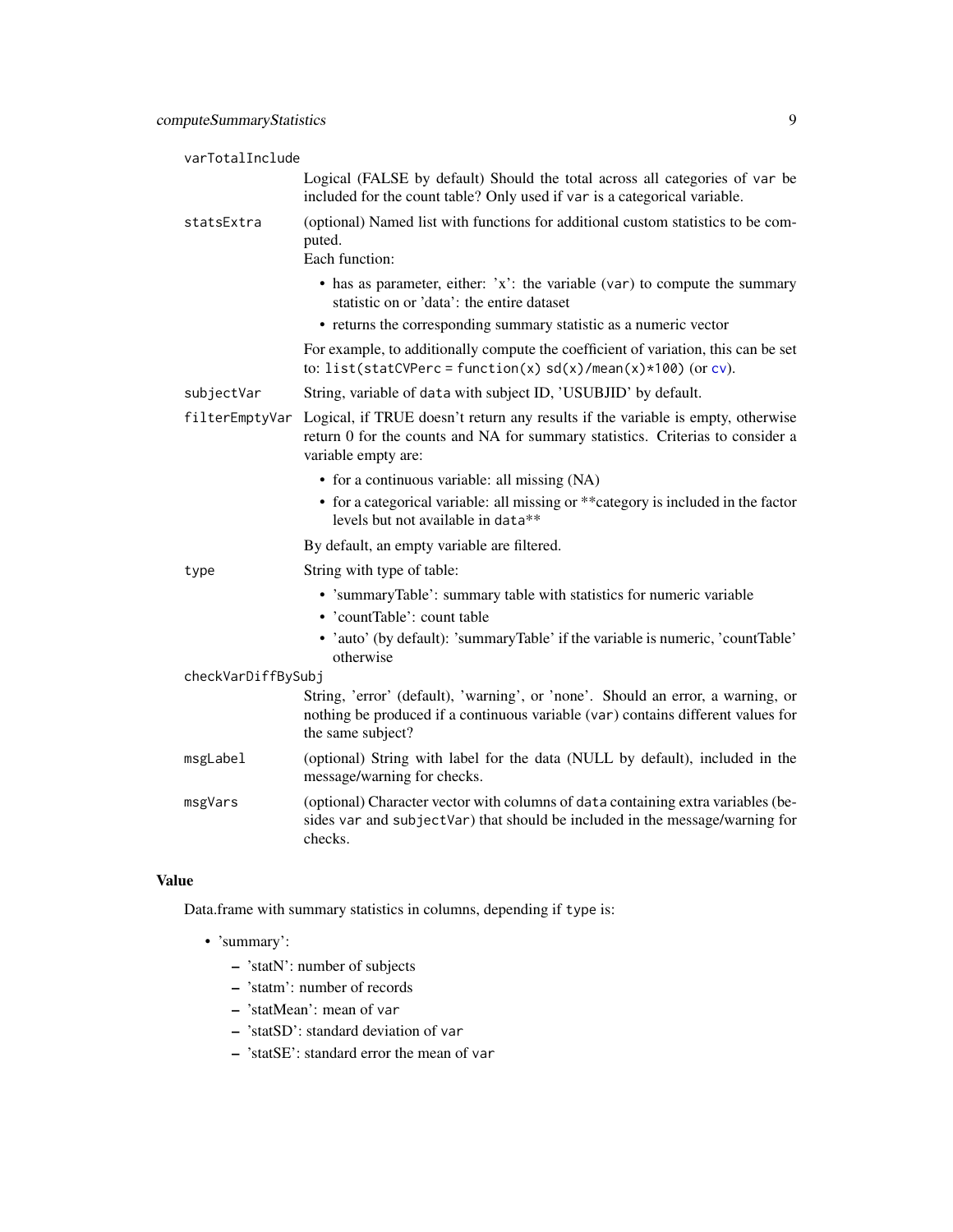- <span id="page-9-0"></span>– 'statMedian': median of var
- 'statMin': minimum of var
- 'statMax': maximum of var
- 'count':
	- 'variableGroup': factor with groups of var for which counts are reported
	- 'statN': number of subjects
	- 'statm': number of records

# Author(s)

Laure Cougnaud

<span id="page-9-1"></span>computeSummaryStatisticsTable

*Compute summary statistics for a specific dataset and variables of interest*

## Description

Compute summary statistics for a specific dataset and variables of interest

#### Usage

```
computeSummaryStatisticsTable(
  data,
  var = NULL,varFlag = NULL,
  varInclude0 = FALSE,
  varLab = NULL,
  varLabInclude = length(var) > 1,
  varGeneralLab = "Variable",
  varSubgroupLab = "Variable group",
  varIgnore = NULL,
  varIncludeTotal = FALSE,
  varTotalInclude = FALSE,
  varTotalInSepRow = FALSE,
  colVar = NULL,colVarDataLevels = NULL,
  colVarTotal = colVar,
  colVarTotalPerc = colVarTotal,
  colTotalInclude = FALSE,
  colTotalLab = "Total",
  colInclude0 = FALSE,
  rowVar = NULL,rowVarDataLevels = NULL,
  rowVarLab = NULL,
```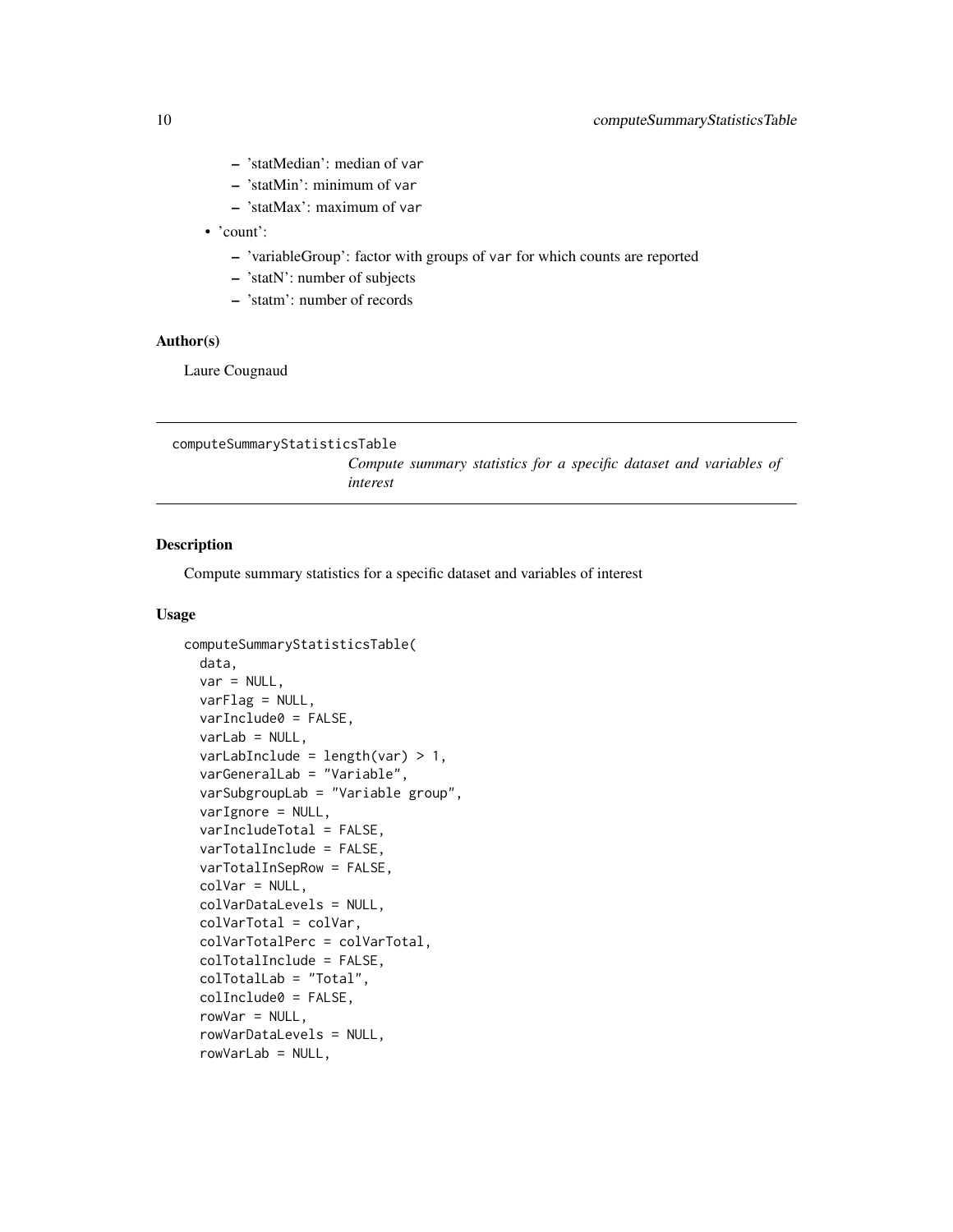```
rowOrder = "auto",
rowOrderTotalFilterFct = NULL,
rowOrderCatLast = NULL,
rowVarTotalInclude = NULL,
rowVarTotalInSepRow = NULL,
rowVarTotalByVar = NULL,
rowVarTotalPerc = NULL,
rowInclude0 = FALSE,
type = "auto",subjectVar = "USUBJID",
dataTotal = NULL,dataTotalPerc = dataTotal,
dataTotalRow = NULL,
dataTotalCol = NULL,
stats = NULL,
statsVarBy = NULL,
statsExtra = NULL,
statsGeneralLab = "Statistic",
statsPerc = c("statN", "statm"),
filterFct = NULL,
labelVars = NULL,
byVar = NULL,
byVarLab = NULL,
checkVarDiffBySubj = "error"
```
# Arguments

 $\mathcal{L}$ 

| data        | Data.frame with dataset to consider for the summary table.                                                                                                                                                                                                                                                                                                         |
|-------------|--------------------------------------------------------------------------------------------------------------------------------------------------------------------------------------------------------------------------------------------------------------------------------------------------------------------------------------------------------------------|
| var         | Character vector with variable(s) of data, to compute statistics on.<br>If NULL (by default), counts by row/column variable(s) are computed.<br>To also return counts of the rowVar in case other var are specified, you can in-<br>clude: 'all' in the var.<br>Missing values, if present, are filtered (also for the report of number of sub-<br>jects/records). |
| varFlag     | Character vector, subset of var with variable(s) of type 'flag' (with 'Y', 'N' or<br>" for empty/non specified value). Only the counts for records flagged (with 'Y')<br>are retained.                                                                                                                                                                             |
| varInclude0 | Logical, should rows with no counts for the count var or var $\text{Flag}\$ variable(s)<br>be included in the table? Either:                                                                                                                                                                                                                                       |
|             | • logical of length 1, if TRUE (FALSE by default) rows with no count are<br>included for all var                                                                                                                                                                                                                                                                   |
|             | • a character vector containing categorical var for which zero counts rows<br>should be included                                                                                                                                                                                                                                                                   |
| varLab      | Named character vector with label for each variable specified in var. By default,<br>extracted from the label Vars. if not available, var is used.                                                                                                                                                                                                                 |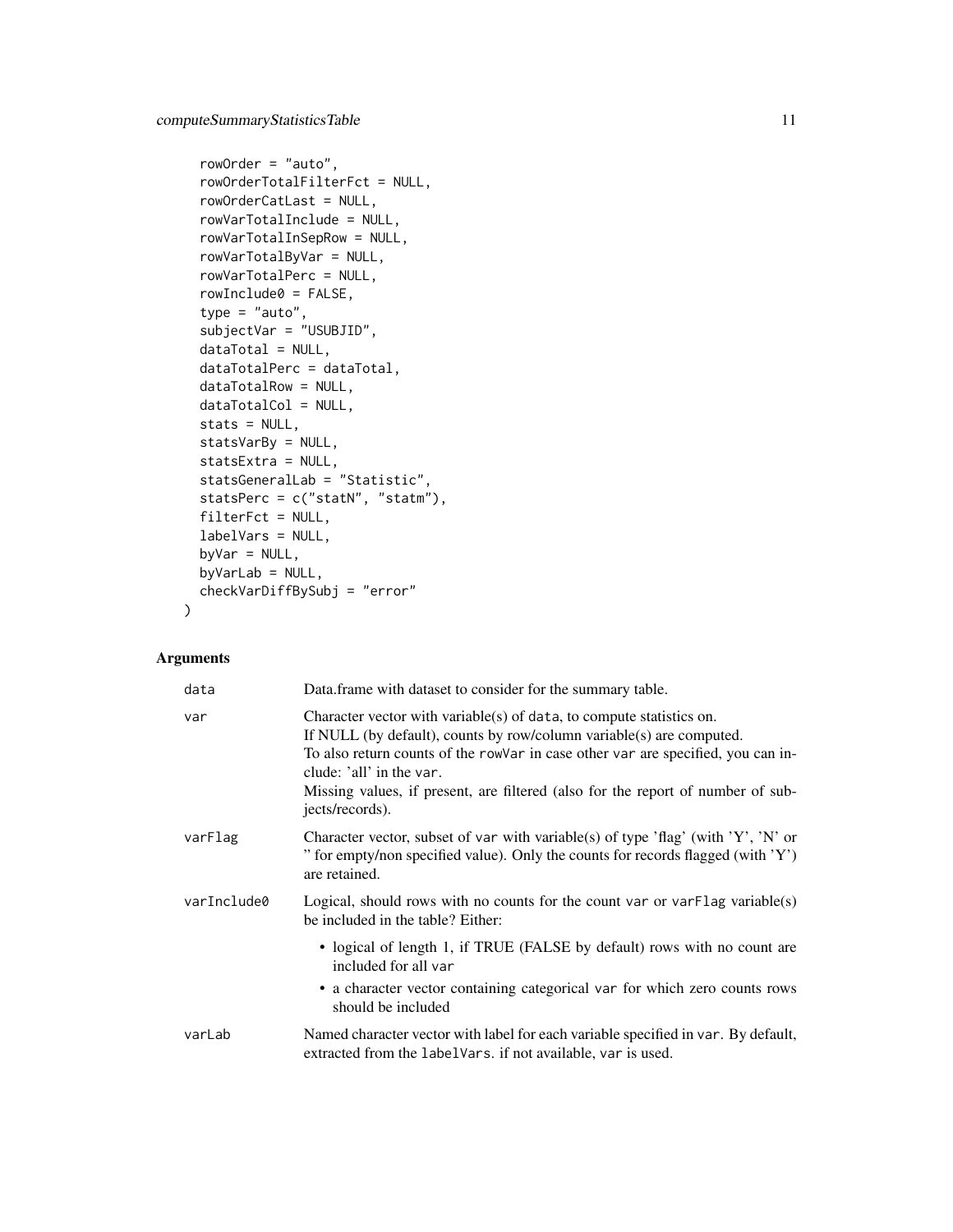- varLabInclude Logical, if TRUE the name of the summary statistic variable(s) (var) are included in the table. This is automatically set to TRUE if more than one variable(s) and is specified, and FALSE if only one variable is specified.
- varGeneralLab String with general label for variable specified in var. In case of multiple variable in var, this will be included in the table header (see 'rowVarLab' attribute of the output).
- varSubgroupLab String with general label for sub-group of categorical variable(s) for count table, 'Variable group' by default. This will be included in the final table header (see 'rowVarLab' attribute of the output).
- varIgnore Vector with elements to ignore in the var variable(s). The data records with such elements in var are filtered from the data at the start of the workflow.

#### varIncludeTotal

This argument is deprecated, please use: 'varTotalInclude' instead.

#### varTotalInclude

Should the total across all categories of var be included for the count table? Only used for categorical variables (and var not 'all'). Either:

- logical of length 1, if TRUE (FALSE by default) include the total for all categorical var
- a character vector containing categorical var for which the total should be included

varTotalInSepRow

Logical, should the total per variable be included in a separated row (by default) or in the row containing the header of the variable?

colVar Character vector with variable(s) to be included in columns. If multiple variables are specified, the variables should be sorted in hierarchical order, and are included in multi-columns layout.

> Use: 'variable' to include the variables to summarize: var (if multiple) in different columns.

colVarDataLevels

Data.frame with unique combinations of colVar to be included in columns. Each column should correspond to colVar and as factor if the elements should be ordered in the final table.

colVarTotal String with column(s) considered to compute the total by, reported in the header of the table, by default same as colVar. Use: 'variable' to compute total by var (if multiple).

#### colVarTotalPerc

String with column(s) considered to compute the total by, used as denominator for the percentage computation, by default same as colVarTotal. Use: 'variable' to compute total by var (if multiple).

#### colTotalInclude

Logical, if TRUE (FALSE by default) include the summary statistics across columns in a separated column.

colTotalLab String, label for the total column 'Total' by default.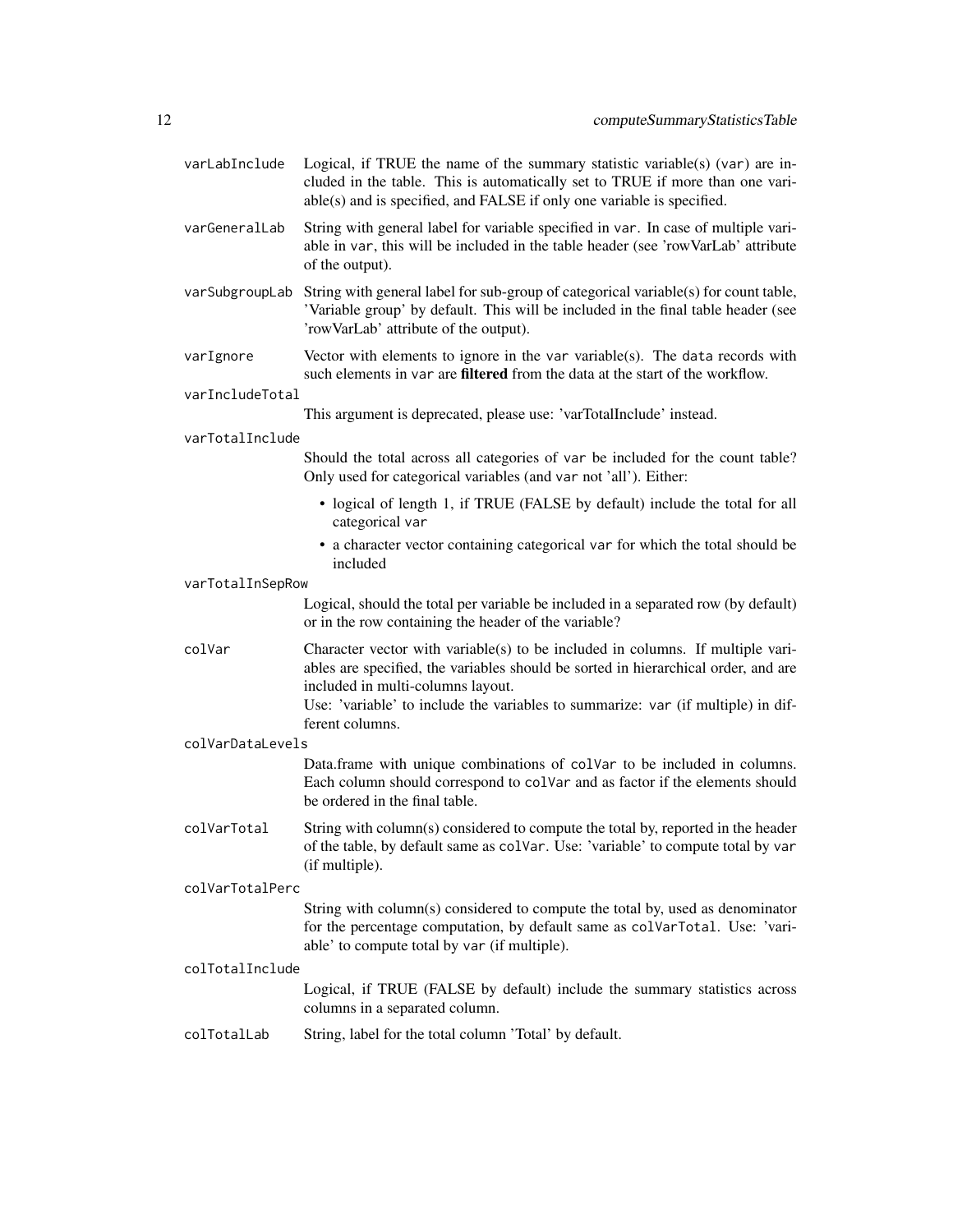| colInclude0            | Logical, if TRUE (FALSE by default), include columns with no records, based<br>on all combinations of the columnVar (assuming nested variable(s)). If vari-<br>able(s) are not nested, possible combinations can be specified via colVarDataLevels.                            |
|------------------------|--------------------------------------------------------------------------------------------------------------------------------------------------------------------------------------------------------------------------------------------------------------------------------|
| rowVar                 | Character vector with variable(s) to be included in the rows. If multiple variables<br>are specified, the variables should be sorted in hierarchical order (e.g. body<br>system class before adverse event term) and are nested in the table.                                  |
| rowVarDataLevels       |                                                                                                                                                                                                                                                                                |
|                        | Data.frame with unique combinations of rowVar to be included in columns.<br>Each column should correspond to colVar and as factor if the elements should<br>be ordered in the final table.                                                                                     |
| rowVarLab              | Named character vector with label for the rowVar variable(s).                                                                                                                                                                                                                  |
| rowOrder               | Specify how the rows should be ordered in the final table, either a:                                                                                                                                                                                                           |
|                        | • String among:                                                                                                                                                                                                                                                                |
|                        | - 'auto' (by default): if the variable is a factor, keep its order, otherwise<br>order alphabetically                                                                                                                                                                          |
|                        | - 'alphabetical': order alphabetically                                                                                                                                                                                                                                         |
|                        | - 'total': order rows in decreasing order of the total number of subjects<br>across all columns for this specific category.                                                                                                                                                    |
|                        | • Function with input the summary table and output the ordered elements of<br>the rowVar                                                                                                                                                                                       |
|                        | To specify different ordering methods for different rowVar, specify a list of such<br>elements, named with the rowVar variable. For the table output of computeSummaryStatisticsTable<br>(long format), this order is also reflected in the levels of the row factor variable. |
| rowOrderTotalFilterFct |                                                                                                                                                                                                                                                                                |
|                        | Function used to filter the data used to order the rows based on total counts (in                                                                                                                                                                                              |
|                        | case row0rder is 'total'), To order rows based on one specific column category,                                                                                                                                                                                                |
|                        | e.g. to order based on the counts in the treatment column: function(x) subset(x,<br>$TRTP == "treatmentX")$                                                                                                                                                                    |
| rowOrderCatLast        |                                                                                                                                                                                                                                                                                |
|                        | String with category to be printed in the last row of each rowVar (if any, set to<br>NULL if none).                                                                                                                                                                            |
| rowVarTotalInclude     |                                                                                                                                                                                                                                                                                |
|                        | Character vector with rowVar for which the total should be reported.<br>If the higher row variable is specified, the total across all rows is reported.<br>For the export, these variable(s) are formatted as factor with <b>'Total'</b> as the first<br>level.                |
| rowVarTotalInSepRow    |                                                                                                                                                                                                                                                                                |
|                        | Character vector with rowVarTotalInclude (not in rowVarInSepCol) for which<br>the total should be included in a separated row labelled 'Total'. Otherwise (by                                                                                                                  |
|                        | default) the total is included in the header row of each category.                                                                                                                                                                                                             |
| rowVarTotalByVar       |                                                                                                                                                                                                                                                                                |
|                        | Character vector with a row variable used to categorize the row total.<br>Note that this is only used if row total(s) is/are requested via rowVarTotalInclude,<br>and this variable should also be included in rowVar. This can be specified also                              |
|                        | for a specific row variable if the vector is named.                                                                                                                                                                                                                            |
|                        |                                                                                                                                                                                                                                                                                |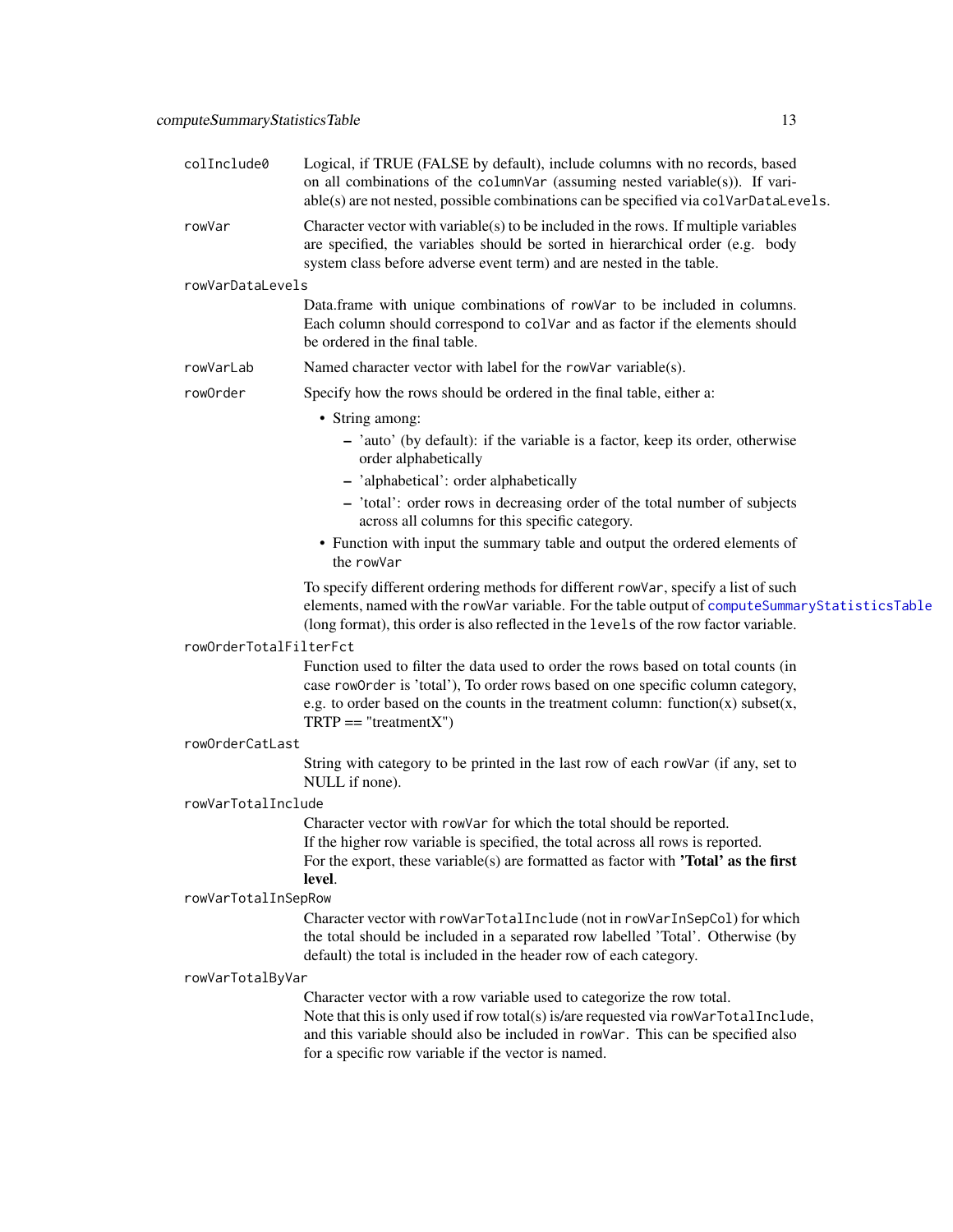|                 | For example: $c$ (ADECOD = "AESEV") to compute total by severity for row ad-<br>verse event term in a typical adverse event count table (by System Organ Class<br>and Adverse Event Term).                                                                                                                                               |
|-----------------|------------------------------------------------------------------------------------------------------------------------------------------------------------------------------------------------------------------------------------------------------------------------------------------------------------------------------------------|
| rowVarTotalPerc |                                                                                                                                                                                                                                                                                                                                          |
|                 | Character vector with row variables by which the total should be computed for<br>the denominator for the percentage computation. By default the total is only<br>computed only by column (NULL by default). If the total should be based on<br>the total number of records per variable, rowVarTotalPerc should be set to<br>'variable'. |
| rowInclude0     | Logical, if TRUE (FALSE by default), include rows with no records, based on<br>all combinations of the rowVar (assuming nested variable(s)).                                                                                                                                                                                             |
| type            | String with type of table:                                                                                                                                                                                                                                                                                                               |
|                 | • 'summaryTable': summary table with statistics for numeric variable<br>• 'countTable': count table<br>• 'auto' (by default): 'summaryTable' if the variable is numeric, 'countTable'<br>otherwise                                                                                                                                       |
| subjectVar      | String, variable of data with subject ID, 'USUBJID' by default.                                                                                                                                                                                                                                                                          |
| dataTotal       | Data.frame used to extract the Total number of subject per column in column<br>header (' $N = [X]$ '). It should contain the variables specified by colvar Total. If<br>not specified, the total number of subjects is extracted from the data.                                                                                          |
| dataTotalPerc   | Data.frame used to extract the total counts per column for the computation of<br>the percentage.<br>By default, dataTotal is used.<br>It should contain the variables specified by colVarTotalPerc.                                                                                                                                      |
| dataTotalRow    | Data.frame used to extract the total count across all elements of the row variable,<br>list of such data.frame for each rowVar variable.<br>If the dataset is specified by row variable, the list should be named with: variable<br>X if the total across elements of variable X should be included. By default, data<br>is used.        |
| dataTotalCol    | Data.frame from which the total across columns is extracted (in case collotal Include<br>is TRUE) or list of such data.frame for each rowVar variable.<br>If the dataset is specified by row variable, the list should be named with: with:                                                                                              |
|                 | • last row variable: for the dataset used in the total column for the most nested<br>row variable                                                                                                                                                                                                                                        |
|                 | $\bullet$ higher row variable $(X+1)$ : for the dataset used for the total column and<br>row total of X                                                                                                                                                                                                                                  |
|                 | • 'total': for the dataset used for the total column and general row total                                                                                                                                                                                                                                                               |
|                 | If only a subset of the variables is specified in this list, data is used for the<br>remaining variable(s) (or 'total') if needed.<br>This dataset (the one for 'total' if a list) is also used for:                                                                                                                                     |
|                 | • the header of the total column in case dataTotal is not specified                                                                                                                                                                                                                                                                      |
|                 | • the denominator of the percentages in the total column in case dataTotalPerc<br>is not specified                                                                                                                                                                                                                                       |
|                 | By default, data is used.                                                                                                                                                                                                                                                                                                                |
|                 |                                                                                                                                                                                                                                                                                                                                          |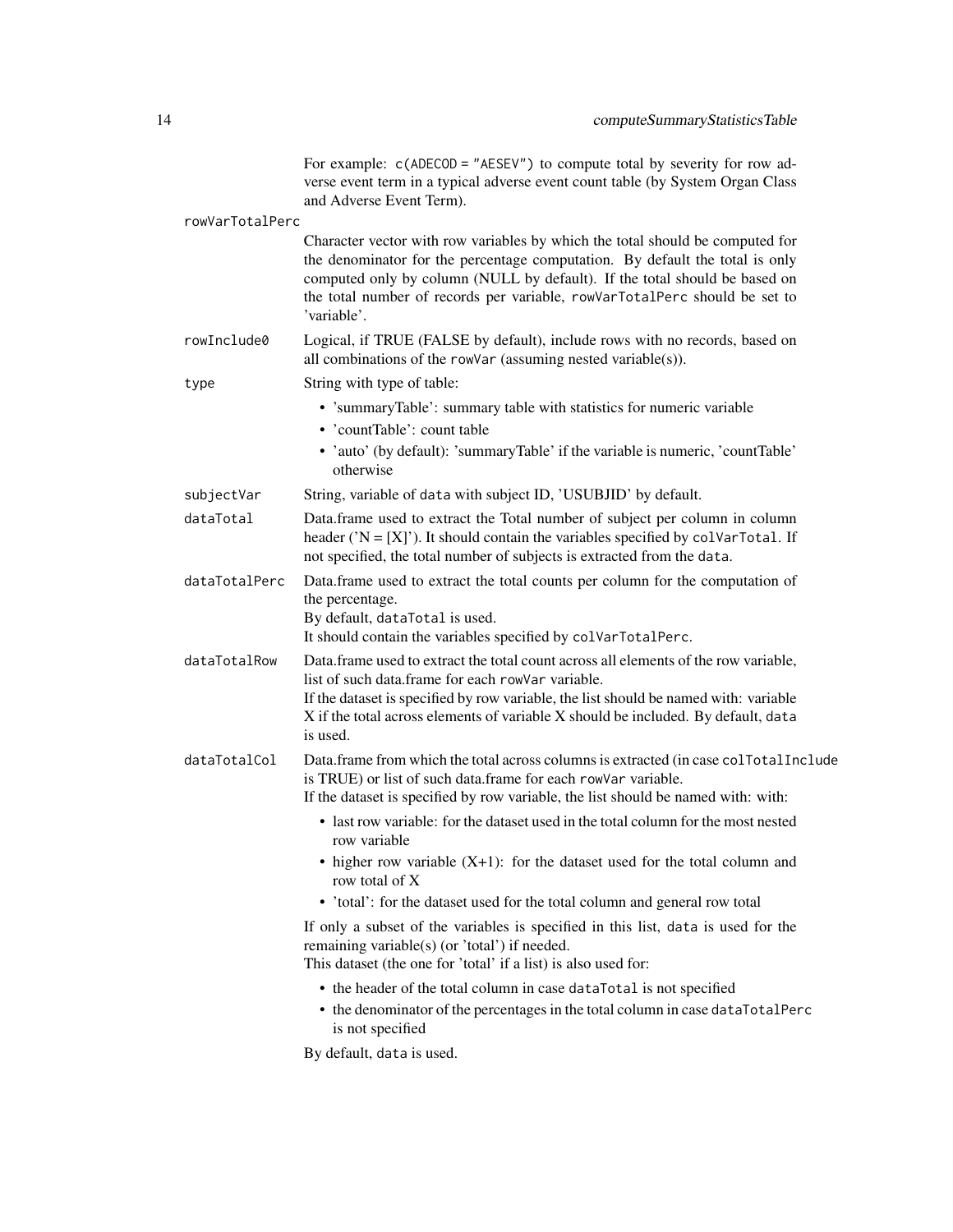| stats           | (optional) Statistic(s) of interest to compute, either:                                                                                                                                                                                                                                |
|-----------------|----------------------------------------------------------------------------------------------------------------------------------------------------------------------------------------------------------------------------------------------------------------------------------------|
|                 | • string with the name of a default set of statistics available in the package,<br>see section 'Formatted statistics' in in-text table statistics.<br>See the corresponding type parameter of the getStatsData for more in-<br>formation on how the statistic is internally extracted. |
|                 | • (expert mode) named list of language object (see is. language) of base<br>summary statistics of interest, see section: 'Base statistics' in in-text<br>table statistics.                                                                                                             |
|                 | The names are reported in the header.<br>If stats if of length 1, the name of the summary statistic is not included in<br>the table.                                                                                                                                                   |
|                 | The statistics can be specified separately:                                                                                                                                                                                                                                            |
|                 | - for each var (if multiple), by naming each element of the list: list (varName1<br>$= list(), variable2 = list())$                                                                                                                                                                    |
|                 | - and/or for each element in: statsVarBy, by naming each sublist.                                                                                                                                                                                                                      |
| statsVarBy      | String with variable in rowVar/codecolVar which the statistics should be com-<br>puted by. In this case, stats (nested list or not) should be additionally nested to<br>specify the statistics for each element in statsVarBy.                                                         |
| statsExtra      | (optional) Named list with functions for additional custom statistics to be com-<br>puted.<br>Each function:                                                                                                                                                                           |
|                 | • has as parameter, either: $x$ : the variable (var) to compute the summary<br>statistic on or 'data': the entire dataset                                                                                                                                                              |
|                 | • returns the corresponding summary statistic as a numeric vector                                                                                                                                                                                                                      |
|                 | For example, to additionally compute the coefficient of variation, this can be set<br>to: list(statCVPerc = function(x) $sd(x)/mean(x)*100$ (or cv).                                                                                                                                   |
| statsGeneralLab |                                                                                                                                                                                                                                                                                        |
|                 | String with general label for statistics, 'Statistic' by default. Only included if no<br>statsVar if longer than 1.                                                                                                                                                                    |
| statsPerc       | String with 'base statistical variable' used to compute the percentage, either:                                                                                                                                                                                                        |
|                 | • 'statN' (by default): the number of subjects<br>• 'statm': the number of records                                                                                                                                                                                                     |
| filterFct       | (optional) Function taking as input the summary table with computed statistics<br>and returning a subset of the summary table.<br>Note: The filtering function should also handle records with :                                                                                       |
|                 | • total for the column header: is Total set to TRUE, and colVar/rowVar is                                                                                                                                                                                                              |
|                 | NA.<br>For example: filterFct = function(data) subset(data, isTotal & myColVar<br>$==$ "group $1"$ )                                                                                                                                                                                   |
|                 | • rowVar/colVar set to 'Total'/colTotalLab if rowVarTotalInclude/colTotalInclude<br>is specified                                                                                                                                                                                       |
| labelVars       | (optional) Named character vector with label for the row, column variable(s) or<br>variable(s) to summarize.                                                                                                                                                                           |
|                 | Labels specified via dedicated parameter: e.g. rowVarLab, colVarLab, varLab<br>have priority on this parameter.                                                                                                                                                                        |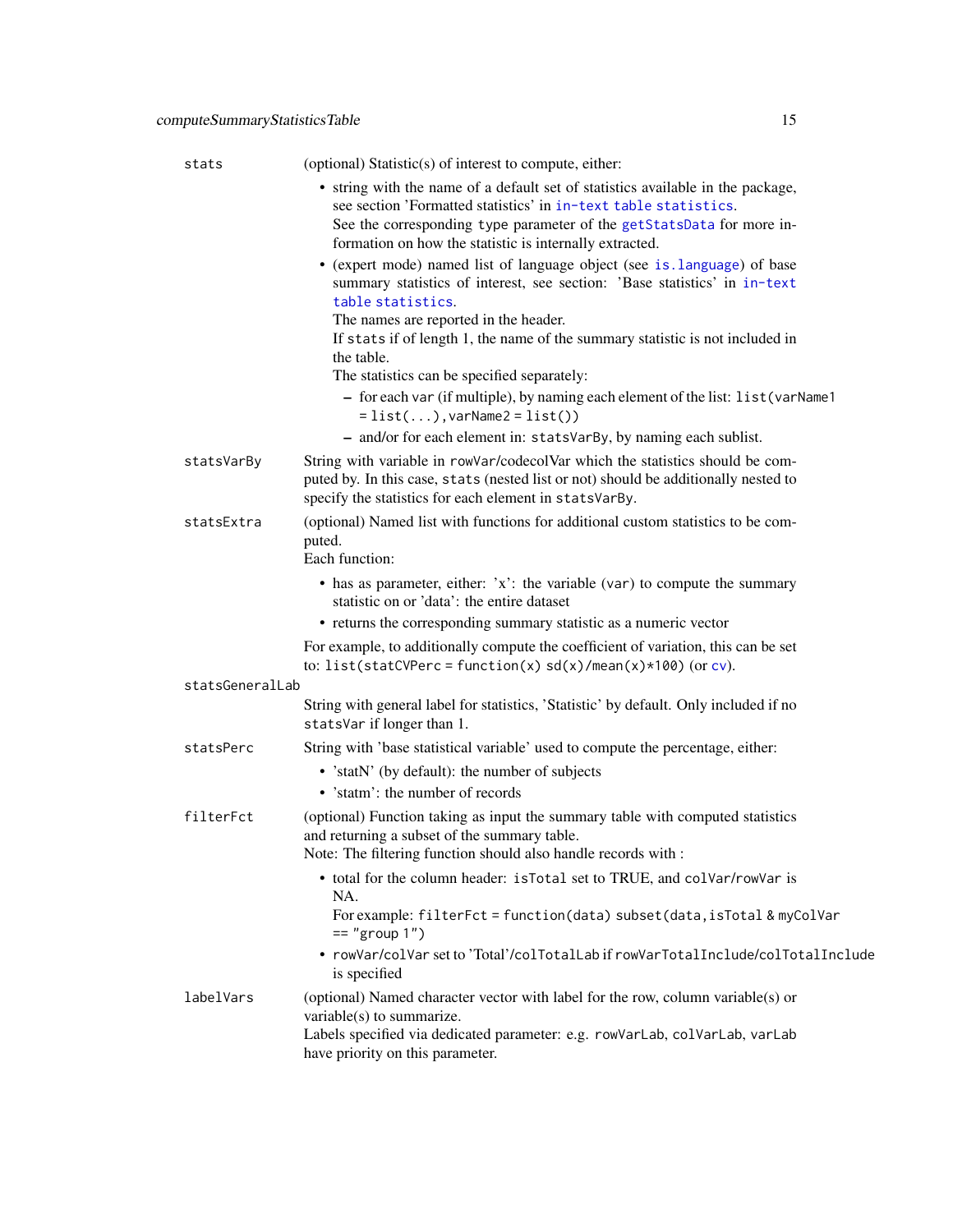<span id="page-15-0"></span>

| byVar              | Variable(s) of data for which separated table(s) should be created.                                                                                                                                      |
|--------------------|----------------------------------------------------------------------------------------------------------------------------------------------------------------------------------------------------------|
| byVarLab           | String with label for by Var, used to set the names of the output list of table(s).                                                                                                                      |
| checkVarDiffBySubj |                                                                                                                                                                                                          |
|                    | String, 'error' (default), 'warning', or 'none'. Should an error, a warning, or<br>nothing be produced if a continuous variable (var) contains different values for<br>the same subject (by row/column)? |

An object [summaryTable](#page-76-1) or list of such objects if byVar is specified.

# Author(s)

Laure Cougnaud

convertSummaryStatisticsTableToFlextable

*Convert summary statistics table to flextable*

#### Description

Convert summary statistics table to flextable

#### Usage

```
convertSummaryStatisticsTableToFlextable(
  summaryTable,
 landscape = (style == "presentation"),margin = 1,
 rowPadBase = 14.4,
 title = NULL,
  footer = NULL,
  style = "report",
  colorTable = getColorPaletteTable(style = style),
  fontname = switch(style, report = "Times", presentation = "Tahoma"),
  fontsize = switch(style, report = 8, presentation = 10),
  file = NULL,
 pageDim = NULL
)
```

| summaryTable | A summaryTable object.                                                                                                                                     |
|--------------|------------------------------------------------------------------------------------------------------------------------------------------------------------|
| landscape    | (flextable output) Logical, if TRUE the file is in landscape format.<br>By default: FALSE if style is 'report' and TRUE if style is 'presentation'.        |
| margin       | (flextable output) Margin in the document in inches (1 by default). This is used<br>to specify the width of the table, from: $[pageDim[1] - 2 * margin]$ . |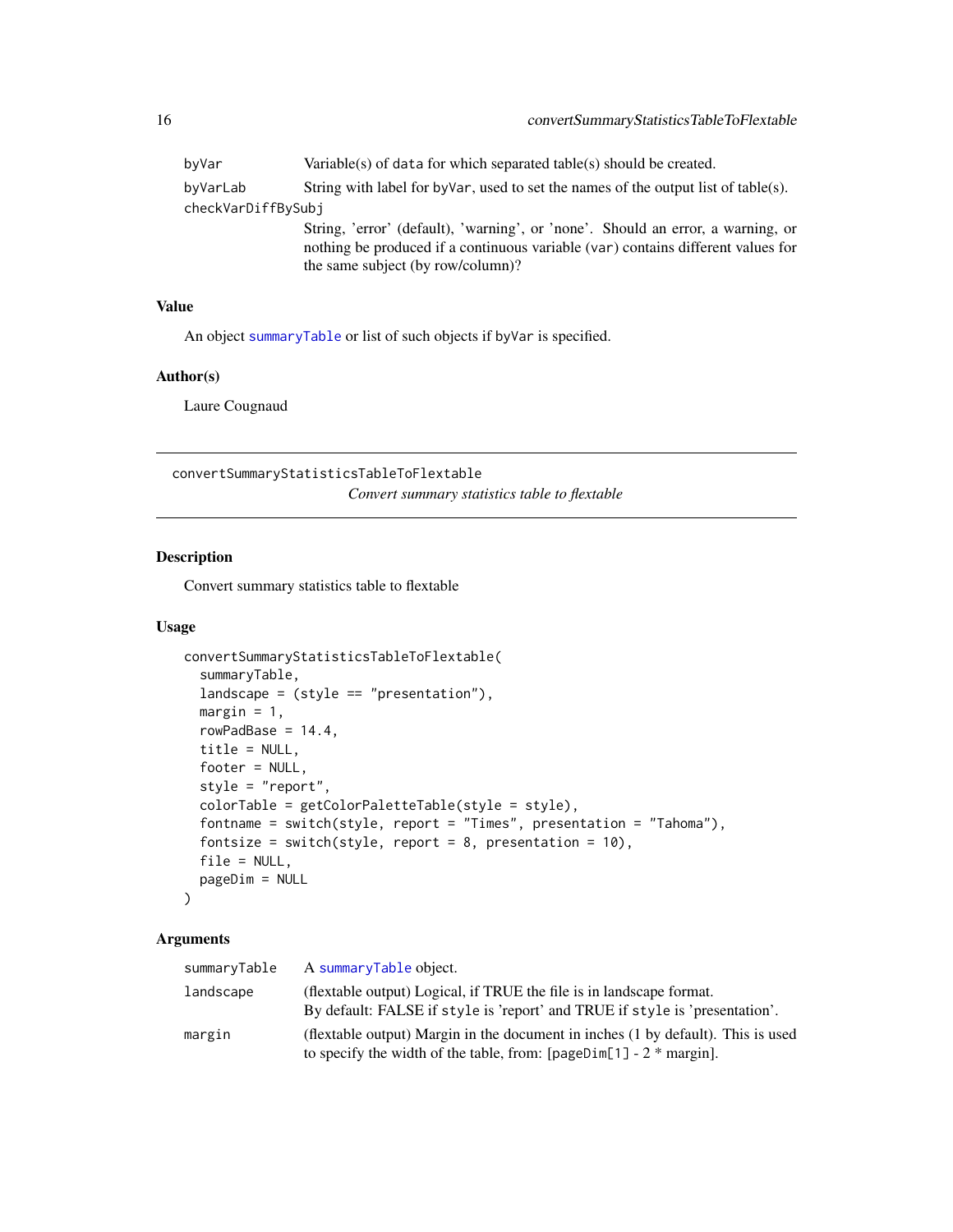<span id="page-16-0"></span>

| rowPadBase | (flextable output) Base padding for row (in points), 14.4 by default (corresponds<br>to $0.2$ inches)                                                                                                                                                                                                                            |
|------------|----------------------------------------------------------------------------------------------------------------------------------------------------------------------------------------------------------------------------------------------------------------------------------------------------------------------------------|
| title      | Character vector with title(s) for the table. Set to NULL (by default) if no title<br>should be included. If multiple are specified, specified for each element of by Var<br>(in order of the levels).                                                                                                                           |
| footer     | (flextable output) Character vector with footer(s) for the table. Set to NULL (by<br>default) if no footer should be included.                                                                                                                                                                                                   |
| style      | (flextable output) String with table style, either 'report' or 'presentation'. This<br>parameter affects the fontsize, font family, color of the text and background, and<br>table dimensions of the table.                                                                                                                      |
| colorTable | (flextable output) Named character vector with color for the table background/body/text/line,<br>e.g. created with the getColorPaletteTable function.                                                                                                                                                                            |
| fontname   | (flextable output) String with font name, by default: 'Times' if style is 'report'<br>and 'Tahoma' if style is 'presentation'.                                                                                                                                                                                                   |
| fontsize   | (flextable output) Integer with font size, by default: 8 if style is 'report' and 10<br>if style is 'presentation'.                                                                                                                                                                                                              |
| file       | String with path of the file where the table should be exported. The file should<br>have the extension: '.html'. If NULL, the summary table is not exported but only<br>returned as output. If by Var is specified, each table is exported to a separated<br>file with the suffix: 'file_[i].html' with i the index of the file. |
| pageDim    | Numeric vector of length 2 with page width and height.<br>Depending on outputType:                                                                                                                                                                                                                                               |
|            | • 'flextable': in inches                                                                                                                                                                                                                                                                                                         |
|            | • 'DT': in number of rows in the table.<br>Currently only the height is used (e.g. $c(NA, 4)$ )                                                                                                                                                                                                                                  |

[flextable](#page-0-0) object with summary table If summaryTable is a list of summary tables, returns a list of [flextable](#page-0-0).

# Author(s)

Laure Cougnaud

| convertVarFlag | Convert flag variable to a format such as only the flagged records are |
|----------------|------------------------------------------------------------------------|
|                | counted in the summary table.                                          |

# Description

Convert flag variable to a format such as only the flagged records are counted in the summary table.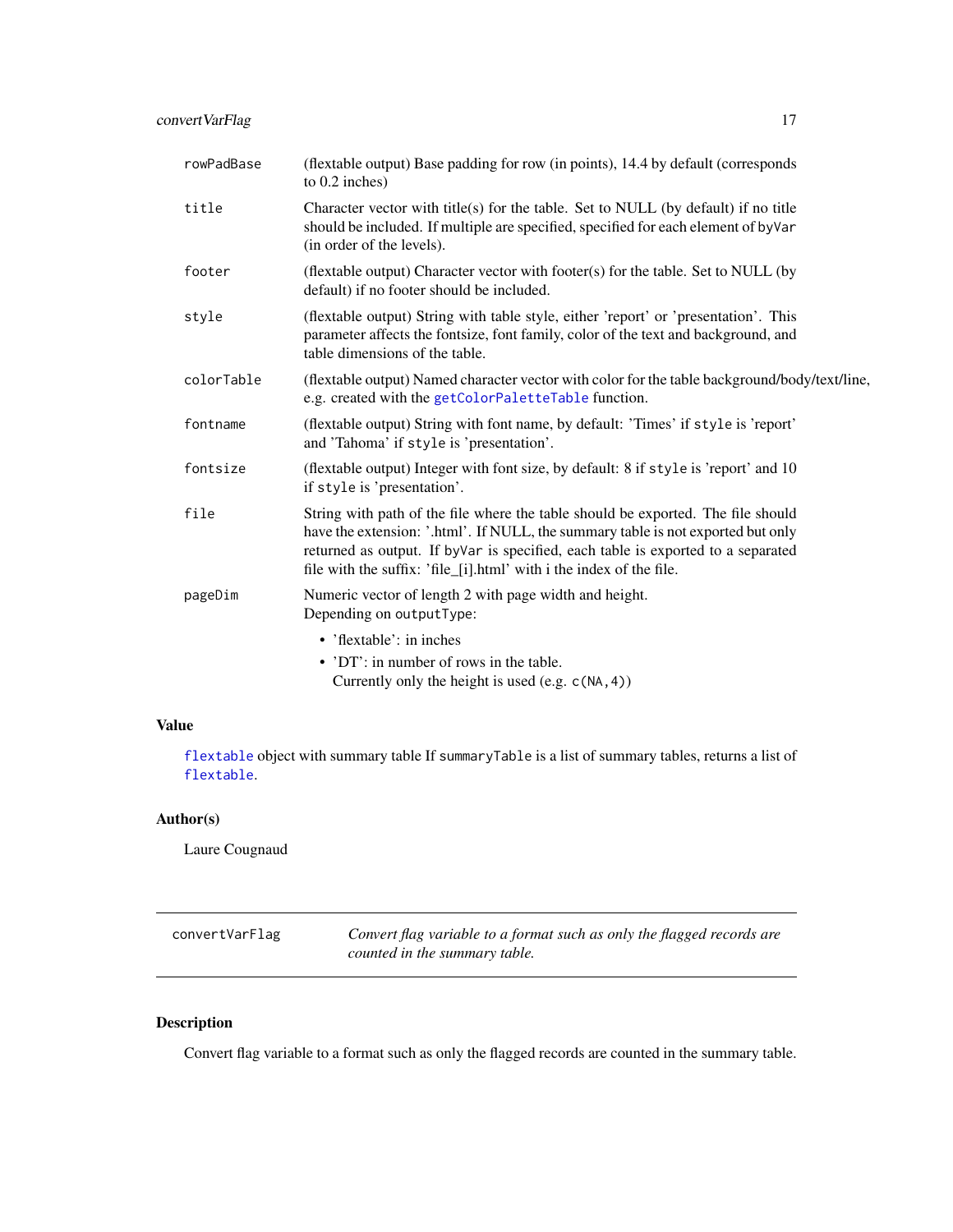#### Usage

convertVarFlag(x)

# Arguments

x Character or factor variable with flag variable, should contain elements: 'Y' and 'N', or " (for missing value).

# Value

Formatted factor variable with levels: 'Y' & 'N'. Empty strings have been converted to NA.

#### Author(s)

Laure Cougnaud

convertVarRowVarColVarToFactor

*Convert* rowVar*,* colVar *and character* var *in* data *to factor*

# Description

Convert rowVar, colVar and character var in data to factor

#### Usage

```
convertVarRowVarColVarToFactor(data, rowVar = NULL, colVar = NULL, var = NULL)
```

| data   | Data. frame with dataset to consider for the summary table.                                                                                                                                                                                                                                                                                                        |
|--------|--------------------------------------------------------------------------------------------------------------------------------------------------------------------------------------------------------------------------------------------------------------------------------------------------------------------------------------------------------------------|
| rowVar | Character vector with variable $(s)$ to be included in the rows. If multiple variables<br>are specified, the variables should be sorted in hierarchical order (e.g. body<br>system class before adverse event term) and are nested in the table.                                                                                                                   |
| colVar | Character vector with variable(s) to be included in columns. If multiple vari-<br>ables are specified, the variables should be sorted in hierarchical order, and are<br>included in multi-columns layout.<br>Use: 'variable' to include the variables to summarize: var (if multiple) in dif-<br>ferent columns.                                                   |
| var    | Character vector with variable(s) of data, to compute statistics on.<br>If NULL (by default), counts by row/column variable(s) are computed.<br>To also return counts of the rowVar in case other var are specified, you can in-<br>clude: 'all' in the var.<br>Missing values, if present, are filtered (also for the report of number of sub-<br>jects/records). |

<span id="page-17-0"></span>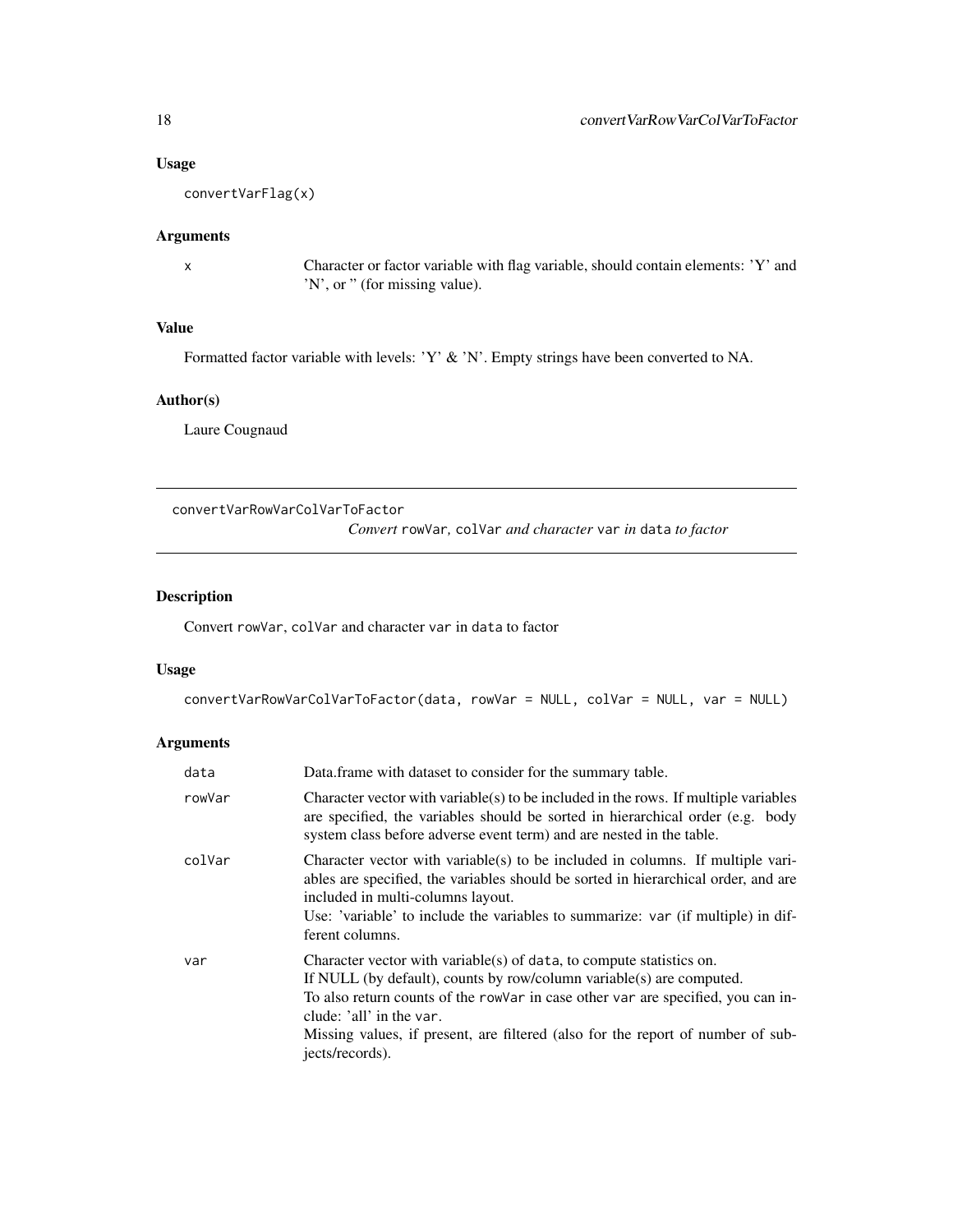# <span id="page-18-0"></span>convertVectToBinary 19

# Value

Updated data

#### Author(s)

Laure Cougnaud

| convertVectToBinarv | Convert vector to a bincode of 0/1 based on consecutive values in the |
|---------------------|-----------------------------------------------------------------------|
|                     | <i>vector.</i>                                                        |

# Description

Convert vector to a bincode of 0/1 based on consecutive values in the vector.

# Usage

```
convertVectToBinary(x)
```
#### Arguments

x Vector.

# Value

Integer vector of same length than x.

#### Author(s)

Laure Cougnaud

# Examples

```
x <- c("group1", "group1", "group1", "group2", "group2", "group3", "group4", "group4")
convertVectToBinary(x = x)
```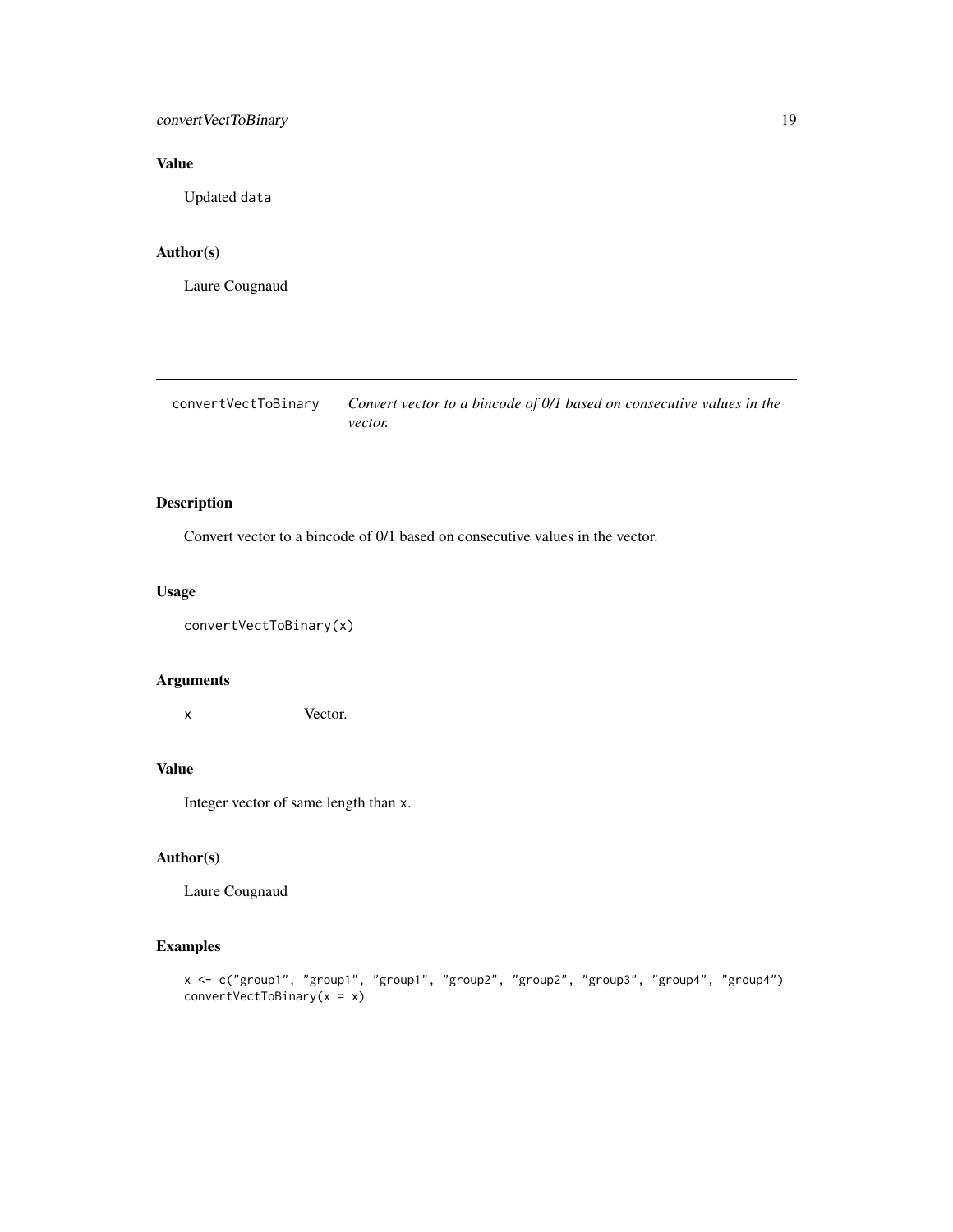```
createFlextableWithHeader
```
*Create a flextable, setting the column names to syntactic names if it is not the case.*

# Description

Create a flextable, setting the column names to syntactic names if it is not the case.

# Usage

```
createFlextableWithHeader(
  data,
 headerDf = NULL,
 title = NULL,
  includeRownames = TRUE
)
```
# Arguments

| data            | Data.frame with data.                                                                                                                                                                                                                                                                                       |
|-----------------|-------------------------------------------------------------------------------------------------------------------------------------------------------------------------------------------------------------------------------------------------------------------------------------------------------------|
| headerDf        | (optional) Data.frame with header. This should contain the same number of<br>columns than data $(+$ if include Rownames is TRUE) and optionally multiple<br>rows. Neighbouring cells with same content will be represented merged in the<br>output.                                                         |
| title           | Character vector with title(s) for the table. Set to NULL (by default) if no title<br>should be included.                                                                                                                                                                                                   |
| includeRownames |                                                                                                                                                                                                                                                                                                             |
|                 | $\mathbf{r}$ , $\mathbf{r}$ , $\mathbf{r}$ , $\mathbf{r}$ , $\mathbf{r}$ , $\mathbf{r}$ , $\mathbf{r}$ , $\mathbf{r}$ , $\mathbf{r}$ , $\mathbf{r}$ , $\mathbf{r}$ , $\mathbf{r}$ , $\mathbf{r}$ , $\mathbf{r}$ , $\mathbf{r}$ , $\mathbf{r}$ , $\mathbf{r}$ , $\mathbf{r}$ , $\mathbf{r}$ , $\mathbf{r}$ , |

Logical, if TRUE (by default) rownames are included in the [flextable](#page-0-0) object.

#### Value

list with:

- 'ft': [flextable](#page-0-0)
- 'colsData': Named vector with original column names, with names set to new syntactic names.

# Author(s)

Laure Cougnaud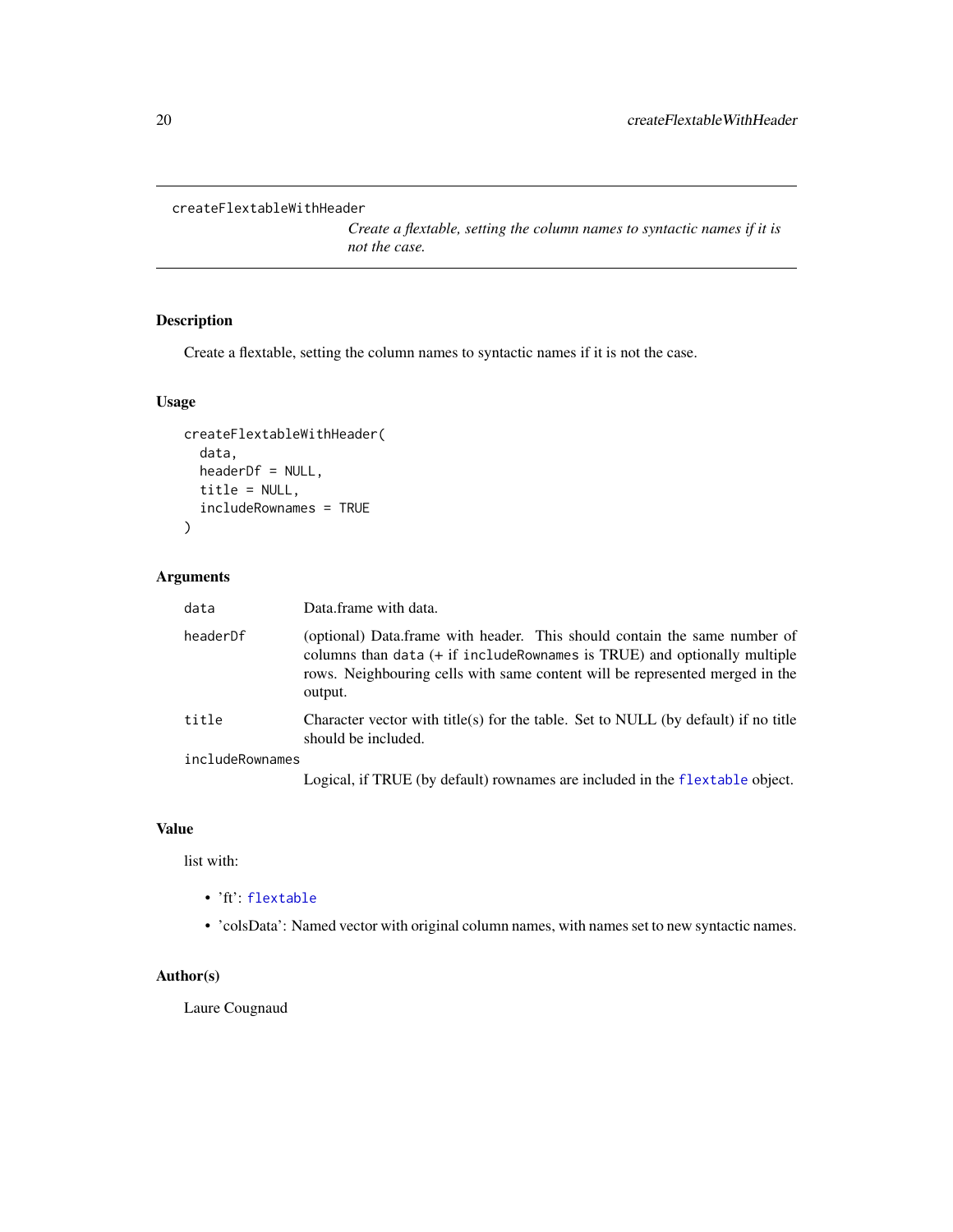<span id="page-20-1"></span><span id="page-20-0"></span>cv *Compute the percentage coefficient of variation, (in a scale from 0 to 100).*

# Description

The coefficient of variation is computed as:  $\frac{\sigma(x)}{\bar{x}} * 100$ , with:

- $\sigma(x)$ : standard deviation of x
- $\bar{x}$ : arithmetic mean of x

# Usage

 $cv(x, na.rm = FALSE)$ 

# Arguments

|       | Numeric vector.                                            |
|-------|------------------------------------------------------------|
| na.rm | Logical, should NA value(s) be removed (FALSE by default)? |

#### Value

Numeric vector of length 1 with coefficient of variation.

# Author(s)

Laure Cougnaud

# See Also

Other stats utility functions: [geomCV\(](#page-37-1)), [geomMean\(](#page-38-1)), [geomSD\(](#page-39-1)), [geomSE\(](#page-40-1)), [se\(](#page-70-1))

# Examples

```
# coefficient of variation of normal distribution tends to 100%
cv(rnorm(n = 1000, mean = 1, sd = 1))
```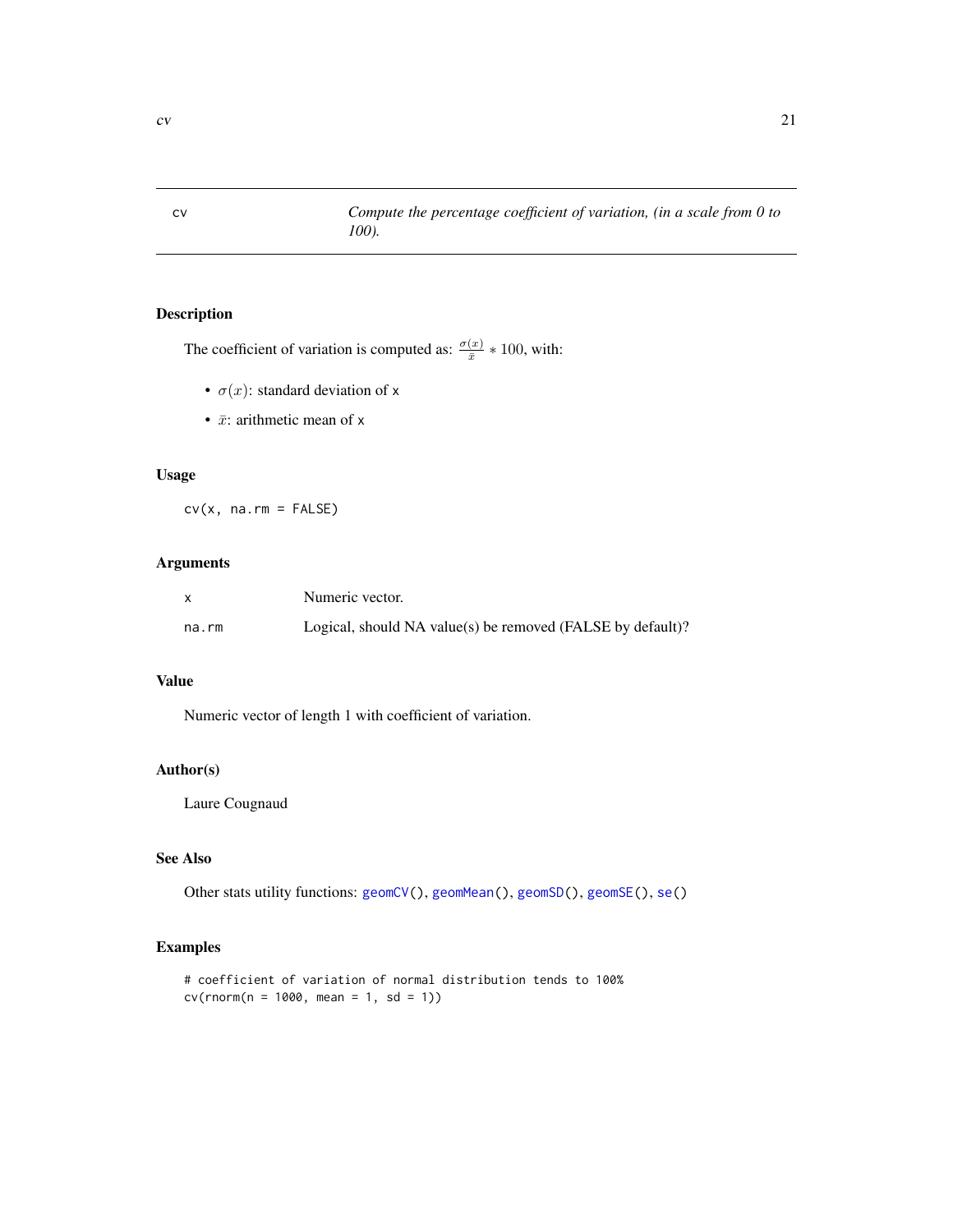<span id="page-21-0"></span>

#### Description

Export an object

#### Usage

export(...)

#### Arguments

... Extra parameters for the corresponding method.

#### See Also

[export.summaryTable](#page-21-1) to export [summaryTable](#page-76-1) objects.

<span id="page-21-1"></span>

| export.summaryTable | <i>Export a summary table to docx, pptx or html format (interactive</i> |
|---------------------|-------------------------------------------------------------------------|
|                     | table)                                                                  |

#### Description

The use of export is recommended. exportSummaryStatisticsTable is retained for back-compatibility.

# Usage

```
## S3 method for class 'summaryTable'
export(...)
exportSummaryStatisticsTable(
  summaryTable,
 rowVar = getAttribute(summaryTable, "rowVar"),
 rowVarLab = getAttribute(summaryTable, "rowVarLab", default = getLabelVar(rowVar,
    labelVars = labelVars)),
  rowVarInSepCol = NULL,
  rowVarFormat = NULL,
  rowVarTotalInclude = getAttribute(summaryTable, "rowVarTotalInclude"),
  rowTotalLab = NULL,
  rowVarTotalInSepRow = getAttribute(summaryTable, "rowVarTotalInSepRow"),
  rowAutoMerge = TRUE,
  colVar = getAttribute(summaryTable, "colVar"),
  colTotalLab = getAttribute(summaryTable, "colTotalLab", default = "Total"),
```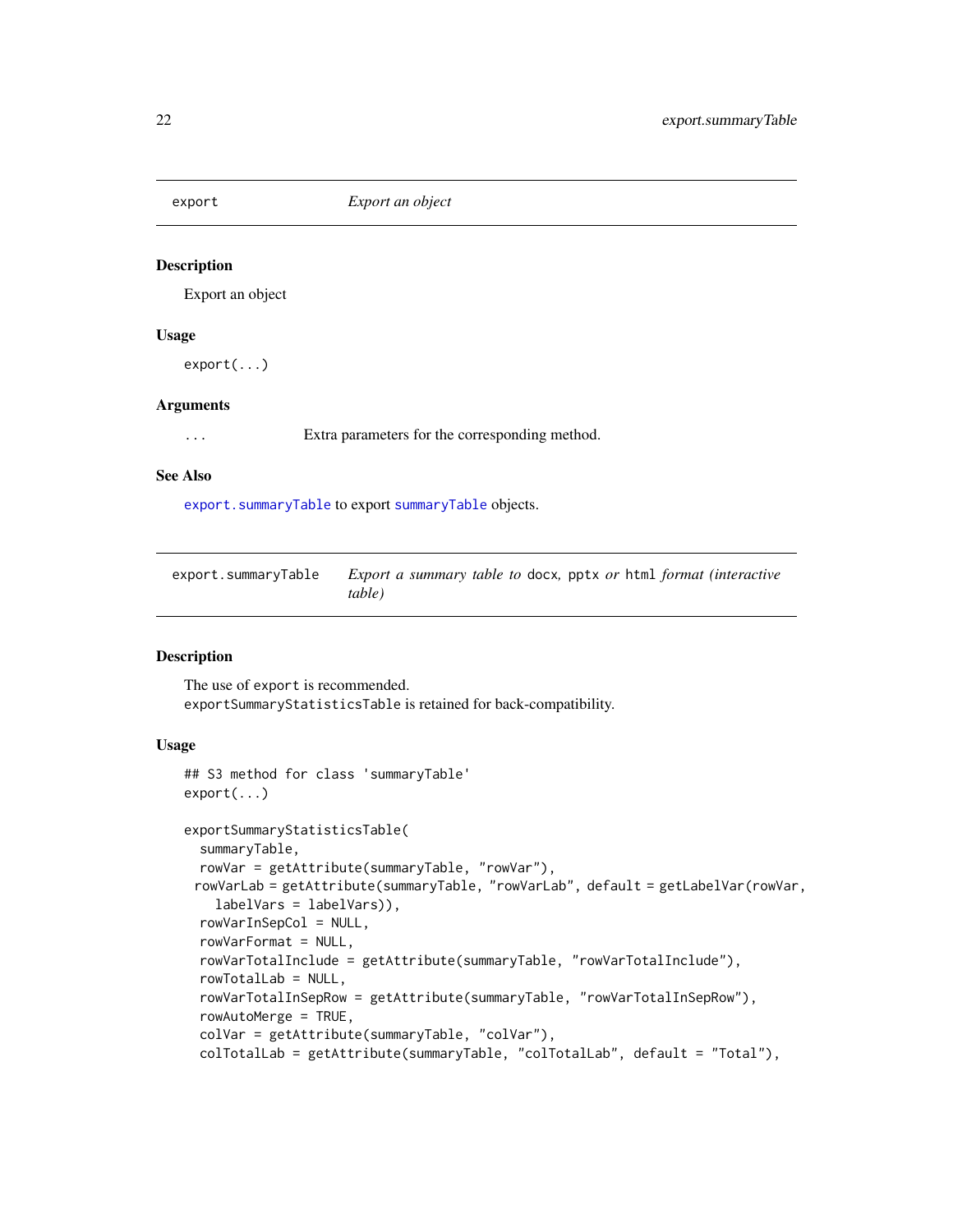```
colHeaderTotalInclude = TRUE,
  statsVar = getAttribute(summaryTable, "statsVar"),
 statsLayout = getAttribute(summaryTable, "statsLayout", default = ifelse("DT" %in%
   outputType, "col", "row")),
  statsValueLab = "StatisticValue",
  statsLabInclude = NULL,
  emptyValue = "-",
 labelVars = NULL,
 file = NULL,
  title = NULL,
 outputType = "flextable",
 pageDim = NULL,
  landscape = (style == "presentation"),
 margin = 1,
 rowPadBase = 14.4,footer = NULL,style = "report",
 colorTable = getColorPaletteTable(style = style),
  fontsize = switch(style, report = 8, presentation = 10),
  fontname = switch(style, report = "Times", presentation = "Tahoma"),
 vline = "none",
 hline = "auto",
 expandVar = NULL,
 noEscapeVar = NULL,
 bar = NULL,...
\mathcal{L}
```

| $\cdots$           | (DT output) Extra parameters passed to the getClinDT                                                                                                                                                                                                                                            |
|--------------------|-------------------------------------------------------------------------------------------------------------------------------------------------------------------------------------------------------------------------------------------------------------------------------------------------|
| summaryTable       | A summaryTable object.                                                                                                                                                                                                                                                                          |
| rowVar             | Character vector with variable $(s)$ to be included in the rows. If multiple variables<br>are specified, the variables should be sorted in hierarchical order (e.g. body<br>system class before adverse event term) and are nested in the table.                                                |
| rowVarLab          | Named character vector with label for the rowVar variable(s).                                                                                                                                                                                                                                   |
|                    | rowVarInSepCol Character vector with rowVar that should be included in separated columns. By<br>default (NULL), all row variables are nested in the first column of the table.<br>To include the groups within a var variable in a separated column, set: rowVarInSepCol<br>== 'variableGroup'. |
| rowVarFormat       | (flextable output) Named list with special formatting for the row Var. Currently,<br>only possibility is to set the variable elements in bold, with: $list(var1 = "bold")$ .<br>(Use 'variable' for var or 'variableGroup' for group within categorical vari-<br>ables.)                        |
| rowVarTotalInclude |                                                                                                                                                                                                                                                                                                 |
|                    | Character vector with rowVar for which the total should be reported.                                                                                                                                                                                                                            |
|                    | If the higher row variable is specified, the total across all rows is reported.                                                                                                                                                                                                                 |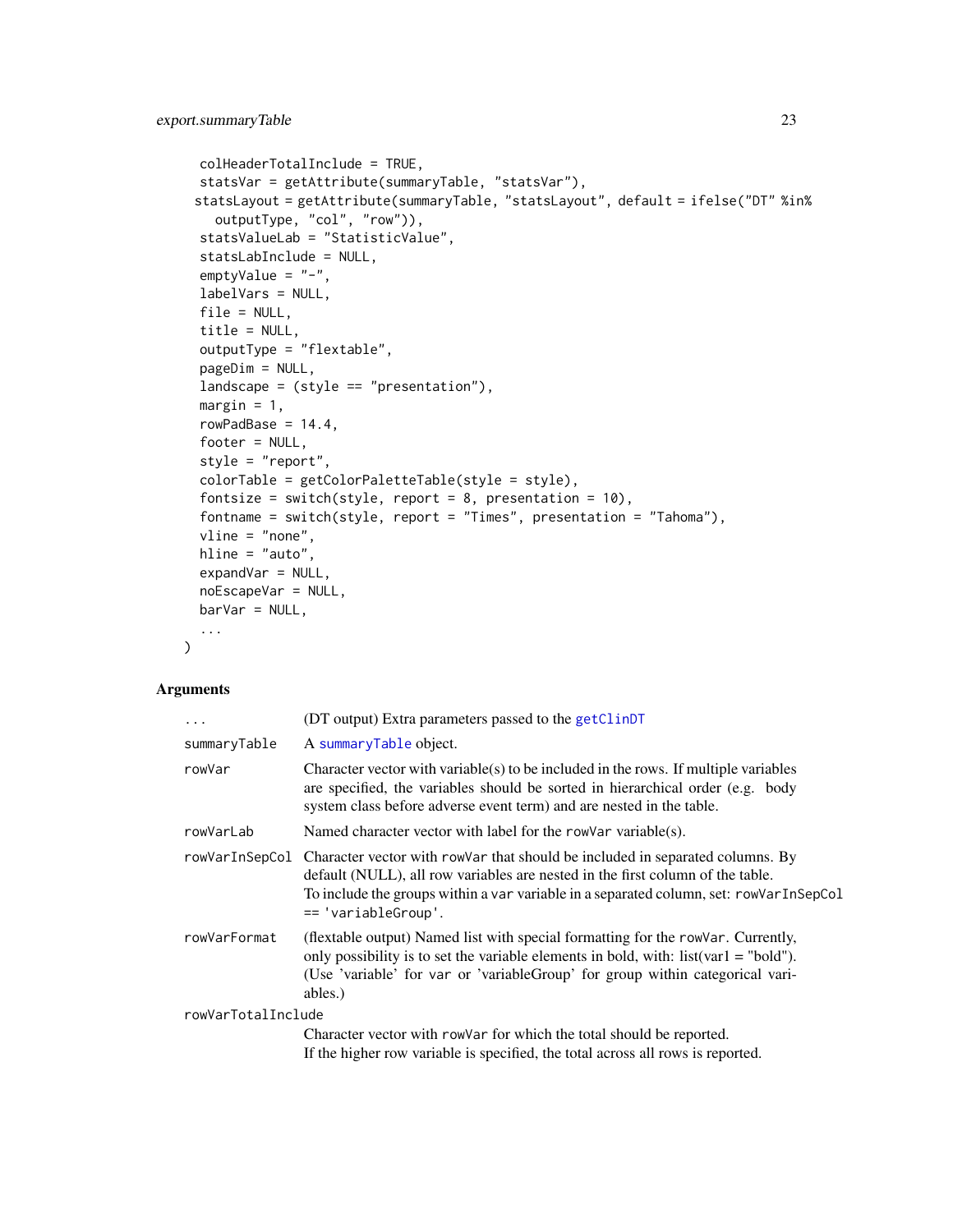For the export, these variable(s) are formatted as factor with **'Total' as the first** level.

rowTotalLab (flextable output) string with label for the row with total.

rowVarTotalInSepRow

Character vector with rowVarTotalInclude (not in rowVarInSepCol) for which the total should be included in a separated row labelled 'Total'. Otherwise (by default) the total is included in the header row of each category.

- rowAutoMerge (flextable output) Logical, if TRUE (by default) automatically merge rows, e.g. in case there is only one sub-category (e.g. categorical variable with only one group) or only one statistic per category.
- $colVar$  Character vector with variable(s) to be included in columns. If multiple variables are specified, the variables should be sorted in hierarchical order, and are included in multi-columns layout.

Use: 'variable' to include the variables to summarize: var (if multiple) in different columns.

colTotalLab String, label for the total column 'Total' by default.

colHeaderTotalInclude

Logical, if TRUE include the total of number of patients ('statN') in the column header.

statsVar Character vector with columns of summaryTable with statistic variables. For the export: if not specified, all columns of data besides row, column variables, 'variable', 'variableGroup' and 'isTotal' are considered.

statsLayout String with layout for the statistics names (in case more than one statistic is included), among:

- row (by default for 'flextable' output): All statistics are included in different rows in the first column of the table (after the row variable(s))
- 'col' (by default for 'DT' output): Statistics are included in separated columns (last row of the header).

This option is not compatible with categorical variable(s).

• 'rowInSepCol': Statistics are included in different rows, but in a separated column than the rowVar variable(s)

statsValueLab String with label for the statistic value, 'StatisticValue' by default. This is only included in the table if the statistics provided in stats are not named and if no colVar is specified.

statsLabInclude

Logical, if TRUE include the statistic label in the table. By default only included if more than one statistic variables are available in the table.

- emptyValue String with placeholder used to fill the table for missing values, '-' by default. This value is typically used e.g. if not all statistics are computed for all specified row/col/var variables.
- labelVars (optional) Named character vector with label for the row, column variable(s) or variable(s) to summarize. Labels specified via dedicated parameter: e.g. rowVarLab, colVarLab, varLab

have priority on this parameter.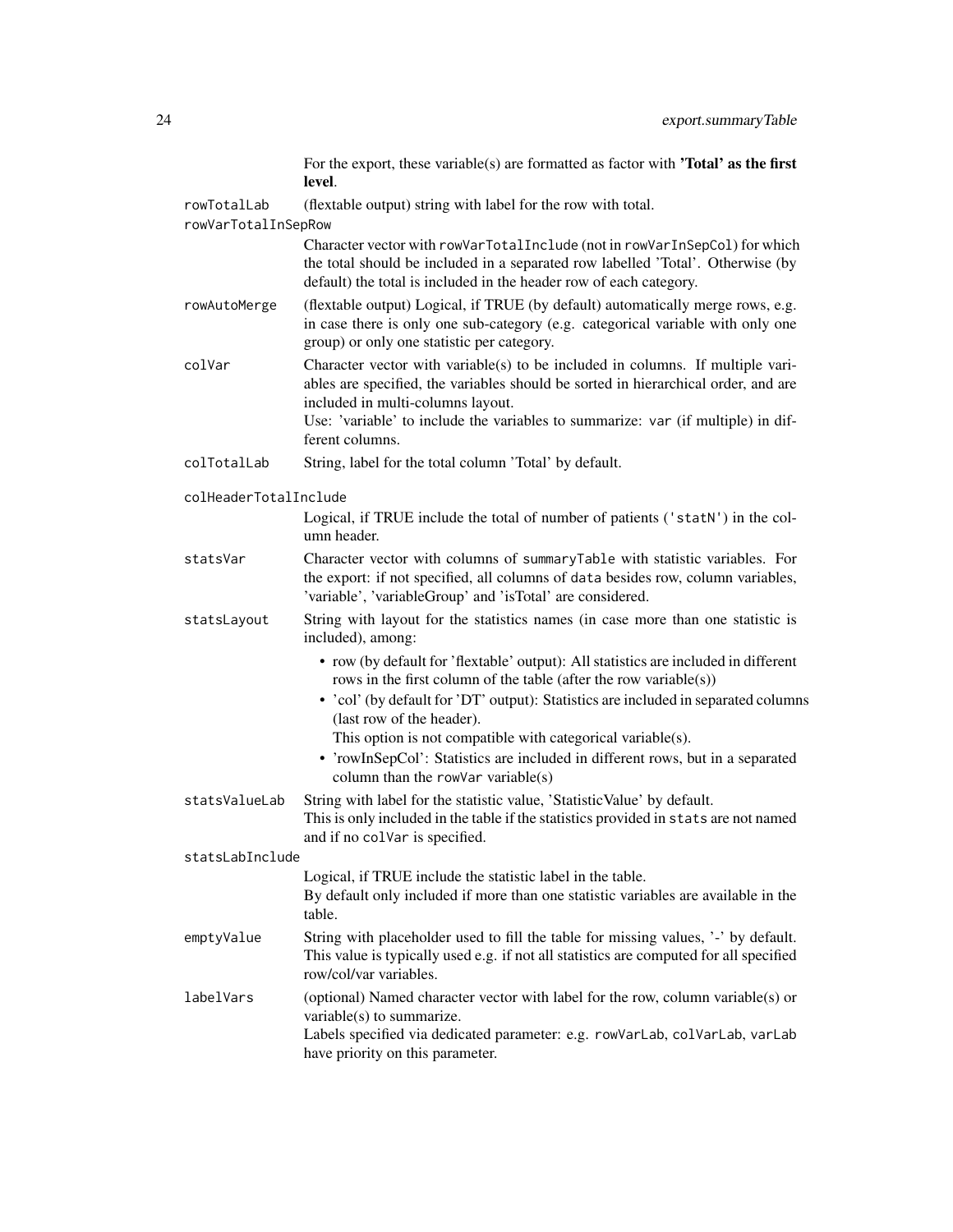| file       | (Optional) Name of the file the table should be exported to, either:                                                                                                                                                                                                                                                                               |
|------------|----------------------------------------------------------------------------------------------------------------------------------------------------------------------------------------------------------------------------------------------------------------------------------------------------------------------------------------------------|
|            | • string (of length 1). In this case, depending on the file extension, the fol-<br>lowing is exported:                                                                                                                                                                                                                                             |
|            | - 'txt': summary table in long format ('data.frame-base' outputType)<br>- 'docx': summary table in final format is exported ('flextable' output Type)<br>- 'html': interactive summary table is exported ('DT' outputType)<br>• named character vector in case of multiple exports. The names should cor-<br>respond to the options in outputType: |
|            | - for 'data.frame-base' and 'data.frame': filename with 'txt' extension<br>- for 'flextable': filename with 'docx' extension                                                                                                                                                                                                                       |
|            | - for 'DT': filename with 'html' extension                                                                                                                                                                                                                                                                                                         |
|            | If NULL (by default), the summary table is not exported but only returned as<br>output. If by Var is specified, each table is exported to a separated file with the<br>suffix: 'file_[i].[ext]' with i the index of the file.                                                                                                                      |
| title      | Character vector with title(s) for the table. Set to NULL (by default) if no title<br>should be included. If multiple are specified, specified for each element of byVar<br>(in order of the levels).                                                                                                                                              |
| outputType | String with output type:                                                                                                                                                                                                                                                                                                                           |
|            | • 'flextable' (by default): flextable object, with format for CSR, compati-<br>ble with Word/PowerPoint export                                                                                                                                                                                                                                     |
|            | • 'DT': datatable interactive table, compatible with html export                                                                                                                                                                                                                                                                                   |
|            | · 'data.frame': data.frame in wide format (with elements in colvar in differ-<br>ent columns)                                                                                                                                                                                                                                                      |
|            | • 'data.frame-base'data.frame in long format (with elements in colvar in dif-<br>ferent rows), useful for QC                                                                                                                                                                                                                                       |
| pageDim    | Numeric vector of length 2 with page width and height.<br>Depending on outputType:                                                                                                                                                                                                                                                                 |
|            | • 'flextable': in inches                                                                                                                                                                                                                                                                                                                           |
|            | • 'DT': in number of rows in the table.<br>Currently only the height is used (e.g. $c(NA, 4)$ )                                                                                                                                                                                                                                                    |
| landscape  | (flextable output) Logical, if TRUE the file is in landscape format.<br>By default: FALSE if style is 'report' and TRUE if style is 'presentation'.                                                                                                                                                                                                |
| margin     | (flextable output) Margin in the document in inches (1 by default). This is used<br>to specify the width of the table, from: $[pageDim[1] - 2 * margin]$ .                                                                                                                                                                                         |
| rowPadBase | (flextable output) Base padding for row (in points), 14.4 by default (corresponds<br>to 0.2 inches)                                                                                                                                                                                                                                                |
| footer     | (flextable output) Character vector with footer(s) for the table. Set to NULL (by<br>default) if no footer should be included.                                                                                                                                                                                                                     |
| style      | (flextable output) String with table style, either 'report' or 'presentation'. This<br>parameter affects the fontsize, font family, color of the text and background, and<br>table dimensions of the table.                                                                                                                                        |
| colorTable | (flextable output) Named character vector with color for the table background/body/text/line,<br>e.g. created with the getColorPaletteTable function.                                                                                                                                                                                              |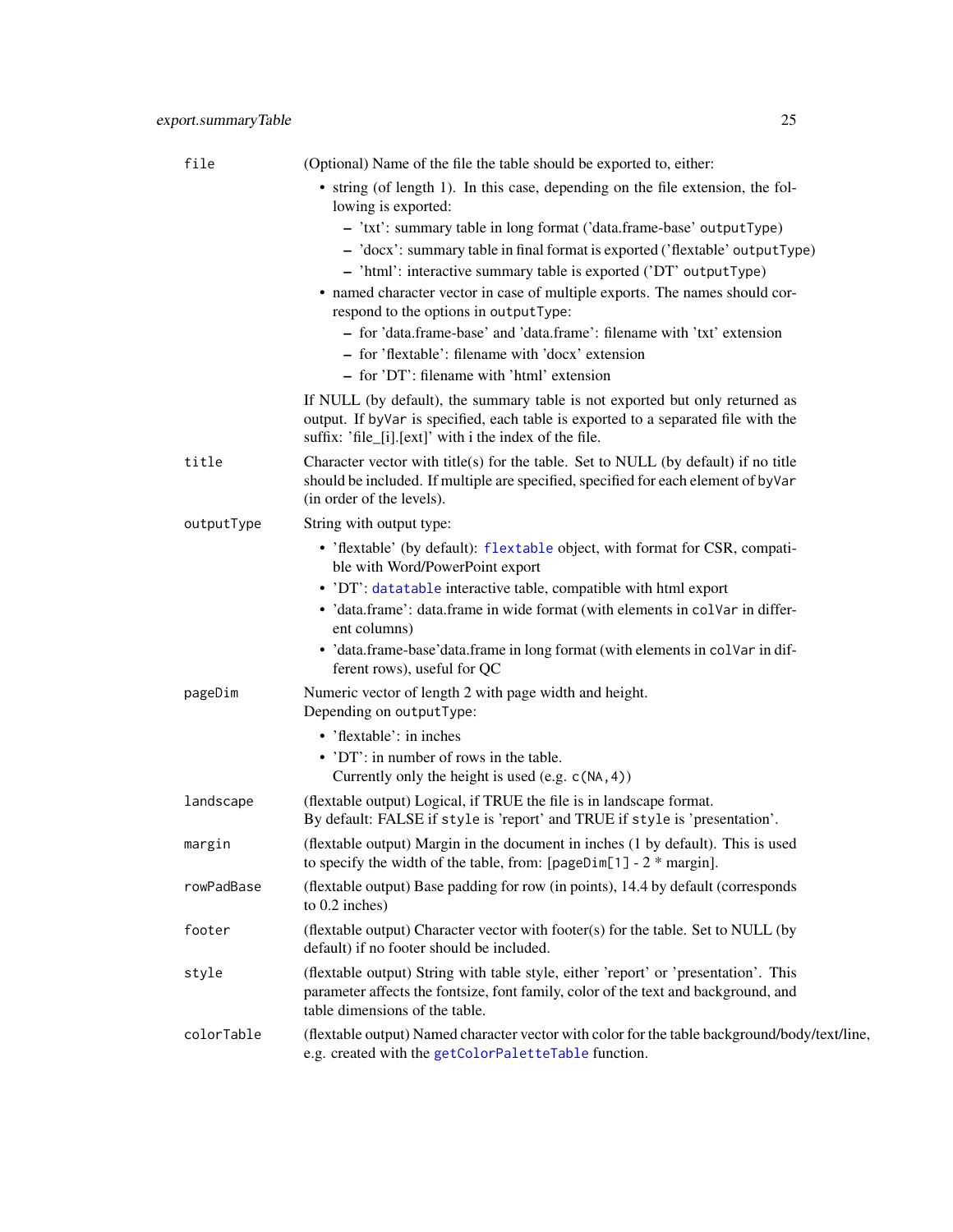| fontsize    | (flextable output) Integer with font size, by default: 8 if style is 'report' and 10<br>if style is 'presentation'.            |
|-------------|--------------------------------------------------------------------------------------------------------------------------------|
| fontname    | (flextable output) String with font name, by default: 'Times' if style is 'report'<br>and 'Tahoma' if style is 'presentation'. |
| vline       | (flextable output) String mentioning how vertical lines should be included in the<br>body of the table, either:                |
|             | • 'none' (default): no vertical lines included                                                                                 |
|             | • 'auto': vertical lines included between sub-groups                                                                           |
| hline       | (flextable output) String mentioning how horizontal lines should be included in<br>the body of the table, either:              |
|             | • 'none': no horizontal lines included                                                                                         |
|             | • 'auto' (default): horizontal lines included between sub-groups                                                               |
| expandVar   | (DT output) Character vector with variables of the summary table which should<br>be expanded in the data.                      |
| noEscapeVar | (DT output) Character vector with variables of summaryTable which shouldn't<br>be escaped in the table (e.g. containing URLs). |
| barVar      | (DT output) Character vector with variables of summary Table that should be<br>represented as a bar.                           |

Depending on the outputType:

- 'data.frame-base': input summary table in a long format with all computed statistics
- 'data.frame': summary table in a wide format ( different columns for each colVar), with specified labels
- 'flextable' (by default): [flextable](#page-0-0) object with summary table
- 'DT': [datatable](#page-0-0) object with summary table

If multiple outputType are specified, a list of those objects, named by outputType. If byVar is specified, each object consists of a list of tables, one for each element in byVar.

#### Methods (by generic)

• export: export [summaryTable](#page-76-1) object

#### Author(s)

Laure Cougnaud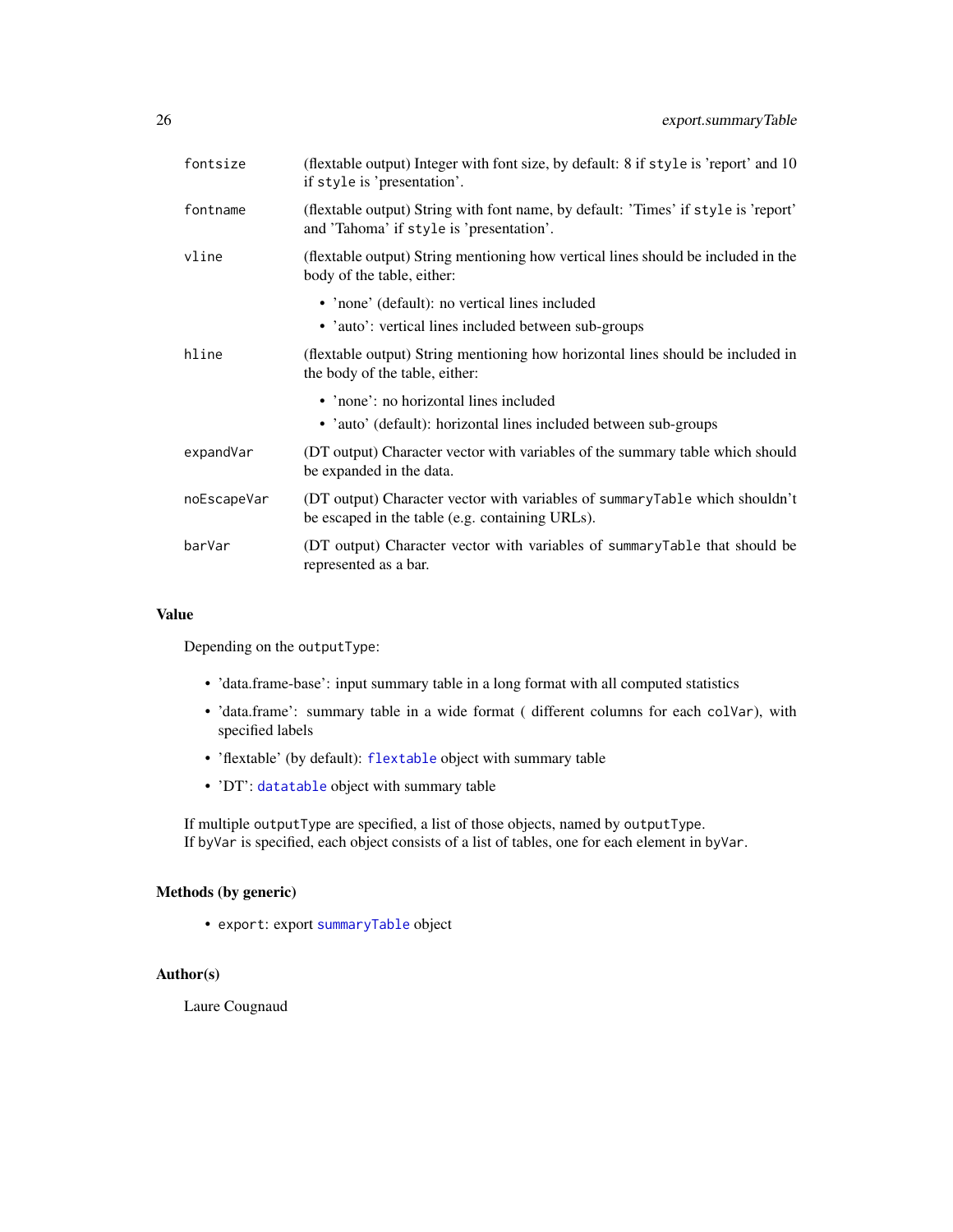<span id="page-26-0"></span>exportFlextableToDocx *Export flextable to docx file*

#### Description

Export flextable to docx file

# Usage

```
exportFlextableToDocx(
  object,
  file,
  landscape = FALSE,
 breaksAfter = if (!inherits(object, "flextable")) seq_along(object) else 1
)
```
# Arguments

| object      | flextable object, or list of such objects                                                                                                                                                                                                                                                                                        |  |
|-------------|----------------------------------------------------------------------------------------------------------------------------------------------------------------------------------------------------------------------------------------------------------------------------------------------------------------------------------|--|
| file        | String with path of the file where the table should be exported. The file should<br>have the extension: '.html'. If NULL, the summary table is not exported but only<br>returned as output. If by Var is specified, each table is exported to a separated<br>file with the suffix: 'file [i].html' with i the index of the file. |  |
| landscape   | (flextable output) Logical, if TRUE the file is in landscape format.<br>By default: FALSE if style is 'report' and TRUE if style is 'presentation'.                                                                                                                                                                              |  |
| breaksAfter | In case object is list: integer vector with indices of list item after which a page<br>break should be included in the final document.                                                                                                                                                                                           |  |

# Value

no returned value, the object is exported to a docx file.

# Author(s)

Laure Cougnaud

```
exportSummaryStatisticsTableToDT
```
*Export summary table to an interactive DT table, e.g. to be exported into an html document.*

# Description

Export summary table to an interactive DT table, e.g. to be exported into an html document.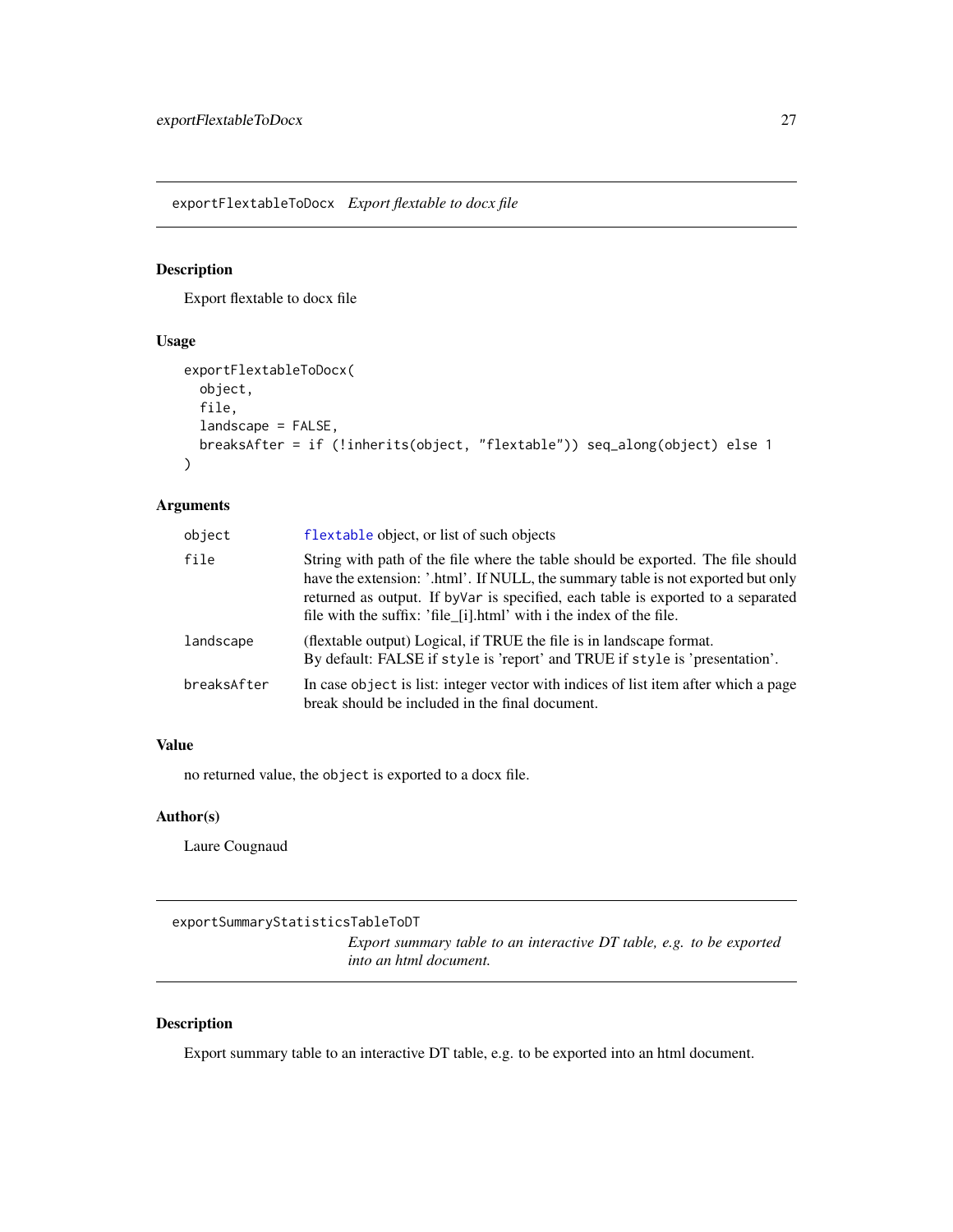# Usage

```
exportSummaryStatisticsTableToDT(
 summaryTable,
  rowVar = getAttribute(summaryTable, "rowVar"),
 rowVarLab = getAttribute(summaryTable, "rowVarLab", default = getLabelVar(rowVar,
   labelVars = labelVars)),
 rowVarInSepCol = NULL,
  statsVar = getAttribute(summaryTable, "statsVar"),
  statsLayout = getAttribute(summaryTable, "statsLayout", default = "col"),
 statsValueLab = "StatisticValue",
  title = NULL,
 expandVar = NULL,
 noEscapeVar = NULL,
 barVar = NULL,
 pageDim = NULL,
 labelVars = NULL,
 file = NULL,
  ...
)
```

| summaryTable   | Summary table as provided by the formatSummaryStatisticsTable.                                                                                                                                                                                                                   |  |
|----------------|----------------------------------------------------------------------------------------------------------------------------------------------------------------------------------------------------------------------------------------------------------------------------------|--|
| rowVar         | Character vector with variable $(s)$ to be included in the rows. If multiple variables<br>are specified, the variables should be sorted in hierarchical order (e.g. body<br>system class before adverse event term) and are nested in the table.                                 |  |
| rowVarLab      | Named character vector with label for the rowVar variable(s).                                                                                                                                                                                                                    |  |
| rowVarInSepCol | Character vector with rowVar that should be included in separated columns. By<br>default (NULL), all row variables are nested in the first column of the table.<br>To include the groups within a var variable in a separated column, set: rowVarInSepCol<br>== 'variableGroup'. |  |
| statsVar       | Character vector with columns of summaryTable with statistic variables. For<br>the export: if not specified, all columns of data besides row, column variables,<br>'variable', 'variableGroup' and 'isTotal' are considered.                                                     |  |
| statsLayout    | String with layout for the statistics names (in case more than one statistic is<br>included), among:                                                                                                                                                                             |  |
|                | • row (by default for 'flextable' output): All statistics are included in different<br>rows in the first column of the table (after the row variable(s))                                                                                                                         |  |
|                | • 'col' (by default for 'DT' output): Statistics are included in separated columns<br>(last row of the header).                                                                                                                                                                  |  |
|                | This option is not compatible with categorical variable(s).                                                                                                                                                                                                                      |  |
|                | • 'rowInSepCol': Statistics are included in different rows, but in a separated<br>column than the rowVar variable $(s)$                                                                                                                                                          |  |
| statsValueLab  | String with label for the statistic value, 'Statistic Value' by default.<br>This is only included in the table if the statistics provided in stats are not named<br>and if no colVar is specified.                                                                               |  |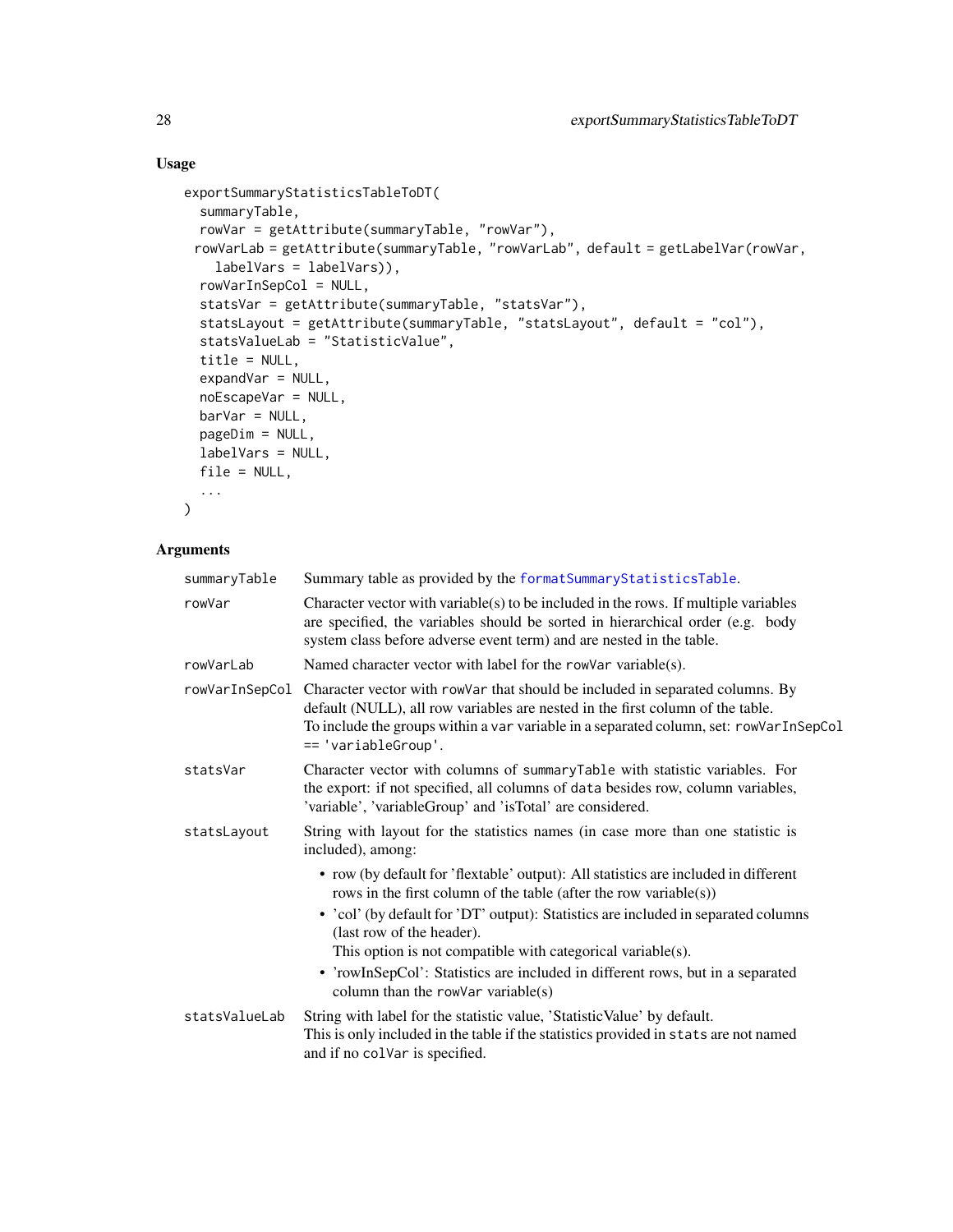<span id="page-28-0"></span>

| title       | Character vector with title(s) for the table. Set to NULL (by default) if no title<br>should be included. If multiple are specified, specified for each element of by Var<br>(in order of the levels).                                                                                                                             |
|-------------|------------------------------------------------------------------------------------------------------------------------------------------------------------------------------------------------------------------------------------------------------------------------------------------------------------------------------------|
| expandVar   | (DT output) Character vector with variables of the summary table which should<br>be expanded in the data.                                                                                                                                                                                                                          |
| noEscapeVar | (DT output) Character vector with variables of summaryTable which shouldn't<br>be escaped in the table (e.g. containing URLs).                                                                                                                                                                                                     |
| barVar      | (DT output) Character vector with variables of summaryTable that should be<br>represented as a bar.                                                                                                                                                                                                                                |
| pageDim     | Numeric vector of length 2 with page width and height.<br>Depending on outputType:                                                                                                                                                                                                                                                 |
|             | $\bullet$ 'flextable': in inches                                                                                                                                                                                                                                                                                                   |
|             | • 'DT': in number of rows in the table.<br>Currently only the height is used (e.g. $c(NA, 4)$ )                                                                                                                                                                                                                                    |
| labelVars   | (optional) Named character vector with label for the row, column variable(s) or<br>variable(s) to summarize.                                                                                                                                                                                                                       |
|             | Labels specified via dedicated parameter: e.g. rowVarLab, colVarLab, varLab<br>have priority on this parameter.                                                                                                                                                                                                                    |
| file        | String with path of the file where the table should be exported. The file should<br>have the extension: '.docx'. If NULL, the summary table is not exported but<br>only returned as output. If by Var is specified, each table is exported to a sepa-<br>rated file with the suffix: 'file_[i].docx' with i the index of the file. |
| .           | (DT output) Extra parameters passed to the getClinDT                                                                                                                                                                                                                                                                               |

A [datatable](#page-0-0) object.

# Author(s)

Laure Cougnaud

exportSummaryStatisticsTableToFlextable

*Export summary table to a flextable object, e.g. to be exported in Word or PowerPoint.*

# Description

Export summary table to a flextable object, e.g. to be exported in Word or PowerPoint.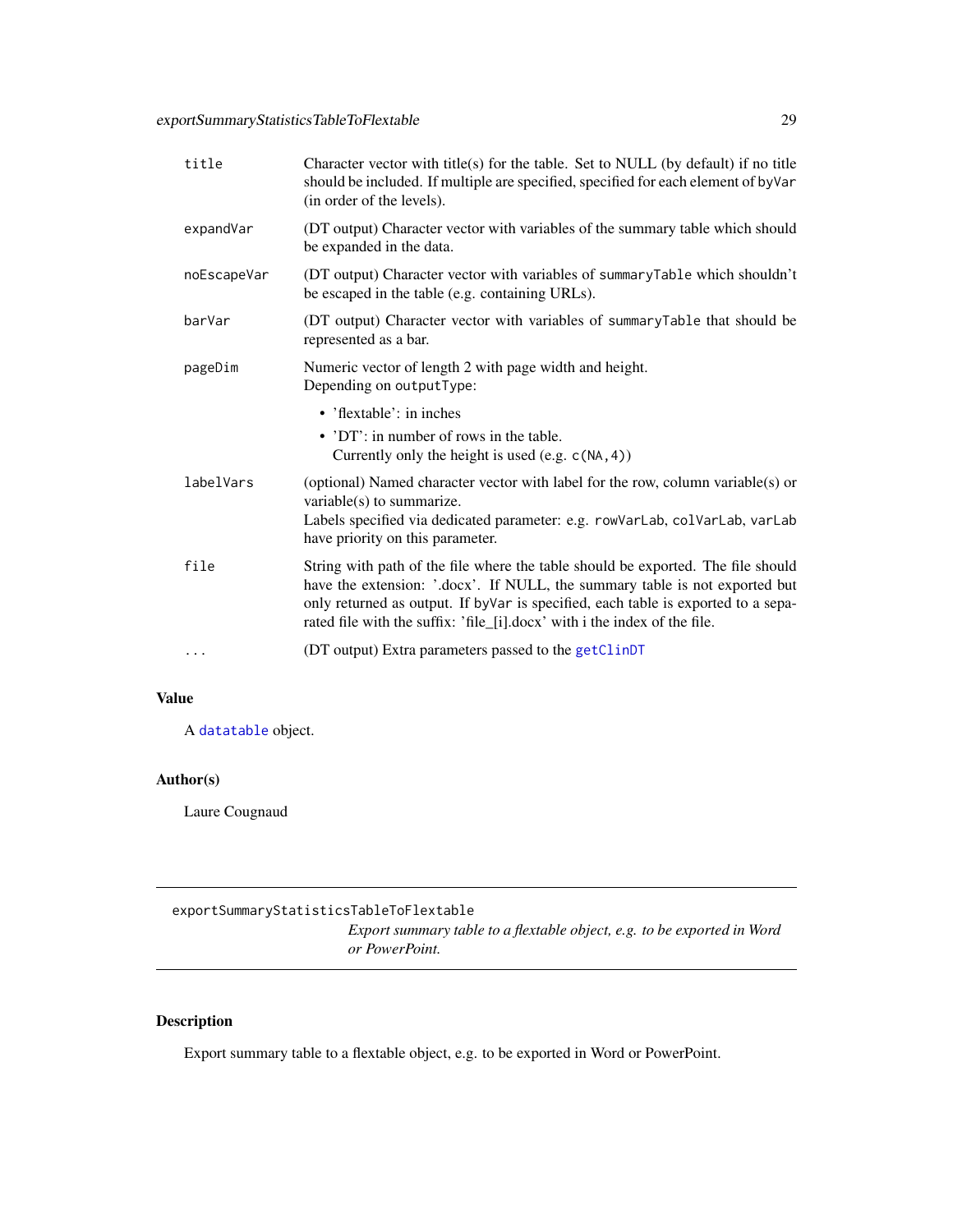#### Usage

```
exportSummaryStatisticsTableToFlextable(
  summaryTable,
 rowVar = getAttribute(summaryTable, "rowVar"),
 rowVarInSepCol = NULL,
 rowVarTotalInclude = getAttribute(summaryTable, "rowVarTotalInclude"),
  statsLayout = getAttribute(summaryTable, "statsLayout", default = "row"),
  statsVar = getAttribute(summaryTable, "statsVar"),
 statsLabInclude = getAttribute(summaryTable, "statsLabInclude", default =
   length(statsVar) > 1),
 rowVarLab = getAttribute(summaryTable, "rowVarLab", default = getLabelVar(rowVar,
   labelVars = labelVars)),
 rowVarTotalInSepRow = NULL,
 vline = c("none", "auto"),
 hline = c("auto", "none"),
 rowAutoMerge = TRUE,
 rowVarFormat = NULL,
 rowTotalLab = NULL,
 landscale = (style == "presentation"),margin = 1,
 rowPadBase = 14.4,
  title = NULL,
 footer = NULL,
  style = "report",
 colorTable = getColorPaletteTable(style = style),
  fontname = switch(style, report = "Times", presentation = "Tahoma"),
 fontsize = switch(style, report = 8, presentation = 10),
 file = NULL,
 pageDim = NULL,
 labelVars = NULL
)
```

| summaryTable       | Summary table as provided by the formatSummaryStatisticsTable                                                                                                                                                                                                                                     |  |
|--------------------|---------------------------------------------------------------------------------------------------------------------------------------------------------------------------------------------------------------------------------------------------------------------------------------------------|--|
| rowVar             | Character vector with variable(s) to be included in the rows. If multiple variables<br>are specified, the variables should be sorted in hierarchical order (e.g. body<br>system class before adverse event term) and are nested in the table.                                                     |  |
|                    | rowVarInSepCol Character vector with rowVar that should be included in separated columns. By<br>default (NULL), all row variables are nested in the first column of the table.<br>To include the groups within a var variable in a separated column, set: rowVarInSepCol<br>$== 'variableGroup'.$ |  |
| rowVarTotalInclude |                                                                                                                                                                                                                                                                                                   |  |
|                    | Character vector with row ar for which the total should be reported.<br>If the higher row variable is specified, the total across all rows is reported.<br>For the export, these variable(s) are formatted as factor with <b>'Total' as the first</b>                                             |  |
|                    | level.                                                                                                                                                                                                                                                                                            |  |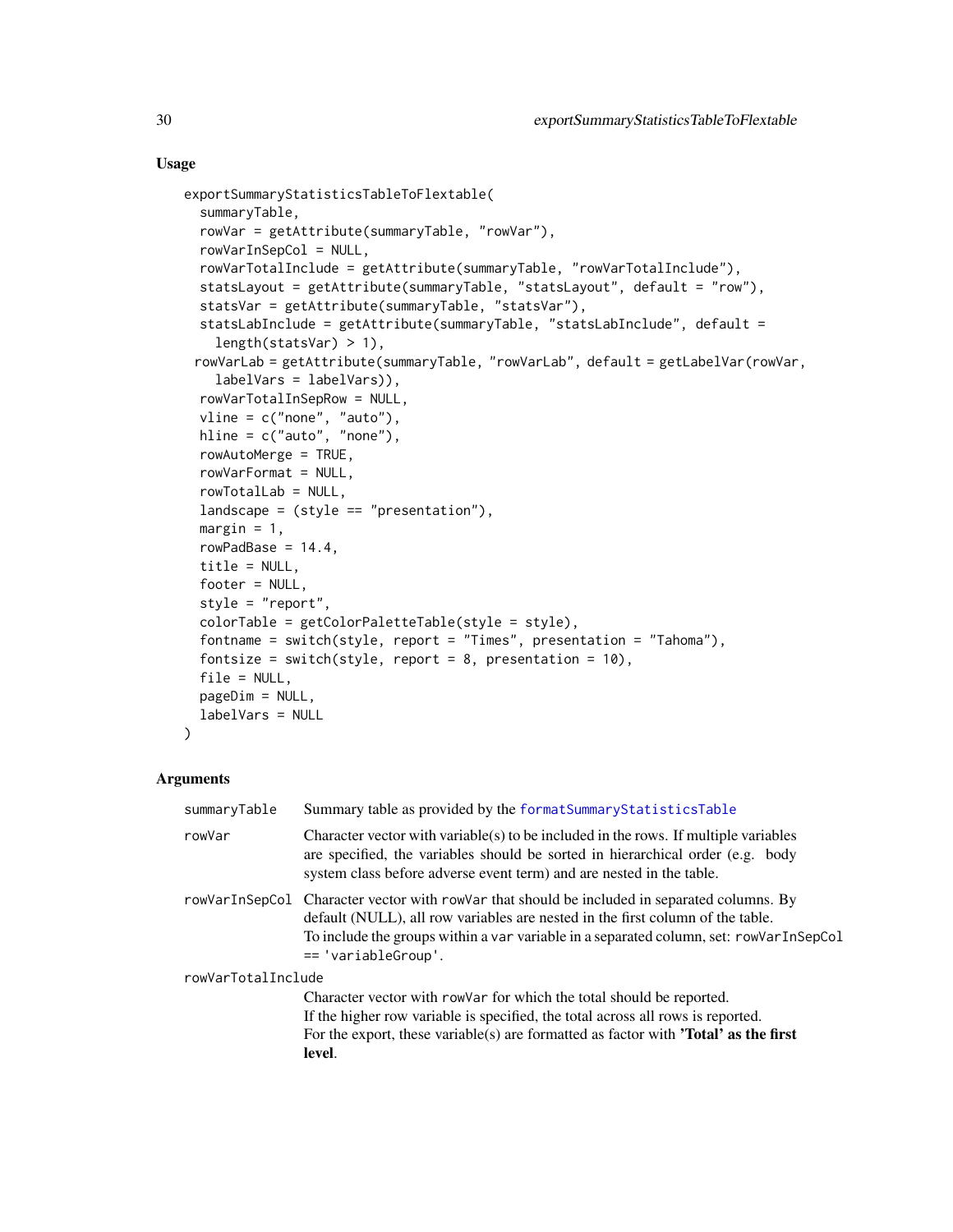| statsLayout         | String with layout for the statistics names (in case more than one statistic is<br>included), among:                                                                                                                                                                 |
|---------------------|----------------------------------------------------------------------------------------------------------------------------------------------------------------------------------------------------------------------------------------------------------------------|
|                     | • row (by default for 'flextable' output): All statistics are included in different<br>rows in the first column of the table (after the row variable(s))                                                                                                             |
|                     | • 'col' (by default for 'DT' output): Statistics are included in separated columns<br>(last row of the header).                                                                                                                                                      |
|                     | This option is not compatible with categorical variable(s).                                                                                                                                                                                                          |
|                     | • 'rowInSepCol': Statistics are included in different rows, but in a separated<br>column than the rowVar variable $(s)$                                                                                                                                              |
| statsVar            | Character vector with columns of summaryTable with statistic variables. For<br>the export: if not specified, all columns of data besides row, column variables,<br>'variable', 'variableGroup' and 'isTotal' are considered.                                         |
| statsLabInclude     |                                                                                                                                                                                                                                                                      |
|                     | Logical, if TRUE include the statistic label in the table.<br>By default only included if more than one statistic variables are available in the<br>table.                                                                                                           |
| rowVarLab           | Named character vector with label for the rowVar variable(s).                                                                                                                                                                                                        |
| rowVarTotalInSepRow | Character vector with rowVarTotalInclude (not in rowVarInSepCol) for which                                                                                                                                                                                           |
|                     | the total should be included in a separated row labelled 'Total'. Otherwise (by<br>default) the total is included in the header row of each category.                                                                                                                |
| vline               | (flextable output) String mentioning how vertical lines should be included in the<br>body of the table, either:                                                                                                                                                      |
|                     | • 'none' (default): no vertical lines included                                                                                                                                                                                                                       |
|                     | • 'auto': vertical lines included between sub-groups                                                                                                                                                                                                                 |
| hline               | (flextable output) String mentioning how horizontal lines should be included in<br>the body of the table, either:                                                                                                                                                    |
|                     | • 'none': no horizontal lines included                                                                                                                                                                                                                               |
|                     | • 'auto' (default): horizontal lines included between sub-groups                                                                                                                                                                                                     |
| rowAutoMerge        | (flextable output) Logical, if TRUE (by default) automatically merge rows, e.g.<br>in case there is only one sub-category (e.g. categorical variable with only one<br>group) or only one statistic per category.                                                     |
| rowVarFormat        | (flextable output) Named list with special formatting for the rowVar. Currently,<br>only possibility is to set the variable elements in bold, with: list(var1 = "bold").<br>(Use 'variable' for var or 'variableGroup' for group within categorical vari-<br>ables.) |
| rowTotalLab         | (flextable output) string with label for the row with total.                                                                                                                                                                                                         |
| landscape           | (flextable output) Logical, if TRUE the file is in landscape format.<br>By default: FALSE if style is 'report' and TRUE if style is 'presentation'.                                                                                                                  |
| margin              | (flextable output) Margin in the document in inches (1 by default). This is used<br>to specify the width of the table, from: $[pageDim[1] - 2 * margin]$ .                                                                                                           |
| rowPadBase          | (flextable output) Base padding for row (in points), 14.4 by default (corresponds<br>to 0.2 inches)                                                                                                                                                                  |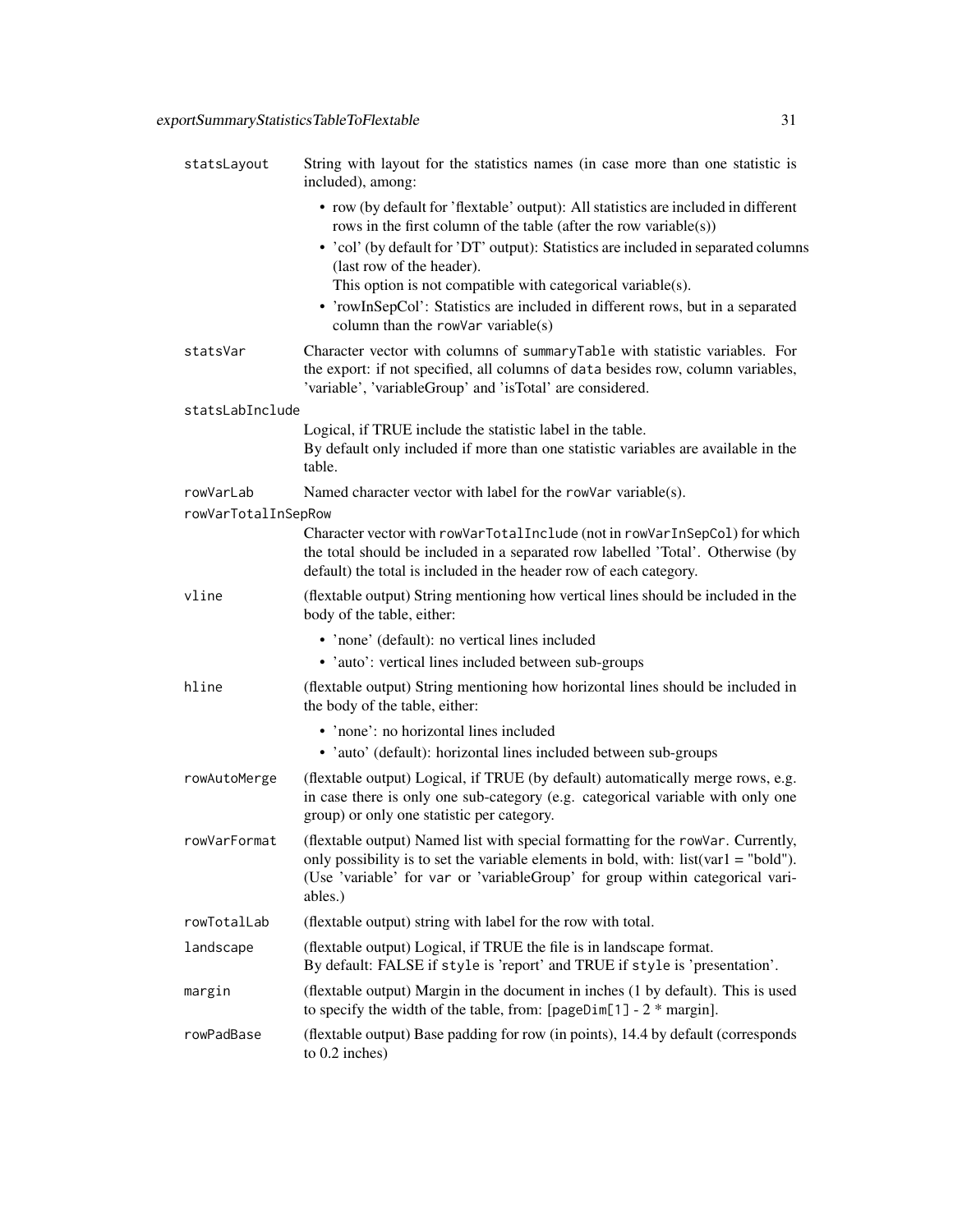<span id="page-31-0"></span>

| title      | Character vector with title(s) for the table. Set to NULL (by default) if no title<br>should be included. If multiple are specified, specified for each element of byVar<br>(in order of the levels).                                                                                                                            |
|------------|----------------------------------------------------------------------------------------------------------------------------------------------------------------------------------------------------------------------------------------------------------------------------------------------------------------------------------|
| footer     | (flextable output) Character vector with footer(s) for the table. Set to NULL (by<br>default) if no footer should be included.                                                                                                                                                                                                   |
| style      | (flextable output) String with table style, either 'report' or 'presentation'. This<br>parameter affects the fontsize, font family, color of the text and background, and<br>table dimensions of the table.                                                                                                                      |
| colorTable | (flextable output) Named character vector with color for the table background/body/text/line,<br>e.g. created with the getColorPaletteTable function.                                                                                                                                                                            |
| fontname   | (flextable output) String with font name, by default: 'Times' if style is 'report'<br>and 'Tahoma' if style is 'presentation'.                                                                                                                                                                                                   |
| fontsize   | (flextable output) Integer with font size, by default: 8 if style is 'report' and 10<br>if style is 'presentation'.                                                                                                                                                                                                              |
| file       | String with path of the file where the table should be exported. The file should<br>have the extension: '.html'. If NULL, the summary table is not exported but only<br>returned as output. If by Var is specified, each table is exported to a separated<br>file with the suffix: 'file_[i].html' with i the index of the file. |
| pageDim    | Numeric vector of length 2 with page width and height.<br>Depending on outputType:                                                                                                                                                                                                                                               |
|            | • 'flextable': in inches                                                                                                                                                                                                                                                                                                         |
|            | • 'DT': in number of rows in the table.<br>Currently only the height is used (e.g. $c(NA, 4)$ )                                                                                                                                                                                                                                  |
| labelVars  | (optional) Named character vector with label for the row, column variable(s) or<br>variable(s) to summarize.<br>Labels specified via dedicated parameter: e.g. rowVarLab, colVarLab, varLab<br>have priority on this parameter.                                                                                                  |

[flextable](#page-0-0) object with summary table If summaryTable is a list of summary tables, returns a list of [flextable](#page-0-0).

# Author(s)

Laure Cougnaud

formatPercentage *Format a percentage.*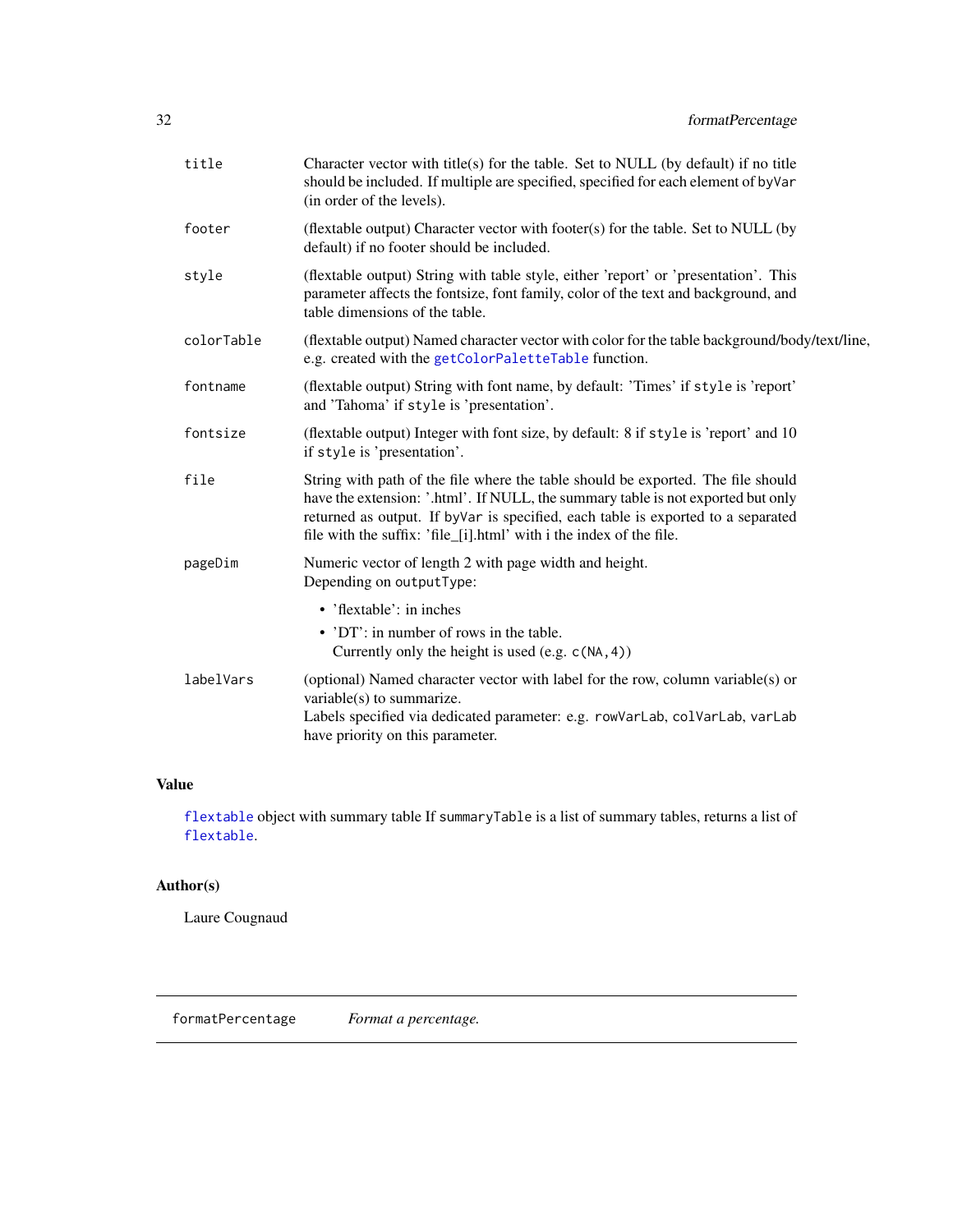# formatPercentage 33

# Description

The following rules are used:

- percentage =  $0\%$ : '0'
- 0% < percentage <  $0.1\%$ : '< $0.1$ '
- 99.9% < percentage < 100%: '>99.9'
- percentage =  $100\%$ : '100'
- missing value (NA) (class without valid data): '-'
- other: 'x.x' (1 decimal)

# Usage

```
formatPercentage(x, nDec = 1)
```
# Arguments

|      | Numeric vector with percentage(s)                                                      |
|------|----------------------------------------------------------------------------------------|
| nDec | Integer of length 1, number of decimals used to round the percentage, 1 by<br>default. |

#### Value

String with formatted percentage

# Author(s)

Laure Cougnaud

# See Also

Other decimals: [getMaxNDecimalsData\(](#page-45-1)), [getMaxNDecimals\(](#page-44-1)), [getNDecimalsData\(](#page-47-1)), [getNDecimals\(](#page-46-1))

#### Examples

```
xPerc <- c(NA, 0, 100, 99.95, 0.012, 34.768)
formatPercentage(x = xPerc)
```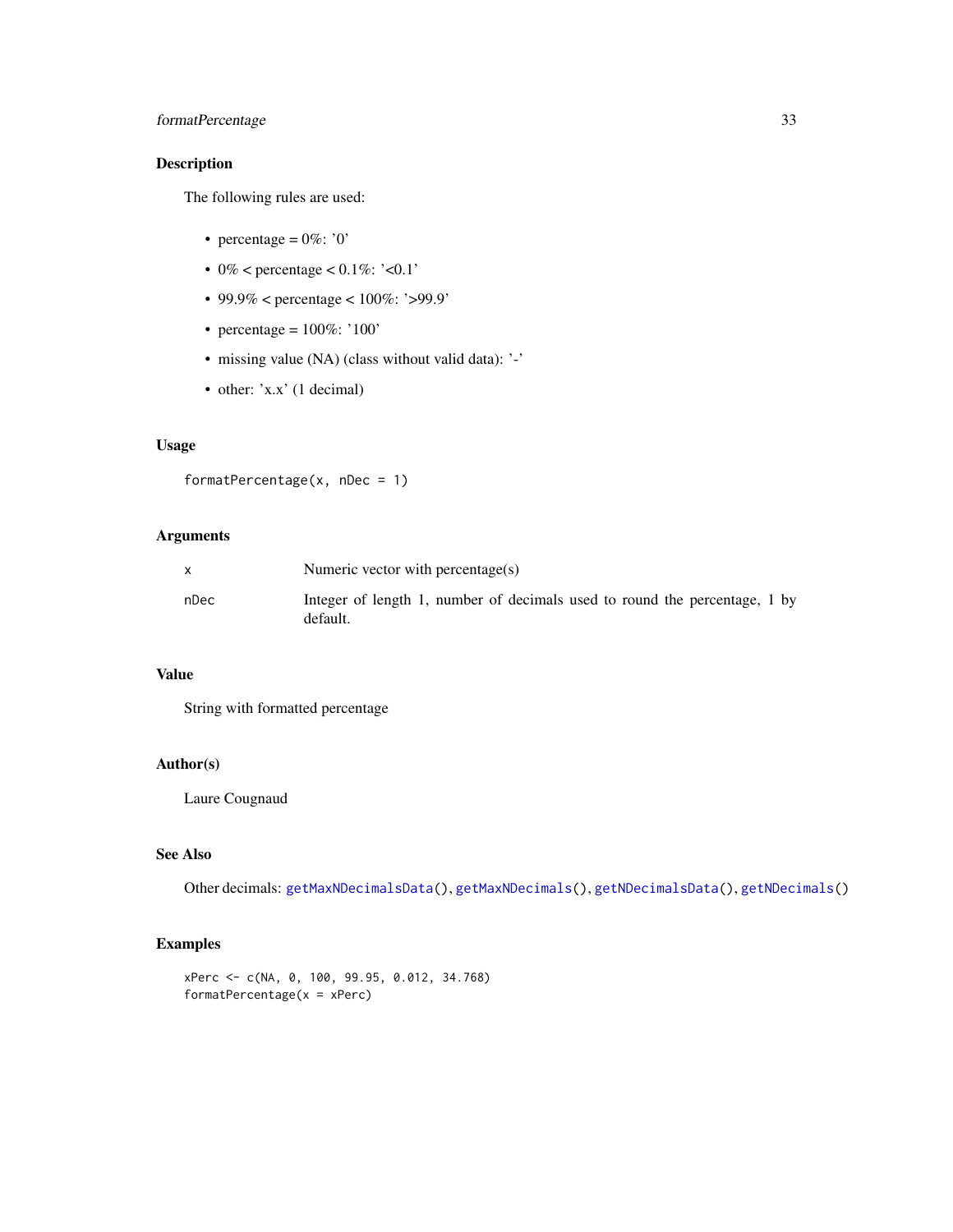<span id="page-33-1"></span><span id="page-33-0"></span>formatSummaryStatisticsTable

*Format summary statistics table for export*

# Description

Format summary statistics table for export

#### Usage

```
formatSummaryStatisticsTable(
  summaryTable,
  rowVar = getAttribute(summaryTable, "rowVar"),
 colVar = getAttribute(summaryTable, "colVar"),
 colTotalLab = getAttribute(summaryTable, "colTotalLab", default = "Total"),
  colHeaderTotalInclude = TRUE,
  statsVar = getAttribute(summaryTable, "statsVar"),
  statsLabInclude = NULL,
  statsLayout = "row",
  statsValueLab = "StatisticValue",
 emptyValue = "-"
\mathcal{L}
```

| A summaryTable object.                                                                                                                                                                                                                                                                                           |  |
|------------------------------------------------------------------------------------------------------------------------------------------------------------------------------------------------------------------------------------------------------------------------------------------------------------------|--|
| Character vector with variable(s) to be included in the rows. If multiple variables<br>are specified, the variables should be sorted in hierarchical order (e.g. body<br>system class before adverse event term) and are nested in the table.                                                                    |  |
| Character vector with variable(s) to be included in columns. If multiple vari-<br>ables are specified, the variables should be sorted in hierarchical order, and are<br>included in multi-columns layout.<br>Use: 'variable' to include the variables to summarize: var (if multiple) in dif-<br>ferent columns. |  |
| String, label for the total column 'Total' by default.                                                                                                                                                                                                                                                           |  |
| colHeaderTotalInclude                                                                                                                                                                                                                                                                                            |  |
| Logical, if TRUE include the total of number of patients ('statN') in the col-<br>umn header.                                                                                                                                                                                                                    |  |
| Character vector with columns of summaryTable with statistic variables. For<br>the export: if not specified, all columns of data besides row, column variables,<br>'variable', 'variableGroup' and 'isTotal' are considered.                                                                                     |  |
| statsLabInclude                                                                                                                                                                                                                                                                                                  |  |
| Logical, if TRUE include the statistic label in the table.<br>By default only included if more than one statistic variables are available in the<br>table.                                                                                                                                                       |  |
|                                                                                                                                                                                                                                                                                                                  |  |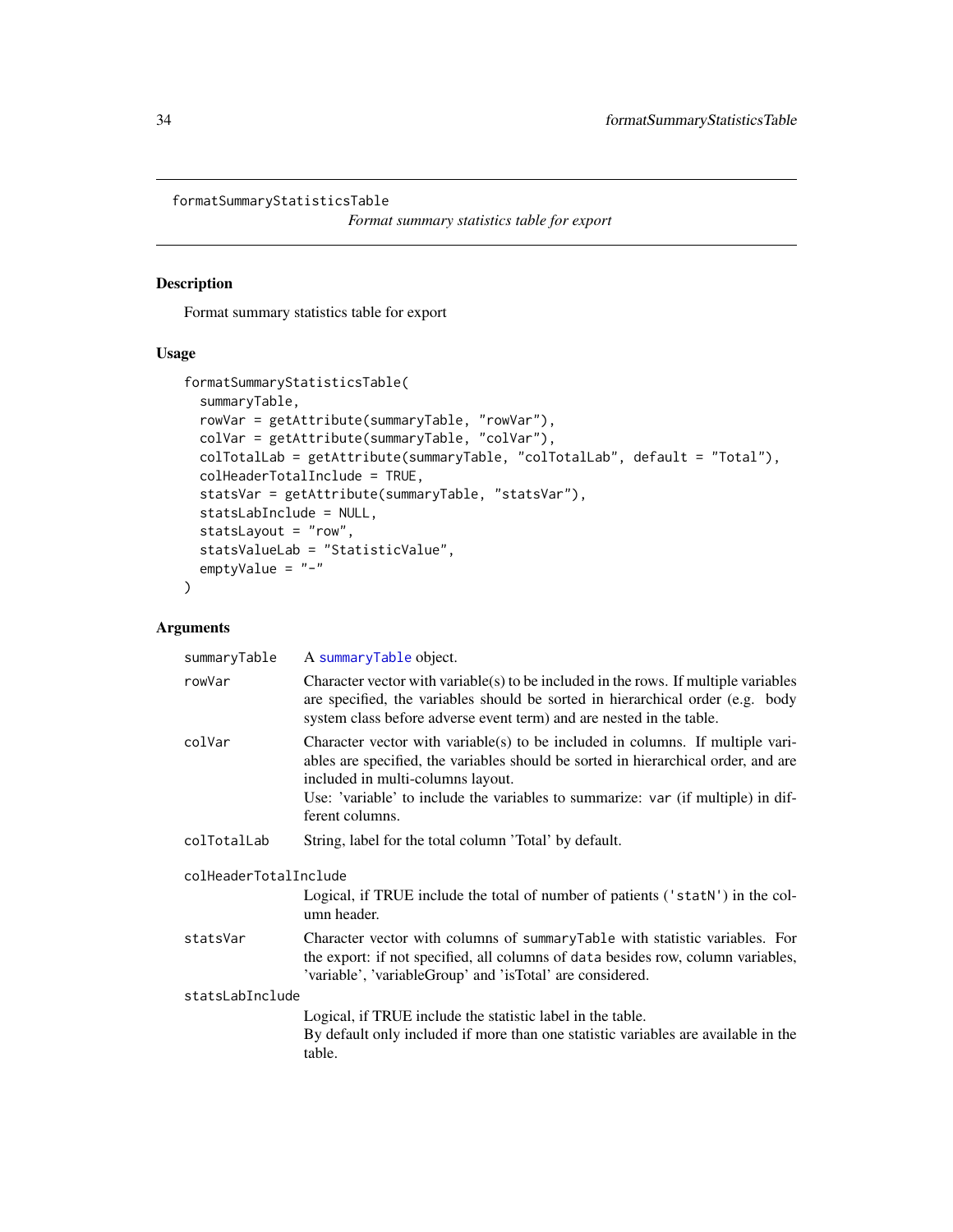<span id="page-34-0"></span>

| statsLayout   | String with layout for the statistics names (in case more than one statistic is<br>included), among:                                                                                                   |
|---------------|--------------------------------------------------------------------------------------------------------------------------------------------------------------------------------------------------------|
|               | • row (by default for 'flextable' output): All statistics are included in different<br>rows in the first column of the table (after the row variable(s))                                               |
|               | • 'col' (by default for 'DT' output): Statistics are included in separated columns<br>(last row of the header).                                                                                        |
|               | This option is not compatible with categorical variable(s).                                                                                                                                            |
|               | • 'rowInSepCol': Statistics are included in different rows, but in a separated<br>column than the row Var variable $(s)$                                                                               |
| statsValueLab | String with label for the statistic value, 'Statistic Value' by default.<br>This is only included in the table if the statistics provided in stats are not named<br>and if no colvar is specified.     |
| emptyValue    | String with placeholder used to fill the table for missing values, '-' by default.<br>This value is typically used e.g. if not all statistics are computed for all specified<br>row/col/var variables. |

summaryTable reformatted to wide format

#### Author(s)

Laure Cougnaud

| formatSummaryStatisticsTableFlextable |                                                                                |
|---------------------------------------|--------------------------------------------------------------------------------|
|                                       | Merge nested rows of a summary table for a format compatible with<br>flextable |

#### Description

Merge nested rows of a summary table for a format compatible with flextable

#### Usage

```
formatSummaryStatisticsTableFlextable(
  summaryTable,
  rowVar = getAttribute(summaryTable, "rowVar"),
  rowVarInSepCol = NULL,
  rowVarTotalInclude = getAttribute(summaryTable, "rowVarTotalInclude"),
  statsLayout = "row",
  statsVar = getAttribute(summaryTable, "statsVar"),
  statsLabInclude = getAttribute(summaryTable, "statsLabInclude", default =
    length(statsVar) > 1),
 rowVarLab = getAttribute(summaryTable, "rowVarLab", default = getLabelVar(rowVar,
   labelVars = labelVars)),
```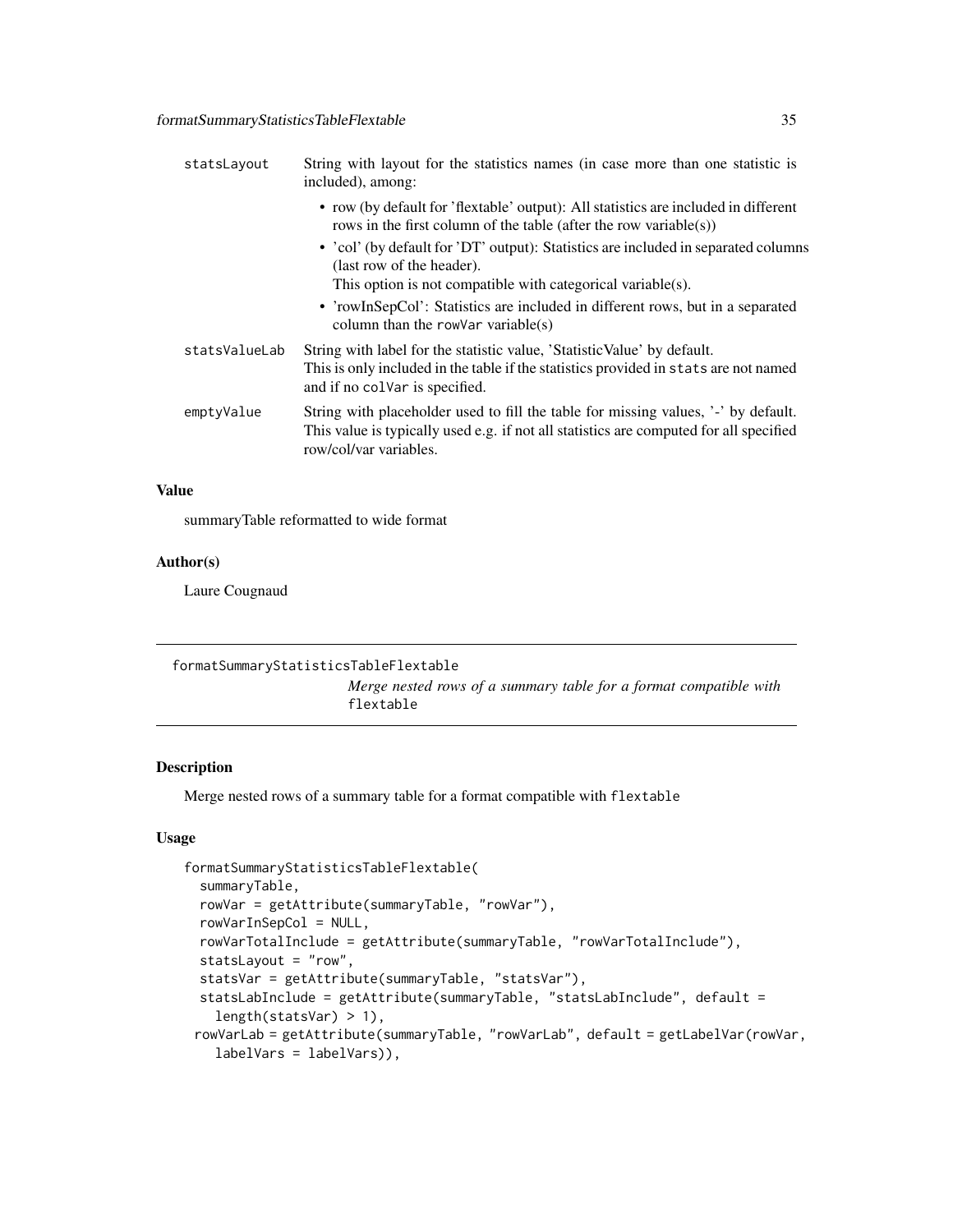```
rowVarTotalInSepRow = NULL,
vline = c("none", "auto"),hline = c("none", "auto"),rowAutoMerge = TRUE,
rowVarFormat = NULL,
rowTotalLab = NULL,
labelVars = NULL
```

```
\mathcal{L}
```

| summaryTable        | A summaryTable object.                                                                                                                                                                                                                                                                                                                                                                                                       |
|---------------------|------------------------------------------------------------------------------------------------------------------------------------------------------------------------------------------------------------------------------------------------------------------------------------------------------------------------------------------------------------------------------------------------------------------------------|
| rowVar              | Character vector with variable(s) to be included in the rows. If multiple variables<br>are specified, the variables should be sorted in hierarchical order (e.g. body<br>system class before adverse event term) and are nested in the table.                                                                                                                                                                                |
| rowVarInSepCol      | Character vector with rowVar that should be included in separated columns. By<br>default (NULL), all row variables are nested in the first column of the table.<br>To include the groups within a var variable in a separated column, set: rowVarInSepCol<br>== 'variableGroup'.                                                                                                                                             |
| rowVarTotalInclude  |                                                                                                                                                                                                                                                                                                                                                                                                                              |
|                     | Character vector with rowVar for which the total should be reported.<br>If the higher row variable is specified, the total across all rows is reported.<br>For the export, these variable(s) are formatted as factor with <b>'Total'</b> as the first<br>level.                                                                                                                                                              |
| statsLayout         | String with layout for the statistics names (in case more than one statistic is<br>included), among:                                                                                                                                                                                                                                                                                                                         |
|                     | • row (by default for 'flextable' output): All statistics are included in different<br>rows in the first column of the table (after the row variable(s))<br>• 'col' (by default for 'DT' output): Statistics are included in separated columns<br>(last row of the header).<br>This option is not compatible with categorical variable(s).<br>• 'rowInSepCol': Statistics are included in different rows, but in a separated |
|                     | column than the rowVar variable $(s)$                                                                                                                                                                                                                                                                                                                                                                                        |
| statsVar            | Character vector with columns of summaryTable with statistic variables. For<br>the export: if not specified, all columns of data besides row, column variables,<br>'variable', 'variableGroup' and 'isTotal' are considered.                                                                                                                                                                                                 |
| statsLabInclude     |                                                                                                                                                                                                                                                                                                                                                                                                                              |
|                     | Logical, if TRUE include the statistic label in the table.<br>By default only included if more than one statistic variables are available in the<br>table.                                                                                                                                                                                                                                                                   |
| rowVarLab           | Named character vector with label for the rowVar variable(s).                                                                                                                                                                                                                                                                                                                                                                |
| rowVarTotalInSepRow |                                                                                                                                                                                                                                                                                                                                                                                                                              |
|                     | Character vector with rowVarTotalInclude (not in rowVarInSepCol) for which<br>the total should be included in a separated row labelled 'Total'. Otherwise (by<br>default) the total is included in the header row of each category.                                                                                                                                                                                          |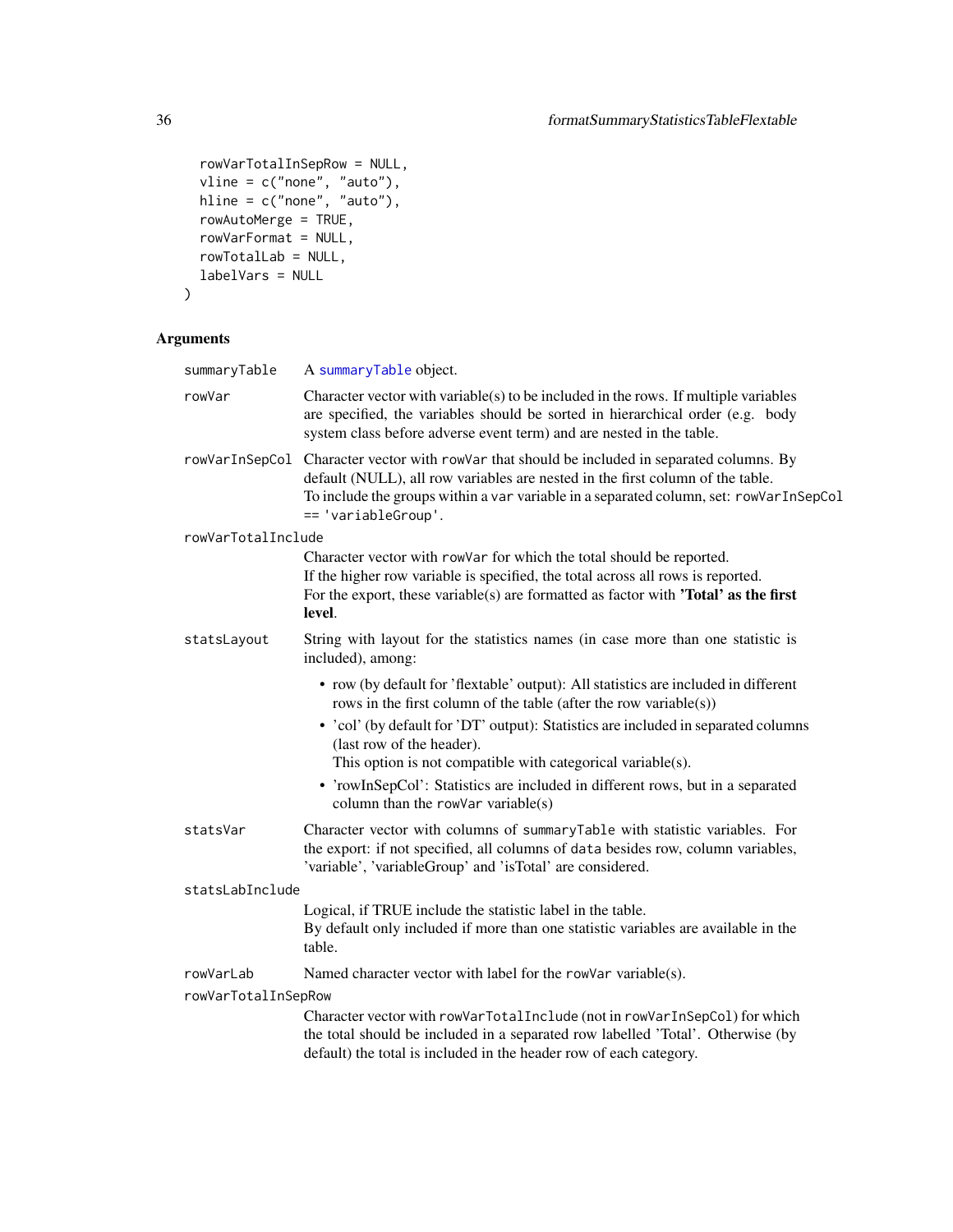## formatSummaryStatisticsTableFlextable 37

| vline        | (flextable output) String mentioning how vertical lines should be included in the<br>body of the table, either:                                                                                                                                                         |
|--------------|-------------------------------------------------------------------------------------------------------------------------------------------------------------------------------------------------------------------------------------------------------------------------|
|              | • 'none' (default): no vertical lines included                                                                                                                                                                                                                          |
|              | • 'auto': vertical lines included between sub-groups                                                                                                                                                                                                                    |
| hline        | (flextable output) String mentioning how horizontal lines should be included in<br>the body of the table, either:                                                                                                                                                       |
|              | • 'none': no horizontal lines included                                                                                                                                                                                                                                  |
|              | • 'auto' (default): horizontal lines included between sub-groups                                                                                                                                                                                                        |
| rowAutoMerge | (flextable output) Logical, if TRUE (by default) automatically merge rows, e.g.<br>in case there is only one sub-category (e.g. categorical variable with only one<br>group) or only one statistic per category.                                                        |
| rowVarFormat | (flextable output) Named list with special formatting for the row Var. Currently,<br>only possibility is to set the variable elements in bold, with: $list(var1 = "bold").$<br>(Use 'variable' for var or 'variableGroup' for group within categorical vari-<br>ables.) |
| rowTotalLab  | (flextable output) string with label for the row with total.                                                                                                                                                                                                            |
| labelVars    | (optional) Named character vector with label for the row, column variable(s) or<br>variable(s) to summarize.<br>Labels specified via dedicated parameter: e.g. rowVarLab, colVarLab, varLab<br>have priority on this parameter.                                         |

## Value

summaryTable reformatted in long format, with extra attributes:

- 'header': data.frame with header for each column
- 'padParams': list of list of parameters to be passed to the [padding](#page-0-0) function
- 'rowVar': column of output with row variable
- 'rowVarInSepCol': column(s) of output with row variable in separated column(s)
- 'vlineParams' and 'hlineParams': list of list with correspondingly parameters for vertical and horizontal lines
- 'vline': vline parameter
- 'formatParams': list of list with special formatting for the table, currently only used if rowVarFormat if specified.

If summaryTable is a list of summary tables, returns a list of corresponding summary tables in long format.

### Author(s)

Laure Cougnaud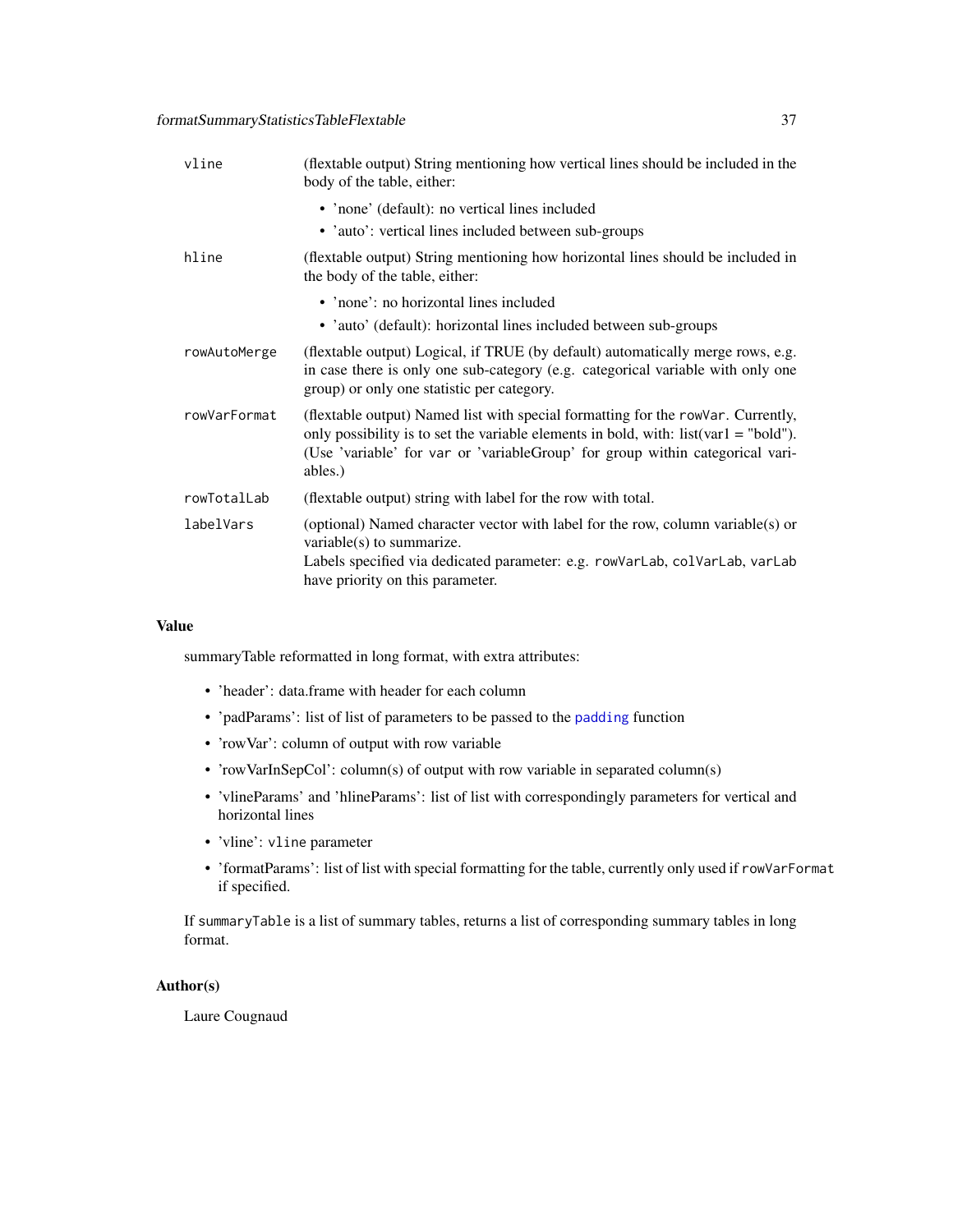<span id="page-37-0"></span>

The geometric coefficient of variation is computed as:  $\sqrt{\exp(\sigma(\log(x))^2) - 1} * 100$ , with:

- log: natural logarithm
- $\sigma$ : standard deviation

## Usage

geomCV(x, na.rm = FALSE)

## Arguments

|       | Numeric vector.                                            |
|-------|------------------------------------------------------------|
| na.rm | Logical, should NA value(s) be removed (FALSE by default)? |

## Value

Numeric vector of length 1 with geometric coefficient of variation.

## Author(s)

Laure Cougnaud

#### See Also

Other stats utility functions:  $cv()$  $cv()$ , [geomMean\(](#page-38-0)), [geomSD\(](#page-39-0)), [geomSE\(](#page-40-0)), [se\(](#page-70-0))

### Examples

# Geometric coefficient of variation of a sample from a log normal distribution:  $geomCV(rInorm(n = 1000, meanlog = 0, sdlog = 1))$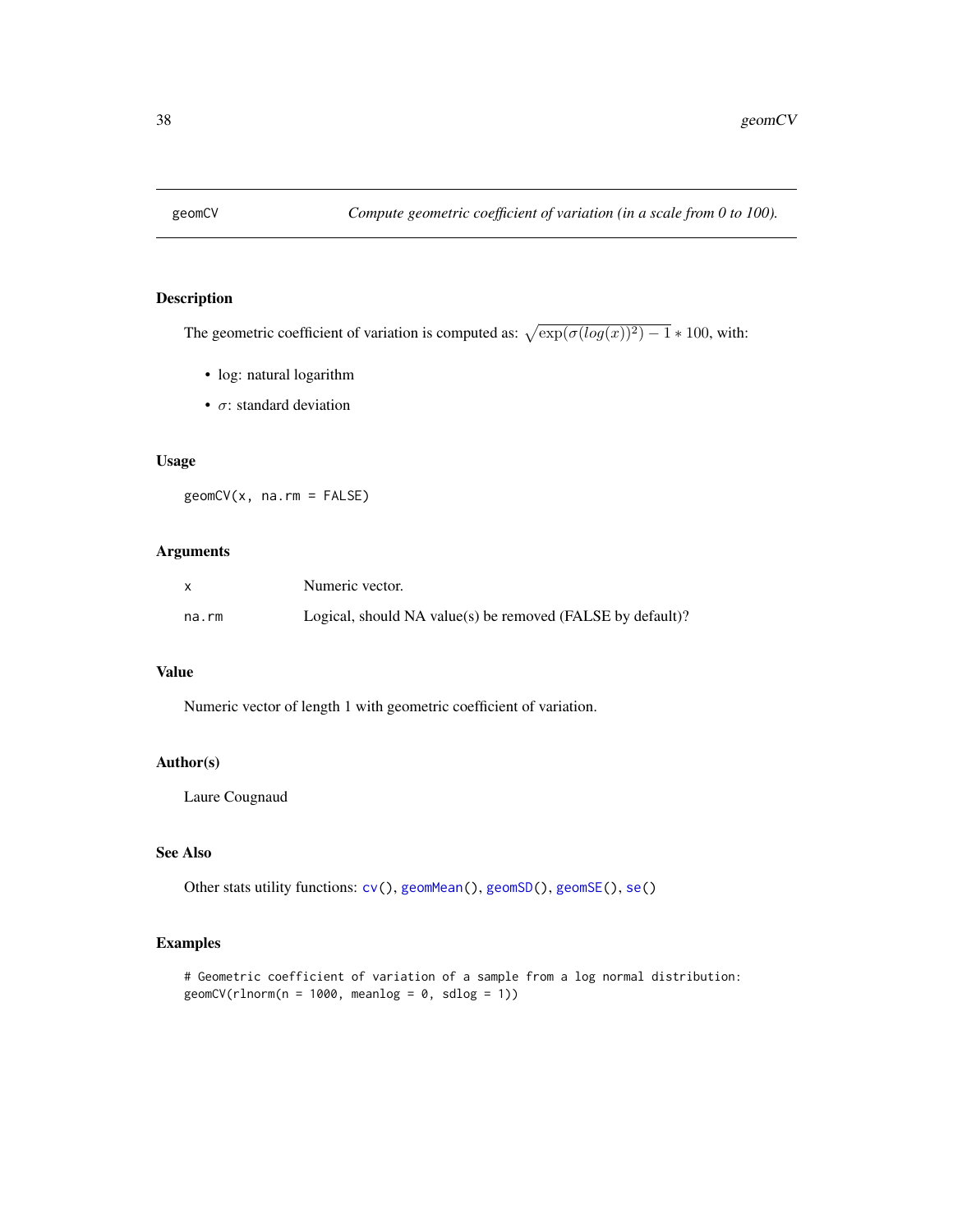<span id="page-38-0"></span>

The geometric mean is computed as:  $exp(log(x))$ , with:

- log: natural logarithm
- $\log(x)$ : arithmetic mean of  $\log(x)$

## Usage

geomMean(x, na.rm = FALSE)

### Arguments

|       | Numeric vector.                                            |
|-------|------------------------------------------------------------|
| na.rm | Logical, should NA value(s) be removed (FALSE by default)? |

#### Value

Numeric vector of length 1 with geometric mean.

#### Author(s)

Laure Cougnaud

## See Also

Other stats utility functions:  $cv()$  $cv()$ , [geomCV\(](#page-37-0)), [geomSD\(](#page-39-0)), [geomSE\(](#page-40-0)), [se\(](#page-70-0))

## Examples

```
# geometric mean of a big sample from log normal distribution
# tends to the mean of the distribution:
geomMean(rlnorm(n = 1000, meanlog = 0, sdlog = 1))
```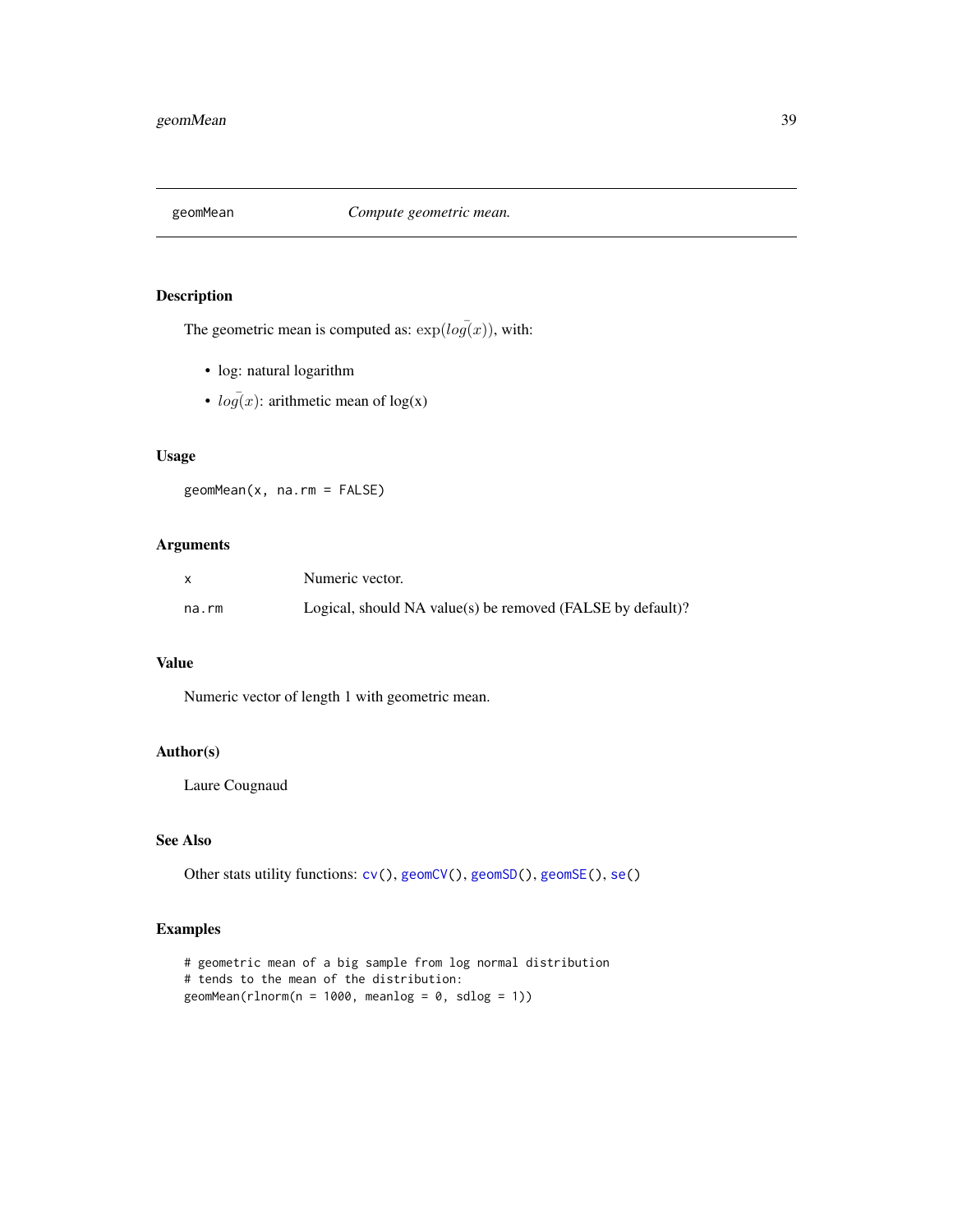<span id="page-39-0"></span>

The geometric standard deviation is computed as:  $exp(\sigma(log(x)))$ , with:

- log: natural logarithm
- $\sigma$ : standard deviation

## Usage

geomSD(x, na.rm = FALSE)

## Arguments

|       | Numeric vector.                                            |
|-------|------------------------------------------------------------|
| na.rm | Logical, should NA value(s) be removed (FALSE by default)? |

## Value

Numeric vector of length 1 with geometric mean.

## Author(s)

Laure Cougnaud

#### See Also

Other stats utility functions:  $cv()$  $cv()$ , [geomCV\(](#page-37-0)), [geomMean\(](#page-38-0)), [geomSE\(](#page-40-0)), [se\(](#page-70-0))

### Examples

```
# geometric standard deviation of a sample from a log normal distribution:
geomSD(rlnorm(n = 1000, meanlog = 0, sdlog = 1))
```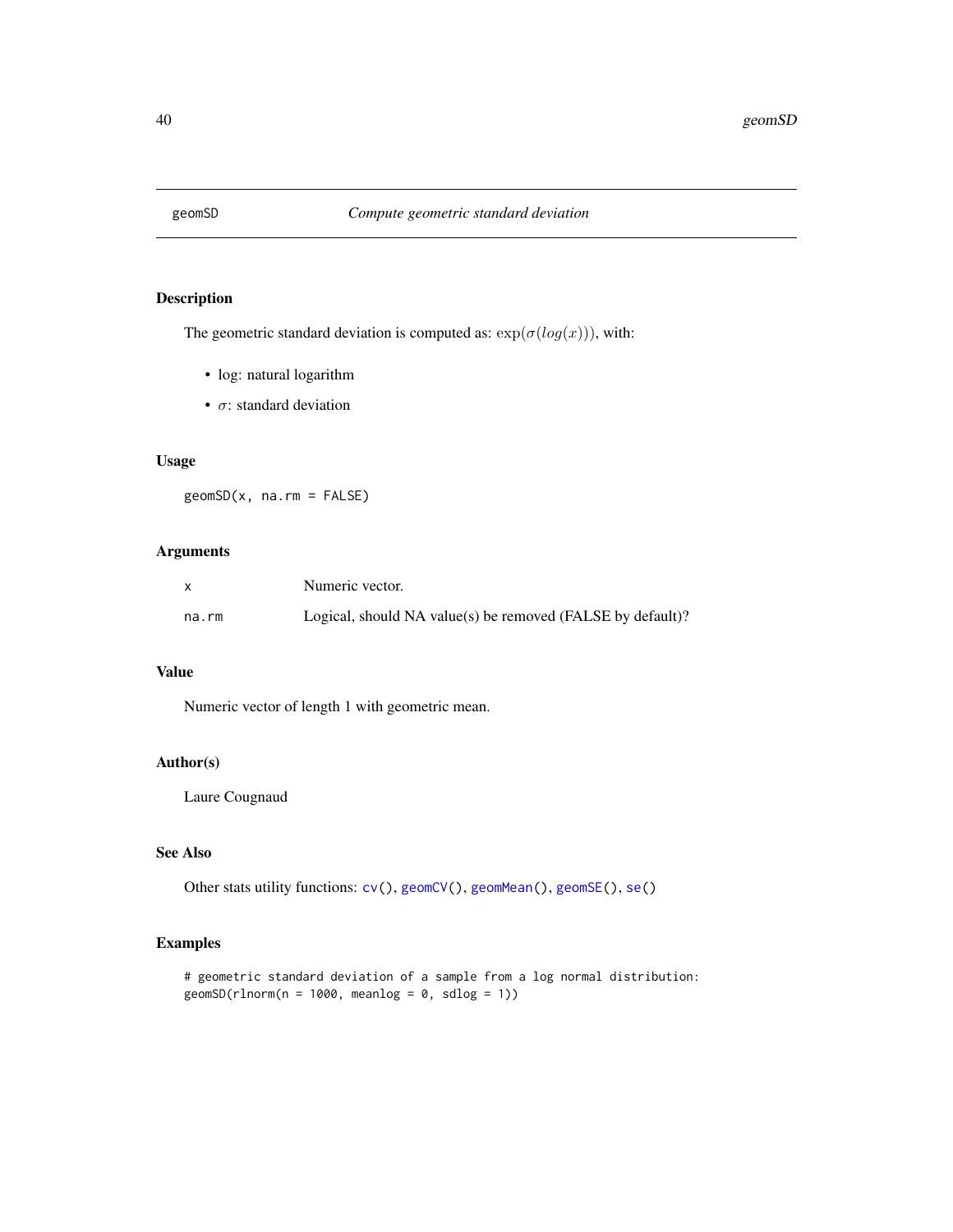<span id="page-40-0"></span>

The geometric standard error of the mean is computed as:  $\exp(se(log(x), \text{with:})$ 

- log: natural logarithm
- [se](#page-70-0): standard error of the mean, as computed with se

## Usage

geomSE(x, na.rm = FALSE)

## Arguments

|       | Numeric vector.                                            |
|-------|------------------------------------------------------------|
| na.rm | Logical, should NA value(s) be removed (FALSE by default)? |

## Value

Numeric vector of length 1 with geometric standard error of the mean.

## Author(s)

Laure Cougnaud

#### See Also

Other stats utility functions:  $cv()$  $cv()$ , [geomCV\(](#page-37-0)), [geomMean\(](#page-38-0)), [geomSD\(](#page-39-0)), [se\(](#page-70-0))

### Examples

# Geometric standard error of the mean of a sample from a log normal distribution:  $geomsE(rlnorm(n = 1000, meanlog = 0, sdlog = 1))$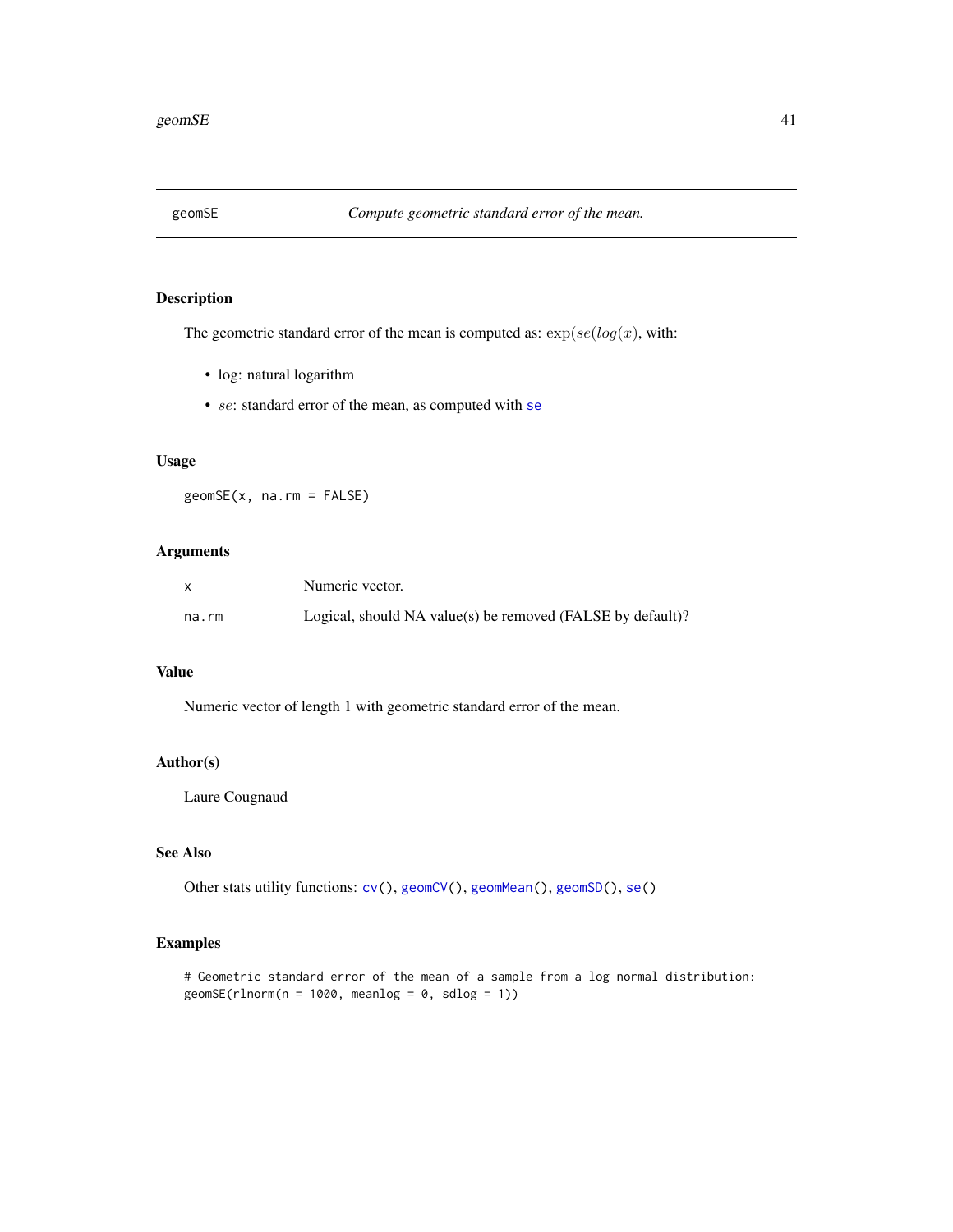<span id="page-41-0"></span>getColorPaletteTable *Get color palette for the tables*

#### **Description**

This function gets the color palettes for the tables specified as global options.

#### Usage

```
getColorPaletteTable(style = c("report", "presentation"))
```
#### Arguments

style String with style of report. Either 'report' or 'presentation'. By default, the style is 'report'.

## Details

By default, the function returns the palette of the package. The user can specify a custom palette by setting the global options.

### Value

A named vector with hex colors.

#### Examples

```
# report style (the default)
getColorPaletteTable()
# presentation style
getColorPaletteTable(style = "presentation")
# custom palette
customColorTable <- c('header' = "#FFFFFF",'headerBackground' = "#3F4788FF",
'body' = "#000000", 'bodyBackground1' = "#D9D9D9", 'bodyBackground2' = "#D9D9D9",
'footer' = "#000000", 'footerBackground' = "#FFFFFF",'line' = "#FFFFFF")
options(inTextSummaryTable.colors.table.presentation = customColorTable)
getColorPaletteTable("presentation")
```
getDimPage *Get dimension of the page available for content for standard Word report or PowerPoint presentation.*

#### Description

Report is in A4 and presentation dimensions extracted from PowerPoint. The returned dimensions are the page dimensions without the margins.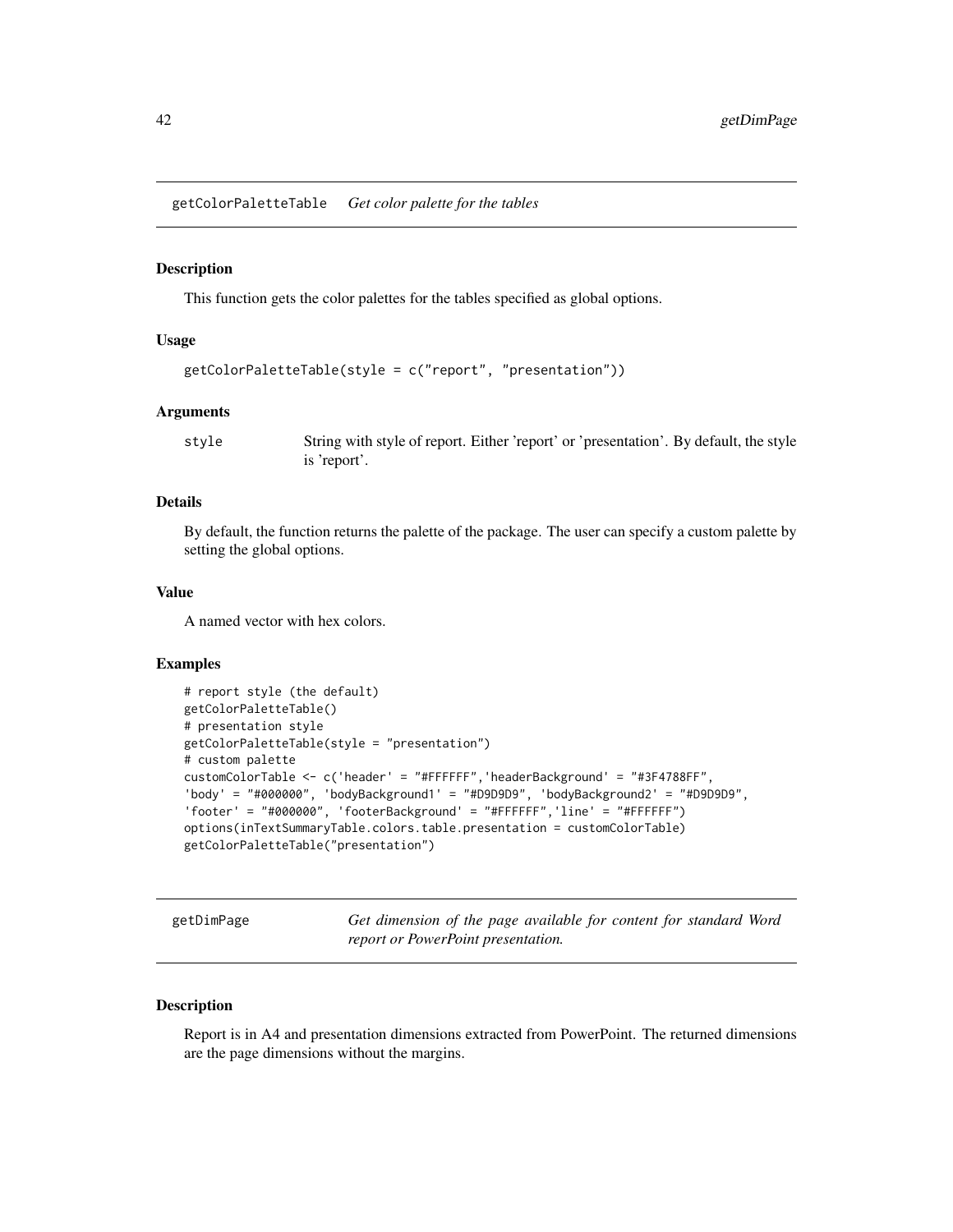# getDimPage 43

### Usage

```
getDimPage(
  type = c("width", "height"),landscale = (style == "presentation"),margin = 1,
 pageDim = NULL,
  style = "report"
\lambda
```
#### Arguments

| type      | Character vector with dimension of interest, among: 'width', 'height', multiple<br>are possible. By default: c("width", "height")                                                                                                  |
|-----------|------------------------------------------------------------------------------------------------------------------------------------------------------------------------------------------------------------------------------------|
| landscape | Logical, if TRUE the table is presented in landscape format.<br>By default: TRUE for style: 'report', FALSE for style: 'presentation'.                                                                                             |
| margin    | Margin in the document in inches, 1 by default.                                                                                                                                                                                    |
| pageDim   | (optional) Numeric vector of length 2 with page width and height in inches in<br>portrait format, in case page dimensions differ from the default implemented<br>report/presentation. These dimensions should include the margins. |
| style     | String with table style, either 'report' (by default, a4 format) or 'presentation'                                                                                                                                                 |

#### Value

numeric vector with dimension of interest, in the same order as specified via the type parameter.

## Author(s)

Laure Cougnaud

# Examples

```
## get part of the page available for content
# report A4 portrait format:
getDimPage(type = "width")
getDimPage(type = "height")
# report A4 landscape format:
getDimPage(type = "width", landscape = TRUE)
getDimPage(type = "height", landscape = TRUE)
# Note that the layout is by default set to 'landscape'
getDimPage(type = "width", style = "presentation")
getDimPage(type = "height", style = "presentation")
# custom dimensions: A3 format
getDimPage(type = "width", pageDim = c(11.7, 16.5))# increase margin
getDimPage(type = "width", margin = 1.5)# get both dimensions at once
getDimPage(type = c("width", "height"))
# get dimensions of the full page (including margins)
getDimPage(type = c("width", "height"), style = "report", margin = 0)
getDimPage(type = c("width", "height"), style = "presentation", margin = 0)
```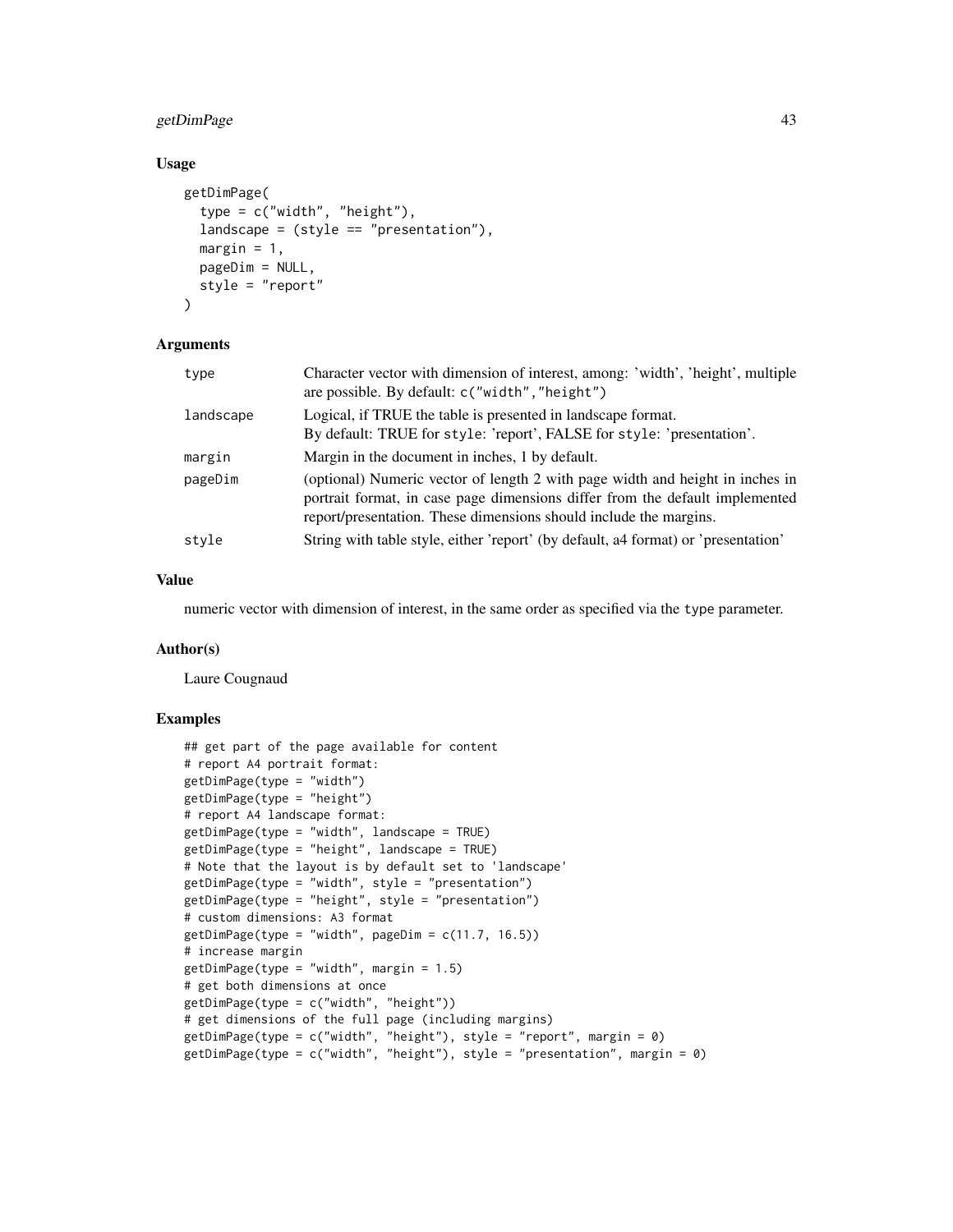Flextable version  $\ge$  = 0.4.7 and pandoc  $\ge$  = 2.4 is required to included such table in a Rmarkdown document.

# Usage

```
getListing(
 data,
  ft,
 border = TRUE,
 highlight = integer(),
 bgVar = NULL,fontname = switch(style, report = "Times", presentation = "Tahoma"),
  fontsize = switch(style, report = 8, presentation = 10),
  landscape = (style == "presentation"),style = "report",
 margin = 1,
 adjustWidth = TRUE,
 colorTable = getColorPaletteTable(style = style),
 align = TRUE,
  title = NULL,
 pageDim = NULL,
  includeRownames = TRUE
)
```
#### Arguments

| data      | data. frame with data used in table.                                                                                                                       |
|-----------|------------------------------------------------------------------------------------------------------------------------------------------------------------|
| ft        | Corresponding flextable.                                                                                                                                   |
| border    | Logical, if TRUE add a border.                                                                                                                             |
| highlight | Integer vector with index (ices) of column(s) to highlight (only applies for style:<br>'presentation'). 0 for rownames (if present). Colors for:           |
|           | • highlighted columns is specified in colorTable["headerBackgroundHighlight"]<br>• non highlighted columns is specified in colorTable ["headerBackground"] |
| bgVar     | String with the column of the data used for alternating the body background<br>colors of the table.                                                        |
| fontname  | String with font name, 'Times' by default.                                                                                                                 |
| fontsize  | Integer with font size, 8 by default.                                                                                                                      |
| landscape | Logical, if TRUE the table is presented in landscape format.<br>By default: TRUE for style: 'report', FALSE for style: 'presentation'.                     |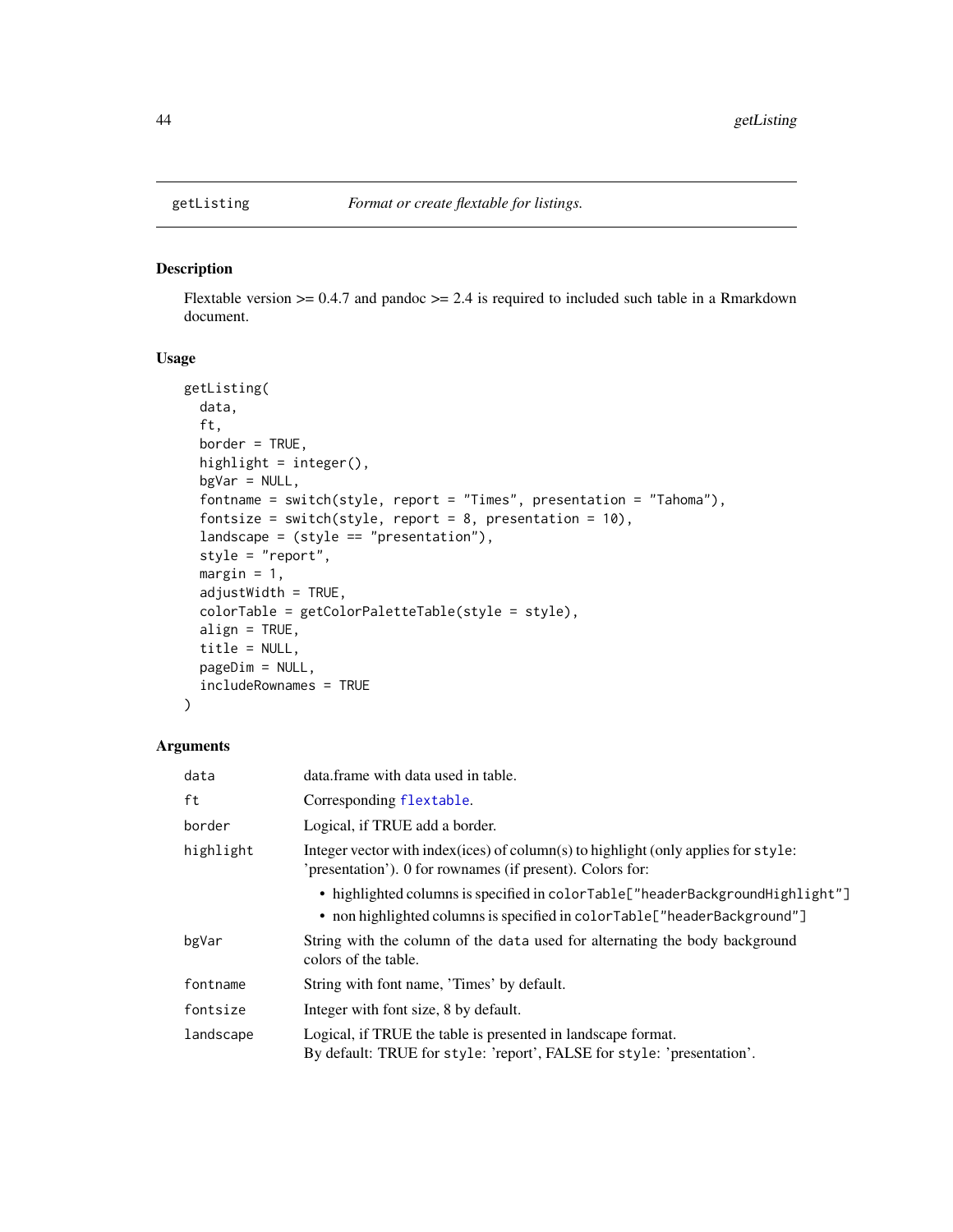| style           | String with table style, either 'report' (by default, a4 format) or 'presentation'                                                                                                                                                 |
|-----------------|------------------------------------------------------------------------------------------------------------------------------------------------------------------------------------------------------------------------------------|
| margin          | Margin in the document in inches, 1 by default.                                                                                                                                                                                    |
| adjustWidth     | Logical, if TRUE adjust column widths, to comply to specification of landscape,<br>margin and pageDim (only set to FALSE if e.g. table dimensions are pre-set with<br>the specified ft).                                           |
| colorTable      | Named character vector with color for the table, see output of getColorPaletteTable<br>for required elements.                                                                                                                      |
| align           | Logical, if TRUE (by default), default alignment is set ('center' in all table).                                                                                                                                                   |
| title           | Character vector with title(s) for the table. Set to NULL (by default) if no title<br>should be included. Only available if ft is not specified.                                                                                   |
| pageDim         | (optional) Numeric vector of length 2 with page width and height in inches in<br>portrait format, in case page dimensions differ from the default implemented<br>report/presentation. These dimensions should include the margins. |
| includeRownames |                                                                                                                                                                                                                                    |
|                 | $\mathbf{r}$ , it compares as $\mathbf{r}$ , $\mathbf{r}$                                                                                                                                                                          |

Logical, if TRUE (by default) rownames are included in the [flextable](#page-0-0) object.

#### Value

[flextable](#page-0-0) with style.

#### Examples

```
# style: report or presentation
getListing(data = head(mtcars), style = "report")
getListing(data = head(mtcars), style = "presentation")
# remove rownames (included by default)
getListing(data = head(mtcars), style = "presentation", includeRownames = FALSE)
# highlight:
# all columns
getListing(data = head(mtcars), style = "presentation", highlight = seq_along(mtcars))
# rownames
getListing(data = head(mtcars), style = "presentation", highlight = 0)
# specific columns
getListing(data = head(mtcars), style = "presentation", highlight = c(2, 4))
```
<span id="page-44-0"></span>

| getMaxNDecimals | Get maximum number of decimals in a variable, based on pre-defined |
|-----------------|--------------------------------------------------------------------|
|                 | rule and/or data.                                                  |

#### Description

The function [getNDecimals](#page-46-0)) extracts the number of decimals in a specific variable.

### Usage

```
getMaxNDecimals(x, ...)
```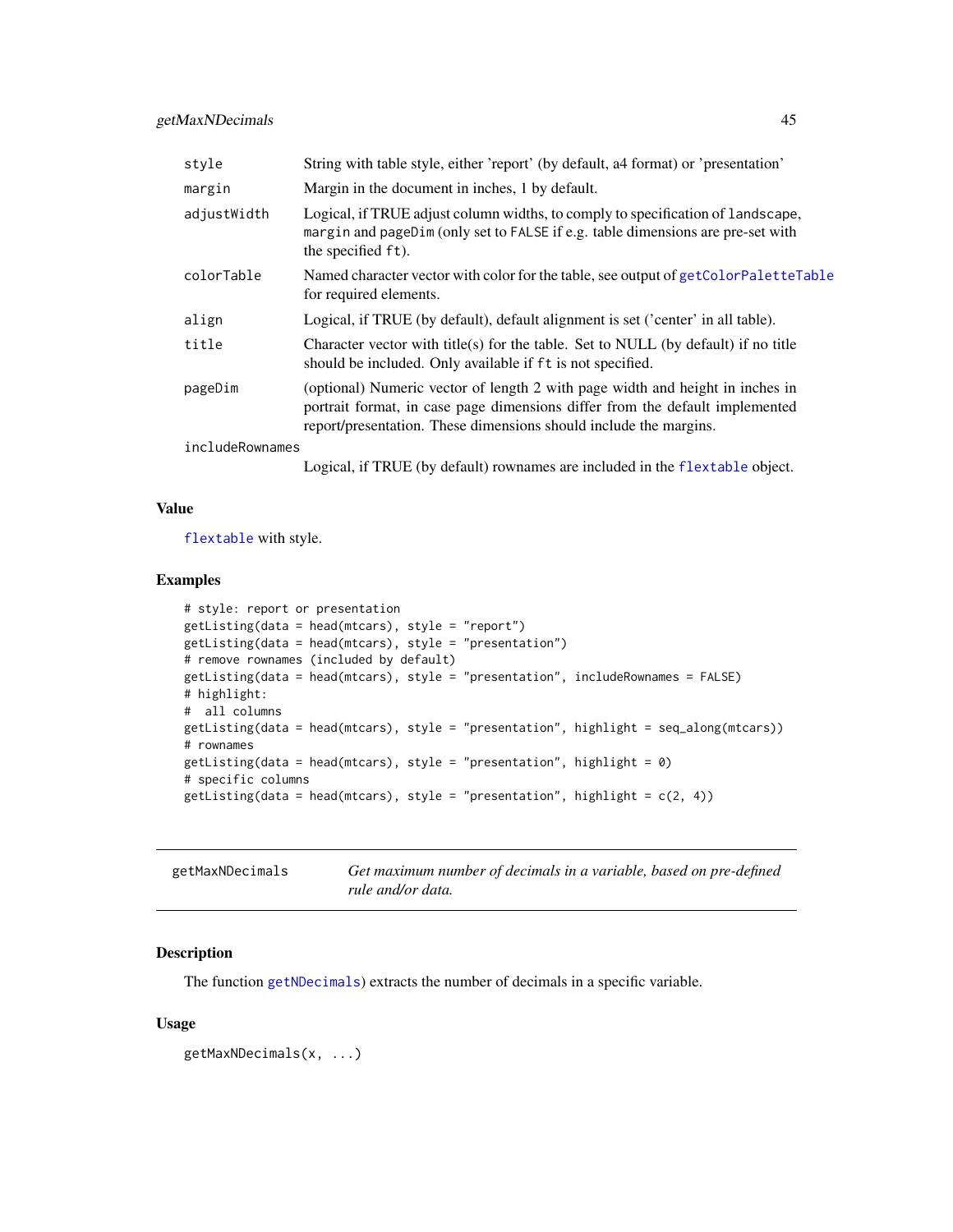#### Arguments

|          | Numeric vector.                               |
|----------|-----------------------------------------------|
| $\cdots$ | Any parameters for the getNDecimals function. |

### Value

Integer with maximum number of decimals in a character vector.

#### Author(s)

Laure Cougnaud

#### See Also

Other decimals: [formatPercentage\(](#page-31-0)), [getMaxNDecimalsData\(](#page-45-0)), [getNDecimalsData\(](#page-47-0)), [getNDecimals\(](#page-46-0))

#### Examples

```
x \leq -c(0.99, 5.679, 50.45, 1450)# extract max number of decimals based on data:
getMaxNDecimals(x, useRule = FALSE, useData = TRUE)
# extract max number of decimals based on pre-defined rule:
getMaxNDecimals(x, useRule = TRUE, useData = FALSE)
# extract max number of decimals based on both rules
# minimum of both is used (by default)
getMaxNDecimals(x, useRule = TRUE, useData = TRUE)
```
<span id="page-45-0"></span>

| getMaxNDecimalsData | Get maximum number of decimals in a variable based on the data |  |  |  |  |  |
|---------------------|----------------------------------------------------------------|--|--|--|--|--|
|                     | (getNDecimalsData)                                             |  |  |  |  |  |

#### Description

Get maximum number of decimals in a variable based on the data ([getNDecimalsData](#page-47-0))

#### Usage

```
getMaxNDecimalsData(x)
```
#### Arguments

x Numeric vector.

#### Value

Integer with maximum number of decimals in a character vector.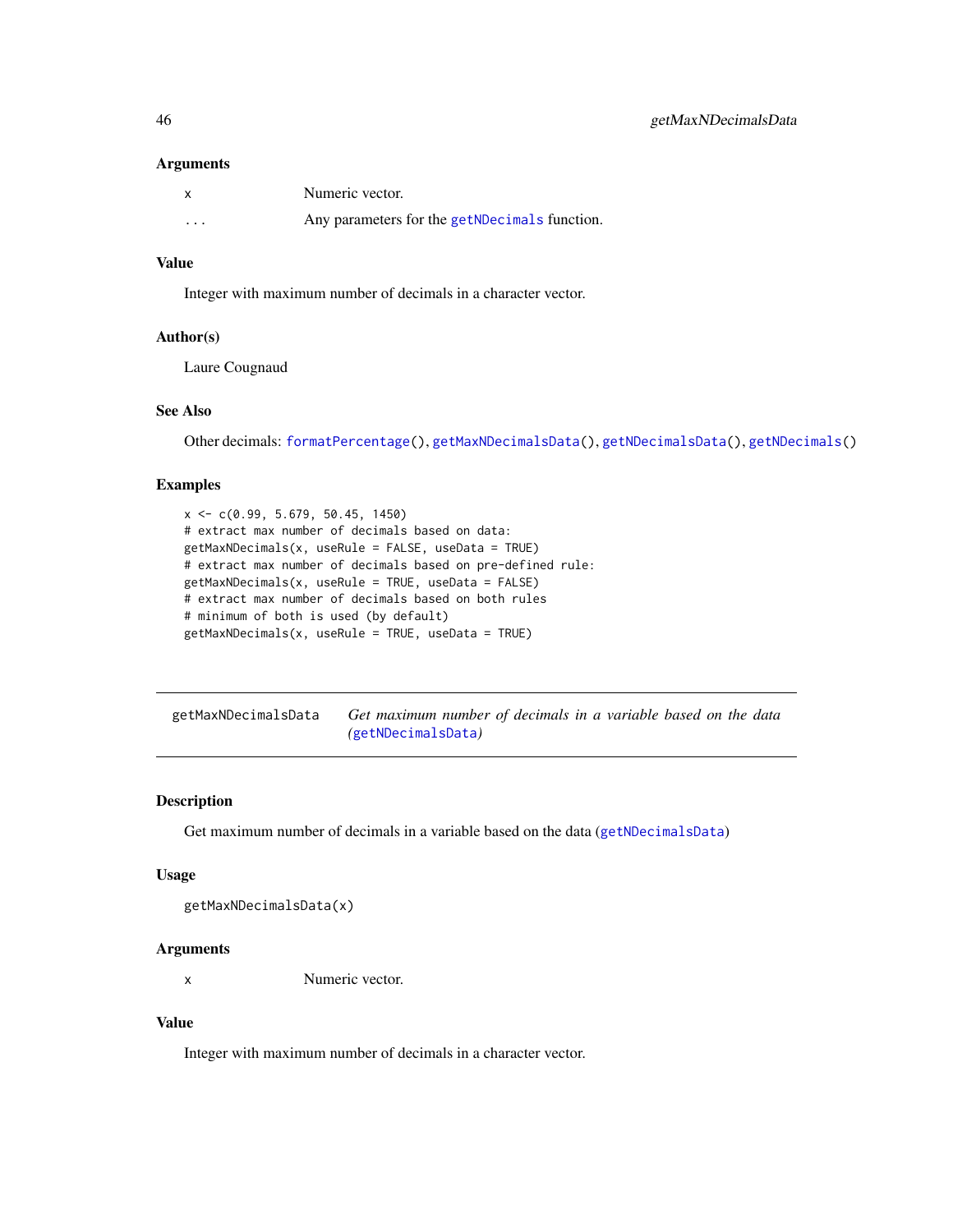## getNDecimals 47

#### Author(s)

Laure Cougnaud  $x \leq c(0.99, 5.679, 50.45, 1450)$  # extract max number of decimals based on data: getMaxNDecimalsData(x)

### See Also

Other decimals: [formatPercentage\(](#page-31-0)), [getMaxNDecimals\(](#page-44-0)), [getNDecimalsData\(](#page-47-0)), [getNDecimals\(](#page-46-0))

<span id="page-46-0"></span>getNDecimals *Get number of decimals for a specific vector.*

## Description

The number of decimals is extracted either:

- from specific implemented rule : see [getNDecimalsRule](#page-48-0) for further details
- from the data itself: see [getNDecimalsData](#page-47-0) for further details
- both criterias: in this case the minimum of the number of decimals for both criterias is used

## Usage

getNDecimals(x, useRule = TRUE, rule = "1", useData = TRUE)

## Arguments

| x       | Numeric vector.                                                                                              |
|---------|--------------------------------------------------------------------------------------------------------------|
| useRule | Logical (TRUE by default), should the rule be applied?                                                       |
| rule    | Character vector with rule to use to derive the number of parameters. Currently<br>only: '1' is implemented. |
|         | • '1': standard rule for the number of decimals for individual values for a<br>continuous variable:          |
|         | - value $< 1$ ('very small values'): 3                                                                       |
|         | $-$ value $< 10: 2$                                                                                          |
|         | - value in $[10, 1000]$ : 1                                                                                  |
|         | $-$ value $\geq 1000$ : 0                                                                                    |
| useData | Logical (TRUE by default), should the number of decimals be extracted based<br>on the input data x?          |

## Value

Numeric vector of same length than x with the number of decimals.

### Author(s)

Laure Cougnaud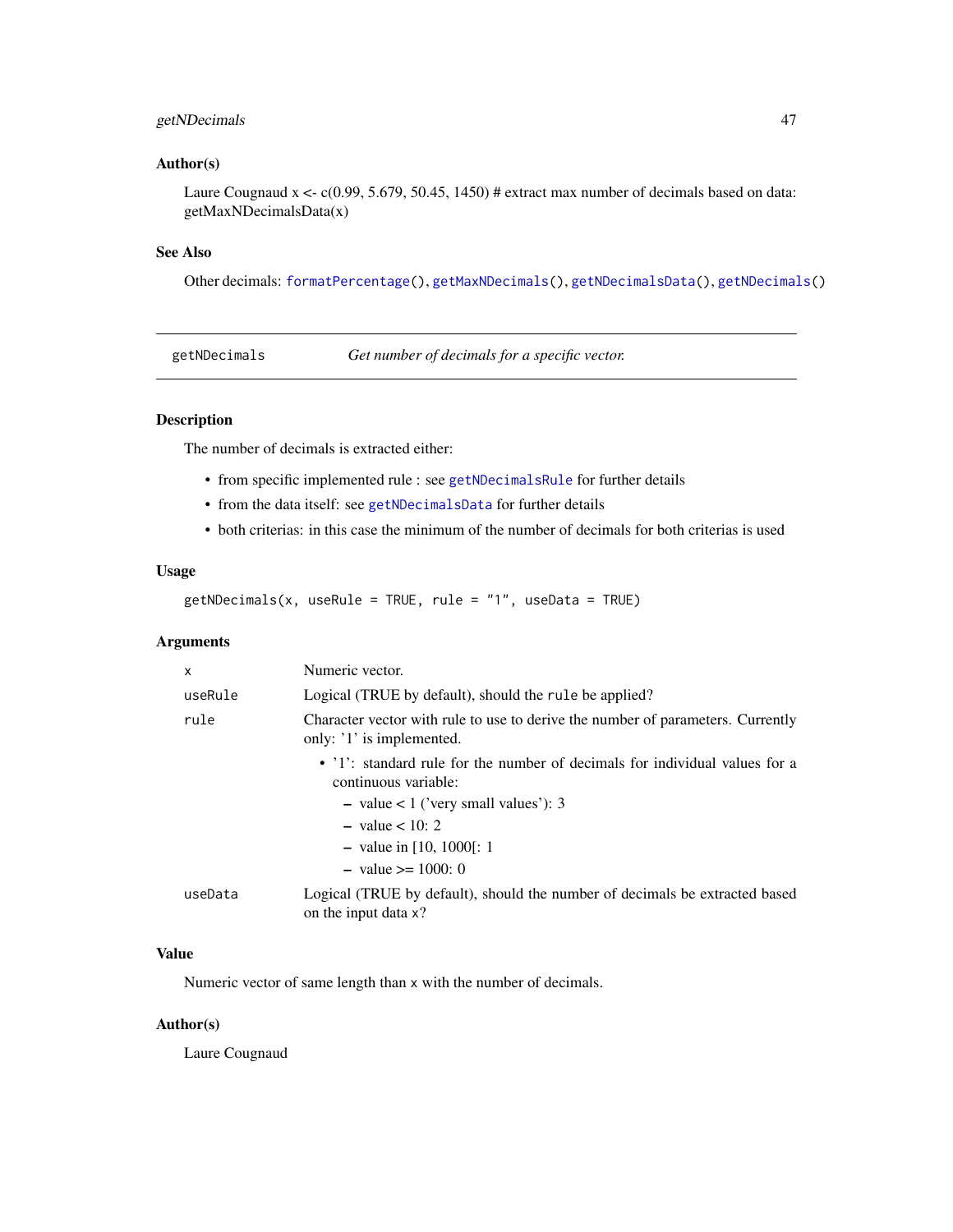## See Also

Other decimals: [formatPercentage\(](#page-31-0)), [getMaxNDecimalsData\(](#page-45-0)), [getMaxNDecimals\(](#page-44-0)), [getNDecimalsData\(](#page-47-0))

#### Examples

```
x <- c(0.99, 5.679, 50.45, 1450)
# extract number of decimals based on data:
getNDecimals(x, useRule = FALSE, useData = TRUE)
# extract number of decimals based on pre-defined rule:
getNDecimals(x, useRule = TRUE, useData = FALSE)
# extract number of decimals based on both rules
# minimum of both is used (by default)
getNDecimals(x, useRule = TRUE, useData = TRUE)
```
<span id="page-47-0"></span>

| getNDecimalsData | Get number of decimals based on the data in a numeric vector. Note: |
|------------------|---------------------------------------------------------------------|
|                  | NA is returned if the element is missing (NA).                      |

## Description

Get number of decimals based on the data in a numeric vector. Note: NA is returned if the element is missing (NA).

#### Usage

```
getNDecimalsData(x)
```
## Arguments

x Numeric vector.

#### Value

Numeric vector of same length than x with the number of decimals.

#### Author(s)

Laure Cougnaud

#### See Also

Other decimals: [formatPercentage\(](#page-31-0)), [getMaxNDecimalsData\(](#page-45-0)), [getMaxNDecimals\(](#page-44-0)), [getNDecimals\(](#page-46-0))

### Examples

x <- c(0.99, 5.679, 50.45, 1450) getNDecimalsData(x)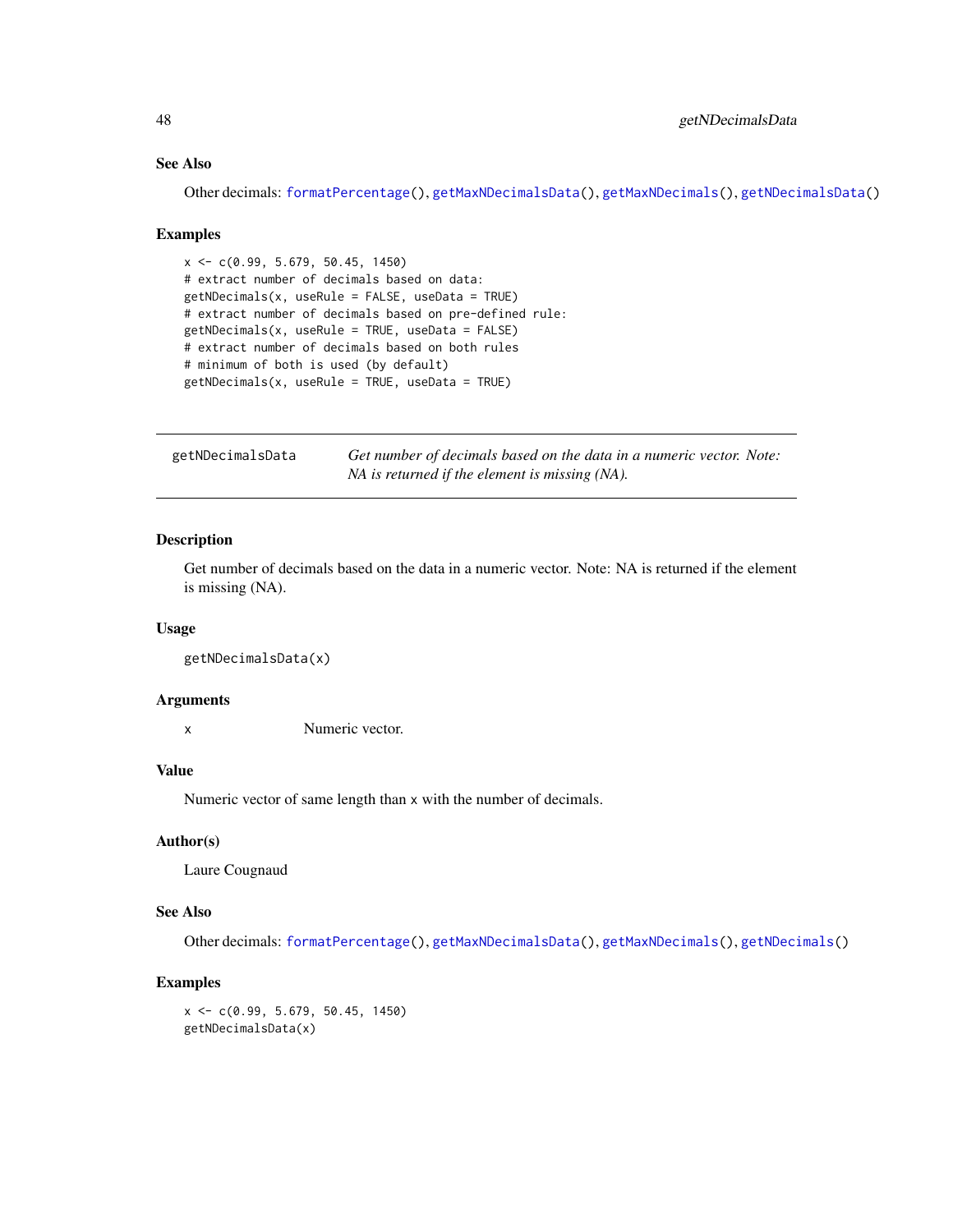<span id="page-48-0"></span>getNDecimalsRule *Get number of decimals based pre-defined rule(s).*

## Description

Note: NA is returned if the element is missing (NA).

#### Usage

getNDecimalsRule(x, rule = c("1"))

# Arguments

| X    | Numeric vector.                                                                                              |
|------|--------------------------------------------------------------------------------------------------------------|
| rule | Character vector with rule to use to derive the number of parameters. Currently<br>only: '1' is implemented. |
|      | • '1': standard rule for the number of decimals for individual values for a<br>continuous variable:          |
|      | $-$ value $<$ 1 ('very small values'): 3                                                                     |
|      | $-$ value $< 10: 2$                                                                                          |
|      | - value in [10, 1000]: 1                                                                                     |
|      | $-$ value $\geq 1000$ : 0                                                                                    |

# Value

Numeric vector of same length than x with the number of decimals.

## Author(s)

Laure Cougnaud

# Examples

 $x \leq -c(0.99, 5.679, 50.45, 1450)$ getNDecimalsRule(x = x)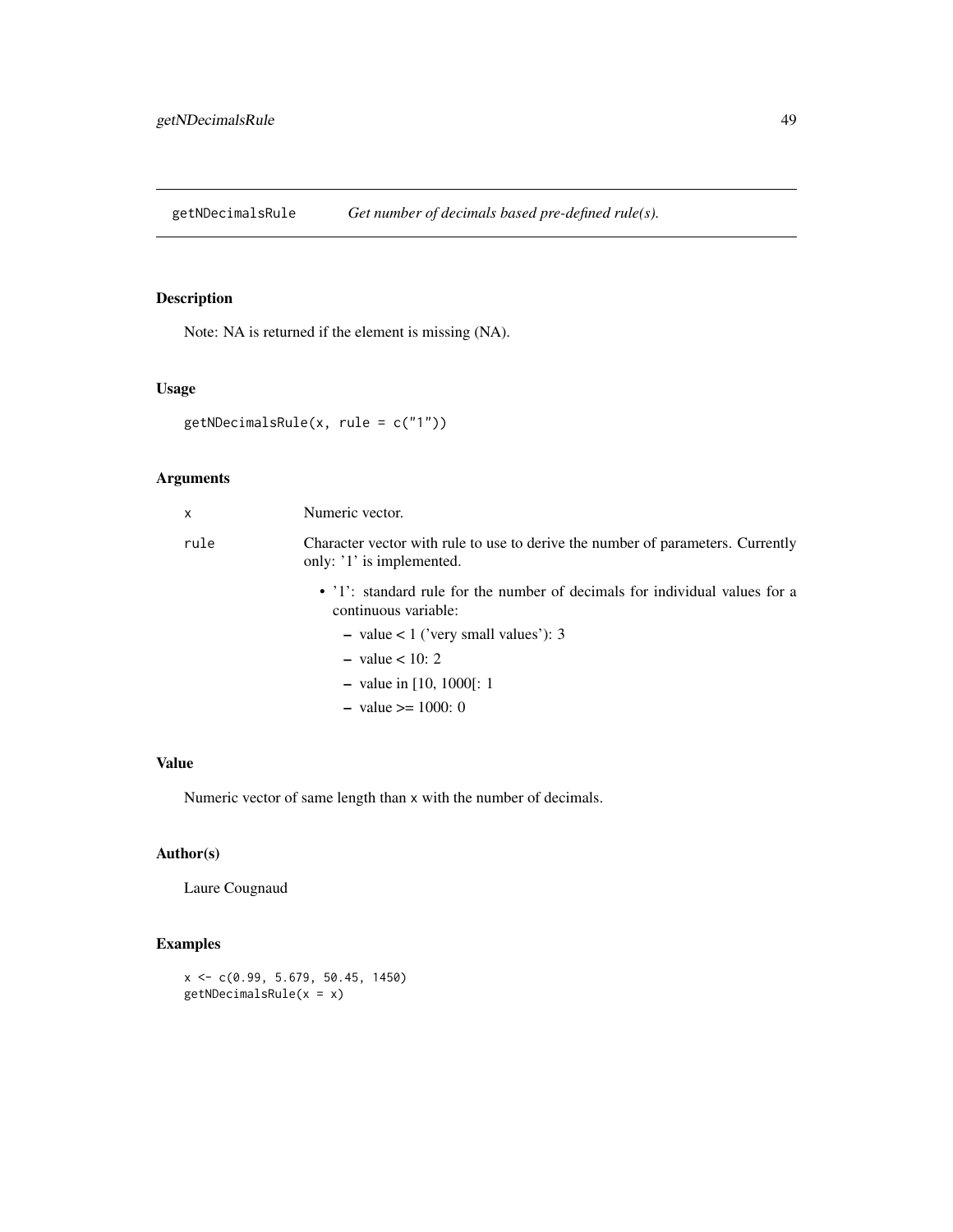<span id="page-49-0"></span>

This set of statistics can be passed directly to the stats parameter of the of the package functions.

## Usage

```
getStats(
  type = "summary",
  includeName = TRUE,
  x = NULL,nDecCont = getMaxNDecimals,
  nDecN = \theta,
  nDecm = nDecN,
  formatPercentage = inTextSummaryTable:::formatPercentage
\mathcal{L}
```
### Arguments

| type             | Character vector with type of statistics (multiple are possible). Available statis-<br>tics are specified in the section 'Formatted statistics' and formatting in 'Statistics'<br>formatting' in in-text table statistics.                                                                                              |
|------------------|-------------------------------------------------------------------------------------------------------------------------------------------------------------------------------------------------------------------------------------------------------------------------------------------------------------------------|
| includeName      | Logical, should the statistics name be included (TRUE by default)? This is<br>applied for the statistic names used in each for the set defined in type; and for<br>the label of the list if type is of length 2. If there are multiple type or statistics<br>within a set, the names are retained (to avoid confusion). |
| x                | (optional, recommended for continuous variable) Numeric vector for which the<br>statistics should be computed on.<br>This is used to derive the number of decimals to include for a continuous vari-<br>able.<br>If not specified, the values are rounded with format.                                                  |
| nDecCont         | Integer with base number of decimals for continuous variable, or function re-<br>turning this number based on x (getNDecimals by default).                                                                                                                                                                              |
| nDecN, nDecm     | Integer with number of decimals for number of subjects/records (0 by default).                                                                                                                                                                                                                                          |
| formatPercentage |                                                                                                                                                                                                                                                                                                                         |
|                  | Function used to format the percentages (see format Percentage for default<br>behaviour).                                                                                                                                                                                                                               |

### Value

Expression (or call object) containing function to extract requested summary statistics. If multiple type are specified, they are combined to a list. Names of the list will be typically used to name the statistic in the summary table.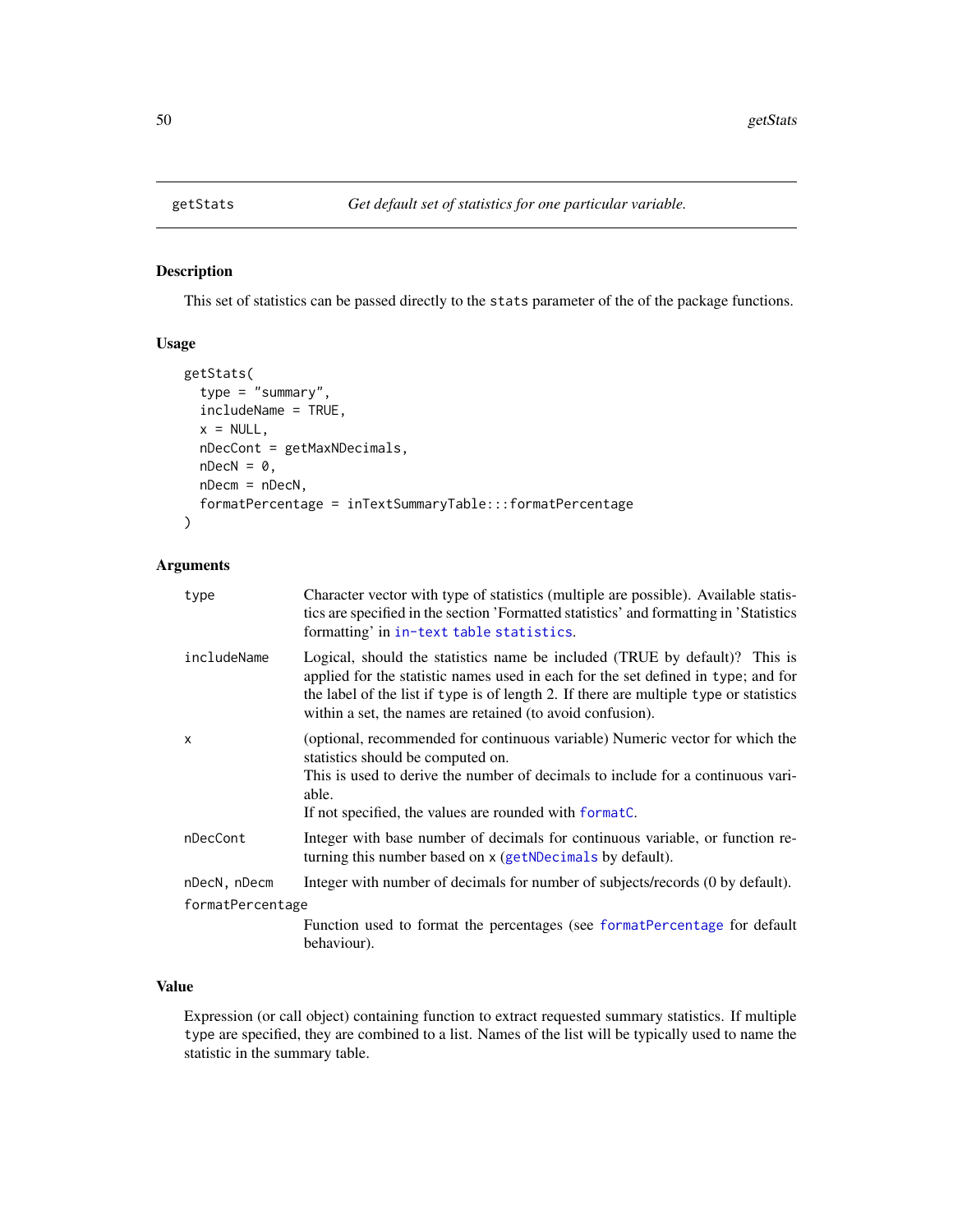### getStatsData 51

#### Author(s)

Laure Cougnaud

#### See Also

[getStatsData](#page-50-0)

#### Examples

## default set of statistics are available for:

```
# for count table:
getStats("count")
getStats("n (%)")
getStats("n")
getStats("%")
getStats("m")
getStats("%m")
getStats("m (%)")
# for continuous variable:
getStats("summary")
getStats("mean (se)")
getStats("mean (sd)")
getStats("median (range)")
getStats("median\n(range)")
getStats(c("Mean", "SE"))
## to not include statistic name in the table
getStats("median\n(range)", includeName = FALSE)
getStats(c("summary", "median\n(range)"), includeName = FALSE)
## to extract the number of decimals based on a continuous variable (see ?getMaxNDecimals)
exampleData <- data.frame(
  USUBJID = 1 : 4,
  WEIGHT = c(67, 78, 83, 61),SEX = c("F", "M", "M", "F"),
  stringsAsFactors = FALSE
\mathcal{L}getStats(type = c('median (range)', 'mean (se)'), x = exampleData$WEIGHT)
# compare with when 'x' is not specified:
getStats(type = c('median (range)', 'mean (se)'))
## custom function to format the percentages:
getStats(type = "count", formatPercentage = function(x) round(x, 2))
```
<span id="page-50-0"></span>getStatsData *Get default set of statistics for variables of interest and specific dataset.*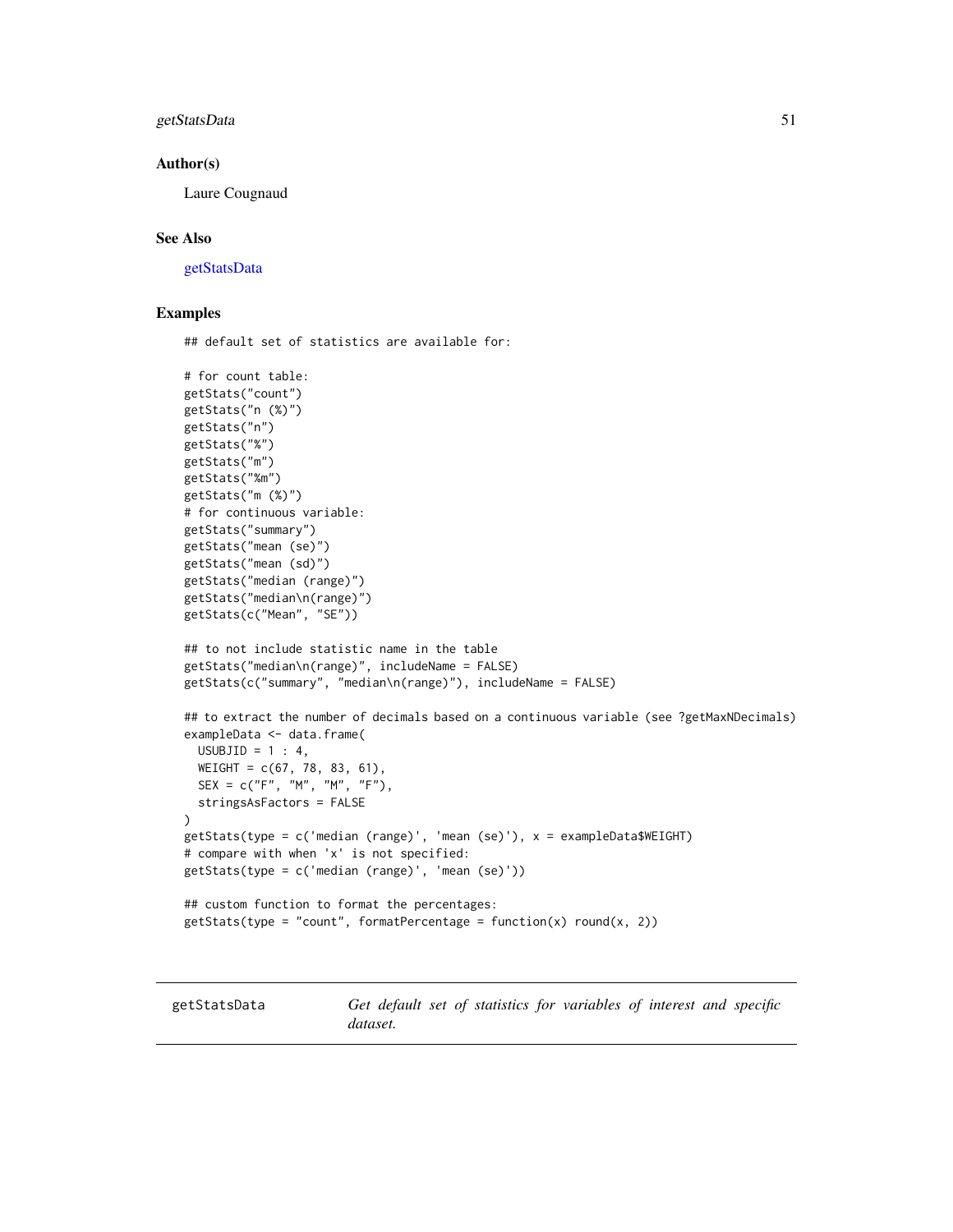This set of statistics can be passed directly to the stats parameter of the package functions. By default, statistics are extracted based on the variable(s) type and formatted with the default rules implemented in the package.

## Usage

```
getStatsData(
  data,
  var = NULL,
  type = "default",
  extra = NULL,
  args = NULL,
  ...
\mathcal{L}
```
## Arguments

| data      | Data.frame with dataset to consider for the summary table.                                                                                                                                                                                      |
|-----------|-------------------------------------------------------------------------------------------------------------------------------------------------------------------------------------------------------------------------------------------------|
| var       | (optional, recommended for continuous variable) Character vector with vari-<br>$able(s)$ of data, to compute statistics on.<br>If NULL (by default), counts of the entire dataset are computed.<br>It is passed to the x parameter of getStats. |
| type      | Character vector with type of statistics to extract, among:                                                                                                                                                                                     |
|           | • 'default': default sets of statistics, see types: 'summary-default' and 'count-<br>default' in getStats                                                                                                                                       |
|           | • 'all': all computed statistics, see types: 'summary' and 'count' in getStats<br>• any formatted statistics as implemented in getStats, see section 'Format-<br>ted statistics' in in-text table statistics.                                   |
|           | To specify statistics for a continuous (numeric) or categorical variable sepa-<br>rately, this vector can be named with: 'cont' or 'cat' respectively (elements not<br>named are used for both continuous and categorical variables).           |
| extra     | List with extra statistics to include, or function to apply on each var (e.g. de-<br>pending on the class of var) to get such statistic.                                                                                                        |
| args      | (optional) Named list with extra arguments for getStats for continuous (name:<br>'cont') or categorical variable (name: 'cat') specifically.                                                                                                    |
| $\ddotsc$ | Extra parameters passed to the getStats function (independent of the variable<br>type).                                                                                                                                                         |

# Value

List with statistics to compute, named by var

## Author(s)

Laure Cougnaud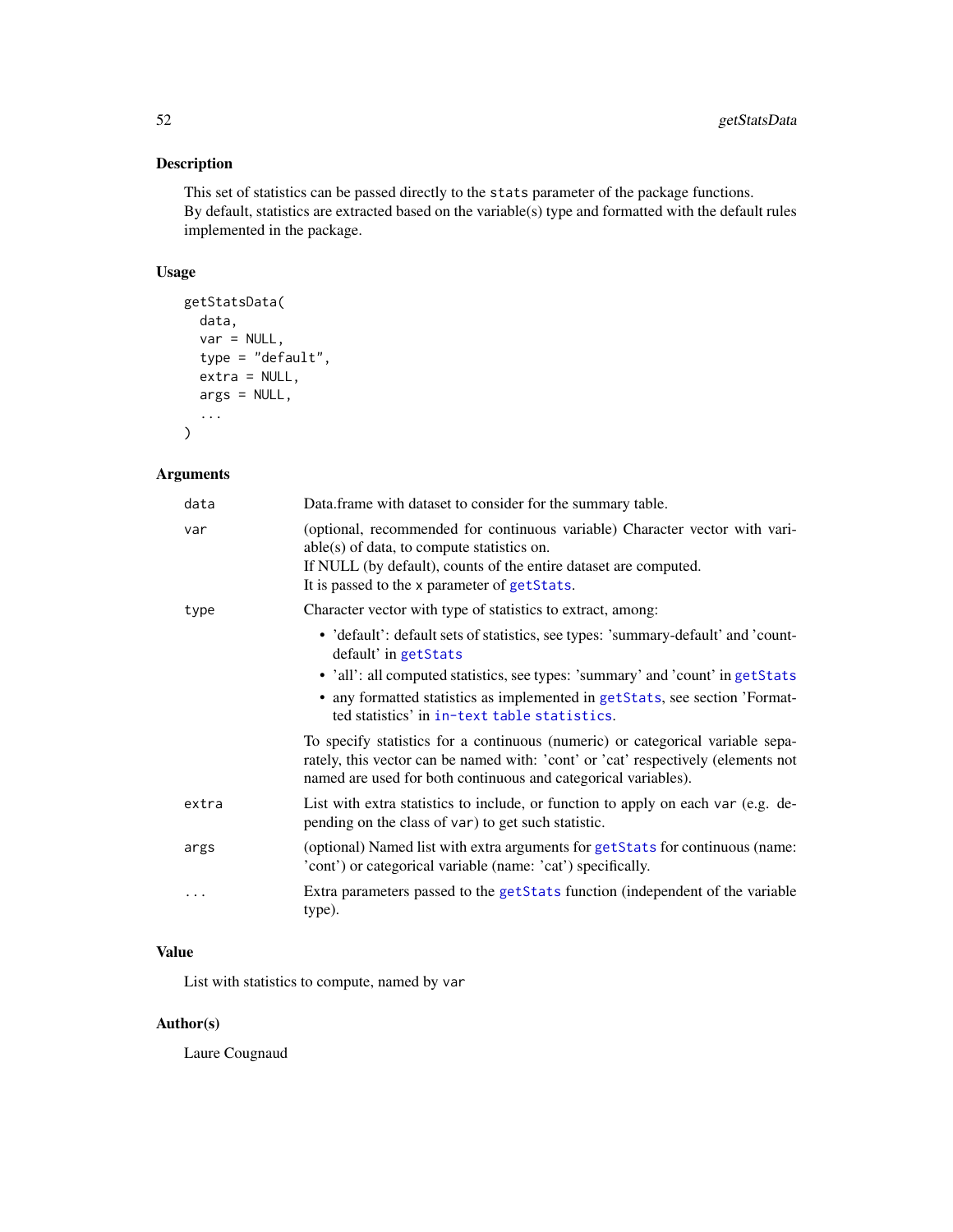### getSummaryStatisticsTable 53

#### See Also

[getStats](#page-49-0)

#### Examples

```
# default set of statistics (depending if the variable is continuous or categorical)
exampleData <- data.frame(
  USUBJID = 1 : 4,
  WEIGHT = c(67, 78, 83, 61),
  SEX = c("F", "M", "M", "F"),
  stringsAsFactors = FALSE
)
getStatsData(data = exampleData, var = c("WEIGHT", "SEX"))
# all set of statistics (depending if the variable is continuous or categorical)
getStatsData(data = exampleData, var = c("WEIGHT", "SEX"), type = "all")
# custom set of statistics for all variables
getStatsData(data = exampleData, var = c("WEIGHT", "SEX"), type = c("n", "%"))
# custom set of statistics, depending on the type of the variable
getStatsData(data = exampleData, var = c("WEIGHT", "SEX"),
  type = c(cont = "median (range)", cont = "mean (se)", cat = "n (\%)"),
  args = list(cat = list(includeName = FALSE))
\lambda
```
<span id="page-52-0"></span>getSummaryStatisticsTable

*Get summary statistics table*

#### **Description**

Get summary statistics table

#### Usage

```
getSummaryStatisticsTable(
  data,
  var = NULL,varFlag = NULL,
  varLab = NULL,varLabInclude = length(var) > 1,varInclude0 = FALSE,
  varIgnore = NULL,
  varGeneralLab = "Variable",
  varSubgroupLab = "Variable group",
  varIncludeTotal = FALSE,
  varTotalInclude = FALSE,
  varTotalInSepRow = FALSE,
  rowVar = NULL,rowVarLab = NULL,
```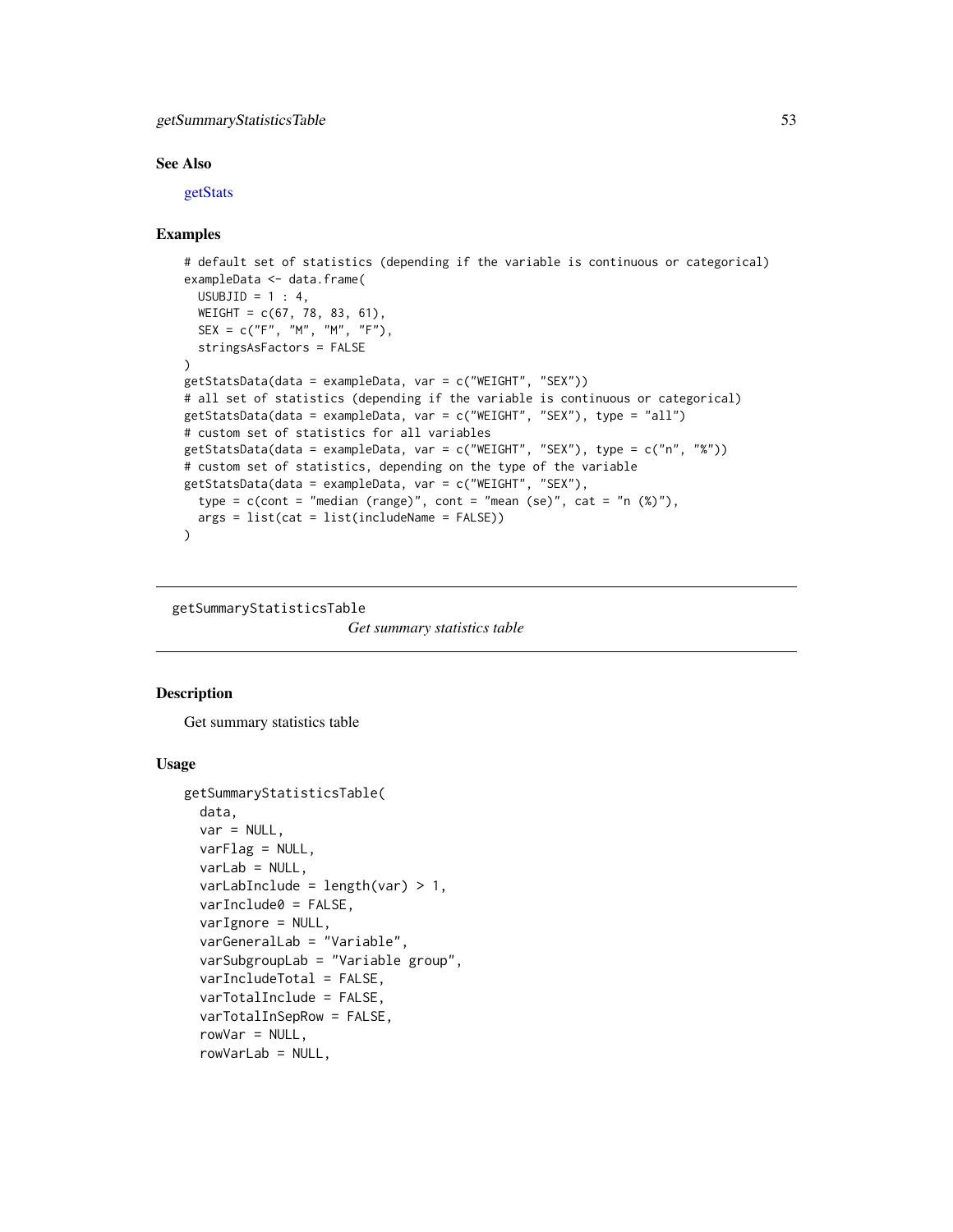54 getSummaryStatisticsTable

rowVarDataLevels = NULL, rowOrder = "auto", rowOrderTotalFilterFct = NULL, rowOrderCatLast = NULL, rowVarInSepCol = NULL, rowVarFormat = NULL, rowVarTotalInclude = NULL, rowVarTotalByVar = NULL, rowVarTotalInSepRow = NULL, rowTotalLab = NULL, rowInclude0 = FALSE, rowAutoMerge = TRUE, emptyValue = "-", rowVarTotalPerc = NULL,  $colVar = NULL,$ colVarTotal = colVar, colVarTotalPerc = colVarTotal, colInclude0 = FALSE, colVarDataLevels = NULL, colTotalInclude = FALSE, colTotalLab = "Total", stats = NULL, statsExtra = NULL, statsVarBy = NULL, statsPerc = c("statN", "statm"), statsGeneralLab = "Statistic", statsValueLab = "StatisticValue", statsLabInclude = NULL, subjectVar = "USUBJID", filterFct = NULL,  $dataTotal = NULL,$ dataTotalPerc = dataTotal, dataTotalRow = NULL, dataTotalCol = NULL, type =  $"auto",$ byVar =  $NULL$ ,  $byVarLab = NULL$ , checkVarDiffBySubj = "error", labelVars = NULL, outputType = "flextable", statsLayout = ifelse("DT" %in% outputType, "col", "row"),  $landscale = (style == "presentation"),$ margin =  $1$ , rowPadBase =  $14.4$ , title = NULL, footer = NULL, file = NULL, style = "report",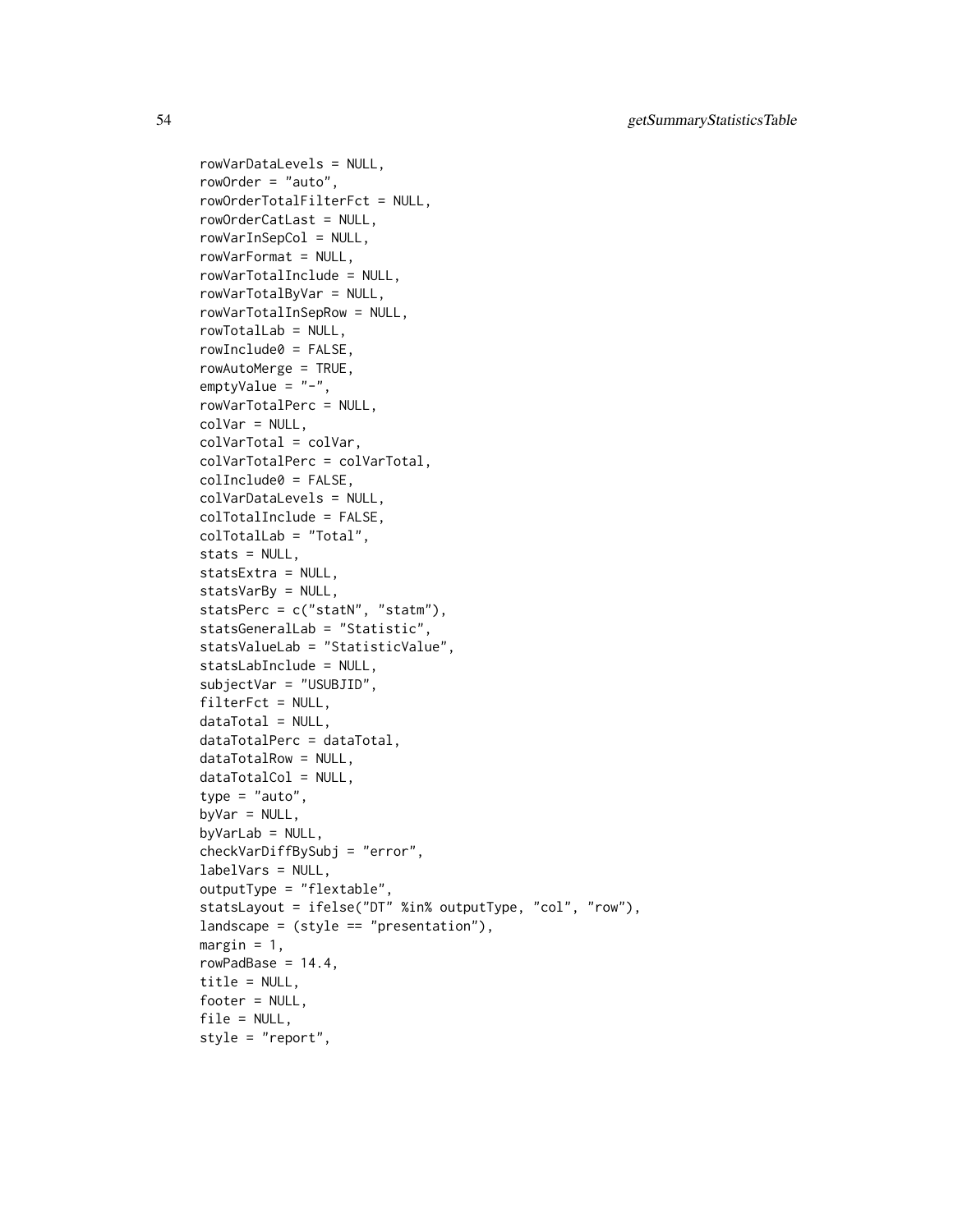```
colorTable = getColorPaletteTable(style = style),
colHeaderTotalInclude = TRUE,
fontsize = switch(style, report = 8, presentation = 10),
fontname = switch(style, report = "Times", presentation = "Tahoma"),
vline = "none",
hline = "auto",
pageDim = NULL,
expandVar = NULL,
noEscapeVar = NULL,
bar = NULL,
...
```
## Arguments

 $\mathcal{L}$ 

| data            | Data.frame with dataset to consider for the summary table.                                                                                                                                                                                                                                                                                                             |
|-----------------|------------------------------------------------------------------------------------------------------------------------------------------------------------------------------------------------------------------------------------------------------------------------------------------------------------------------------------------------------------------------|
| var             | Character vector with variable( $s$ ) of data, to compute statistics on.<br>If NULL (by default), counts by row/column variable(s) are computed.<br>To also return counts of the rowVar in case other var are specified, you can in-<br>clude: 'all' in the var.<br>Missing values, if present, are filtered (also for the report of number of sub-<br>jects/records). |
| varFlag         | Character vector, subset of var with variable(s) of type 'flag' (with 'Y', 'N' or<br>" for empty/non specified value). Only the counts for records flagged (with 'Y')<br>are retained.                                                                                                                                                                                 |
| varLab          | Named character vector with label for each variable specified in var. By default,<br>extracted from the labelVars. if not available, var is used.                                                                                                                                                                                                                      |
| varLabInclude   | Logical, if TRUE the name of the summary statistic variable(s) (var) are in-<br>cluded in the table. This is automatically set to TRUE if more than one vari-<br>able(s) and is specified, and FALSE if only one variable is specified.                                                                                                                                |
| varInclude0     | Logical, should rows with no counts for the count var or var Flag variable(s)<br>be included in the table? Either:                                                                                                                                                                                                                                                     |
|                 | • logical of length 1, if TRUE (FALSE by default) rows with no count are<br>included for all var                                                                                                                                                                                                                                                                       |
|                 | • a character vector containing categorical var for which zero counts rows<br>should be included                                                                                                                                                                                                                                                                       |
| varIgnore       | Vector with elements to ignore in the var variable(s). The data records with<br>such elements in var are filtered from the data at the start of the workflow.                                                                                                                                                                                                          |
| varGeneralLab   | String with general label for variable specified in var. In case of multiple vari-<br>able in var, this will be included in the table header (see 'rowVarLab' attribute<br>of the output).                                                                                                                                                                             |
| varSubgroupLab  | String with general label for sub-group of categorical variable(s) for count table,<br>'Variable group' by default. This will be included in the final table header (see<br>'rowVarLab' attribute of the output).                                                                                                                                                      |
| varIncludeTotal |                                                                                                                                                                                                                                                                                                                                                                        |
|                 | This argument is deprecated, please use: 'varTotalInclude' instead.                                                                                                                                                                                                                                                                                                    |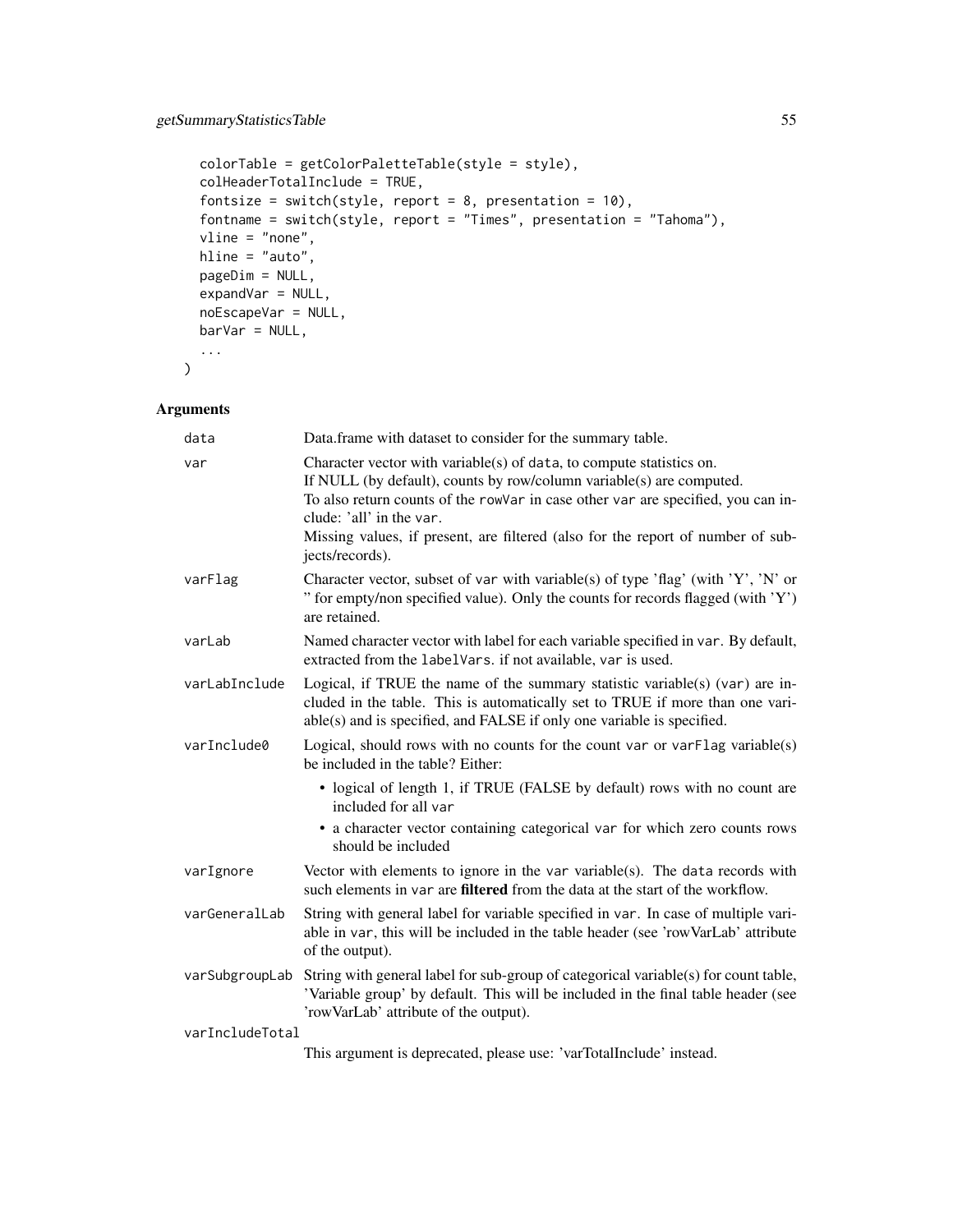| varTotalInclude        |                                                                                                                                                                                                                                                                                  |
|------------------------|----------------------------------------------------------------------------------------------------------------------------------------------------------------------------------------------------------------------------------------------------------------------------------|
|                        | Should the total across all categories of var be included for the count table?<br>Only used for categorical variables (and var not 'all'). Either:                                                                                                                               |
|                        | • logical of length 1, if TRUE (FALSE by default) include the total for all<br>categorical var                                                                                                                                                                                   |
|                        | • a character vector containing categorical var for which the total should be<br>included                                                                                                                                                                                        |
| varTotalInSepRow       |                                                                                                                                                                                                                                                                                  |
|                        | Logical, should the total per variable be included in a separated row (by default)<br>or in the row containing the header of the variable?                                                                                                                                       |
| rowVar                 | Character vector with variable(s) to be included in the rows. If multiple variables<br>are specified, the variables should be sorted in hierarchical order (e.g. body<br>system class before adverse event term) and are nested in the table.                                    |
| rowVarLab              | Named character vector with label for the rowVar variable(s).                                                                                                                                                                                                                    |
| rowVarDataLevels       |                                                                                                                                                                                                                                                                                  |
|                        | Data.frame with unique combinations of rowVar to be included in columns.<br>Each column should correspond to colVar and as factor if the elements should<br>be ordered in the final table.                                                                                       |
| rowOrder               | Specify how the rows should be ordered in the final table, either a:                                                                                                                                                                                                             |
|                        | • String among:                                                                                                                                                                                                                                                                  |
|                        | - 'auto' (by default): if the variable is a factor, keep its order, otherwise<br>order alphabetically                                                                                                                                                                            |
|                        | - 'alphabetical': order alphabetically                                                                                                                                                                                                                                           |
|                        | - 'total': order rows in decreasing order of the total number of subjects<br>across all columns for this specific category.                                                                                                                                                      |
|                        | • Function with input the summary table and output the ordered elements of<br>the rowVar                                                                                                                                                                                         |
|                        | To specify different ordering methods for different rowVar, specify a list of such<br>elements, named with the rowVar variable. For the table output of computeSummaryStatisticsTable<br>(long format), this order is also reflected in the levels of the row factor variable.   |
| rowOrderTotalFilterFct |                                                                                                                                                                                                                                                                                  |
|                        | Function used to filter the data used to order the rows based on total counts (in                                                                                                                                                                                                |
|                        | case row0rder is 'total'), To order rows based on one specific column category,                                                                                                                                                                                                  |
|                        | e.g. to order based on the counts in the treatment column: function $(x)$ subset $(x,$<br>$TRTP == "treatmentX")$                                                                                                                                                                |
| rowOrderCatLast        |                                                                                                                                                                                                                                                                                  |
|                        | String with category to be printed in the last row of each rowVar (if any, set to<br>NULL if none).                                                                                                                                                                              |
| rowVarInSepCol         | Character vector with rowVar that should be included in separated columns. By<br>default (NULL), all row variables are nested in the first column of the table.<br>To include the groups within a var variable in a separated column, set: rowVarInSepCol<br>== 'variableGroup'. |
| rowVarFormat           | (flextable output) Named list with special formatting for the rowVar. Currently,<br>only possibility is to set the variable elements in bold, with: $list(var1 = "bold").$<br>(Use 'variable' for var or 'variableGroup' for group within categorical vari-<br>ables.)           |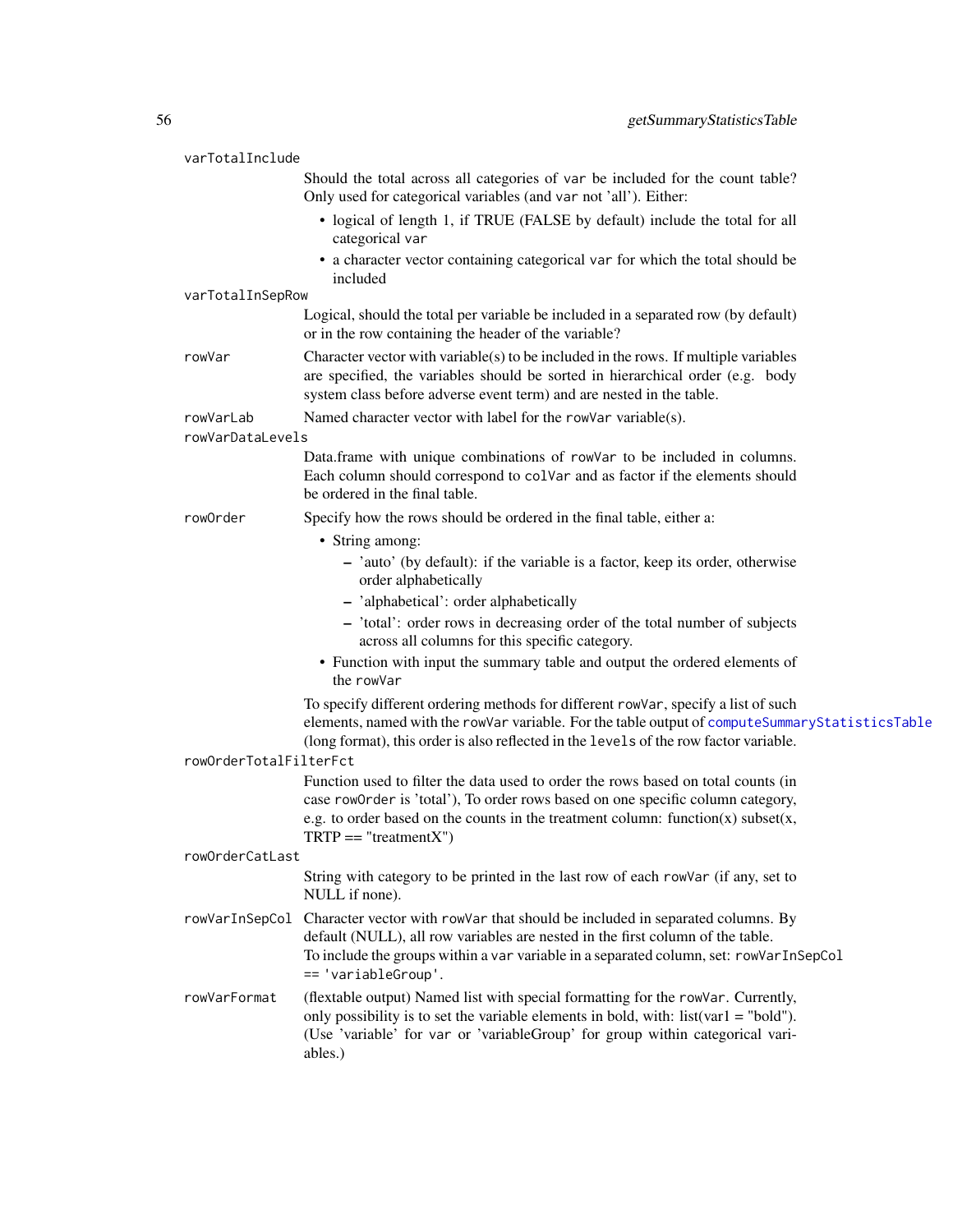rowVarTotalInclude Character vector with rowVar for which the total should be reported. If the higher row variable is specified, the total across all rows is reported. For the export, these variable(s) are formatted as factor with 'Total' as the first level. rowVarTotalByVar Character vector with a row variable used to categorize the row total. Note that this is only used if row total(s) is/are requested via rowVarTotalInclude, and this variable should also be included in rowVar. This can be specified also for a specific row variable if the vector is named. For example:  $c$ (ADECOD = "AESEV") to compute total by severity for row adverse event term in a typical adverse event count table (by System Organ Class and Adverse Event Term). rowVarTotalInSepRow Character vector with rowVarTotalInclude (not in rowVarInSepCol) for which the total should be included in a separated row labelled 'Total'. Otherwise (by default) the total is included in the header row of each category. rowTotalLab (flextable output) string with label for the row with total. rowInclude0 Logical, if TRUE (FALSE by default), include rows with no records, based on all combinations of the rowVar (assuming nested variable(s)). rowAutoMerge (flextable output) Logical, if TRUE (by default) automatically merge rows, e.g. in case there is only one sub-category (e.g. categorical variable with only one group) or only one statistic per category. emptyValue String with placeholder used to fill the table for missing values, '-' by default. This value is typically used e.g. if not all statistics are computed for all specified row/col/var variables. rowVarTotalPerc Character vector with row variables by which the total should be computed for the denominator for the percentage computation. By default the total is only computed only by column (NULL by default). If the total should be based on the total number of records per variable, rowVarTotalPerc should be set to 'variable'.  $colVar$  Character vector with variable(s) to be included in columns. If multiple variables are specified, the variables should be sorted in hierarchical order, and are included in multi-columns layout. Use: 'variable' to include the variables to summarize: var (if multiple) in different columns. colVarTotal String with column(s) considered to compute the total by, reported in the header of the table, by default same as colVar. Use: 'variable' to compute total by var (if multiple). colVarTotalPerc String with column(s) considered to compute the total by, used as denominator for the percentage computation, by default same as colVarTotal. Use: 'variable' to compute total by var (if multiple). colInclude0 Logical, if TRUE (FALSE by default), include columns with no records, based on all combinations of the columnVar (assuming nested variable(s)). If vari-

able(s) are not nested, possible combinations can be specified via colVarDataLevels.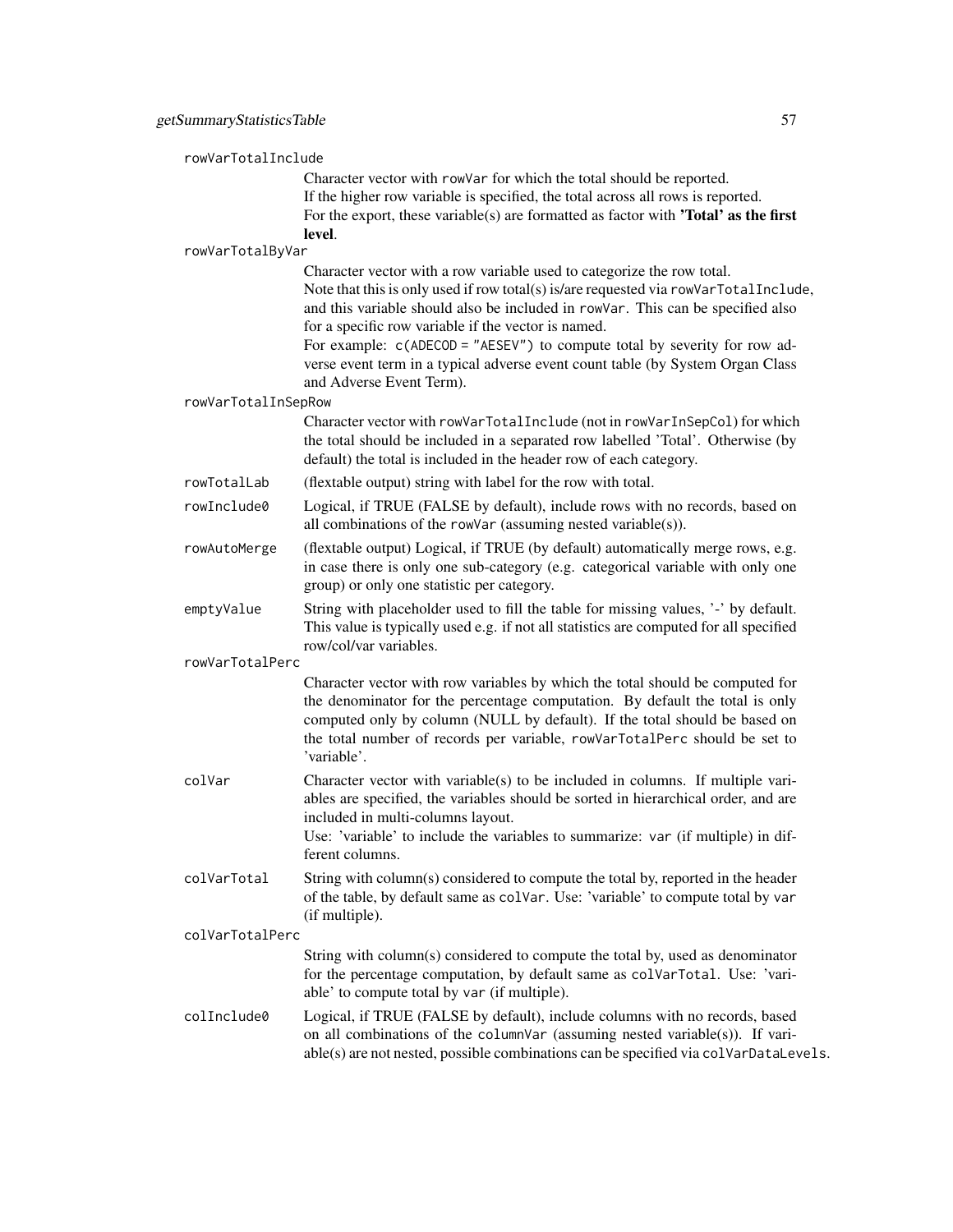| colVarDataLevels |                                                                                                                                                                                                                                                                                        |
|------------------|----------------------------------------------------------------------------------------------------------------------------------------------------------------------------------------------------------------------------------------------------------------------------------------|
|                  | Data.frame with unique combinations of colvar to be included in columns.<br>Each column should correspond to colVar and as factor if the elements should<br>be ordered in the final table.                                                                                             |
| colTotalInclude  | Logical, if TRUE (FALSE by default) include the summary statistics across<br>columns in a separated column.                                                                                                                                                                            |
| colTotalLab      | String, label for the total column 'Total' by default.                                                                                                                                                                                                                                 |
| stats            | (optional) Statistic(s) of interest to compute, either:                                                                                                                                                                                                                                |
|                  | • string with the name of a default set of statistics available in the package,<br>see section 'Formatted statistics' in in-text table statistics.<br>See the corresponding type parameter of the getStatsData for more in-<br>formation on how the statistic is internally extracted. |
|                  | • (expert mode) named list of language object (see is. language) of base<br>summary statistics of interest, see section: 'Base statistics' in in-text<br>table statistics.                                                                                                             |
|                  | The names are reported in the header.<br>If stats if of length 1, the name of the summary statistic is not included in<br>the table.                                                                                                                                                   |
|                  | The statistics can be specified separately:                                                                                                                                                                                                                                            |
|                  | - for each var (if multiple), by naming each element of the list: list (varName1<br>$= list(), variable2 = list())$                                                                                                                                                                    |
|                  | - and/or for each element in: statsVarBy, by naming each sublist.                                                                                                                                                                                                                      |
| statsExtra       | (optional) Named list with functions for additional custom statistics to be com-<br>puted.                                                                                                                                                                                             |
|                  | Each function:                                                                                                                                                                                                                                                                         |
|                  | • has as parameter, either: $x$ : the variable (var) to compute the summary<br>statistic on or 'data': the entire dataset                                                                                                                                                              |
|                  | • returns the corresponding summary statistic as a numeric vector                                                                                                                                                                                                                      |
|                  | For example, to additionally compute the coefficient of variation, this can be set<br>to: list(statCVPerc = function(x) $sd(x)/mean(x)*100$ (or cv).                                                                                                                                   |
| statsVarBy       | String with variable in rowVar/codecolVar which the statistics should be com-<br>puted by. In this case, stats (nested list or not) should be additionally nested to<br>specify the statistics for each element in statsVarBy.                                                         |
| statsPerc        | String with 'base statistical variable' used to compute the percentage, either:                                                                                                                                                                                                        |
|                  | • 'statN' (by default): the number of subjects                                                                                                                                                                                                                                         |
|                  | • 'statm': the number of records                                                                                                                                                                                                                                                       |
| statsGeneralLab  |                                                                                                                                                                                                                                                                                        |
|                  | String with general label for statistics, 'Statistic' by default. Only included if no<br>statsVar if longer than 1.                                                                                                                                                                    |
| statsValueLab    | String with label for the statistic value, 'Statistic Value' by default.<br>This is only included in the table if the statistics provided in stats are not named<br>and if no colvar is specified.                                                                                     |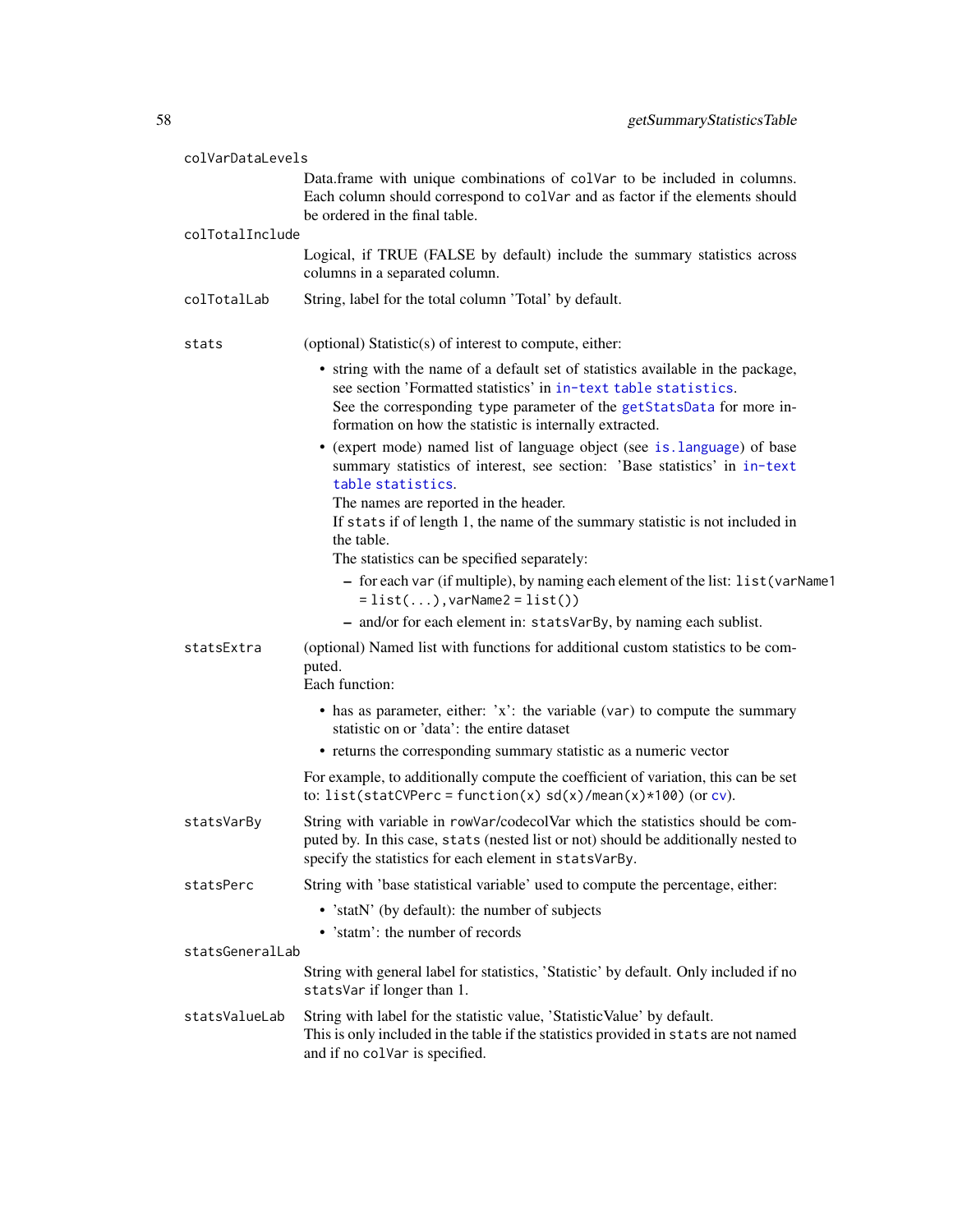| statsLabInclude |                                                                                                                                                                                                                                                                                                                                   |
|-----------------|-----------------------------------------------------------------------------------------------------------------------------------------------------------------------------------------------------------------------------------------------------------------------------------------------------------------------------------|
|                 | Logical, if TRUE include the statistic label in the table.<br>By default only included if more than one statistic variables are available in the<br>table.                                                                                                                                                                        |
| subjectVar      | String, variable of data with subject ID, 'USUBJID' by default.                                                                                                                                                                                                                                                                   |
| filterFct       | (optional) Function taking as input the summary table with computed statistics<br>and returning a subset of the summary table.<br>Note: The filtering function should also handle records with :                                                                                                                                  |
|                 | • total for the column header: is Total set to TRUE, and colVar/rowVar is<br>NA.<br>For example: filterFct = function(data) subset(data, isTotal & myColVar<br>$==$ "group $1"$ )                                                                                                                                                 |
|                 | • rowVar/colVar set to 'Total'/colTotalLab if rowVarTotalInclude/colTotalInclude<br>is specified                                                                                                                                                                                                                                  |
| dataTotal       | Data.frame used to extract the Total number of subject per column in column<br>header (' $N = [X]$ '). It should contain the variables specified by colvarTotal. If<br>not specified, the total number of subjects is extracted from the data.                                                                                    |
| dataTotalPerc   | Data.frame used to extract the total counts per column for the computation of<br>the percentage.<br>By default, dataTotal is used.<br>It should contain the variables specified by colVarTotalPerc.                                                                                                                               |
| dataTotalRow    | Data.frame used to extract the total count across all elements of the row variable,<br>list of such data.frame for each rowVar variable.<br>If the dataset is specified by row variable, the list should be named with: variable<br>X if the total across elements of variable X should be included. By default, data<br>is used. |
| dataTotalCol    | Data.frame from which the total across columns is extracted (in case collotalInclude<br>is TRUE) or list of such data.frame for each rowVar variable.<br>If the dataset is specified by row variable, the list should be named with: with:                                                                                        |
|                 | • last row variable: for the dataset used in the total column for the most nested<br>row variable                                                                                                                                                                                                                                 |
|                 | • higher row variable $(X+1)$ : for the dataset used for the total column and<br>row total of X                                                                                                                                                                                                                                   |
|                 | • 'total': for the dataset used for the total column and general row total                                                                                                                                                                                                                                                        |
|                 | If only a subset of the variables is specified in this list, data is used for the<br>remaining variable(s) (or 'total') if needed.<br>This dataset (the one for 'total' if a list) is also used for:                                                                                                                              |
|                 | • the header of the total column in case dataTotal is not specified<br>• the denominator of the percentages in the total column in case dataTotalPerc<br>is not specified                                                                                                                                                         |
|                 | By default, data is used.                                                                                                                                                                                                                                                                                                         |
| type            | String with type of table:                                                                                                                                                                                                                                                                                                        |
|                 | • 'summaryTable': summary table with statistics for numeric variable<br>• 'countTable': count table                                                                                                                                                                                                                               |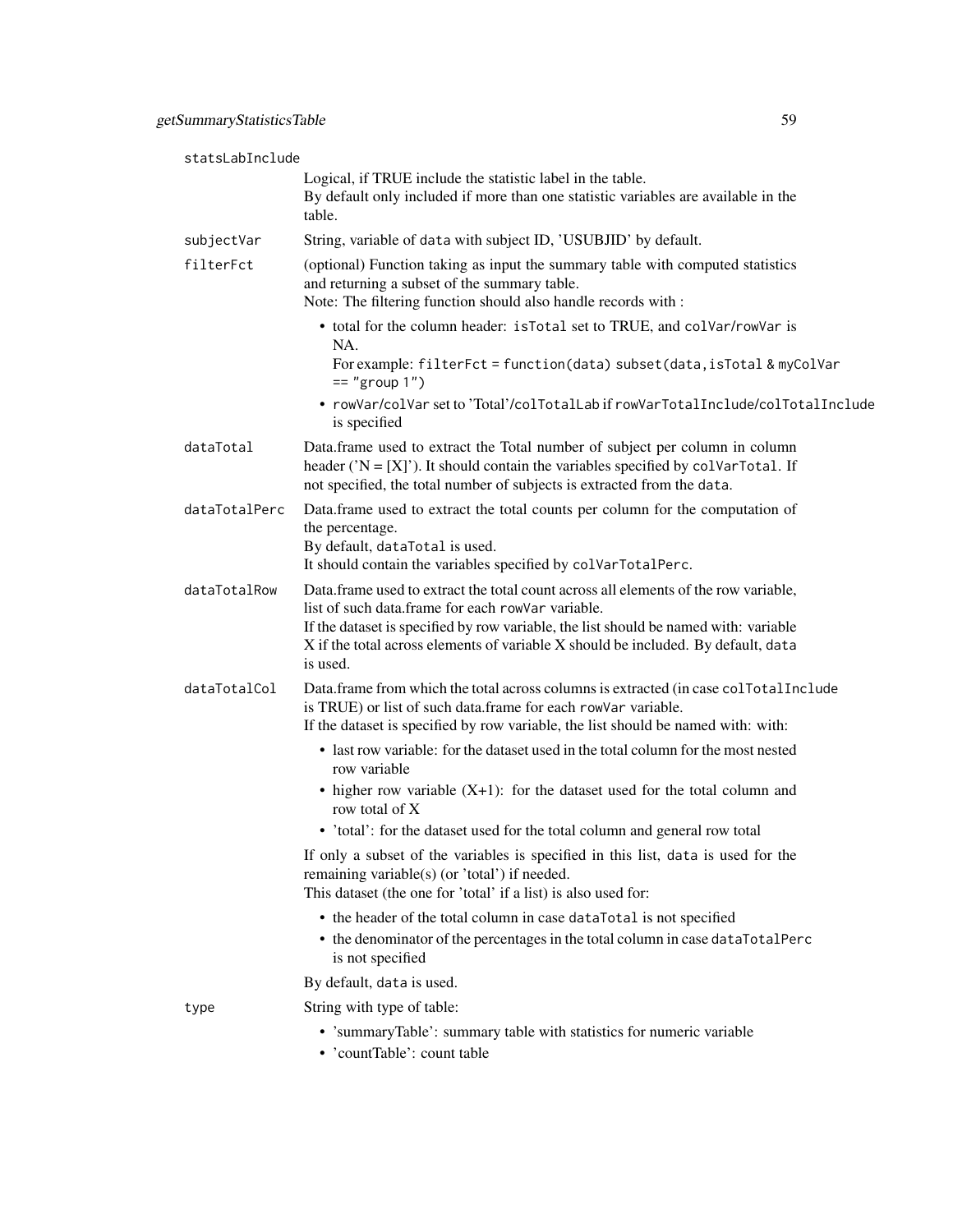|                                | • 'auto' (by default): 'summaryTable' if the variable is numeric, 'countTable'<br>otherwise                                                                                                                                     |
|--------------------------------|---------------------------------------------------------------------------------------------------------------------------------------------------------------------------------------------------------------------------------|
| byVar                          | Variable(s) of data for which separated table(s) should be created.                                                                                                                                                             |
| byVarLab<br>checkVarDiffBySubj | String with label for by Var, used to set the names of the output list of table(s).                                                                                                                                             |
|                                | String, 'error' (default), 'warning', or 'none'. Should an error, a warning, or<br>nothing be produced if a continuous variable (var) contains different values for<br>the same subject (by row/column)?                        |
| labelVars                      | (optional) Named character vector with label for the row, column variable(s) or<br>variable(s) to summarize.<br>Labels specified via dedicated parameter: e.g. rowVarLab, colVarLab, varLab<br>have priority on this parameter. |
| outputType                     | String with output type:                                                                                                                                                                                                        |
|                                | • 'flextable' (by default): flextable object, with format for CSR, compati-<br>ble with Word/PowerPoint export                                                                                                                  |
|                                | • 'DT': datatable interactive table, compatible with html export                                                                                                                                                                |
|                                | · 'data.frame': data.frame in wide format (with elements in colvar in differ-<br>ent columns)                                                                                                                                   |
|                                | • 'data.frame-base'data.frame in long format (with elements in colvar in dif-<br>ferent rows), useful for QC                                                                                                                    |
| statsLayout                    | String with layout for the statistics names (in case more than one statistic is<br>included), among:                                                                                                                            |
|                                | • row (by default for 'flextable' output): All statistics are included in different<br>rows in the first column of the table (after the row variable(s))                                                                        |
|                                | • 'col' (by default for 'DT' output): Statistics are included in separated columns<br>(last row of the header).                                                                                                                 |
|                                | This option is not compatible with categorical variable(s).                                                                                                                                                                     |
|                                | • 'rowInSepCol': Statistics are included in different rows, but in a separated<br>column than the rowVar variable $(s)$                                                                                                         |
| landscape                      | (flextable output) Logical, if TRUE the file is in landscape format.<br>By default: FALSE if style is 'report' and TRUE if style is 'presentation'.                                                                             |
| margin                         | (flextable output) Margin in the document in inches (1 by default). This is used<br>to specify the width of the table, from: $[pageDim[1] - 2 * margin]$ .                                                                      |
| rowPadBase                     | (flextable output) Base padding for row (in points), 14.4 by default (corresponds<br>to 0.2 inches)                                                                                                                             |
| title                          | Character vector with title(s) for the table. Set to NULL (by default) if no title<br>should be included. If multiple are specified, specified for each element of byVar<br>(in order of the levels).                           |
| footer                         | (flextable output) Character vector with footer(s) for the table. Set to NULL (by<br>default) if no footer should be included.                                                                                                  |
| file                           | (Optional) Name of the file the table should be exported to, either:                                                                                                                                                            |
|                                | • string (of length 1). In this case, depending on the file extension, the fol-<br>lowing is exported:                                                                                                                          |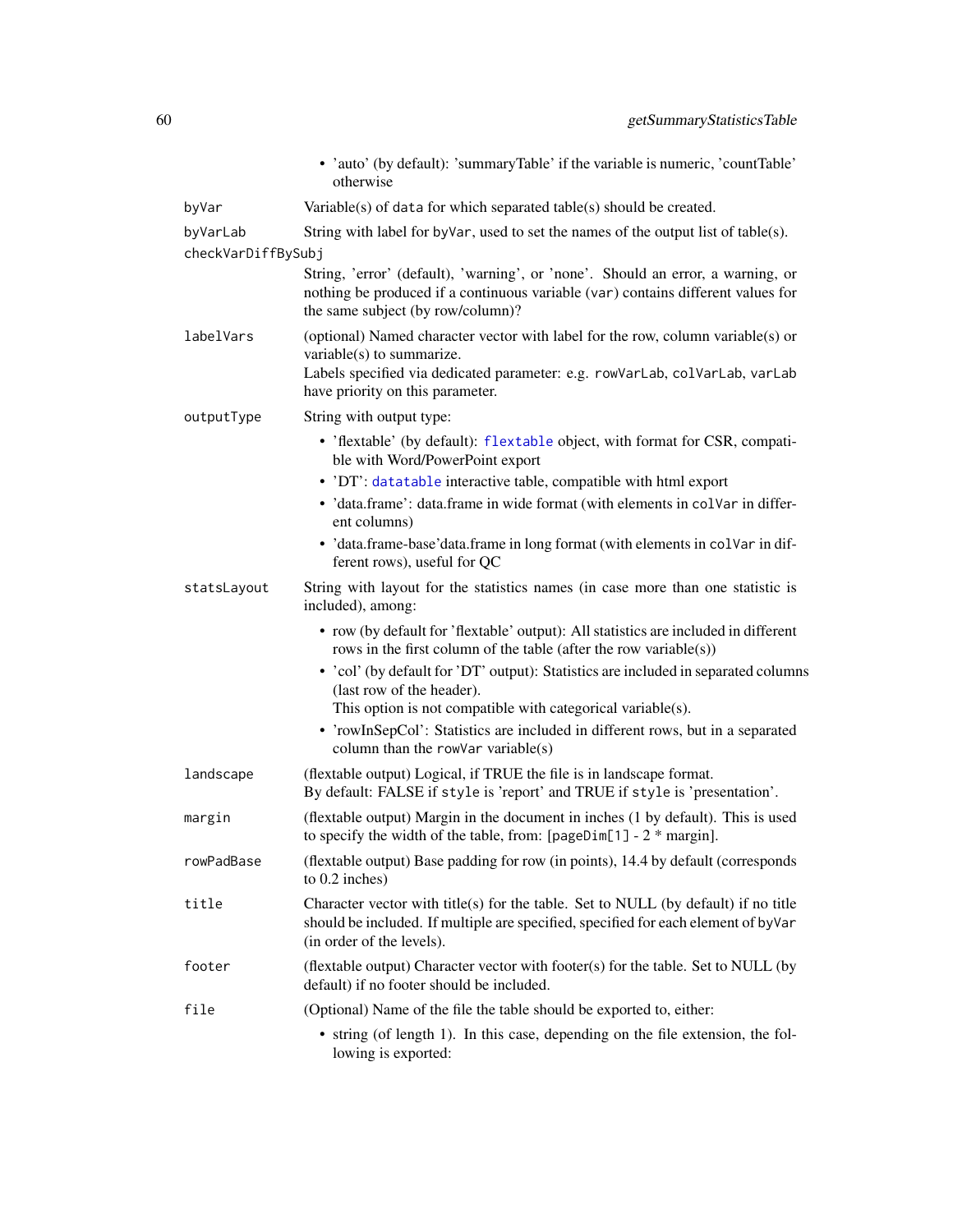|                       | - 'txt': summary table in long format ('data.frame-base' outputType)<br>- 'docx': summary table in final format is exported ('flextable' output Type)<br>- 'html': interactive summary table is exported ('DT' outputType)<br>• named character vector in case of multiple exports. The names should cor-<br>respond to the options in outputType:<br>- for 'data.frame-base' and 'data.frame': filename with 'txt' extension<br>- for 'flextable': filename with 'docx' extension<br>- for 'DT': filename with 'html' extension |
|-----------------------|----------------------------------------------------------------------------------------------------------------------------------------------------------------------------------------------------------------------------------------------------------------------------------------------------------------------------------------------------------------------------------------------------------------------------------------------------------------------------------------------------------------------------------|
|                       | If NULL (by default), the summary table is not exported but only returned as<br>output. If by Var is specified, each table is exported to a separated file with the<br>suffix: 'file_[i].[ext]' with i the index of the file.                                                                                                                                                                                                                                                                                                    |
| style                 | (flextable output) String with table style, either 'report' or 'presentation'. This<br>parameter affects the fontsize, font family, color of the text and background, and<br>table dimensions of the table.                                                                                                                                                                                                                                                                                                                      |
| colorTable            | (flextable output) Named character vector with color for the table background/body/text/line,<br>e.g. created with the getColorPaletteTable function.                                                                                                                                                                                                                                                                                                                                                                            |
| colHeaderTotalInclude | Logical, if TRUE include the total of number of patients ('statN') in the col-<br>umn header.                                                                                                                                                                                                                                                                                                                                                                                                                                    |
| fontsize              | (flextable output) Integer with font size, by default: 8 if style is 'report' and 10<br>if style is 'presentation'.                                                                                                                                                                                                                                                                                                                                                                                                              |
| fontname              | (flextable output) String with font name, by default: 'Times' if style is 'report'<br>and 'Tahoma' if style is 'presentation'.                                                                                                                                                                                                                                                                                                                                                                                                   |
| vline                 | (flextable output) String mentioning how vertical lines should be included in the<br>body of the table, either:                                                                                                                                                                                                                                                                                                                                                                                                                  |
|                       | • 'none' (default): no vertical lines included<br>• 'auto': vertical lines included between sub-groups                                                                                                                                                                                                                                                                                                                                                                                                                           |
| hline                 | (flextable output) String mentioning how horizontal lines should be included in<br>the body of the table, either:                                                                                                                                                                                                                                                                                                                                                                                                                |
|                       | • 'none': no horizontal lines included<br>· 'auto' (default): horizontal lines included between sub-groups                                                                                                                                                                                                                                                                                                                                                                                                                       |
| pageDim               | Numeric vector of length 2 with page width and height.<br>Depending on outputType:                                                                                                                                                                                                                                                                                                                                                                                                                                               |
|                       | • 'flextable': in inches<br>• 'DT': in number of rows in the table.<br>Currently only the height is used (e.g. $c(NA, 4)$ )                                                                                                                                                                                                                                                                                                                                                                                                      |
| expandVar             | (DT output) Character vector with variables of the summary table which should<br>be expanded in the data.                                                                                                                                                                                                                                                                                                                                                                                                                        |
| noEscapeVar           | (DT output) Character vector with variables of summaryTable which shouldn't<br>be escaped in the table (e.g. containing URLs).                                                                                                                                                                                                                                                                                                                                                                                                   |
| barVar                | (DT output) Character vector with variables of summaryTable that should be                                                                                                                                                                                                                                                                                                                                                                                                                                                       |

represented as a bar.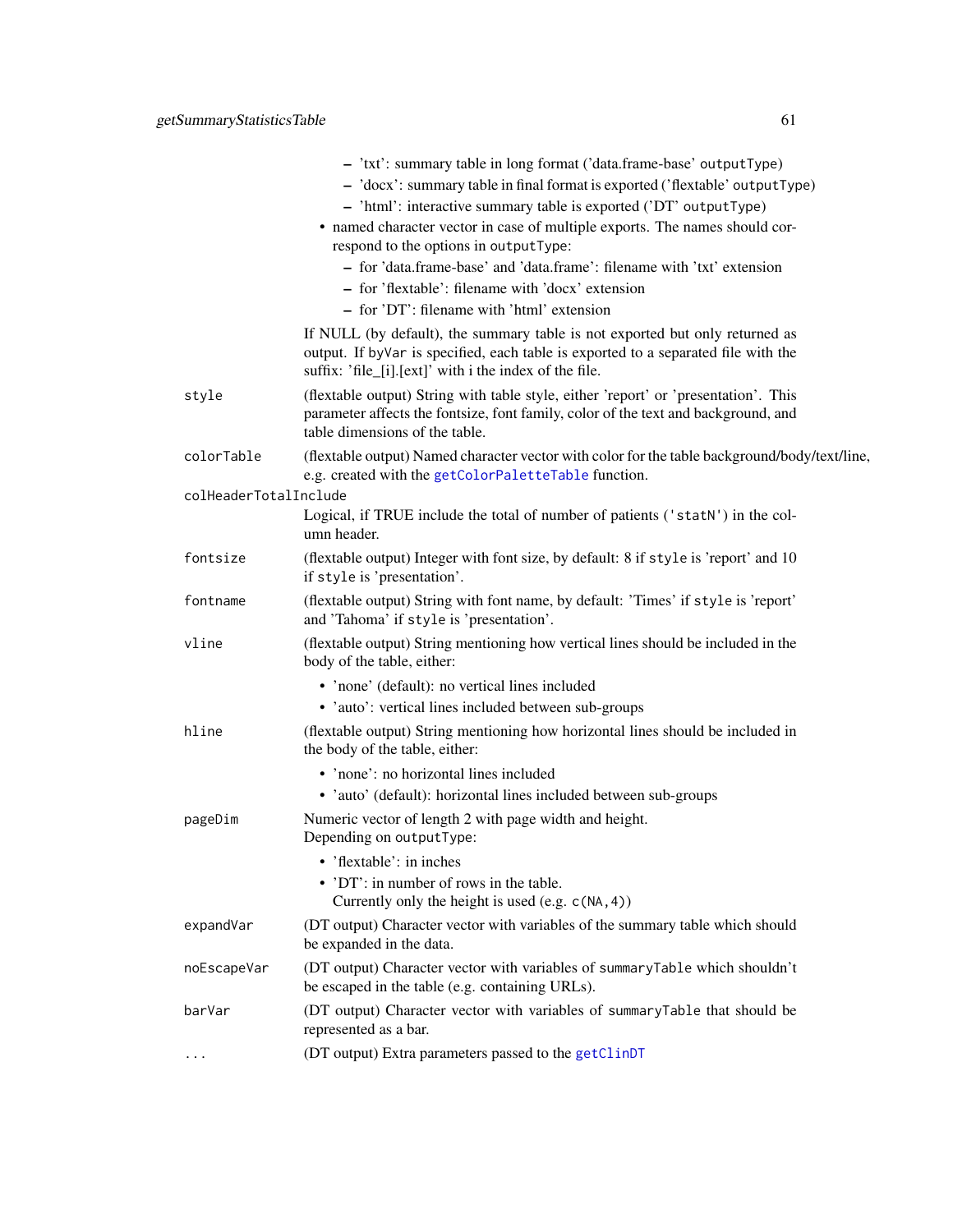## Value

Depending on the outputType:

- 'data.frame-base': input summary table in a long format with all computed statistics
- 'data.frame': summary table in a wide format ( different columns for each colVar), with specified labels
- 'flextable' (by default): [flextable](#page-0-0) object with summary table
- 'DT': [datatable](#page-0-0) object with summary table

If multiple outputType are specified, a list of those objects, named by outputType. If byVar is specified, each object consists of a list of tables, one for each element in byVar.

## Author(s)

Laure Cougnaud

inTextSummaryTable *inTextSummaryTable: creation of in-text summary table*

### **Description**

Tables of summary statistics or count tables are created. These tables can be exported as in-text table to a Clinical Study Report (Word format), a topline presentation (PowerPoint format), or as interactive table to an html document.

#### Details

- To get started with the package, see: vignette("inTextSummaryTable-introduction",package = "inTextSummaryTable")
- To get example code for standard in-text tables created with the package, see: vignette("inTextSummaryTable-standardTables",package = "inTextSummaryTable")
- The main function: [getSummaryStatisticsTable](#page-52-0) enables to create ready in-text table.

inTextSummaryTable-common-args

*Arguments used across the functions of the inTextSummaryTable package.*

#### Description

Arguments used across the functions of the inTextSummaryTable package.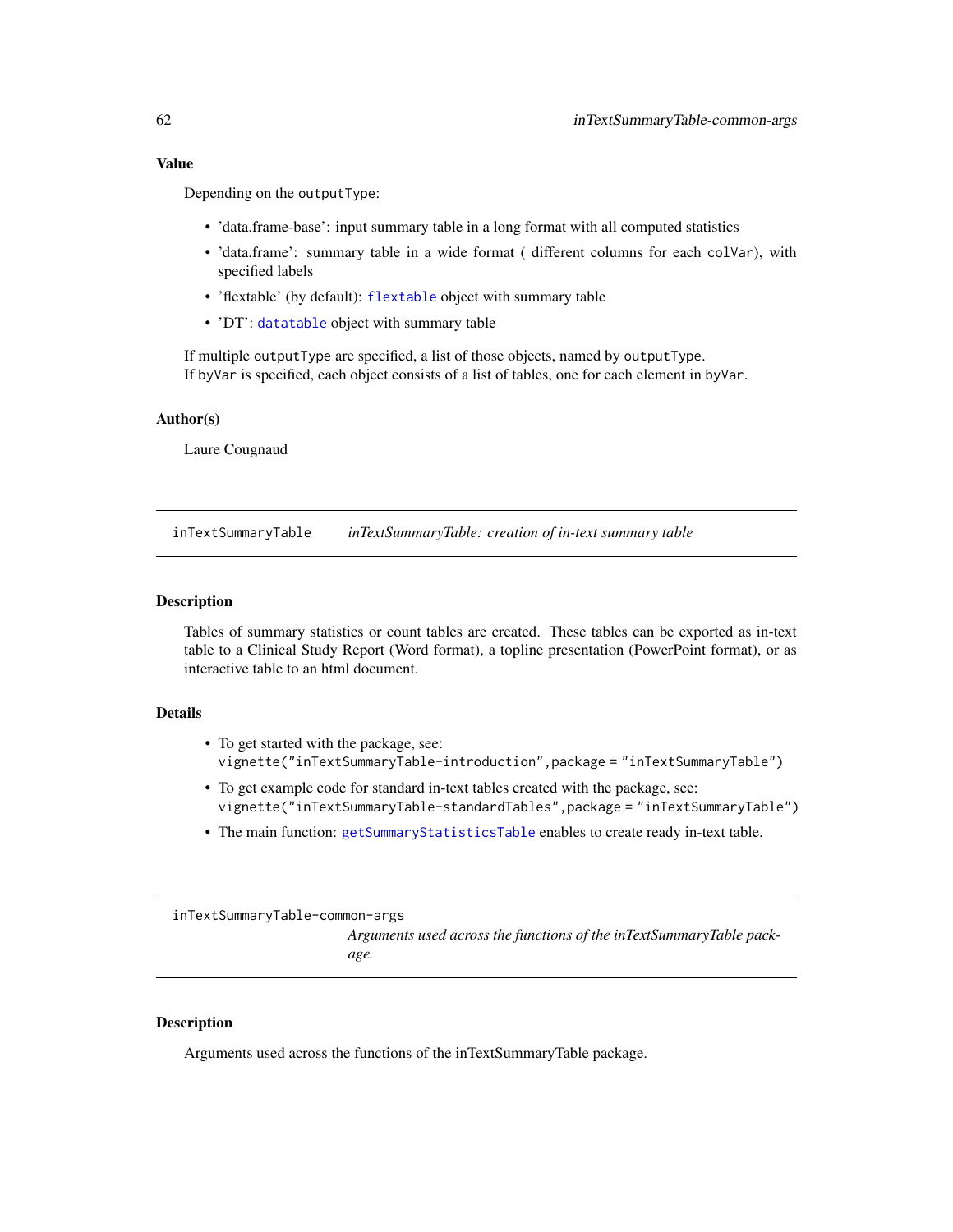# Arguments

| data                | Data.frame with dataset to consider for the summary table.                                                                                                                                                                                                                                                                                                         |
|---------------------|--------------------------------------------------------------------------------------------------------------------------------------------------------------------------------------------------------------------------------------------------------------------------------------------------------------------------------------------------------------------|
| summaryTable        | A summaryTable object.                                                                                                                                                                                                                                                                                                                                             |
| var                 | Character vector with variable(s) of data, to compute statistics on.<br>If NULL (by default), counts by row/column variable(s) are computed.<br>To also return counts of the rowVar in case other var are specified, you can in-<br>clude: 'all' in the var.<br>Missing values, if present, are filtered (also for the report of number of sub-<br>jects/records). |
| varFlag             | Character vector, subset of var with variable(s) of type 'flag' (with 'Y', 'N' or<br>" for empty/non specified value). Only the counts for records flagged (with 'Y')<br>are retained.                                                                                                                                                                             |
| varLabInclude       | Logical, if TRUE the name of the summary statistic variable(s) (var) are in-<br>cluded in the table. This is automatically set to TRUE if more than one vari-<br>able(s) and is specified, and FALSE if only one variable is specified.                                                                                                                            |
| rowVar              | Character vector with variable(s) to be included in the rows. If multiple variables<br>are specified, the variables should be sorted in hierarchical order (e.g. body<br>system class before adverse event term) and are nested in the table.                                                                                                                      |
| rowVarInSepCol      | Character vector with rowVar that should be included in separated columns. By<br>default (NULL), all row variables are nested in the first column of the table.<br>To include the groups within a var variable in a separated column, set: rowVarInSepCol<br>== 'variableGroup'.                                                                                   |
| rowVarLab           | Named character vector with label for the rowVar variable(s).                                                                                                                                                                                                                                                                                                      |
| statsVar            | Character vector with columns of summaryTable with statistic variables. For<br>the export: if not specified, all columns of data besides row, column variables,<br>'variable', 'variableGroup' and 'isTotal' are considered.                                                                                                                                       |
| rowVarTotalInclude  |                                                                                                                                                                                                                                                                                                                                                                    |
|                     | Character vector with rowVar for which the total should be reported.<br>If the higher row variable is specified, the total across all rows is reported.<br>For the export, these variable(s) are formatted as factor with <b>'Total' as the first</b><br>level.                                                                                                    |
| rowVarTotalInSepRow |                                                                                                                                                                                                                                                                                                                                                                    |
|                     | Character vector with rowVarTotalInclude (not in rowVarInSepCol) for which<br>the total should be included in a separated row labelled 'Total'. Otherwise (by<br>default) the total is included in the header row of each category.                                                                                                                                |
| colVar              | Character vector with variable(s) to be included in columns. If multiple vari-<br>ables are specified, the variables should be sorted in hierarchical order, and are<br>included in multi-columns layout.<br>Use: 'variable' to include the variables to summarize: var (if multiple) in dif-<br>ferent columns.                                                   |
| colTotalInclude     |                                                                                                                                                                                                                                                                                                                                                                    |
|                     | Logical, if TRUE (FALSE by default) include the summary statistics across<br>columns in a separated column.                                                                                                                                                                                                                                                        |
| colTotalLab         | String, label for the total column 'Total' by default.                                                                                                                                                                                                                                                                                                             |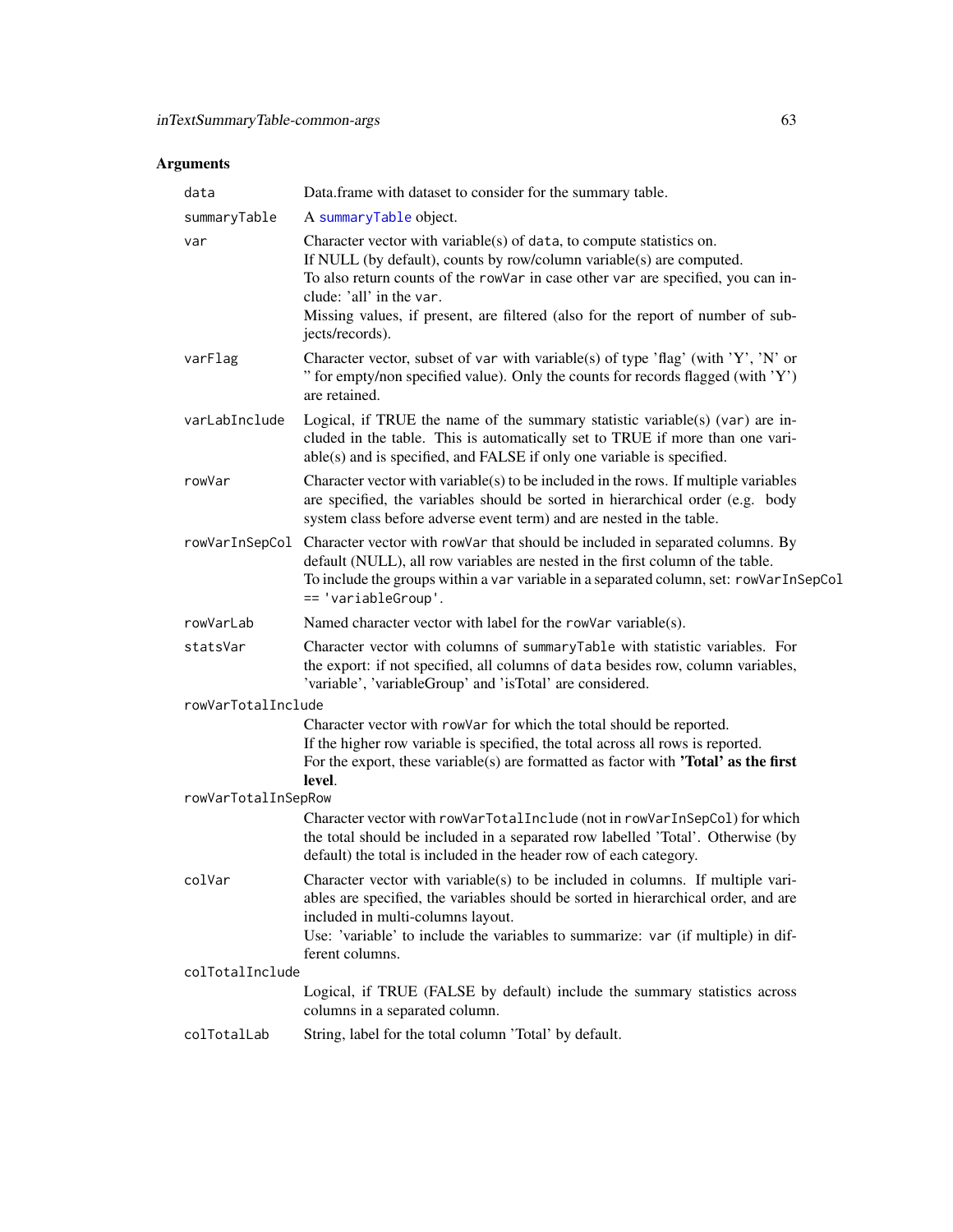| subjectVar      | String, variable of data with subject ID, 'USUBJID' by default.                                                                                                                                                                 |
|-----------------|---------------------------------------------------------------------------------------------------------------------------------------------------------------------------------------------------------------------------------|
| statsLayout     | String with layout for the statistics names (in case more than one statistic is<br>included), among:                                                                                                                            |
|                 | • row (by default for 'flextable' output): All statistics are included in different<br>rows in the first column of the table (after the row variable(s))                                                                        |
|                 | • 'col' (by default for 'DT' output): Statistics are included in separated columns<br>(last row of the header).                                                                                                                 |
|                 | This option is not compatible with categorical variable(s).<br>• 'rowInSepCol': Statistics are included in different rows, but in a separated<br>column than the rowVar variable $(s)$                                          |
| statsValueLab   | String with label for the statistic value, 'Statistic Value' by default.<br>This is only included in the table if the statistics provided in stats are not named<br>and if no colvar is specified.                              |
| statsExtra      | (optional) Named list with functions for additional custom statistics to be com-<br>puted.<br>Each function:                                                                                                                    |
|                 | $\bullet$ has as parameter, either: 'x': the variable (var) to compute the summary<br>statistic on or 'data': the entire dataset                                                                                                |
|                 | • returns the corresponding summary statistic as a numeric vector                                                                                                                                                               |
|                 | For example, to additionally compute the coefficient of variation, this can be set<br>to: list(statCVPerc = function(x) $sd(x)/mean(x)*100$ (or cv).                                                                            |
| type            | String with type of table:                                                                                                                                                                                                      |
|                 | • 'summaryTable': summary table with statistics for numeric variable<br>• 'countTable': count table                                                                                                                             |
|                 | • 'auto' (by default): 'summaryTable' if the variable is numeric, 'countTable'<br>otherwise                                                                                                                                     |
| statsLabInclude |                                                                                                                                                                                                                                 |
|                 | Logical, if TRUE include the statistic label in the table.<br>By default only included if more than one statistic variables are available in the<br>table.                                                                      |
| title           | Character vector with title(s) for the table. Set to NULL (by default) if no title<br>should be included. If multiple are specified, specified for each element of byVar<br>(in order of the levels).                           |
| pageDim         | Numeric vector of length 2 with page width and height.<br>Depending on outputType:<br>'flextable': in inches                                                                                                                    |
|                 | • 'DT': in number of rows in the table.<br>Currently only the height is used $(e.g. c(NA, 4))$                                                                                                                                  |
| labelVars       | (optional) Named character vector with label for the row, column variable(s) or<br>variable(s) to summarize.<br>Labels specified via dedicated parameter: e.g. rowVarLab, colVarLab, varLab<br>have priority on this parameter. |

# Value

No return value, used for the documentation of R functions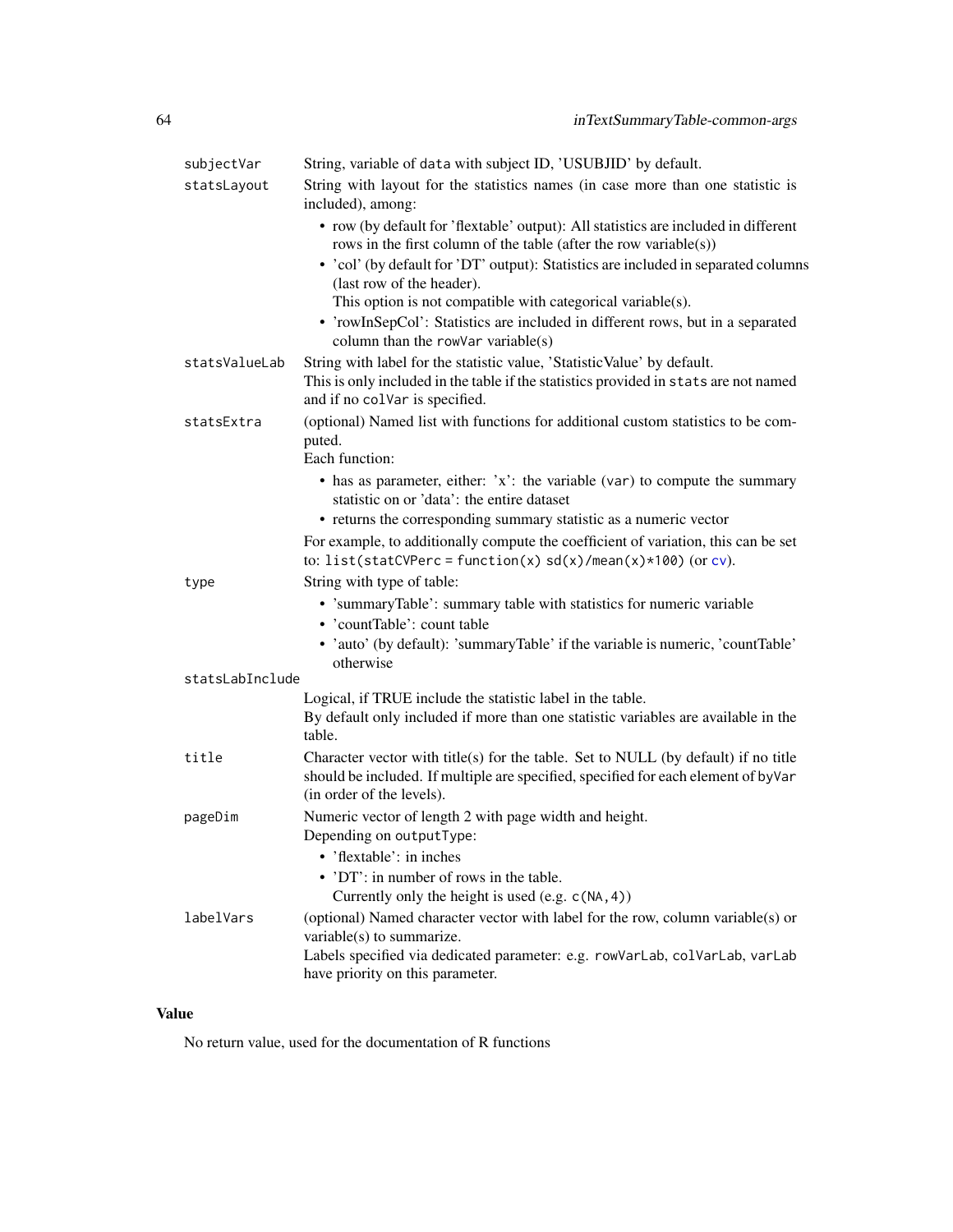inTextSummaryTable-DT-args

*Common arguments for the functionalities of the inTextSummaryTable package for DT export.*

## Description

Common arguments for the functionalities of the inTextSummaryTable package for DT export.

### Arguments

| expandVar   | (DT output) Character vector with variables of the summary table which should<br>be expanded in the data.                                                                                                                                                                                                                          |
|-------------|------------------------------------------------------------------------------------------------------------------------------------------------------------------------------------------------------------------------------------------------------------------------------------------------------------------------------------|
| pageDim     | (DT output) Numeric vector of length 2 with page width and height, in number<br>of rows (currently only the height is used (e.g. $c(NA, 4)$ )                                                                                                                                                                                      |
| noEscapeVar | (DT output) Character vector with variables of summaryTable which shouldn't<br>be escaped in the table (e.g. containing URLs).                                                                                                                                                                                                     |
| barVar      | (DT output) Character vector with variables of summaryTable that should be<br>represented as a bar.                                                                                                                                                                                                                                |
| file        | String with path of the file where the table should be exported. The file should<br>have the extension: '.docx'. If NULL, the summary table is not exported but<br>only returned as output. If by Var is specified, each table is exported to a sepa-<br>rated file with the suffix: 'file_[i].docx' with i the index of the file. |

## Value

No return value, used for the documentation of R functions for 'DT' output

```
inTextSummaryTable-flextable-args
                          Common arguments for the functionalities of the inTextSummaryTable
                          package for flextable export.
```
# Description

Common arguments for the functionalities of the inTextSummaryTable package for flextable export.

# Arguments

| style       | (flextable output) String with table style, either 'report' or 'presentation'. This |
|-------------|-------------------------------------------------------------------------------------|
|             | parameter affects the fontsize, font family, color of the text and background, and  |
|             | table dimensions of the table.                                                      |
| rowTotalLab | (flextable output) string with label for the row with total.                        |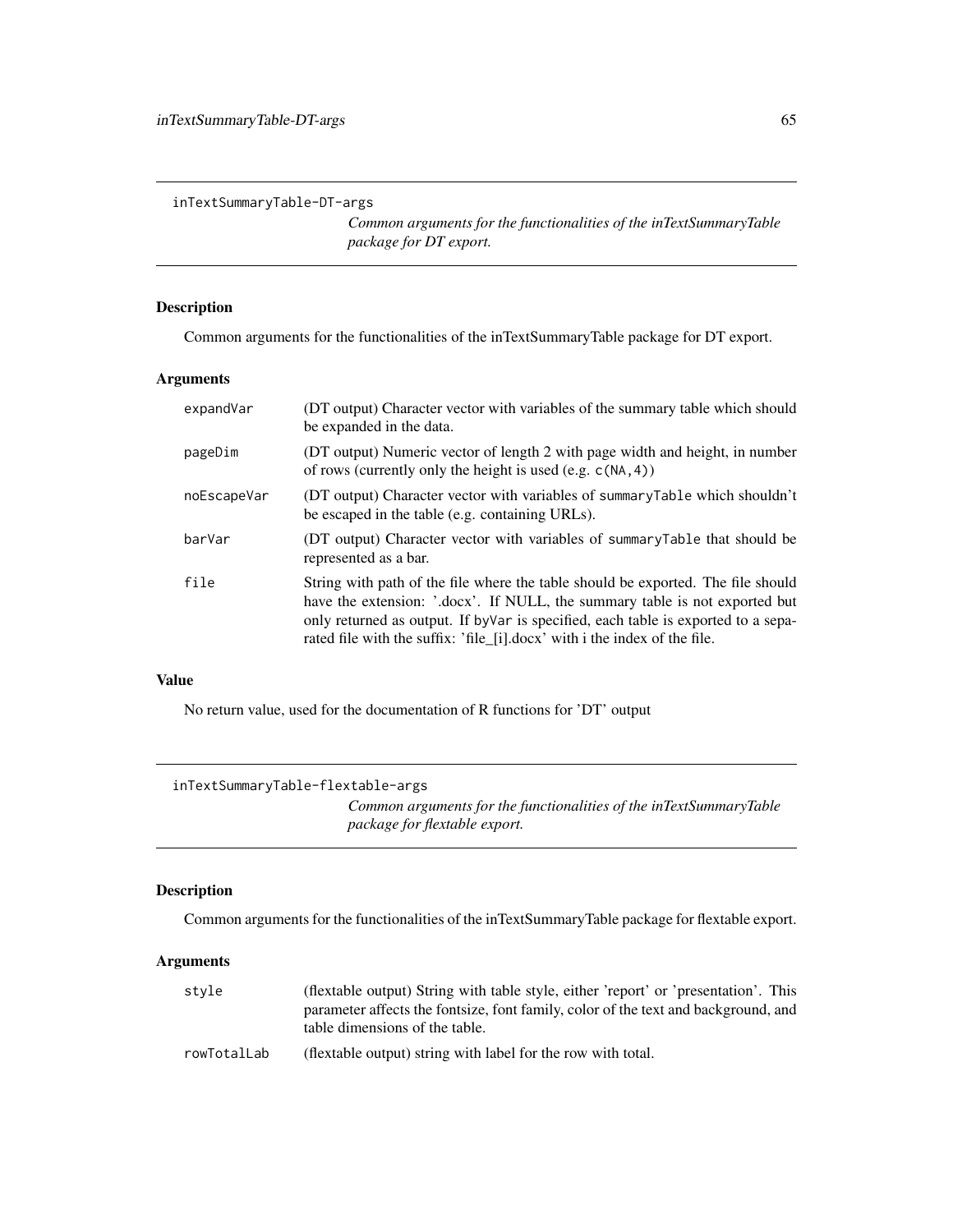| rowAutoMerge | (flextable output) Logical, if TRUE (by default) automatically merge rows, e.g.<br>in case there is only one sub-category (e.g. categorical variable with only one<br>group) or only one statistic per category.                                                                                                                |
|--------------|---------------------------------------------------------------------------------------------------------------------------------------------------------------------------------------------------------------------------------------------------------------------------------------------------------------------------------|
| rowVarFormat | (flextable output) Named list with special formatting for the rowVar. Currently,<br>only possibility is to set the variable elements in bold, with: list(var1 = "bold").<br>(Use 'variable' for var or 'variableGroup' for group within categorical vari-<br>ables.)                                                            |
| rowPadBase   | (flextable output) Base padding for row (in points), 14.4 by default (corresponds<br>to 0.2 inches)                                                                                                                                                                                                                             |
| fontname     | (flextable output) String with font name, by default: 'Times' if style is 'report'<br>and 'Tahoma' if style is 'presentation'.                                                                                                                                                                                                  |
| fontsize     | (flextable output) Integer with font size, by default: 8 if style is 'report' and 10<br>if style is 'presentation'.                                                                                                                                                                                                             |
| margin       | (flextable output) Margin in the document in inches (1 by default). This is used<br>to specify the width of the table, from: $[pageDim[1] - 2 * margin]$ .                                                                                                                                                                      |
| colorTable   | (flextable output) Named character vector with color for the table background/body/text/line,<br>e.g. created with the getColorPaletteTable function.                                                                                                                                                                           |
| landscape    | (flextable output) Logical, if TRUE the file is in landscape format.<br>By default: FALSE if style is 'report' and TRUE if style is 'presentation'.                                                                                                                                                                             |
| footer       | (flextable output) Character vector with footer(s) for the table. Set to NULL (by<br>default) if no footer should be included.                                                                                                                                                                                                  |
| vline        | (flextable output) String mentioning how vertical lines should be included in the<br>body of the table, either:                                                                                                                                                                                                                 |
|              | • 'none' (default): no vertical lines included                                                                                                                                                                                                                                                                                  |
|              | • 'auto': vertical lines included between sub-groups                                                                                                                                                                                                                                                                            |
| hline        | (flextable output) String mentioning how horizontal lines should be included in<br>the body of the table, either:                                                                                                                                                                                                               |
|              | • 'none': no horizontal lines included                                                                                                                                                                                                                                                                                          |
|              | • 'auto' (default): horizontal lines included between sub-groups                                                                                                                                                                                                                                                                |
| file         | String with path of the file where the table should be exported. The file should<br>have the extension: '.html'. If NULL, the summary table is not exported but only<br>returned as output. If byVar is specified, each table is exported to a separated<br>file with the suffix: 'file_[i].html' with i the index of the file. |

# Value

No return value, used for the documentation of R functions for 'flextable' output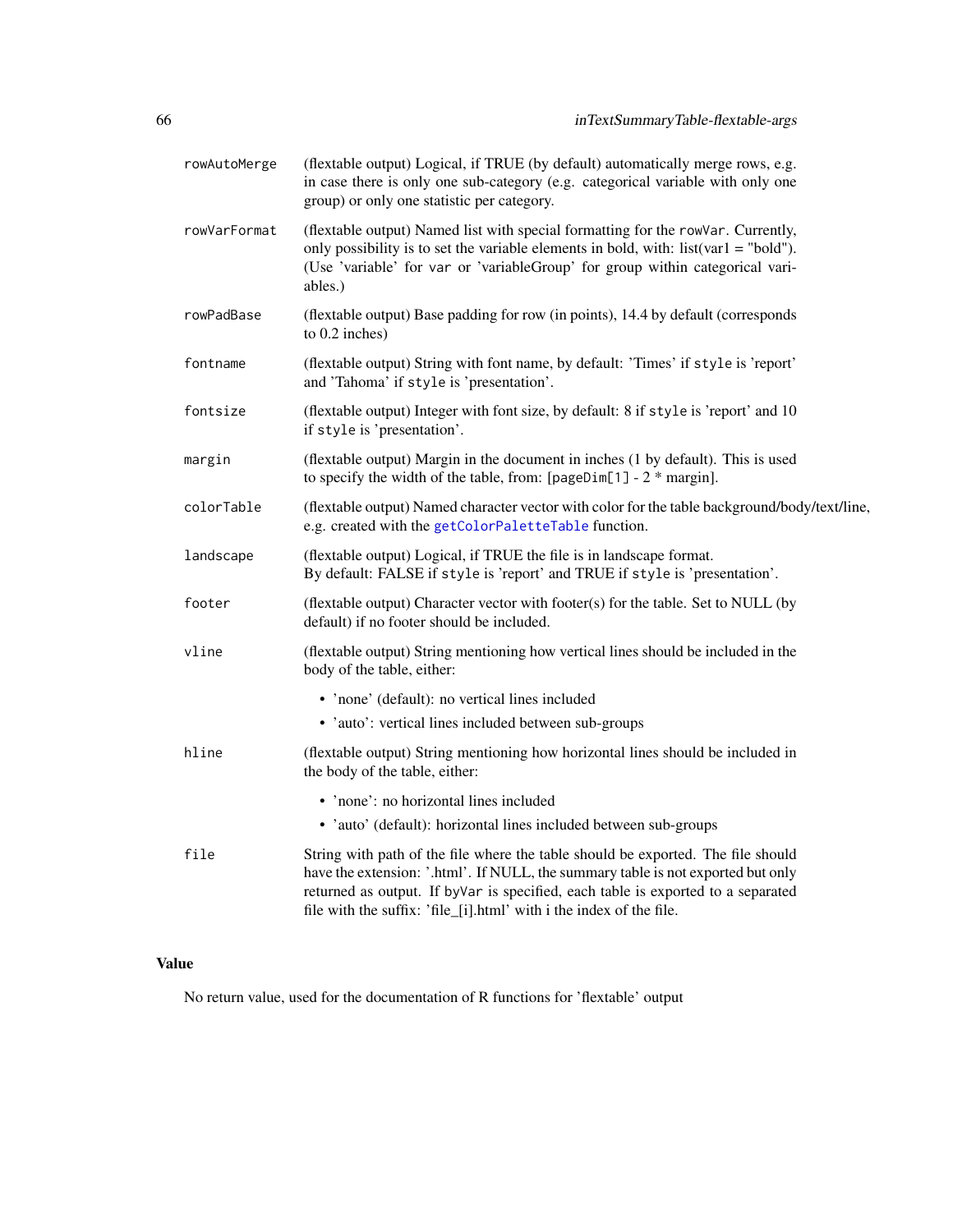<span id="page-66-0"></span>inTextSummaryTable-stats

*Statistics in the in-text table package.*

### **Description**

In the in-text package, different set of statistics are available.

#### Details

The statistics are first computed as numeric ('Base statistics' section below), then formatted to be displayed in the table ('Formatted statistics' section below).

#### Value

No return value, used for the documentation of the stats parameter

#### Base statistics

In the in-text package, the following 'base statistics' are reported in the summary table:

- for a continuous variable:
	- 'statMean': variable mean
	- 'statSD': variable standard deviation
	- 'statSE': variable standard error
	- 'statMedian': variable median
	- 'statMin': variable minimum
	- 'statMax': variable maximum

During the computation of the statistics, if multiple and different values are available for a specific variable and subject ID (by row/column): an error is triggered.

- for a categorical and continuous variable (or the full table):
	- 'statN': number of subjects
	- 'statm': number of records
	- 'statPercN' (or 'statPercm'): percentage of subjects (or records) for the specific group
	- 'statPercTotalN' (or 'statPercTotalm'): number of subjects (or records) considered for the total (denominator) of the percentage

The percentage and denominator of the percentage are based on the number of subjects or records depending on the statsPerc parameter.

These statistics are reported as numeric and non rounded in the summary table, and are typically used as input for the formatted statistics, or for plots.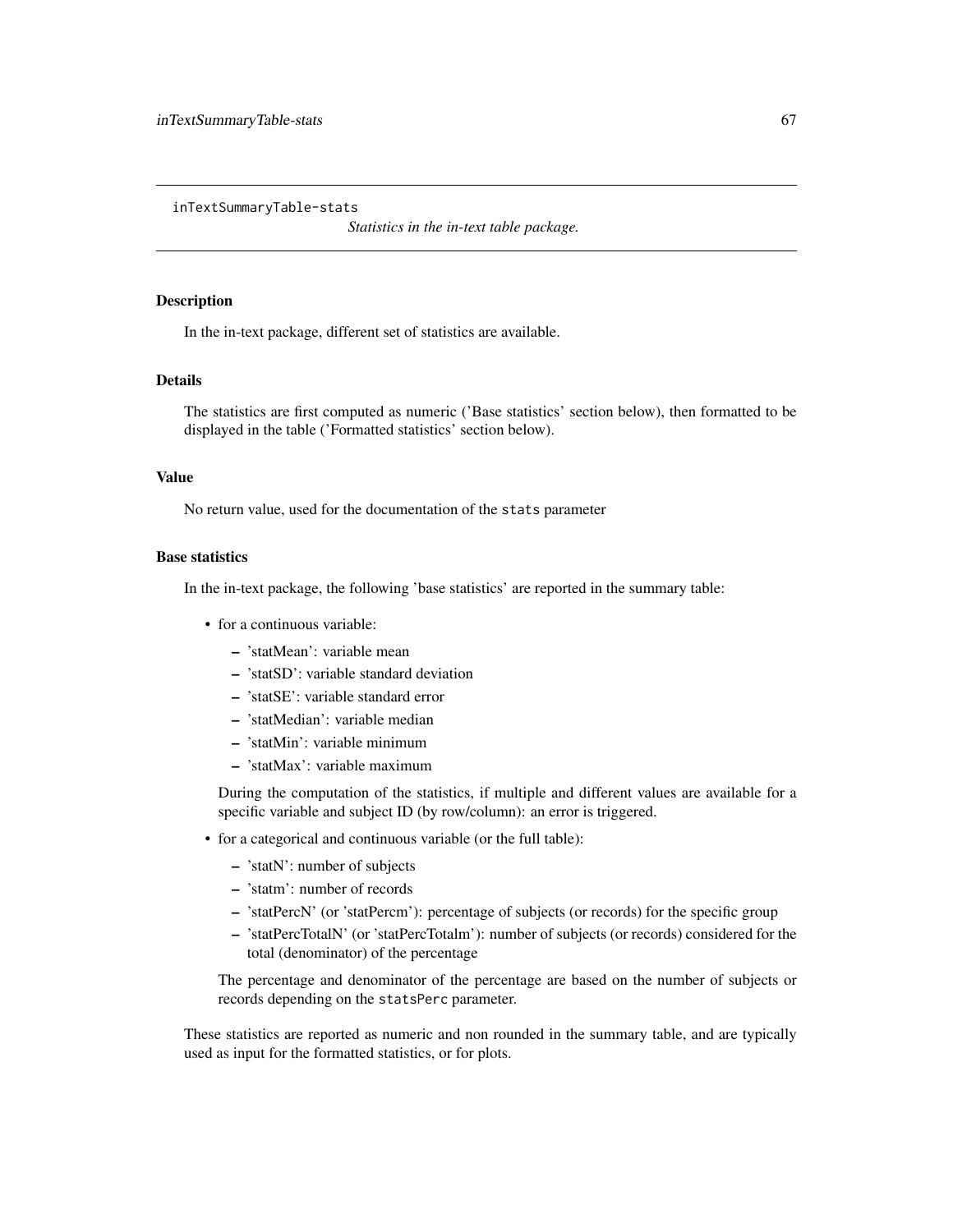#### Formatted statistics

In the in-text package, the following formatted statistics can be reported in the final output table.

- for a continuous variable:
	- base statistics:
		- \* 'Mean': formatted mean
		- \* 'Median': formatted median
		- \* 'SE': formatted standard error
		- \* 'SD': formatted standard deviation
		- \* 'Min': formatted minimum
		- \* 'Max': formatted maximum
	- multiple:
		- \* 'summary-default': default set of statistics for a continuous variable: 'n', 'Mean', 'SD', 'SE', 'Median', 'Min', 'Max'
		- \* 'summary': all statistics available for a continuous variable: 'n', 'Mean', 'SD', 'SE', 'Median', 'Min', 'Max', '%', 'm'
	- combined statistics:
		- \* 'median (range)': median (minimum,maximum)
		- \* 'median\n(range)': median and (minimum, maximum) below (linebreak)
		- \* 'mean (sd)': mean and standard deviation
		- \* 'mean (se)': mean and standard error
		- \* 'mean (range)': mean and (minimum, maximum)
		- \* '(min, max)': (minimum, maximum)
- for a categorical or continuous variable (or the full table):
	- base statistics:
		- \* 'n': formatted number of subjects
		- \* 'm': formatted number of records
		- \* '%': formatted percentage of subjects
		- \* '%m': formatted percentage of records.
			- Note: this is only available if the percentage of records is reported (statsPerc set to 'statm').
	- multiple:
		- \* 'count-default': default set of statistics for a categorical variable: 'n', '%'
		- \* 'count': all statistics available for a categorical variable: 'n', '%', 'm'
	- combined statistics:
		- \* 'n (%)': number of subjects (and associated percentage)
		- \* 'n/N (%)': number of subjects/total number of subjects (percentage)
		- \* 'm (%)': number of records (and associated percentage). Note: this is only available if the percentage of records is reported (statsPerc set to 'statm').

#' These statistics are specified via the stats parameter (or type parameter of [getStats](#page-49-0)). These statistics are reported as text variables in the summary table (as data.frame), and typically displayed inside the final table.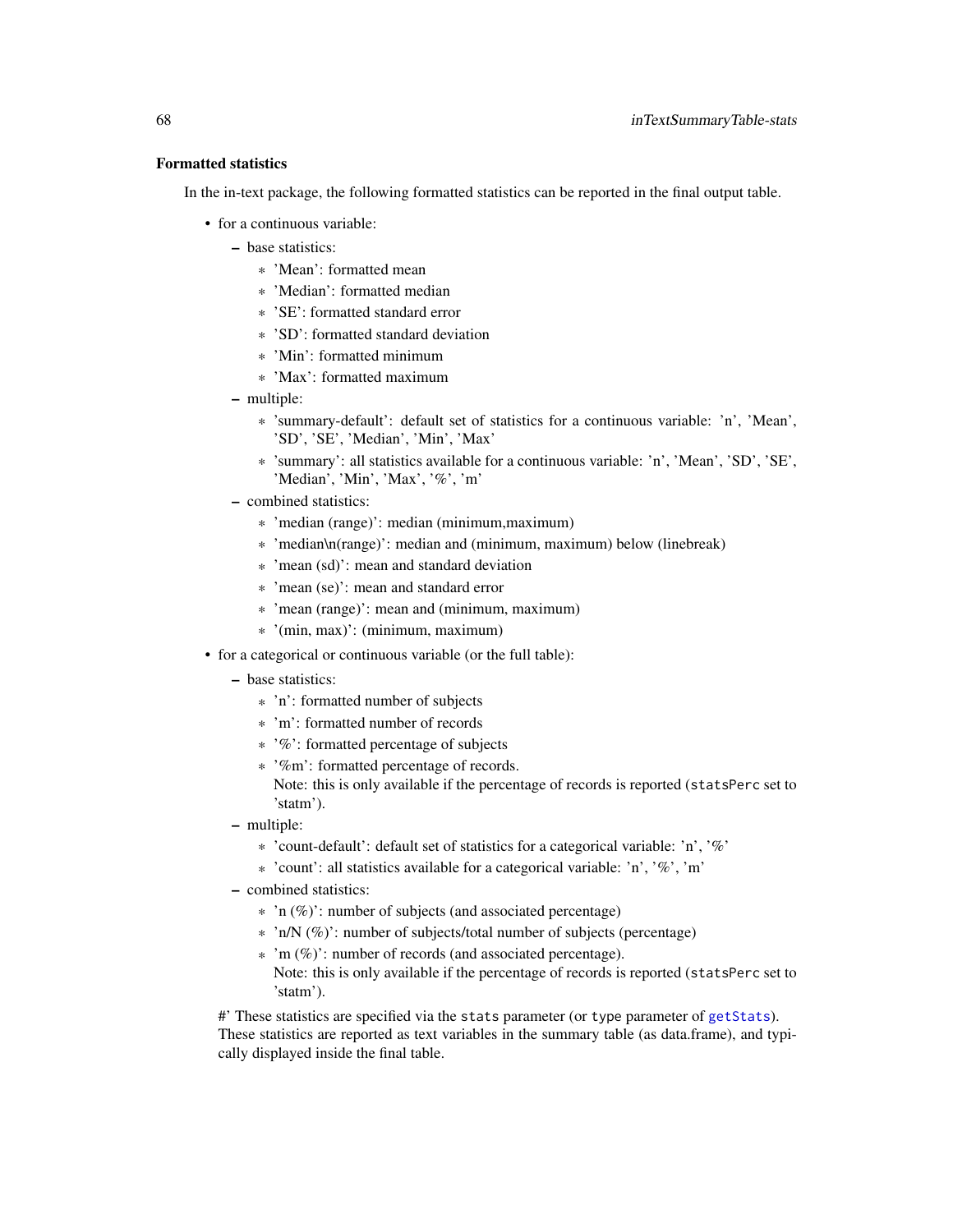#### Statistics formatting

- In general, all rounding is handled with [roundHalfUpTextFormat](#page-0-0).
- statistics for continuous variable:
	- if the number of decimals (nDecCont) is specified:

statistics are rounded with the following number of decimals, based on:

- \* 'Min', 'Max': nDecCont
- \* 'Mean', 'SD', 'Median': nDecCont + 1
- $*$  'SE': nDecCont + 2

Note that the number of decimals is extracted from standard rules/data is the variable of interest is specified (e.g. via var in [getStatsData](#page-50-0)).

- if the number of decimals is not specified:
- a default format is set via the [formatC](#page-0-0) function.
- statistics for counts:
	- number of subjects, records are rounded with the number of decimals specified via nDecN or nDecm (0 by default)
	- percentages are formatted by default with [formatPercentage](#page-31-0).
	- 'n  $(\%)'$  and 'm  $(\%)'$ :
		- \* if the percentage of subjects/records is missing, '-' is reported
		- $*$  if the number of subjects/records is 0, '0' is reported instead of '0 (0%)'
		- \* otherwise the number and percentage of subjects/records are formatted as specified
	- $-$  'n/N  $(\%)'$ :
		- \* if the percentage of subjects is missing, '-' is reported
		- $*$  if the number of subjects is 0, '0' is reported instead of '0/... (0%)'
		- \* otherwise the number and percentage of subjects and total are formatted as specified

inTextSummaryTable-stats-utility

*Common arguments for the for the statistics utility functions of the inTextSummaryTable package.*

#### Description

Common arguments for the for the statistics utility functions of the inTextSummaryTable package.

#### Arguments

|       | Numeric vector.                                            |
|-------|------------------------------------------------------------|
| na.rm | Logical, should NA value(s) be removed (FALSE by default)? |

### Value

No return value, used for the documentation of stat utility R functions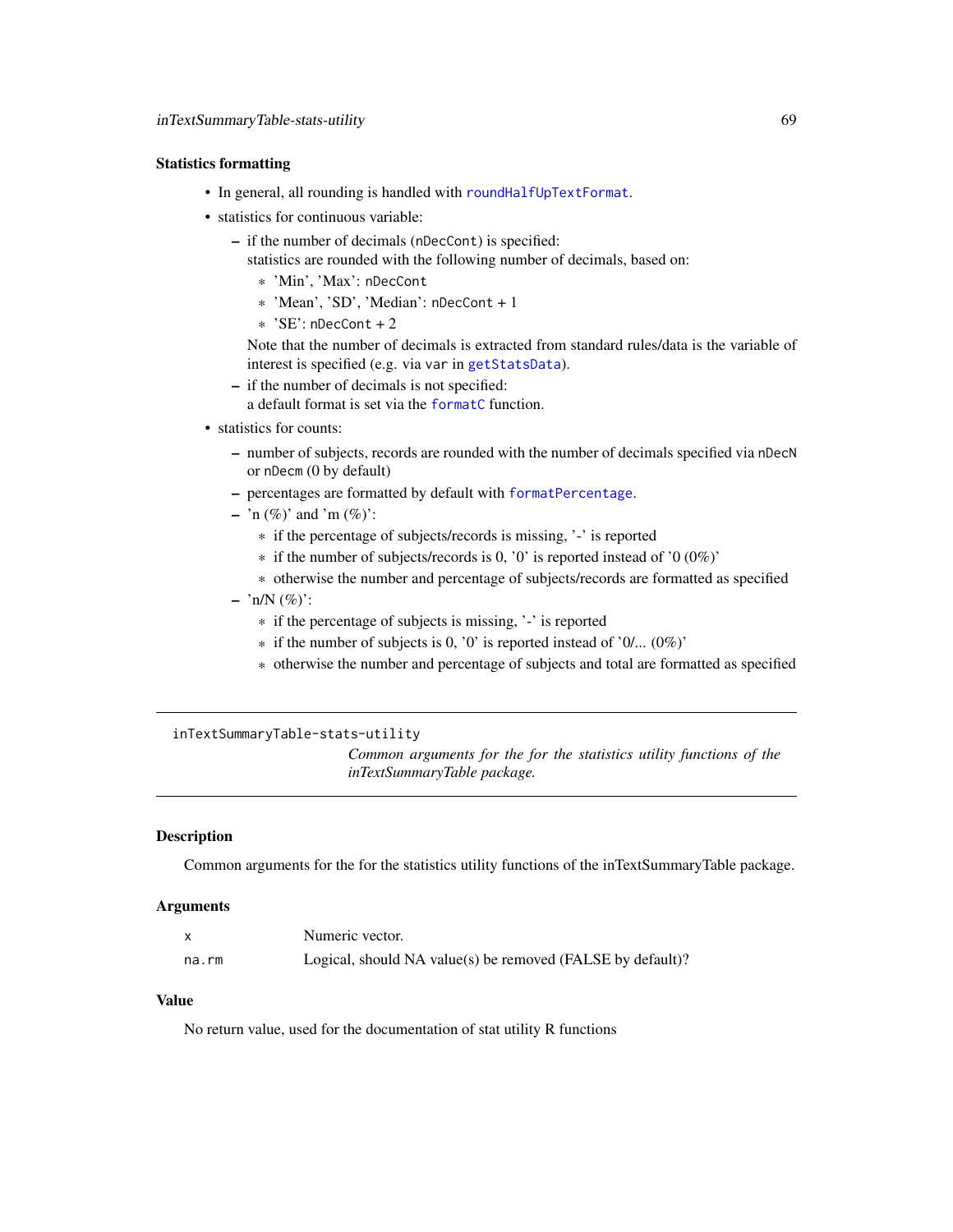pageDimPresentation *Page dimension for powerpoints*

#### Description

Page dimension for powerpoints

#### Usage

pageDimPresentation

#### Format

An object of class numeric of length 2.

postProcessVarFlag *Post-process the summary statistics table with variable flag.*

#### Description

This function is for internal use within the [computeSummaryStatisticsTable](#page-9-0) function.

#### Usage

postProcessVarFlag(summaryTable, varFlag)

#### Arguments

| varFlag       | summaryTable | Summary table as created internally in compute Summary Statistics Table.                                                                                              |
|---------------|--------------|-----------------------------------------------------------------------------------------------------------------------------------------------------------------------|
| are retained. |              | Character vector, subset of var with variable(s) of type 'flag' (with 'Y', 'N' or<br>" for empty/non specified value). Only the counts for records flagged (with 'Y') |

#### Details

This includes:

- converting the records from a flag variable for the 'variableGroup' variable from 'Y' to NA\_character\_
- filter records from a flag variable with variableGroup set as 'N'

### Value

Summary table with

#### Author(s)

Laure Cougnaud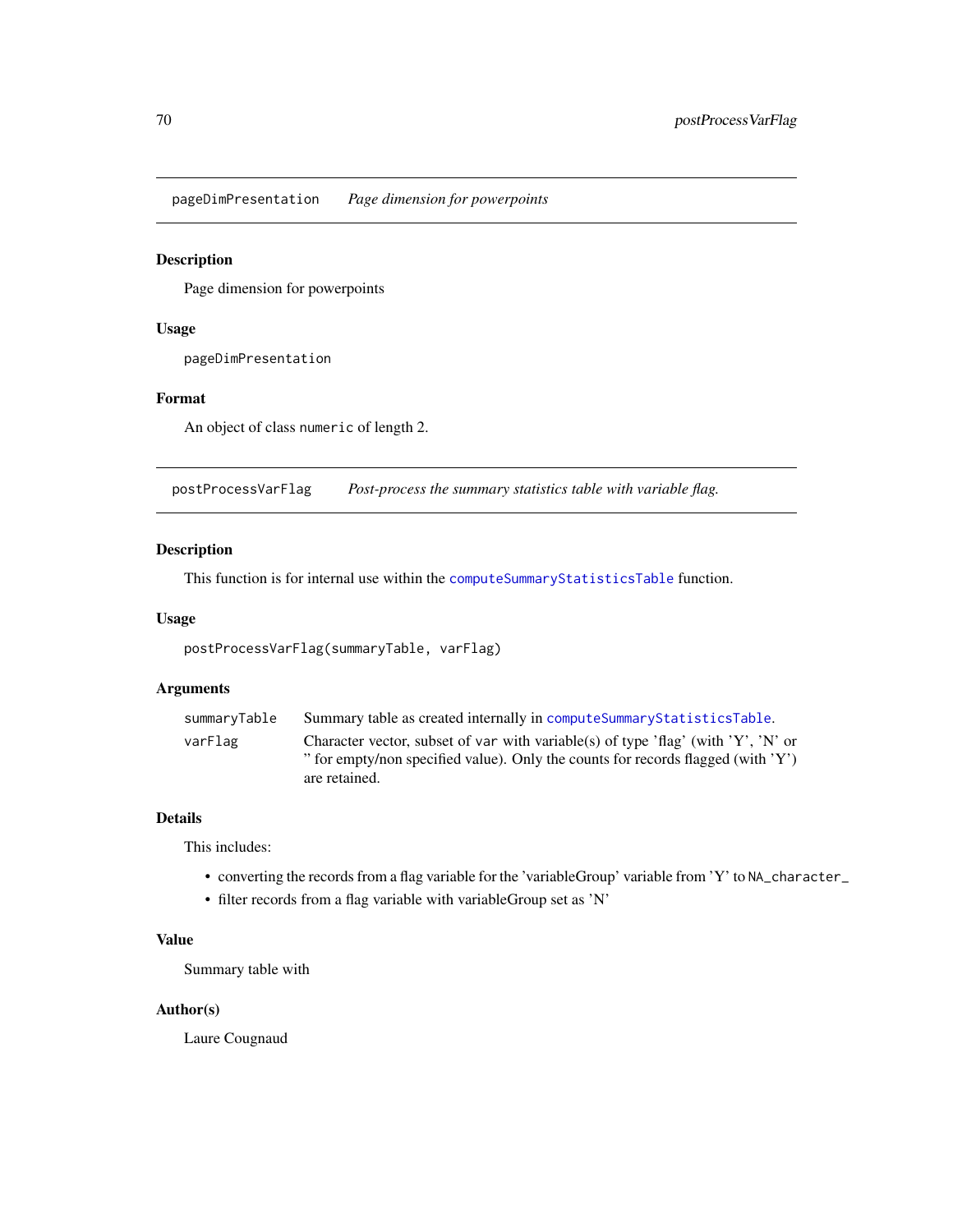The standard error of the mean is computed as:  $\frac{\sigma(x)}{\sqrt{length(x)}}$ , with:  $\sigma(x)$ : standard deviation of x

#### Usage

 $se(x, na.rm = FALSE)$ 

#### Arguments

|       | Numeric vector.                                            |
|-------|------------------------------------------------------------|
| na.rm | Logical, should NA value(s) be removed (FALSE by default)? |

#### Value

Numeric vector with standard error of the mean

#### Author(s)

Laure Cougnaud

## See Also

Other stats utility functions:  $cv()$  $cv()$ , [geomCV\(](#page-37-0)), [geomMean\(](#page-38-0)), [geomSD\(](#page-39-0)), [geomSE\(](#page-40-0))

## Examples

se(rnorm(1000))

subjectProfileSummaryPlot

*Plot subject summary profile.*

### Description

The user can either specify a variable for the standard error (seVar), or directly the variables for the minimum and maximum values for the error bars (minVar, maxVar).

<span id="page-70-0"></span>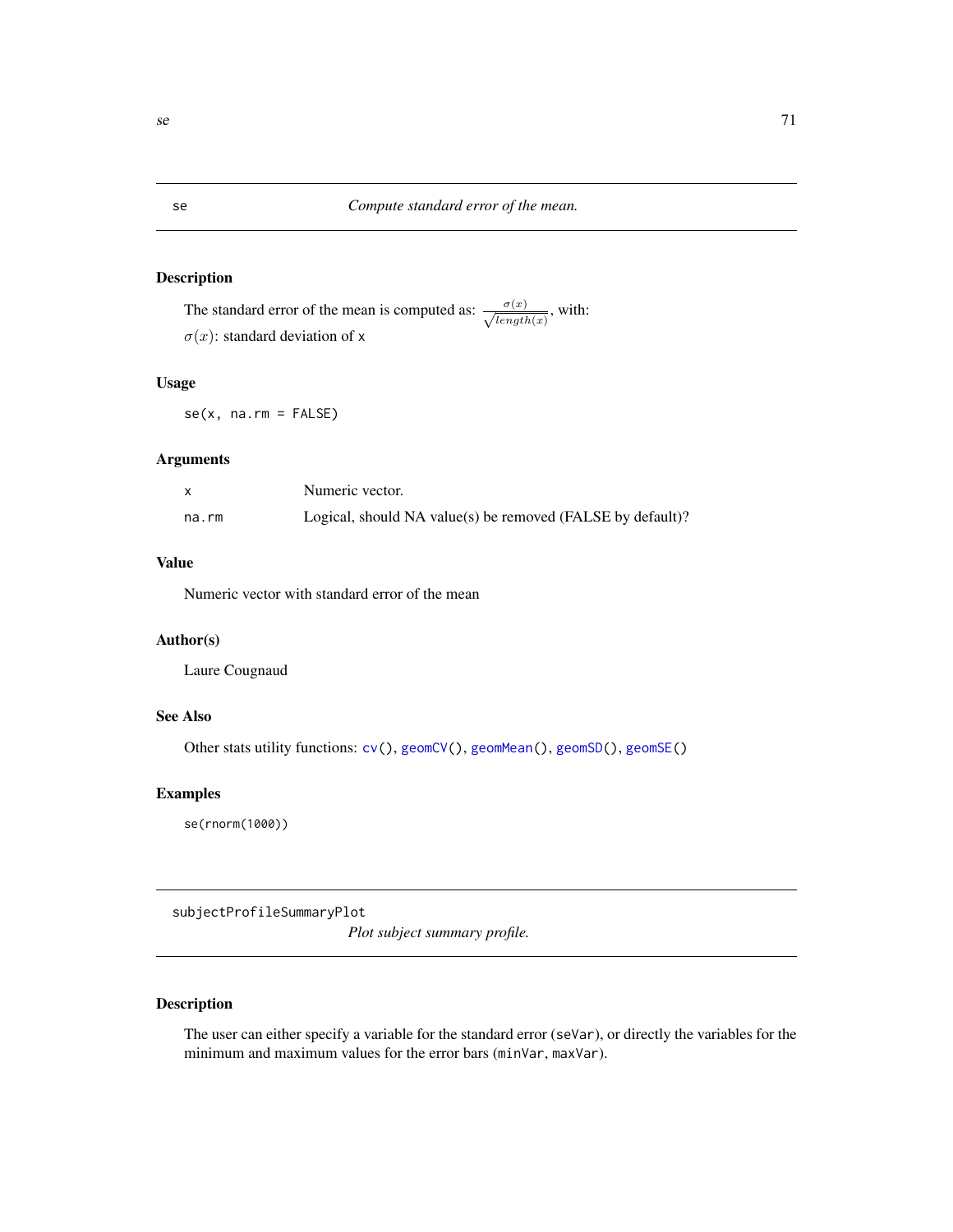#### Usage

```
subjectProfileSummaryPlot(
  data,
  xVar = NULL,xLab = getLabelVar(xVar, labelVars = labelVars),
  xAxisExpand = waiver(),
  xGap = NULL,xGapDiffNew = NULL,
 meanVar = "statMean"
  seVar = if ("statSE" %in% colnames(data)) "statSE",
 minVar = NULL,
 maxVar = NULL,yLab = paste(c(sub("^stat", "", meanVar), if (!is.null(minVar) & !is.null(maxVar)) {
    paste0("(", sub("^stat", "", minVar), ", ", sub("^stat", "", maxVar), ")") } else
   if (!is.null(seVar)) paste("+-", sub("^stat", "", seVar))), collapse = ""),
  facetVar = NULL,
  facetScale = "free_y",
  colorVar = NULL,
  colorLab = getLabelVar(colorVar, labelVars = labelVars),
  colorPalette = NULL,
  labelVars = NULL,
  useLinetype = TRUE,
  linetypePalette = NULL,
  useShape = TRUE,shapePalette = NULL,
  jitter = NULL,
  title = NULL,
  caption = NULL,
 yTrans = NULL,
 yLim = NULL,xLim = NULL,yAxisExpand = c(0.05, 0.05),
 yLimExpand = NULL,
 xAxisLabs = NULL,
  sizePoint = GeomPoint$default_aes$size,
  sizeLine = GeomLine$default_aes$size,
  sizeLabel = GeomText$default_aes$size,
 widthErrorBar = GeomErrorbar$default_aes$width,
  tableText = NULL,tableTextFontface = 1,
  tableHeight = 0.1,
  tableYAxisLabs = !is.null(colorVar),
  tablePlotMargin = unit(0, "pt"),
  label = FALSE,
  labelPading = unit(1, "lines"),byVar = NULL,hLine = NULL,
 hLineColor = "black",
```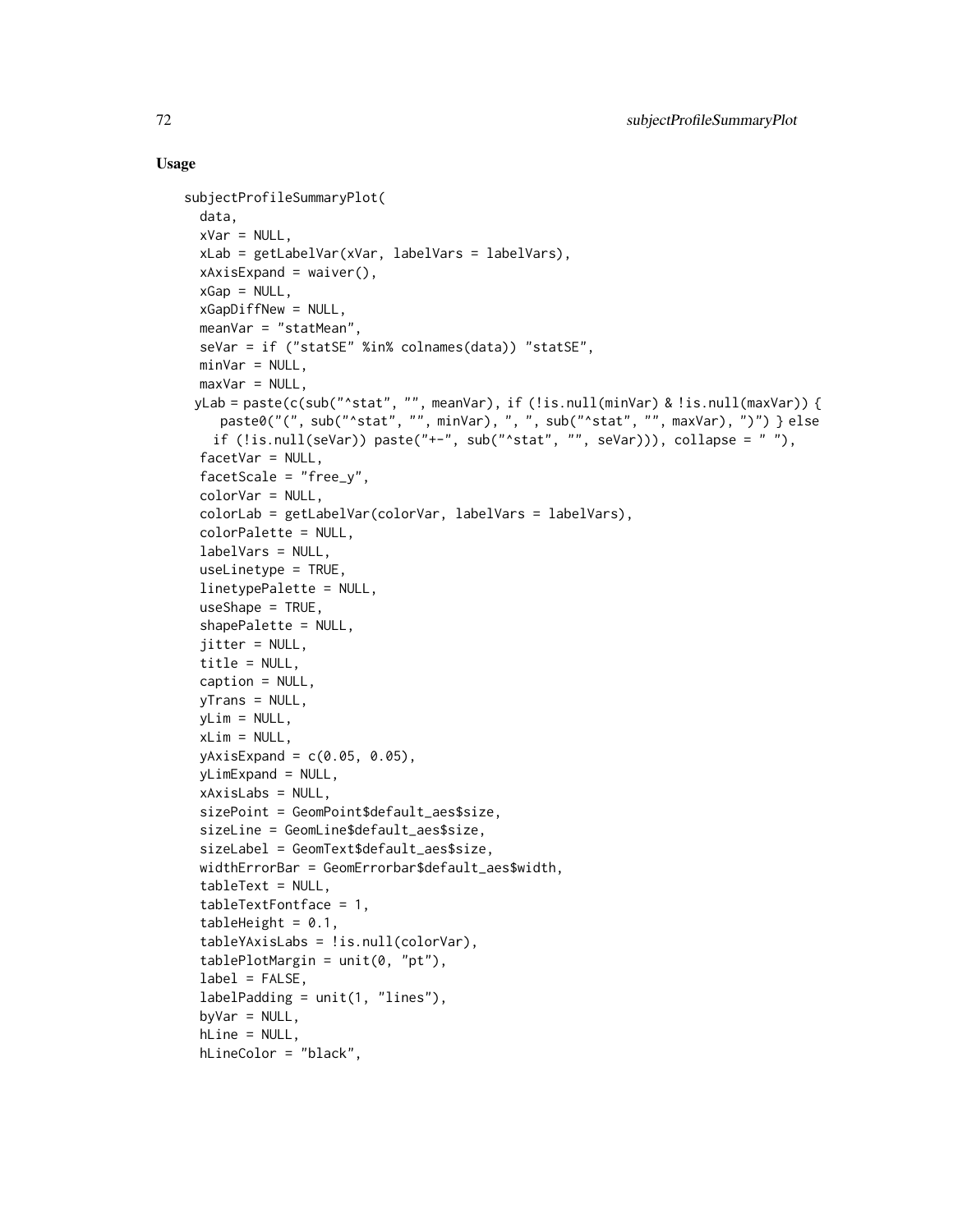```
hLineLty = "solid",
 vLine = NULL,
 vLineColor = "black",
 vLineLty = "solid",
  style = "report",
 fontname = switch(style, report = "Times", presentation = "Tahoma"),
  fontsize = switch(style, report = 8, presentation = 10),
  themeFct = switch(style, report = theme_classic, presentation = theme_bw),
  themeIncludeVerticalGrid = TRUE,
  ggExtra = NULL,
 legendPosition = ifelse(!is.null(tableText), "none", "bottom"),
  ...
\mathcal{L}
```
# Arguments

| data           | Data.frame with summary statistics to represent in the plot, e.g. a summaryTable<br>object.                                                                                                                                                                                                                                                |  |
|----------------|--------------------------------------------------------------------------------------------------------------------------------------------------------------------------------------------------------------------------------------------------------------------------------------------------------------------------------------------|--|
| xVar           | String, variable of data with variable for the x-axis.                                                                                                                                                                                                                                                                                     |  |
| xLab           | String with label for the xVar.                                                                                                                                                                                                                                                                                                            |  |
| xAxisExpand    | Object passed to the 'expand' parameter of: scale_x_continuous, (waiver by<br>default).                                                                                                                                                                                                                                                    |  |
| xGap           | (optional) Numeric vector of length 2 for which a gap should be created in the<br>x-axis. Only available if xVar is specified and a numeric variable. Records with<br>xVar within xGap are filtered from the plot, vertical lines are included at the<br>min/max of the gap, and the gap is represented as '//' in the x-axis of the plot. |  |
| xGapDiffNew    | Numeric vector of length 2 with new range of the xGap. If not specified, the<br>minimum difference between consecutive x elements in the data is used.                                                                                                                                                                                     |  |
| meanVar        | String, variable of data with the mean variable.                                                                                                                                                                                                                                                                                           |  |
| seVar          | String, variable of data with the standard error.                                                                                                                                                                                                                                                                                          |  |
| minVar, maxVar | String, variables of data with minimum and maximum value for error bar. If<br>both are specified, seVar is ignored.                                                                                                                                                                                                                        |  |
| yLab           | String with label for the y-axis. If different labels should be used for different<br>elements of by Var variable, the vector should be named with each corresponding<br>element (collapsed with '.' if multiple).                                                                                                                         |  |
| facetVar       | Character vector, variable(s) of data for facetting.                                                                                                                                                                                                                                                                                       |  |
| facetScale     | String with type of scale used for facetting, 'free_y' by default (fixed scale in<br>the x-axis and free in the y-axis).                                                                                                                                                                                                                   |  |
| colorVar       | String, variable of data for coloring.                                                                                                                                                                                                                                                                                                     |  |
| colorLab       | String, label for colorVar, used in the legend.                                                                                                                                                                                                                                                                                            |  |
| colorPalette   | (named) Vector with color palette.                                                                                                                                                                                                                                                                                                         |  |
| labelVars      | Named string with variable labels (names are the variable code).                                                                                                                                                                                                                                                                           |  |
| useLinetype    | Logical, if TRUE (FALSE by default) use also linetype to differenciate the vari-<br>able specified via colorVar in the mean line.                                                                                                                                                                                                          |  |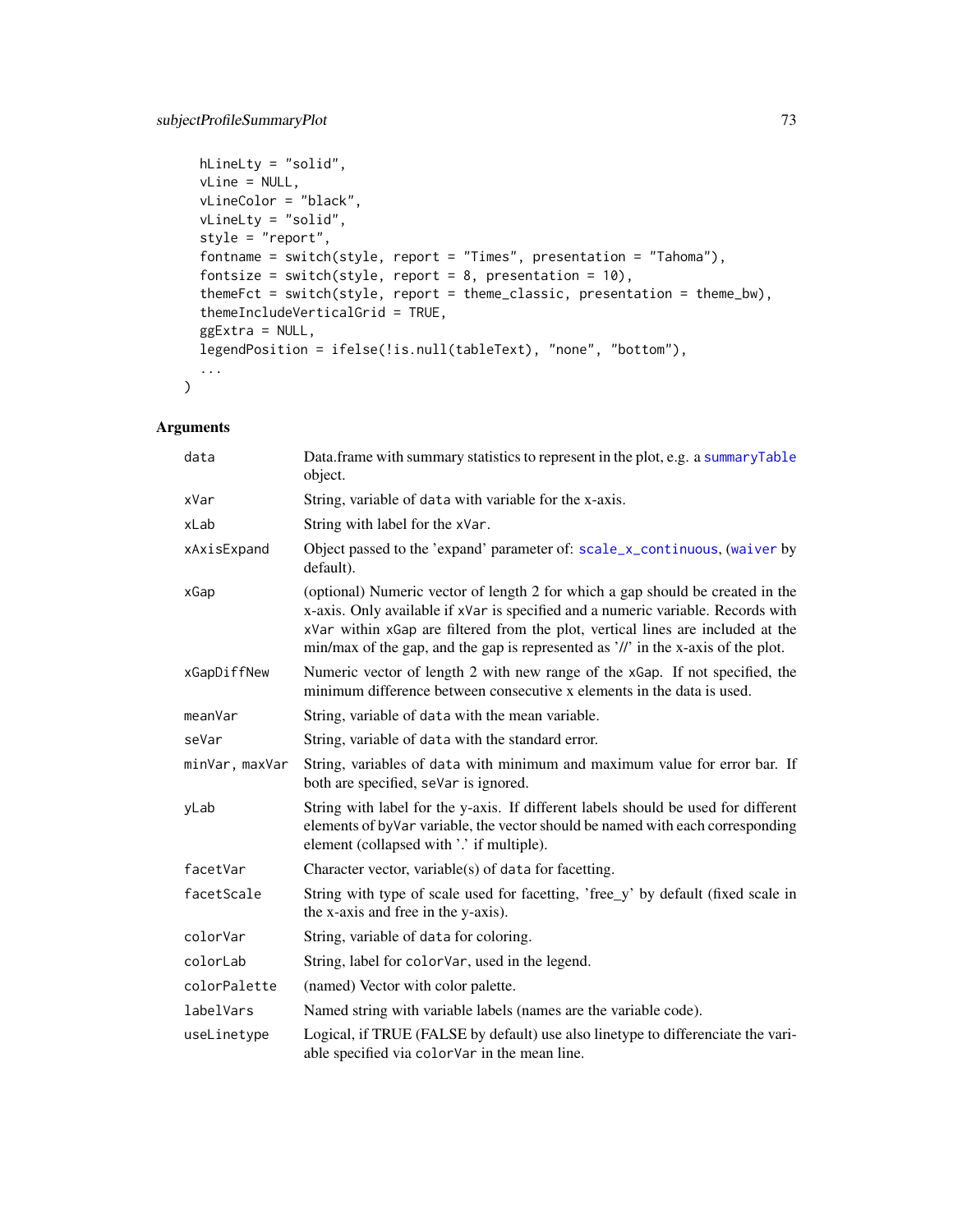| linetypePalette   |                                                                                                                                                                                                                                                                                                                                                                                                  |  |
|-------------------|--------------------------------------------------------------------------------------------------------------------------------------------------------------------------------------------------------------------------------------------------------------------------------------------------------------------------------------------------------------------------------------------------|--|
|                   | Vector with linetype(s), in case useLinetype is TRUE.                                                                                                                                                                                                                                                                                                                                            |  |
| useShape          | Logical, if TRUE (by default) colorVar is also used for the shape.                                                                                                                                                                                                                                                                                                                               |  |
| shapePalette      | Named vector with shape palette for colorVar.                                                                                                                                                                                                                                                                                                                                                    |  |
| jitter            | Numeric with jitter for the x-axis, only used if colorVar specified.                                                                                                                                                                                                                                                                                                                             |  |
| title             | String with title for the plot. If different labels should be used for different<br>elements of byVar variable, the vector should be named with each corresponding<br>element (collapsed with '.' if multiple).                                                                                                                                                                                  |  |
| caption           | String with caption for the plot, NULL by default.                                                                                                                                                                                                                                                                                                                                               |  |
| yTrans            | (optional) String with transformation for the y-axis. Currently only 'log10' (or<br>NULL, default) is available. In case error bars go in the negative, their values<br>are set to a 'small enough' value for plotting: min(data)/10 or yLim[1] if yLim<br>is specified.                                                                                                                         |  |
| yLim              | Vector of the length 2 with limits for the y-axis.                                                                                                                                                                                                                                                                                                                                               |  |
| xLim              | Vector of the length 2 with limits for the x-axis.                                                                                                                                                                                                                                                                                                                                               |  |
| yAxisExpand       | Expansion constants for the limits for the y-axis. See the documentation of the<br>expand parameter of the scale_y_continuous function for the available values<br>for this parameter.                                                                                                                                                                                                           |  |
| yLimExpand        | This parameter is deprecated, use yAxisExpand instead.                                                                                                                                                                                                                                                                                                                                           |  |
| xAxislabs         | (optional) Named character vector with labels for the x-axis.                                                                                                                                                                                                                                                                                                                                    |  |
| sizePoint         | Size for the point.                                                                                                                                                                                                                                                                                                                                                                              |  |
| sizeLine          | Size for the line linking means and error bars.                                                                                                                                                                                                                                                                                                                                                  |  |
| sizeLabel         | Size for the label, only used if label is not NULL.                                                                                                                                                                                                                                                                                                                                              |  |
| widthErrorBar     | Numeric vector of length 1 with width of error bar.                                                                                                                                                                                                                                                                                                                                              |  |
| tableText         | (optional) Character vector with colname of data or expression from colnames<br>of data to be represented in the table below the plot. By default, no table is<br>displayed.                                                                                                                                                                                                                     |  |
| tableTextFontface |                                                                                                                                                                                                                                                                                                                                                                                                  |  |
|                   | Font face for the text included in the table.                                                                                                                                                                                                                                                                                                                                                    |  |
| tableHeight       | Numeric of length 1 with height for the table.                                                                                                                                                                                                                                                                                                                                                   |  |
|                   | tableYAxisLabs Logical, if TRUE (by default) the labels of the colorVar are included in the<br>y-axis of the table.                                                                                                                                                                                                                                                                              |  |
| tablePlotMargin   |                                                                                                                                                                                                                                                                                                                                                                                                  |  |
|                   | Margin between the plot and the table, expressed as unit, 0 by default.                                                                                                                                                                                                                                                                                                                          |  |
| label             | Logical or expression or list of expression. Points are labelled with meanVar<br>if set to TRUE, or with the specified expression if label is an expression. If<br>a list is specified, 'textLabel' (required) should contain expression to extract la-<br>bel, and 'textHjust' and 'textVjust' (optional) may contain expression specifying<br>horizontal and vertical adjustment of the label. |  |
| labelPadding      | Amount of padding (space) between each point and its label, 1.5 lines by de-<br>fault. See parameter point . padding of the geom_text_repel function.                                                                                                                                                                                                                                            |  |
| byVar             | Variable(s) of data for which separated plot(s) should be created.                                                                                                                                                                                                                                                                                                                               |  |
|                   |                                                                                                                                                                                                                                                                                                                                                                                                  |  |

<span id="page-73-0"></span>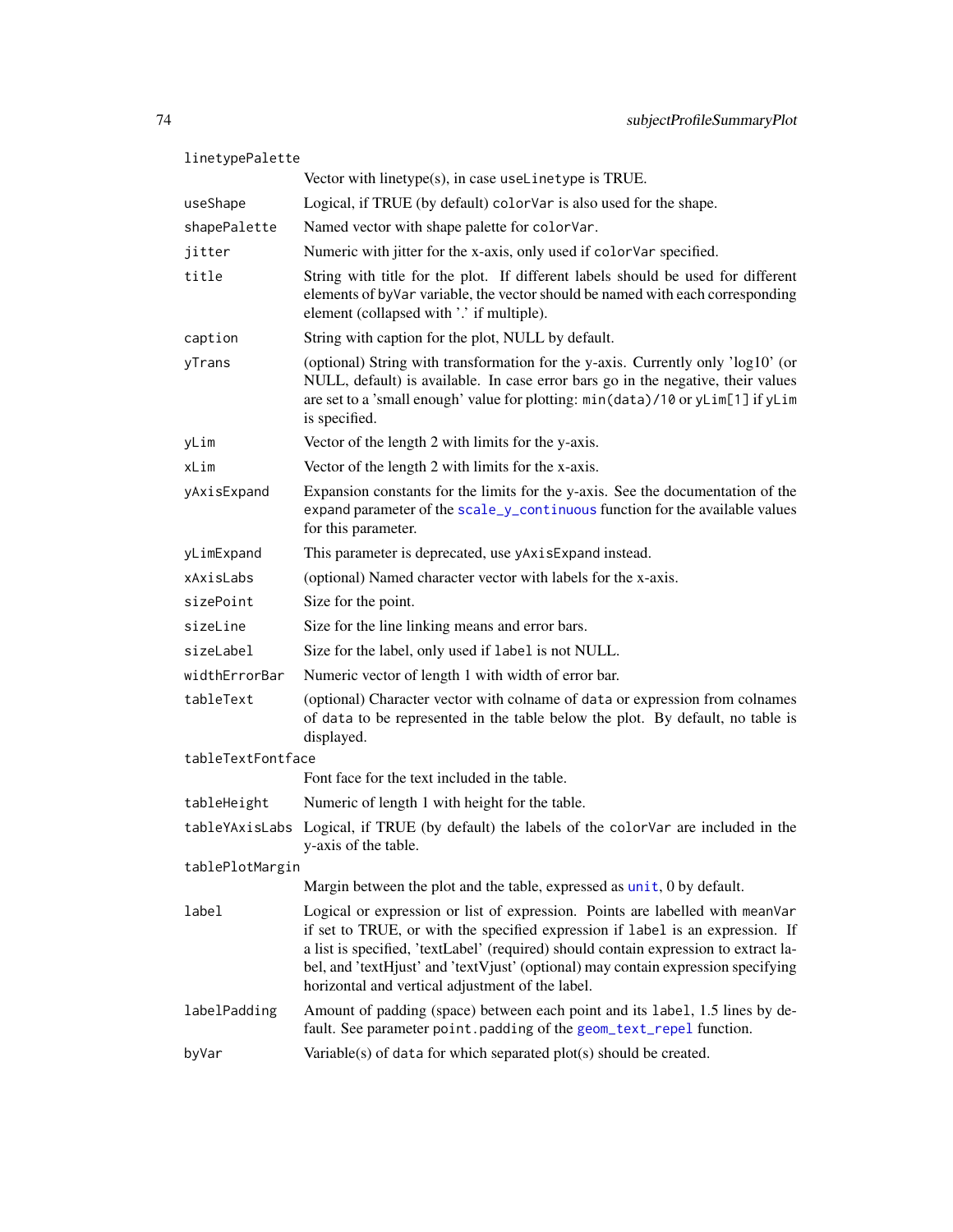<span id="page-74-0"></span>

| hLine                    | (optional) numeric with y-intercept of line(s) to be added. If different thresholds<br>should be used for different elements of the byVar or facetVar variables, the<br>vector should be named with each corresponding element (collapsed with '.' if<br>multiple). |  |
|--------------------------|---------------------------------------------------------------------------------------------------------------------------------------------------------------------------------------------------------------------------------------------------------------------|--|
| hLineColor               | String with color for hLine, 'black' by default.                                                                                                                                                                                                                    |  |
| hLineLty                 | String with linetype for hLine, 'solid' by default.                                                                                                                                                                                                                 |  |
| vLine                    | (optional) numeric with x-intercept of line(s) to be added. If different thresholds<br>should be used for different elements of the byVar or facetVar variables, the<br>vector should be named with each corresponding element (collapsed with '.' if<br>multiple). |  |
| vLineColor               | String with color for vLine, 'black' by default.                                                                                                                                                                                                                    |  |
| vLineLty                 | String with linetype for vLine, 'solid' by defaul                                                                                                                                                                                                                   |  |
| style                    | String with subject profile style. This affects the parameters: fontname, fontsize<br>and themeFct.                                                                                                                                                                 |  |
| fontname                 | String with font name, by default 'Times' if style is 'report' and 'Tahoma' if<br>style is 'presentation'.                                                                                                                                                          |  |
| fontsize                 | Numeric vector of length 1 with font size, by default 8 if style is 'report' and<br>10 if style is 'presentation'                                                                                                                                                   |  |
| themeFct                 | Function with ggplot2 theme, by default theme_classic if style is 'report'<br>and theme_bw if style is 'presentation'.                                                                                                                                              |  |
| themeIncludeVerticalGrid | Logical, if TRUE (by default) include theme vertical grid lines (if present in<br>themeFct).                                                                                                                                                                        |  |
| ggExtra                  | Extra ggplot call to be added in main plot. If different calls should be used for<br>different elements of the byVar variable, the vector should be named with each<br>corresponding element (collapsed with '.' if multiple).                                      |  |
|                          | legendPosition String with legend position. By default, 'bottom' of tableText is not specified,<br>'none' otherwise.                                                                                                                                                |  |
| $\cdots$                 | Additional parameters for geom_text_repel or geom_text used for the label.                                                                                                                                                                                          |  |

# Value

[ggplot](#page-0-0) object or list of such objects of byVar is specified.

# Author(s)

Laure Cougnaud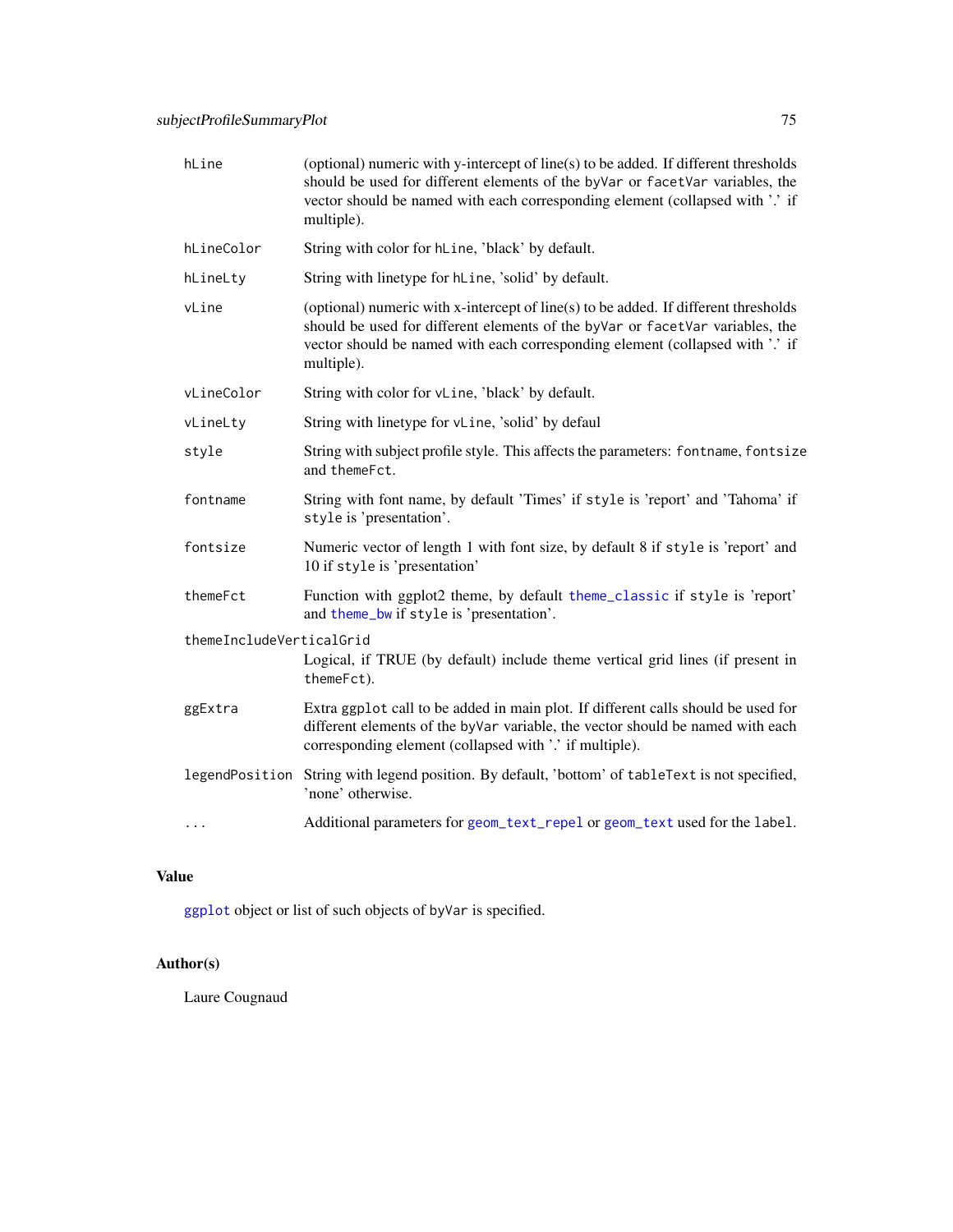<span id="page-75-0"></span>subjectProfileSummaryTable

*Plot a table with* ggplot *of a text variable of interest.*

## Description

The labels extracted based on the text parameter and displayed at the x-position based on xVar and the y-position based on colorVar. Each group specified in the color variables are displayed in different lines in the plot.

#### Usage

```
subjectProfileSummaryTable(
  data,
 xVar,
  text,
 xLim = NULL,colorVar = NULL,
 colorPalette = NULL,
  colorLab = getLabelVar(colorVar, labelVars = labelVars),
  fontface = 1,
  xLab = NULL,labelVars = NULL,
  caption = NULL,
  showLegend = TRUE,
  legendPosition = ifelse(showLegend, "right", "none"),
  yAxisLabs = FALSE,
  xAxisLabs = NULL,
  style = "report",
  fontname = switch(style, report = "Times", presentation = "Tahoma"),
  fontsize = switch(style, report = 8, presentation = 10),
  pointSize = 1.5,
  themeFct = switch(style, report = theme_classic, presentation = theme_bw),
  textSize = fontsize/ggplot2:::.pt,
  xTrans = NULL
\lambda
```
## Arguments

| data     | Data.frame (in long format) with data for the table.                                                         |
|----------|--------------------------------------------------------------------------------------------------------------|
| xVar     | String, variable of data with variable for the x-axis.                                                       |
| text     | Character vector with colnames of data or expression based on colnames of<br>data to extract the text label. |
| xLim     | Vector of the length 2 with limits for the x-axis.                                                           |
| colorVar | String, variable of data for coloring.                                                                       |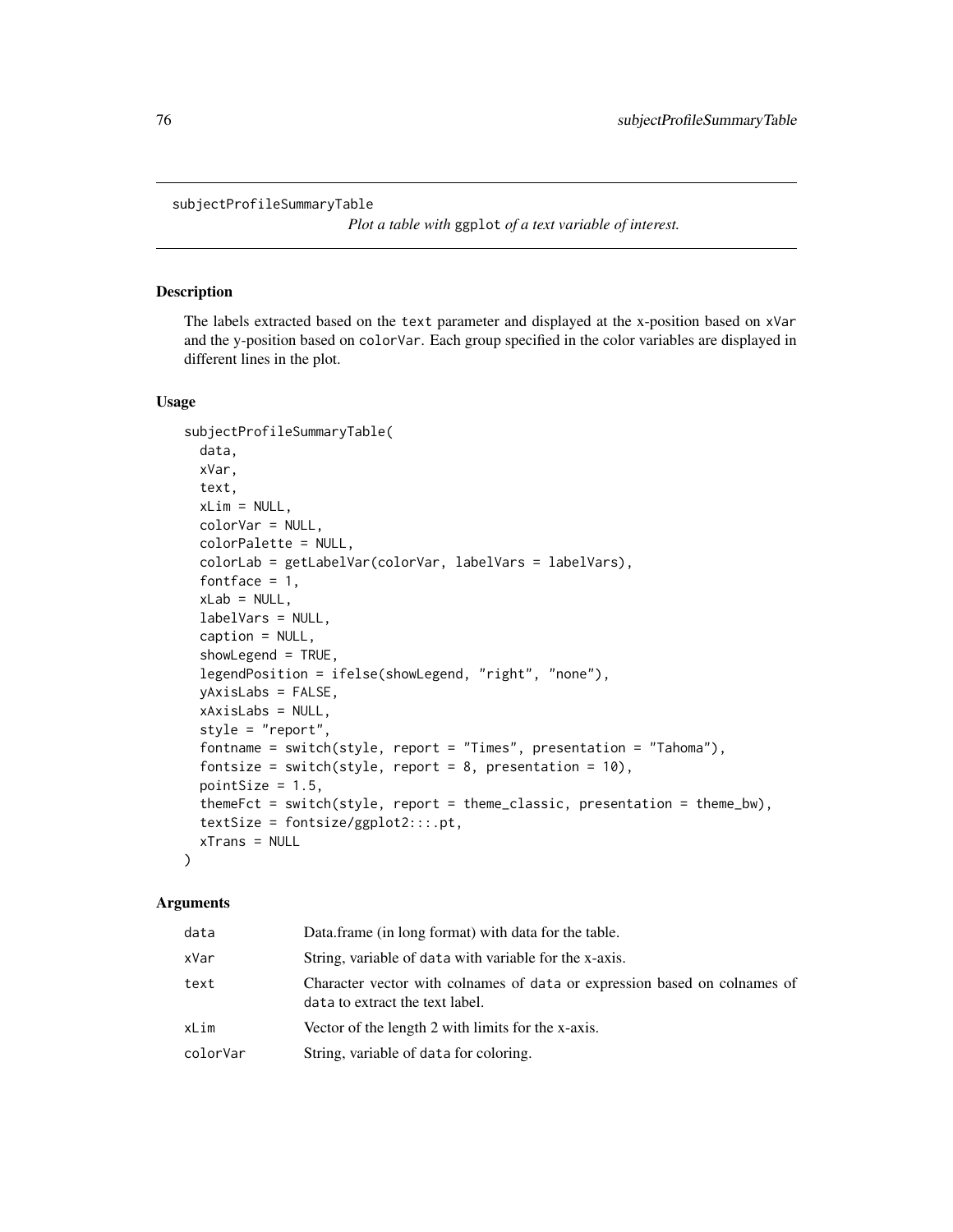<span id="page-76-1"></span>

| colorPalette | (named) Vector with color palette.                                                                                     |  |
|--------------|------------------------------------------------------------------------------------------------------------------------|--|
| colorLab     | String, label for colorVar, used in the legend.                                                                        |  |
| fontface     | Numeric, fontface for the text.                                                                                        |  |
| xLab         | String with label for the x-axis.                                                                                      |  |
| labelVars    | Named string with variable labels (names are the variable code).                                                       |  |
| caption      | String with caption for the plot, NULL by default.                                                                     |  |
| showLegend   | Logical, should the legend be displayed? TRUE by default.                                                              |  |
|              | legendPosition String with legendPosition, 'right' by default.                                                         |  |
| yAxisLabs    | Logical, if TRUE include the labels in the y-axis.                                                                     |  |
| xAxisLabs    | Vector with labels for the x-axis if xVar is discrete or vector with limits if con-<br>tinuous.                        |  |
| style        | String with subject profile style. This affects the parameters: fontname, fontsize<br>and themeFct.                    |  |
| fontname     | String with font name, by default 'Times' if style is 'report' and 'Tahoma' if<br>style is 'presentation'.             |  |
| fontsize     | Numeric vector of length 1 with font size, by default 8 if style is 'report' and<br>10 if style is 'presentation'      |  |
| pointSize    | Numeric indicating the size of points in the legend, 1.5 by default                                                    |  |
| themeFct     | Function with ggplot2 theme, by default theme_classic if style is 'report'<br>and theme_bw if style is 'presentation'. |  |
| textSize     | Size for the text.                                                                                                     |  |
| xTrans       | (optional) ggplot2 transformation for the x-axis.                                                                      |  |

## Value

[ggplot](#page-0-0) object

# Author(s)

Laure Cougnaud and Michela Pasetto

<span id="page-76-0"></span>

| summaryTable |  |
|--------------|--|
|--------------|--|

# Description

- 1. The summary statistics are computed in [computeSummaryStatisticsTable](#page-9-0), which creates a summaryTable object.
- 2. This object is exported to diverse formats via [export](#page-21-0)

Multiple summaryTable objects are combined together with [combine.summaryTable](#page-4-0).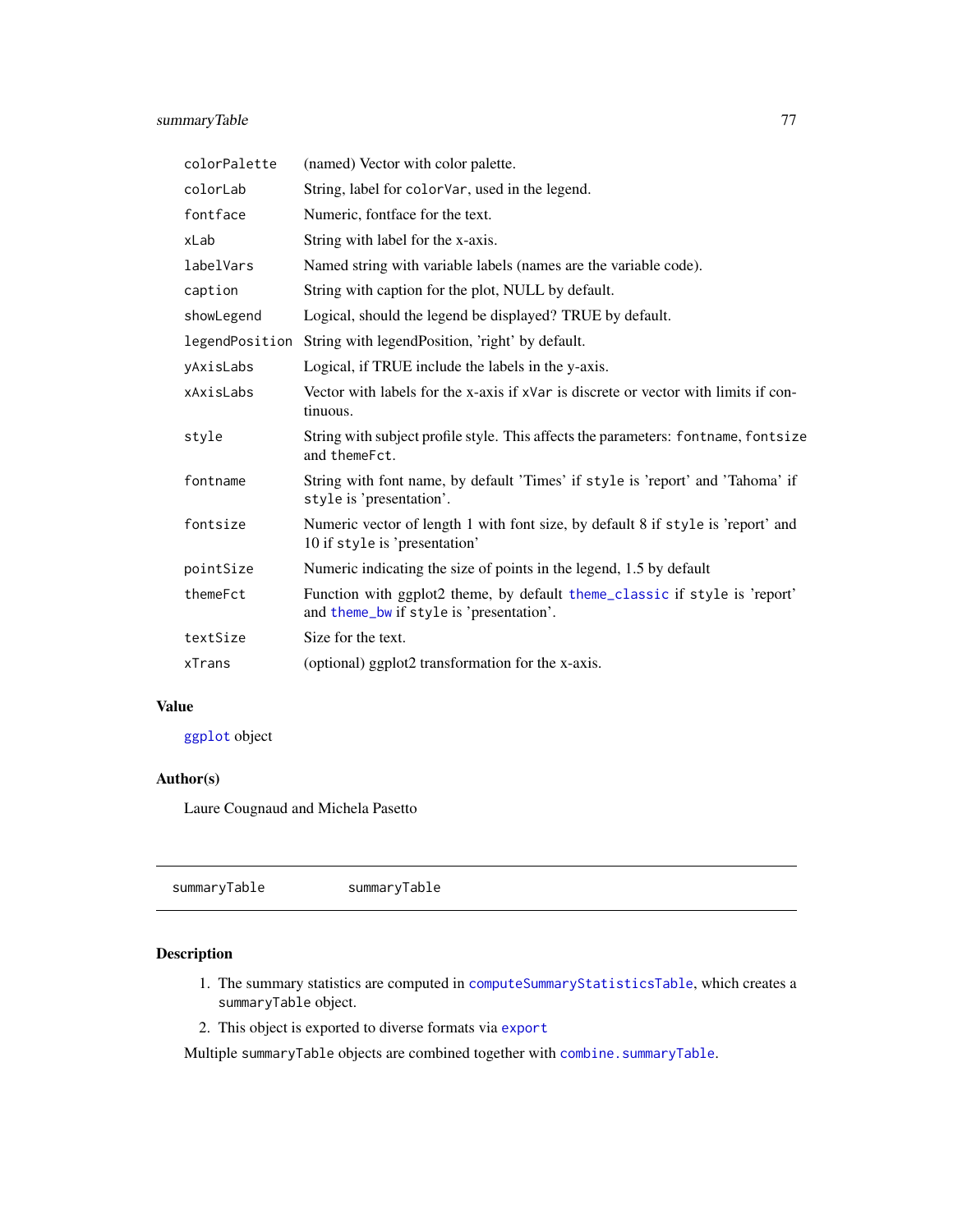# Details

The summaryTable is an intermediary object of the package. This contains the summary statistics as data.frame. This object contains:

- the row and column variable(s)
- the computed statistic(s): If type is:
	- 'summaryTable':
		- \* 'statN': number of subjects
		- \* 'statMean': mean of var
		- \* 'statSD': standard deviation of var
		- \* 'statSE': standard error of var
		- \* 'statMedian': median of var
		- \* 'statMin': minimum of var
		- \* 'statMax': maximum of var
		- \* 'statPerc': percentage of subjects
		- \* 'statPercTotalN': total number of subjects based on dataTotalPerc, denominator of statPerc
		- \* 'statm': number of records
	- 'countTable':
		- \* 'statN': number of subjects
		- \* 'statPercN' (or 'statPercm'): percentage of subjects (or records depending on statsPerc)
		- \* 'statPercTotalN' (or 'statPercTotalm'): total number of subjects (or records) based on dataTotalPerc, and used as denominator of statPercN (or 'statPercm')
		- \* 'statm': number of records
- computed statistics.

The statistics are stored in columns corresponding to names of the statsVar. If the specified statistics are not named and of length 1, the statistics are stored in a column called: 'Statistic'.

- variables:
	- 'variable': variable name in case var is of length  $> 1$
	- 'variableGroup': in case var is of length > 1 and for variable(s) used for count: elements of the variable
- 'isTotal': variable with logical flag, TRUE if the record contain the total by column

Additionally, the output contains an extra attribute 'summaryTable', which is a list composed of:

- 'statsVar': column name(s) of summary table with computed statistics included in the final table
- 'rowVar': column name(s) of summary table with row variable included in the final table. This parameter should be mainly used for qualitative variables and 'nests' together different rows in the final output table.
- 'rowVarLab': labels corresponding to the 'rowVar' attribute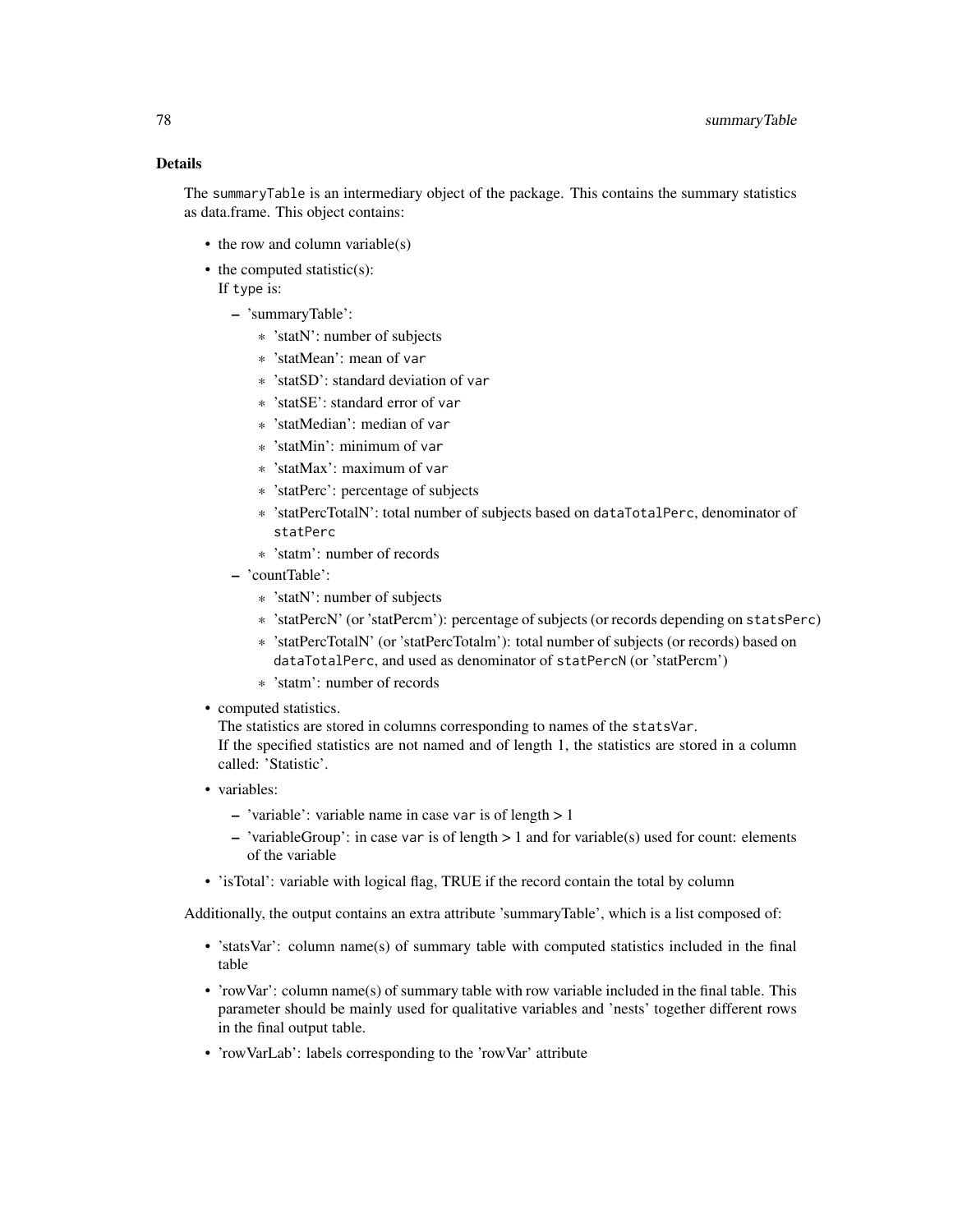- <span id="page-78-0"></span>• 'rowVarTotalInclude': row variables whose total will be included: rowVarTotalInclude and 'variableGroup' if the variable total should be included
- 'rowVarTotalInSepRow': row variables whose total will be included in a separated row: rowVarTotalInSepRow and 'variableGroup' if varTotalInSepRow
- 'colVar': column name(s) of summary table with column variable included in the final table
- 'colTotalLab': label for the total

# Value

Not relevant

tableColorsPresentation

*Colors for tables in a presentation style*

#### Description

Default colors are

- header: white text on a blue background
- body: black text on a grey background
- footer: black text on a white background.

#### Usage

tableColorsPresentation

## Format

An object of class character of length 11.

tableColorsReport *Colors for tables in a report style*

## Description

Default colors are black text on a white background.

## Usage

```
tableColorsReport
```
#### Format

An object of class character of length 7.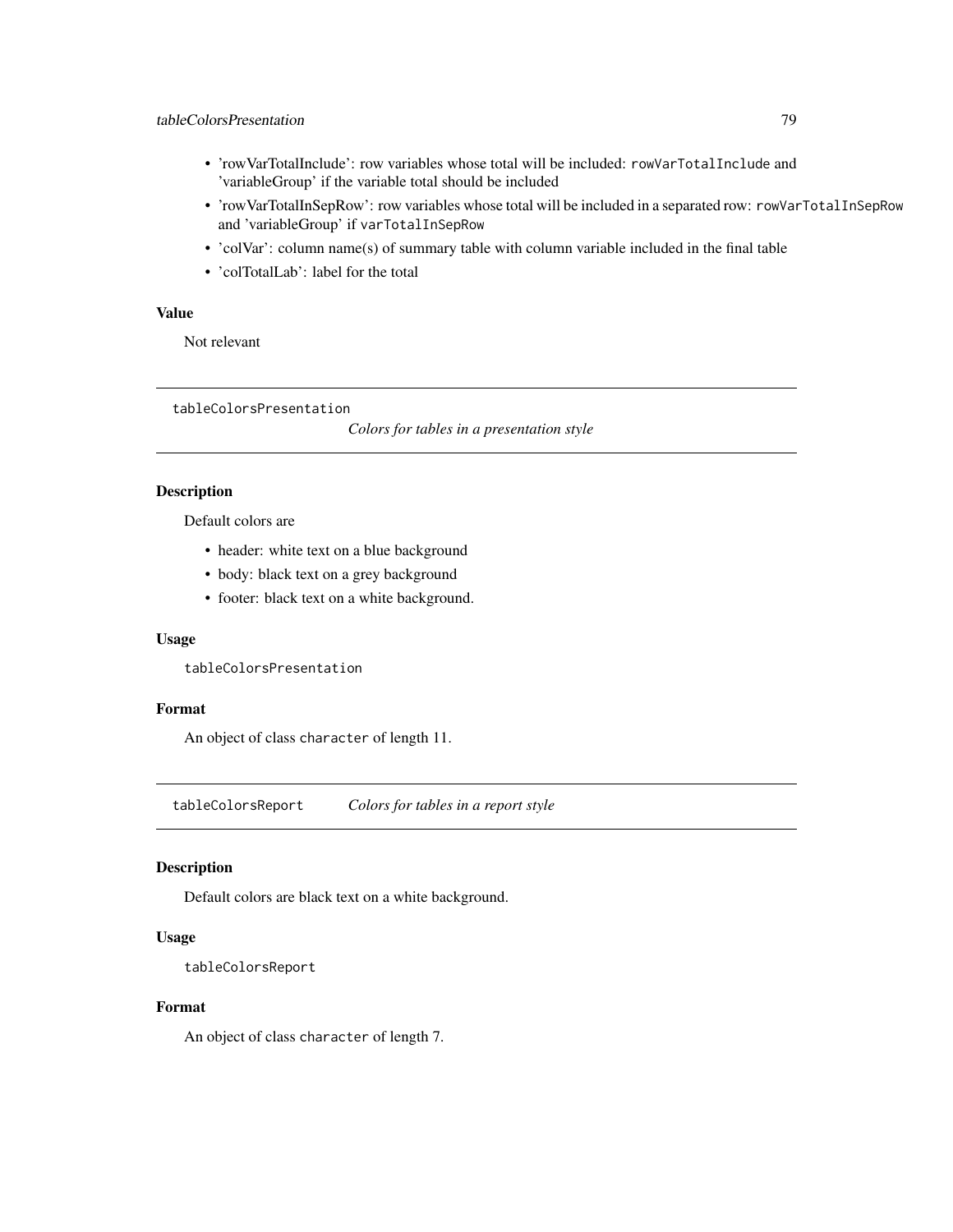<span id="page-79-0"></span>

## Description

The following framework is followed:

- 1. get the unique elements in the vectors
- 2. for each of this element: get the average order across the different vectors
- 3. put variable, if present as second to last element
- 4. put variableGroup, if present, as last element
- 5. order the unique elements based on the extracted order

#### Usage

uniqueVarWithOrder(...)

#### Arguments

... Lists

## Value

Vector with unique and ordered elements.

# Author(s)

Laure Cougnaud

writeTable *Custom function to write table to a text file*

# Description

This function is mainly a wrapper on [write.table](#page-0-0), with the specific options:

- no rownames
- no quoting
- tab separator

#### Usage

```
writeTable(x, file, ...)
```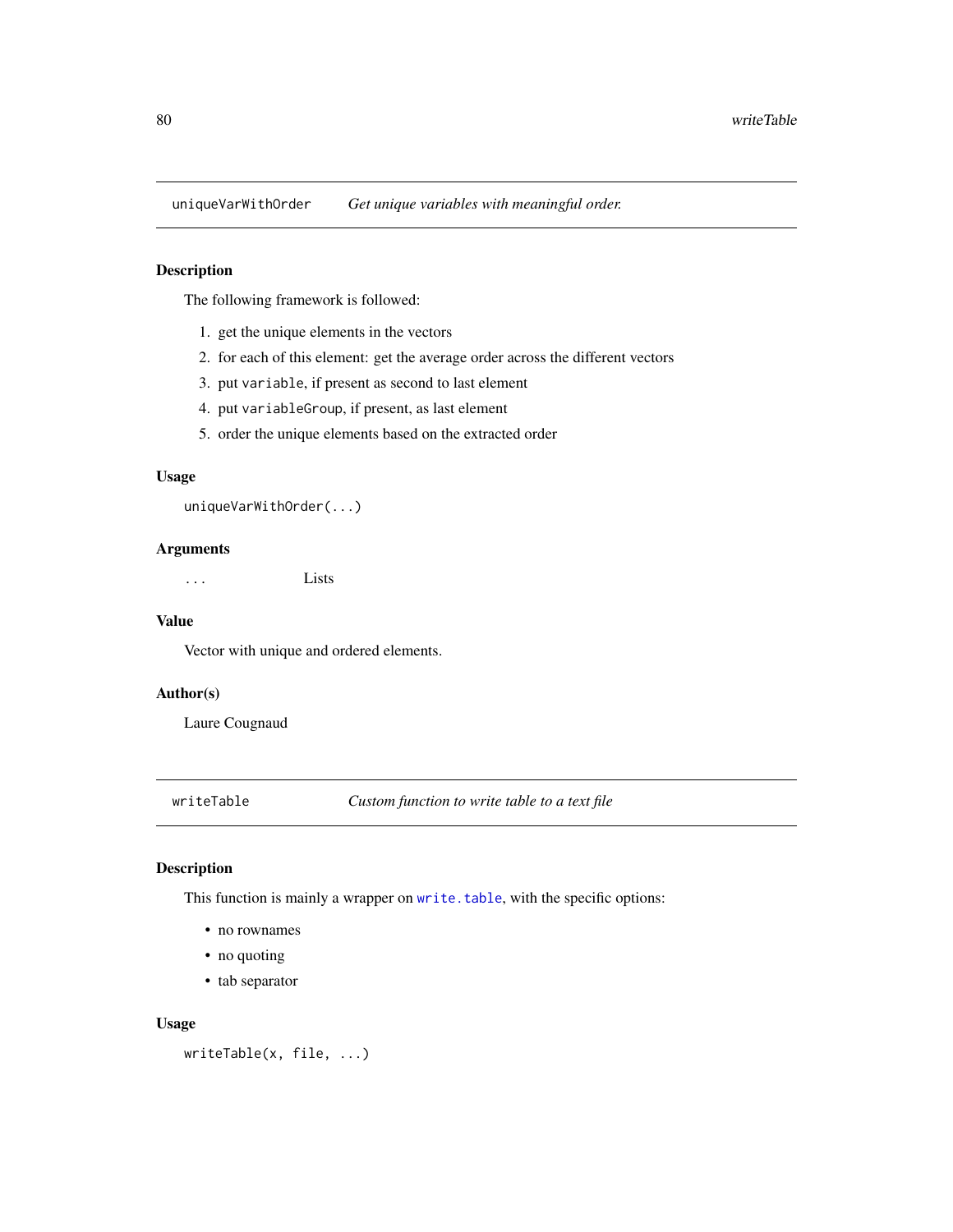#### <span id="page-80-0"></span>writeTable 81

# Arguments

| X                    | Data frame to export to the table.                  |
|----------------------|-----------------------------------------------------|
| file                 | String with text file to export to.                 |
| $\ddot{\phantom{0}}$ | Any parameters passed to the write. table function. |

# Value

No returned value, the object x is exported to the specified file.

# Author(s)

Laure Cougnaud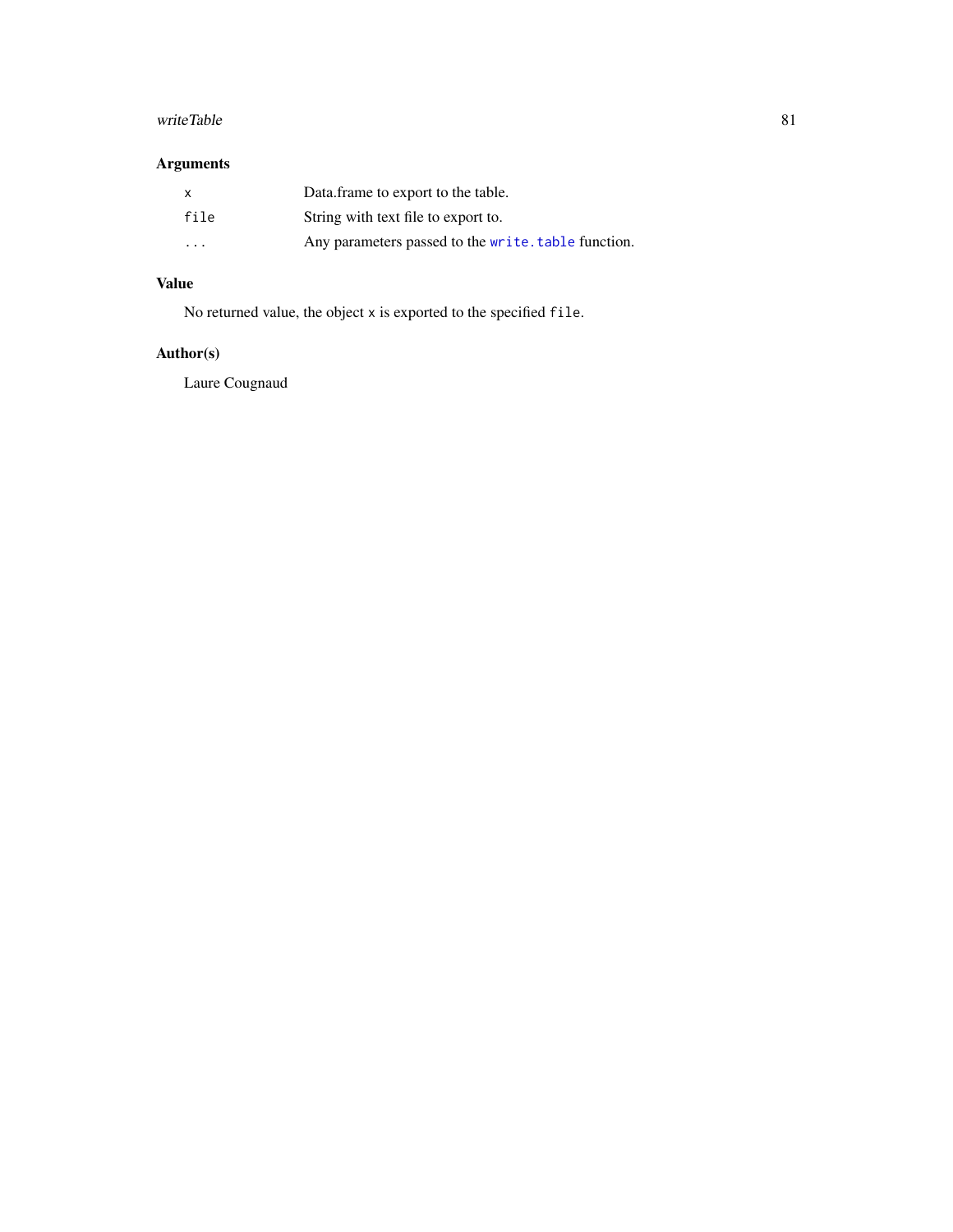# **Index**

∗ datasets pageDimPresentation, [70](#page-69-0) tableColorsPresentation, [79](#page-78-0) tableColorsReport, [79](#page-78-0) ∗ decimals formatPercentage, [32](#page-31-0) getMaxNDecimals, [45](#page-44-0) getMaxNDecimalsData, [46](#page-45-0) getNDecimals, [47](#page-46-0) getNDecimalsData, [48](#page-47-0) ∗ stats utility functions cv, [21](#page-20-0) geomCV, [38](#page-37-0) geomMean, [39](#page-38-0) geomSD, [40](#page-39-0) geomSE, [41](#page-40-0) se, [71](#page-70-0) checkVar, [3](#page-2-0) checkVarLabInclude, [4](#page-3-0) combine, [4](#page-3-0) combine.summaryTable, *[5](#page-4-1)*, [5,](#page-4-1) *[77](#page-76-1)* combineColTotal, [6](#page-5-0) combineVariables, [6](#page-5-0) computeSummaryStatistics, [8](#page-7-0) computeSummaryStatisticsTable, [10,](#page-9-1) *[13](#page-12-0)*, *[56](#page-55-0)*, *[70](#page-69-0)*, *[77](#page-76-1)* convertSummaryStatisticsTableToFlextable, [16](#page-15-0) convertVarFlag, [17](#page-16-0) convertVarRowVarColVarToFactor, [18](#page-17-0) convertVectToBinary, [19](#page-18-0) createFlextableWithHeader, [20](#page-19-0) cv, *[9](#page-8-0)*, *[15](#page-14-0)*, [21,](#page-20-0) *[38](#page-37-0)[–41](#page-40-0)*, *[58](#page-57-0)*, *[64](#page-63-0)*, *[71](#page-70-0)* datatable, *[25,](#page-24-0) [26](#page-25-0)*, *[29](#page-28-0)*, *[60](#page-59-0)*, *[62](#page-61-0)*

export, [22,](#page-21-1) *[77](#page-76-1)* export.summaryTable, *[22](#page-21-1)*, [22](#page-21-1) exportFlextableToDocx, [27](#page-26-0)

exportSummaryStatisticsTable *(*export.summaryTable*)*, [22](#page-21-1) exportSummaryStatisticsTableToDT, [27](#page-26-0) exportSummaryStatisticsTableToFlextable, [29](#page-28-0) flextable, *[17](#page-16-0)*, *[20](#page-19-0)*, *[25](#page-24-0)[–27](#page-26-0)*, *[32](#page-31-0)*, *[44,](#page-43-0) [45](#page-44-0)*, *[60](#page-59-0)*, *[62](#page-61-0)* formatC, *[50](#page-49-0)*, *[69](#page-68-0)* formatPercentage, [32,](#page-31-0) *[46](#page-45-0)[–48](#page-47-0)*, *[50](#page-49-0)*, *[69](#page-68-0)*

formatSummaryStatisticsTable, *[28](#page-27-0)*, *[30](#page-29-0)*, [34](#page-33-0) formatSummaryStatisticsTableFlextable, [35](#page-34-0)

geom\_text, *[75](#page-74-0)* geom\_text\_repel, *[74,](#page-73-0) [75](#page-74-0)* geomCV, *[21](#page-20-0)*, [38,](#page-37-0) *[39](#page-38-0)[–41](#page-40-0)*, *[71](#page-70-0)* geomMean, *[21](#page-20-0)*, *[38](#page-37-0)*, [39,](#page-38-0) *[40,](#page-39-0) [41](#page-40-0)*, *[71](#page-70-0)* geomSD, *[21](#page-20-0)*, *[38,](#page-37-0) [39](#page-38-0)*, [40,](#page-39-0) *[41](#page-40-0)*, *[71](#page-70-0)* geomSE, *[21](#page-20-0)*, *[38](#page-37-0)[–40](#page-39-0)*, [41,](#page-40-0) *[71](#page-70-0)* getClinDT, *[23](#page-22-0)*, *[29](#page-28-0)*, *[61](#page-60-0)* getColorPaletteTable, *[17](#page-16-0)*, *[25](#page-24-0)*, *[32](#page-31-0)*, [42,](#page-41-0) *[45](#page-44-0)*, *[61](#page-60-0)*, *[66](#page-65-0)* getDimPage, [42](#page-41-0) getListing, [44](#page-43-0) getMaxNDecimals, *[33](#page-32-0)*, [45,](#page-44-0) *[47,](#page-46-0) [48](#page-47-0)* getMaxNDecimalsData, *[33](#page-32-0)*, *[46](#page-45-0)*, [46,](#page-45-0) *[48](#page-47-0)* getNDecimals, *[33](#page-32-0)*, *[45](#page-44-0)[–47](#page-46-0)*, [47,](#page-46-0) *[48](#page-47-0)*, *[50](#page-49-0)* getNDecimalsData, *[33](#page-32-0)*, *[46](#page-45-0)[–48](#page-47-0)*, [48](#page-47-0) getNDecimalsRule, *[47](#page-46-0)*, [49](#page-48-0) getStats, [50,](#page-49-0) *[52,](#page-51-0) [53](#page-52-0)*, *[68](#page-67-0)* getStatsData, *[15](#page-14-0)*, *[51](#page-50-0)*, [51,](#page-50-0) *[58](#page-57-0)*, *[69](#page-68-0)* getSummaryStatisticsTable, [53,](#page-52-0) *[62](#page-61-0)* ggplot, *[75](#page-74-0)*, *[77](#page-76-1)*

inTextSummaryTable, [62](#page-61-0) inTextSummaryTable-common-args, [62](#page-61-0) inTextSummaryTable-DT-args, [65](#page-64-0) inTextSummaryTable-flextable-args, [65](#page-64-0) inTextSummaryTable-stats, [67](#page-66-0) inTextSummaryTable-stats-utility, [69](#page-68-0)